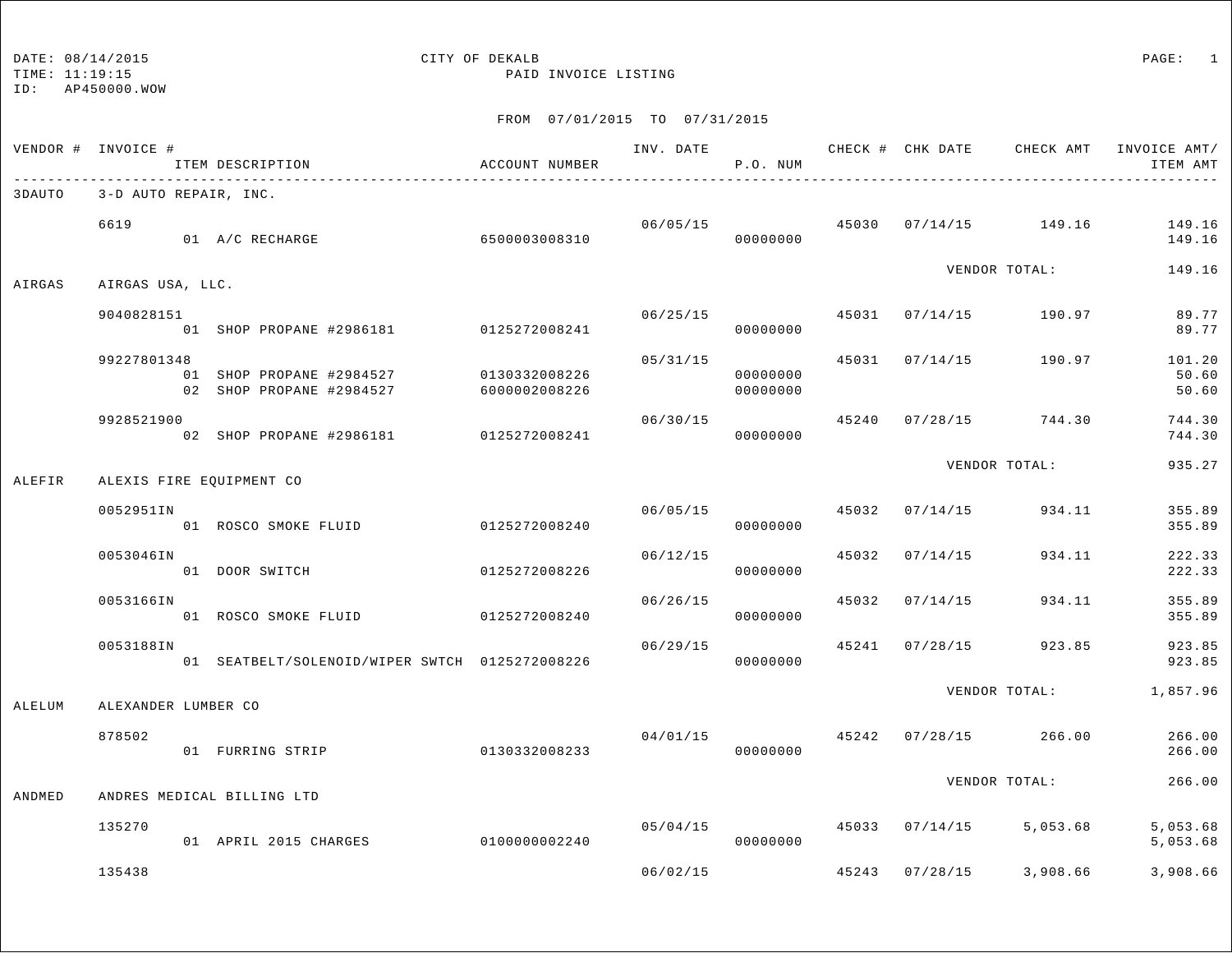TIME: 11:19:15 PAID INVOICE LISTING

ID: AP450000.WOW

| VENDOR # INVOICE # |                   | ITEM DESCRIPTION<br>____________________________________ | ACCOUNT NUMBER                 | INV. DATE | P.O. NUM             |       |                |                                       | CHECK # CHK DATE CHECK AMT INVOICE AMT/<br>ITEM AMT |
|--------------------|-------------------|----------------------------------------------------------|--------------------------------|-----------|----------------------|-------|----------------|---------------------------------------|-----------------------------------------------------|
|                    | 135438            | 01 AMBULANCE FEES - MAY 2015 0100000002240               |                                | 06/02/15  | 00000000             |       |                | 45243 07/28/15 3,908.66               | 3,908.66<br>3,908.66                                |
| ANDMIC             | MICHELLE ANDERSON |                                                          |                                |           |                      |       |                | VENDOR TOTAL:                         | 8,962.34                                            |
|                    | 06302014A         | 01 DCAHRM SEMINAR REIMB<br>02 NOTARY FEE REIMB           | 0115173008376<br>0115173008375 | 06/30/15  | 00000000<br>00000000 |       |                | D000850 07/14/15 17.00                | 17.00<br>12.00<br>5.00                              |
|                    | 06302015          | 01 MILEAGE REIMB                                         | 0115173008376                  | 06/30/15  | 00000000             |       |                | D000850 07/14/15 162.04               | 162.04<br>162.04                                    |
| APEX               |                   | APEX MATERIAL HANDLING                                   |                                |           |                      |       |                | VENDOR TOTAL:                         | 179.04                                              |
|                    | PS32334           | 01 SERVICE MANUAL                                        | 6500002008202                  | 06/15/15  | 00000000             |       |                | 45244 07/28/15 68.96                  | 68.96<br>68.96                                      |
| APPCOM             |                   | APPLIES COMMUNICATIONS GROUP                             |                                |           |                      |       |                | VENDOR TOTAL:                         | 68.96                                               |
|                    | WO3080            | 01 MILESTONE UPGRADE                                     | 0120213008310                  |           | 06/02/15<br>00000000 | 45034 |                | 07/14/15 120.00                       | 120.00<br>120.00                                    |
| APPIND             |                   | APPLIED INDUSTRIAL TECH                                  |                                |           |                      |       |                | VENDOR TOTAL:                         | 120.00                                              |
|                    | 7005297592        | 01 BATTERIES                                             | 0125273008311                  | 06/02/15  | 00000000             |       | 45035 07/14/15 | 209.52                                | 159.12<br>159.12                                    |
|                    | 7005339662        | 01 (144) BATTERIES                                       | 0125273008311                  | 06/08/15  | 00000000             | 45035 | 07/14/15       | 209.52                                | 50.40<br>50.40                                      |
| ARCDOC             |                   | ARC DOCUMENT SOLUTIONS                                   |                                |           |                      |       |                | VENDOR TOTAL:                         | 209.52                                              |
|                    | IL30015419        | 01 CAN BLACK INK                                         | 0117122008285                  | 06/10/15  | 00000000             |       | 45036 07/14/15 | 293.80                                | 293.80<br>293.80                                    |
| ARTREF             |                   | ART'S REFRIGERATION SERVICE                              |                                |           |                      |       |                | VENDOR TOTAL:                         | 293.80                                              |
|                    | 6207              |                                                          |                                |           |                      |       |                | $06/15/15$ $45037$ $07/14/15$ $75.00$ | 75.00                                               |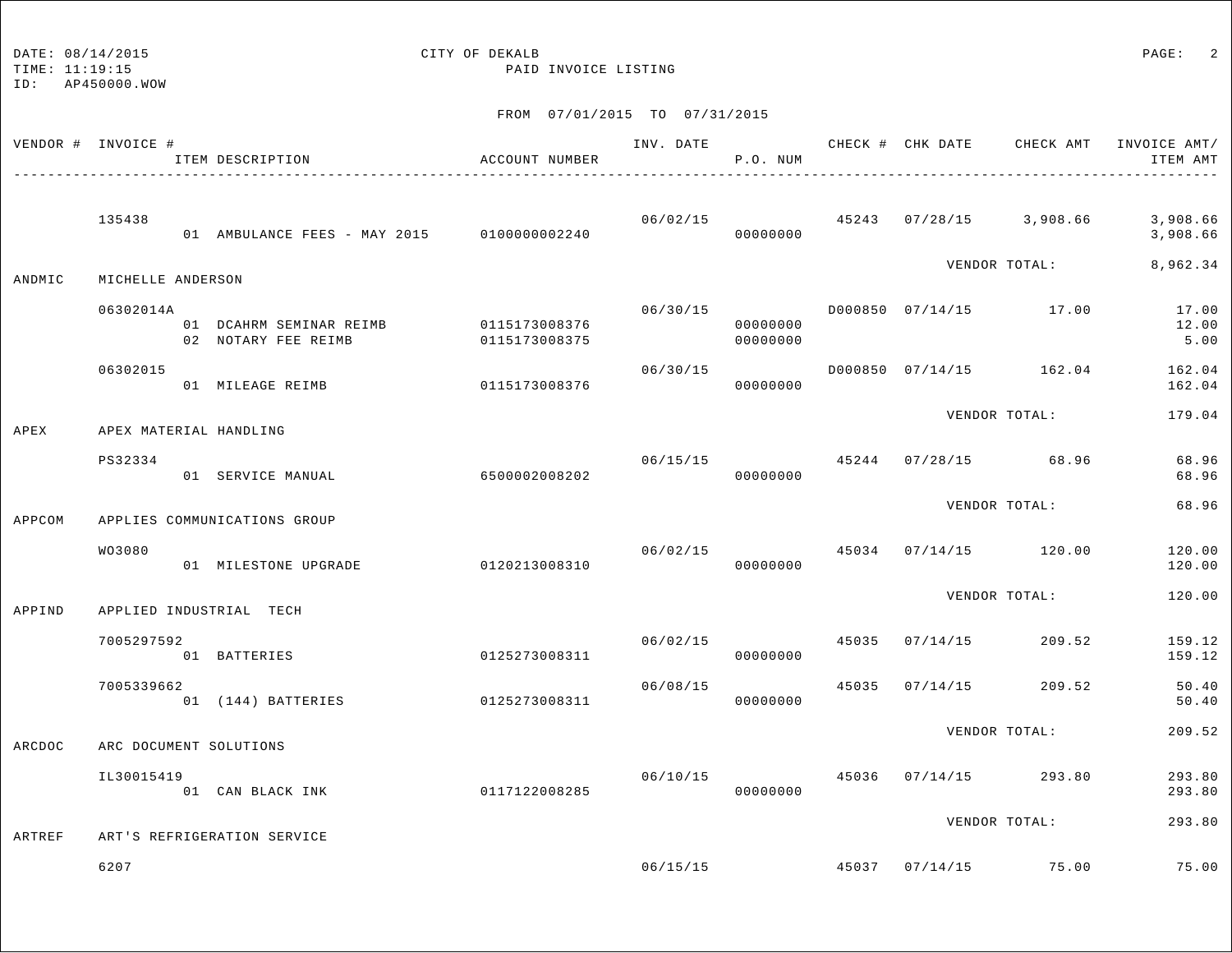TIME: 11:19:15 PAID INVOICE LISTING

ID: AP450000.WOW

| VENDOR # INVOICE # |                    | ITEM DESCRIPTION                               | ACCOUNT NUMBER                 | INV. DATE | P.O. NUM                         |       | CHECK # CHK DATE | CHECK AMT     | INVOICE AMT/<br>ITEM AMT   |
|--------------------|--------------------|------------------------------------------------|--------------------------------|-----------|----------------------------------|-------|------------------|---------------|----------------------------|
|                    | 6207               | 01 REPAIRED BLOWN VALVES                       | 2800003008348                  | 06/15/15  | 00000000                         | 45037 | 07/14/15         | 75.00         | 75.00<br>75.00             |
| ASCAVI             |                    | ASCENT AVIATION GROUP INC.                     |                                |           |                                  |       |                  | VENDOR TOTAL: | 75.00                      |
|                    | 308406             | 01 (7479) NET GAL FUEL                         | 6500002008234                  | 07/02/15  | 00000000                         | 45197 | 07/28/15         | 16,530.60     | 15,995.60<br>15,995.60     |
|                    | M148876            | 01 JET-A REFUELER LEASE 7/2015                 | 6500006008597                  | 07/01/15  | 00000000                         | 45197 | 07/28/15         | 16,530.60     | 535.00<br>535.00           |
| <b>BACONL</b>      | BACKGROUNDS ONLINE |                                                |                                |           |                                  |       |                  | VENDOR TOTAL: | 16,530.60                  |
|                    | 449774A            | 01 NEW EMPLOYEE HIRES                          | 0115173008333                  | 05/31/15  | 00000000                         | 45038 | 07/14/15         | 159.90        | 159.90<br>159.90           |
| <b>BADMET</b>      | BADGER METER, INC. |                                                |                                |           |                                  |       |                  | VENDOR TOTAL: | 159.90                     |
|                    | 1048777            | 01 SERVICE RENEWAL 7/2015-7/2016 6000003008330 |                                | 06/22/15  | 00000000                         | 45198 | 07/28/15         | 1,983.00      | 1,983.00<br>1,983.00       |
| <b>BARNABY</b>     | BARNABY            |                                                |                                |           |                                  |       |                  | VENDOR TOTAL: | 1,983.00                   |
|                    | 5092               | 01 (500) BUS CARDS - NACHMAN                   | 0120242008202                  | 06/09/15  | 00000000                         | 45039 | 07/14/15         | 49.00         | 49.00<br>49.00             |
| <b>BATTBULB</b>    | BATTERIES + BULBS  |                                                |                                |           |                                  |       |                  | VENDOR TOTAL: | 49.00                      |
|                    | 297250603          | 01 12V LEAD                                    | 0125272008240                  | 06/09/15  | 00000000                         | 45040 | 07/14/15         | 19.95         | 19.95<br>19.95             |
| <b>BAXWOO</b>      |                    | BAXTER & WOODMAN, INC.                         |                                |           |                                  |       |                  | VENDOR TOTAL: | 19.95                      |
|                    | 0180861            | 01  14-EN002-00-ST<br>02 14-EN002-00-ST        | 1300003008331<br>1400003008331 |           | 06/18/15<br>00000000<br>00000000 | 45041 | 07/14/15         | 387.42        | 387.42<br>193.71<br>193.71 |
|                    |                    |                                                |                                |           |                                  |       |                  | VENDOR TOTAL: | 387.42                     |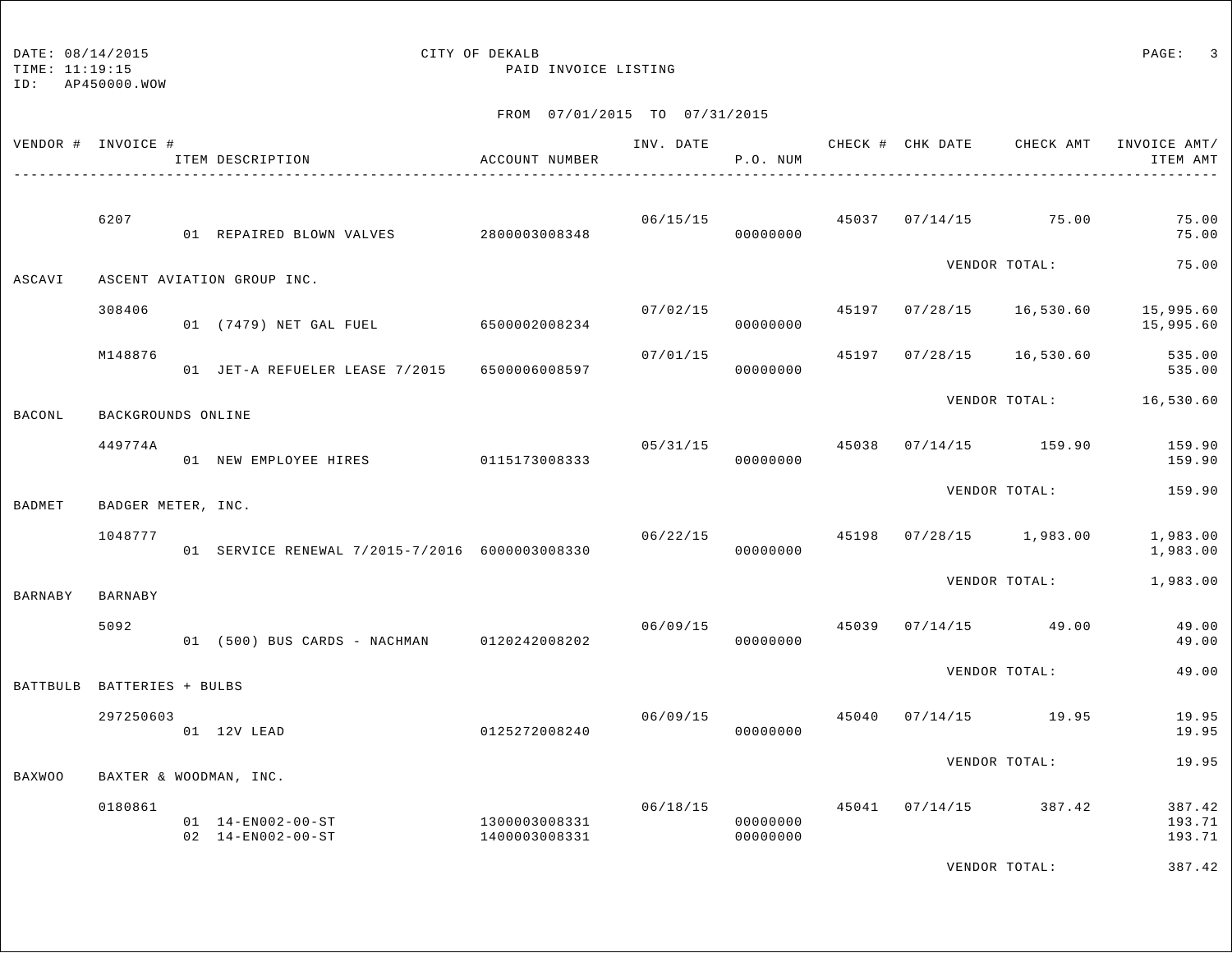## DATE:  $08/14/2015$  PAGE: 4

TIME: 11:19:15 PAID INVOICE LISTING

| VENDOR #      | INVOICE #           |    | ITEM DESCRIPTION                                                                                                            | ACCOUNT NUMBER                                                                    | INV. DATE | P.O. NUM                                                 |       | CHECK # CHK DATE | CHECK AMT     | INVOICE AMT/<br>ITEM AMT                                   |
|---------------|---------------------|----|-----------------------------------------------------------------------------------------------------------------------------|-----------------------------------------------------------------------------------|-----------|----------------------------------------------------------|-------|------------------|---------------|------------------------------------------------------------|
| <b>BENGOR</b> | BEN GORDON CENTER   |    |                                                                                                                             |                                                                                   |           |                                                          |       |                  |               |                                                            |
|               | 07202015            |    | 01 1ST OTR SOCIAL SRVCS PROG 1900003008307                                                                                  |                                                                                   | 07/20/15  | 00000000                                                 | 45234 | 07/28/15         | 2,000.00      | 2,000.00<br>2,000.00                                       |
|               | 07292015            |    | 01 2015 EAP CONTRACT                                                                                                        | 7100003008345                                                                     | 07/29/15  | 00000000                                                 | 45319 | 07/30/15         | 1,250.00      | 1,250.00<br>1,250.00                                       |
| BENISW        | BENISTAR / HARTFORD |    |                                                                                                                             |                                                                                   |           |                                                          |       |                  | VENDOR TOTAL: | 3,250.00                                                   |
|               | 07082015            |    | 01 RETIREE INSURANCE JULY 2015 7100004008478                                                                                |                                                                                   | 07/08/15  | 00000000                                                 |       | D000870 07/30/15 | 38,198.16     | 38,198.16<br>38,198.16                                     |
| <b>BLAOIL</b> | BLAKE OIL COMPANY   |    |                                                                                                                             |                                                                                   |           |                                                          |       |                  | VENDOR TOTAL: | 38,198.16                                                  |
|               | 362246              |    | 01 (117) GALLONS FUEL 010000001520                                                                                          |                                                                                   | 06/08/15  | 00000000                                                 | 45042 | 07/14/15         | 271.52        | 271.52<br>271.52                                           |
| <b>BLSEW</b>  | B & L SEWER RODDING |    |                                                                                                                             |                                                                                   |           |                                                          |       |                  | VENDOR TOTAL: | 271.52                                                     |
|               | 2659                | 04 | 01 ARPT RNTL WKS 15-18<br>02 ARPT RNTL WKS 19-22<br>03 ARPT RNTL WKS 23-26<br>ARPT RNTL WKS 27-30<br>05 ARPT RNTL WKS 31-34 | 6500004008450<br>6500004008450<br>6500004008450<br>6500004008450<br>6500004008450 | 04/05/15  | 00000000<br>00000000<br>00000000<br>00000000<br>00000000 | 45043 | 07/14/15         | 1,050.00      | 1,050.00<br>210.00<br>210.00<br>210.00<br>210.00<br>210.00 |
| <b>BOWCHR</b> | CHRISTINA BOWMAN    |    |                                                                                                                             |                                                                                   |           |                                                          |       |                  | VENDOR TOTAL: | 1,050.00                                                   |
|               | 07102015            |    | 01 WATER REFUND #1702074800-00 6000000063444                                                                                |                                                                                   | 07/10/15  | 00000000                                                 | 45199 | 07/28/15         | 209.75        | 209.75<br>209.75                                           |
| <b>BOWDON</b> | DONNA BOWMAN        |    |                                                                                                                             |                                                                                   |           |                                                          |       |                  | VENDOR TOTAL: | 209.75                                                     |
|               | 06182015            |    | 01 WATER REFUND #2202100530-03 6000000063444                                                                                |                                                                                   | 06/18/15  | 00000000                                                 | 45044 | 07/14/15         | 6.97          | 6.97<br>6.97                                               |
| <b>BRACOM</b> |                     |    | BRANIFF COMMUNICATIONS, INC.                                                                                                |                                                                                   |           |                                                          |       |                  | VENDOR TOTAL: | 6.97                                                       |
|               | 0029313             |    |                                                                                                                             |                                                                                   | 06/01/15  |                                                          | 45200 | 07/28/15         | 6,480.00      | 6,480.00                                                   |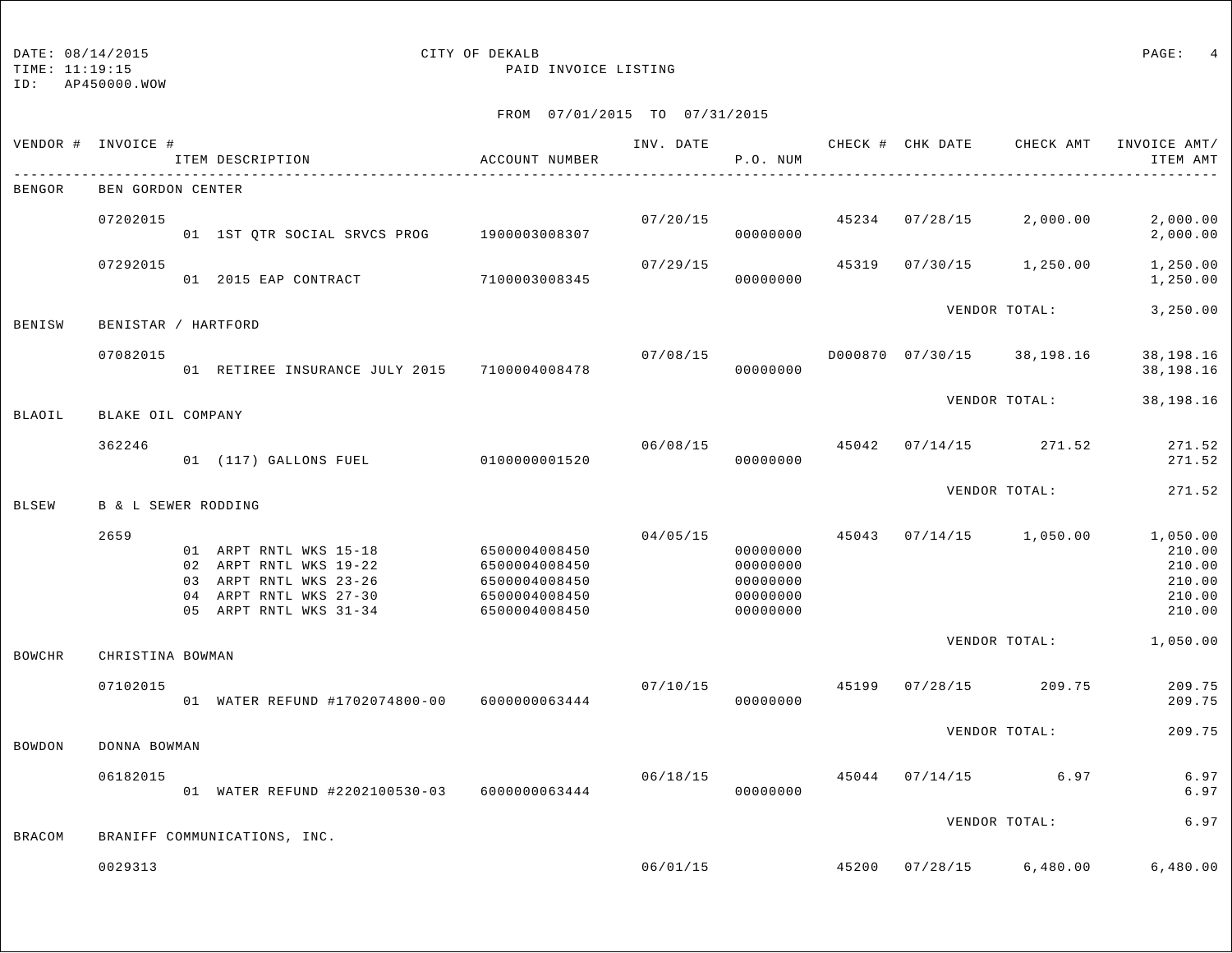ID: AP450000.WOW

TIME: 11:19:15 PAID INVOICE LISTING

FROM 07/01/2015 TO 07/31/2015

|               | VENDOR # INVOICE #   | ITEM DESCRIPTION                                | ACCOUNT NUMBER |          | P.O. NUM                   |       |                                          |                                          | INV. DATE 6 1999 CHECK # CHK DATE 6 CHECK AMT INVOICE AMT<br>ITEM AMT |
|---------------|----------------------|-------------------------------------------------|----------------|----------|----------------------------|-------|------------------------------------------|------------------------------------------|-----------------------------------------------------------------------|
|               | 0029313              | 01 STR WARN SIREN MNT 7/15-6/16 0130324008450   |                |          | 00000000                   |       |                                          | $06/01/15$ $45200$ $07/28/15$ $6,480.00$ | 6,480.00<br>6,480.00                                                  |
| BRAMAN        |                      | BRAD MANNING FORD, INC.                         |                |          |                            |       |                                          | VENDOR TOTAL:                            | 6,480.00                                                              |
|               | 59849FOW             | 01 SHIELD                                       | 0120222008226  | 06/11/15 | 00000000                   |       |                                          | 45045 07/14/15 28.61                     | 28.61<br>28.61                                                        |
| <b>BREHEA</b> |                      | BREEZY'S HEATING & A/C                          |                |          |                            |       |                                          | VENDOR TOTAL:                            | 28.61                                                                 |
|               | 8638                 | 01 (2) BAD UNITS REPLACED 6000003008311         |                |          | 06/15/15 45245<br>00000000 |       |                                          | $07/28/15$ 1,588.28                      | 1,588.28<br>1,588.28                                                  |
| BREMAI        |                      | BRENT'S MAILING EQUIPMENT                       |                |          |                            |       |                                          | VENDOR TOTAL:                            | 1,588.28                                                              |
|               | F1441                | 01 MAIL MACHINE SRVC AGREEMENT 0117113008305    |                | 06/14/15 | 00000000                   |       | 45188 07/14/15 792.00                    |                                          | 396.00<br>396.00                                                      |
|               | F1442                | 01 SERVICE AGREEMENT MAIL MACHINE 0120223008399 |                | 06/14/15 | 00000000                   | 45188 | 07/14/15 792.00                          |                                          | 396.00<br>396.00                                                      |
| <b>BSG</b>    | BASTON SERVICE GROUP |                                                 |                |          |                            |       |                                          | VENDOR TOTAL:                            | 792.00                                                                |
|               | 1945                 | 01 MANAGEMENT FEE - JULY 2015 6500004008450     |                | 07/06/15 | 00000000                   |       | 45201 07/28/15 400.00                    |                                          | 400.00<br>400.00                                                      |
| CAMPOW        | CAMP POWER - YMCA    |                                                 |                |          |                            |       |                                          | VENDOR TOTAL:                            | 400.00                                                                |
|               | 07082015             | 01 SUMMER ACTIVITIES/MEALS - 2015 0120213008375 |                |          | 00000000                   |       | $07/08/15$ $45202$ $07/28/15$ $7,500.00$ |                                          | 7,500.00<br>7,500.00                                                  |
| CARHOS        |                      | BILL WHITE'S C.A.R. HOSPITAL                    |                |          |                            |       |                                          | VENDOR TOTAL:                            | 7,500.00                                                              |
|               | 06102015             | 01 BRAKES - PADS/ROTORS MEDIC 5 0125273008315   |                | 06/10/15 | 00000000                   |       | 45046 07/14/15 1,648.07                  |                                          | 820.17<br>820.17                                                      |
|               | 06182015             | 01 OIL COOLER LINE REPAIR 0125273008315         |                | 06/18/15 | 00000000                   |       | 45046 07/14/15 1,648.07                  |                                          | 827.90<br>827.90                                                      |
|               |                      |                                                 |                |          |                            |       |                                          |                                          |                                                                       |

VENDOR TOTAL: 1,648.07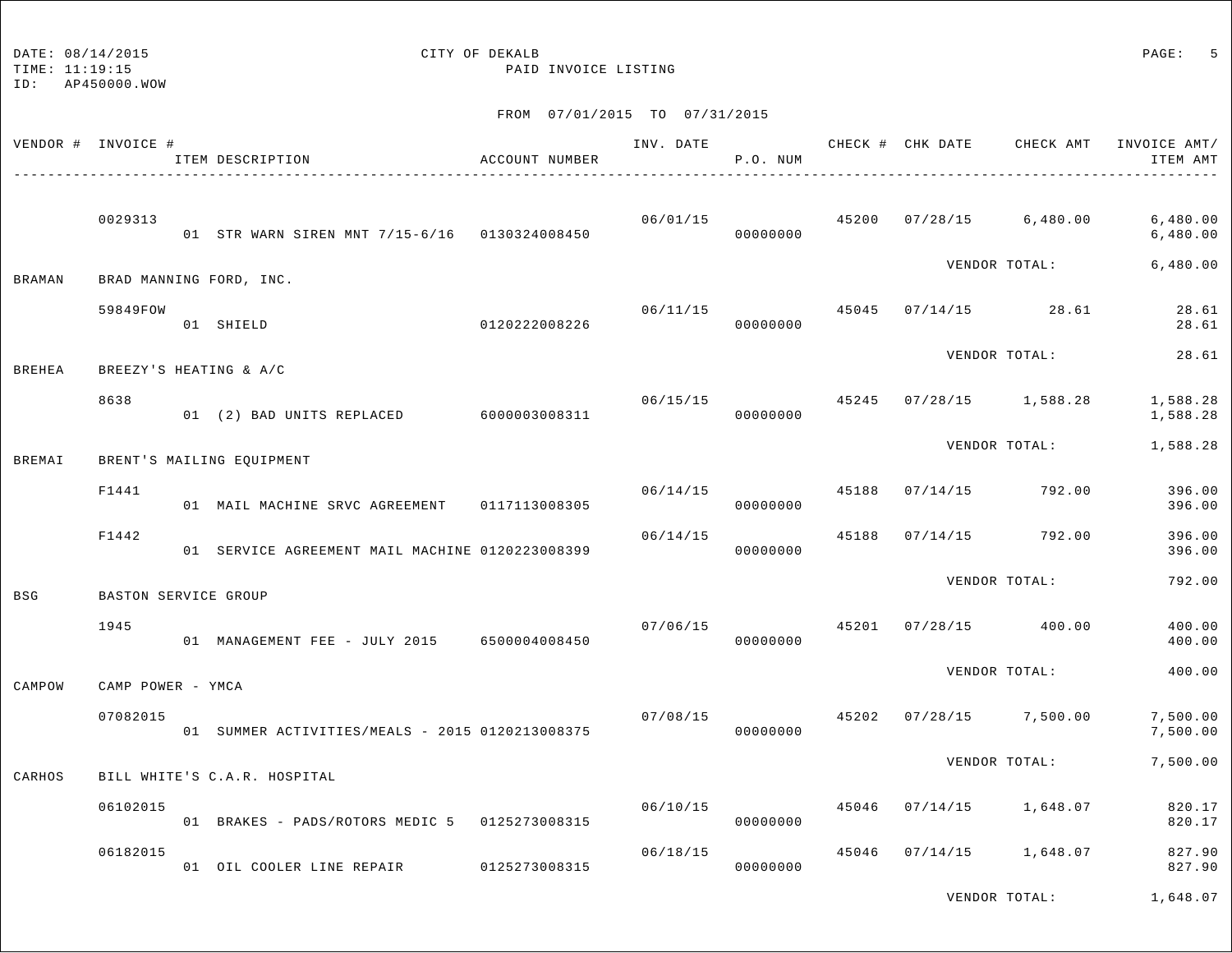# DATE:  $08/14/2015$  PAGE: 6

TIME: 11:19:15 PAID INVOICE LISTING

| VENDOR # INVOICE # |                      | ITEM DESCRIPTION                               | ACCOUNT NUMBER | INV. DATE | P.O. NUM |       |          | CHECK # CHK DATE CHECK AMT | INVOICE AMT/<br>ITEM AMT |
|--------------------|----------------------|------------------------------------------------|----------------|-----------|----------|-------|----------|----------------------------|--------------------------|
| CARPHI             | PHILLIP CARTER       |                                                |                |           |          |       |          |                            |                          |
|                    | 06152015             | 01 WATER REFUND #2302107300-00 6000000063444   |                | 06/15/15  | 00000000 |       |          | 45047 07/14/15 77.52       | 77.52<br>77.52           |
| CASA               | CASA                 |                                                |                |           |          |       |          | VENDOR TOTAL:              | 77.52                    |
|                    | 07202015             | 01 1ST QTR SOCIAL SRVCS PROG 1900003008307     |                | 07/20/15  | 00000000 | 45235 | 07/28/15 | 3,000.00                   | 3,000.00<br>3,000.00     |
| CASPRI             | CASTLE PRINTECH      |                                                |                |           |          |       |          | VENDOR TOTAL:              | 3,000.00                 |
|                    | 17953                | 01 TIME SHEETS                                 | 0130332008202  | 07/06/15  | 00000000 | 45203 |          | 07/28/15 395.00            | 395.00<br>395.00         |
| CCMSIW             | CCMSI                |                                                |                |           |          |       |          | VENDOR TOTAL:              | 395.00                   |
|                    | 07032015             | 01 WORKERS COMP CLAIMS JUNE 2015 7000004008472 |                | 07/09/15  | 00000000 |       |          | D000871 07/30/15 30,041.40 | 30,041.40<br>30,041.40   |
| CDWGOV             | CDW GOVERNMENT INC   |                                                |                |           |          |       |          | VENDOR TOTAL:              | 30,041.40                |
|                    | WB88801              | 01 SONICWALL GIGABIT                           | 0117122008285  | 06/11/15  | 00000000 | 45048 | 07/14/15 | 17,348.43                  | 47.93<br>47.93           |
|                    | WF32906              | 01 SONICWALL GIGABIT                           | 0117122008285  | 06/17/15  | 00000000 | 45048 | 07/14/15 | 17,348.43                  | 143.79<br>143.79         |
|                    | WF95787              | 01 SONICWALL SONICPOINT                        | 0117122008285  | 06/19/15  | 00000000 | 45048 | 07/14/15 | 17,348.43                  | 1,397.71<br>1,397.71     |
|                    | WK86766              | 01 VEEAM PUBLIC SECTOR                         | 5355003008310  | 06/29/15  | 00000000 | 45048 | 07/14/15 | 17,348.43                  | 15,759.00<br>15,759.00   |
| CFASOF             | CFA SOFTWARE, INC.   |                                                |                |           |          |       |          | VENDOR TOTAL:              | 17,348.43                |
|                    | 12883                | 01 ANNUAL SUBSCRIPTION FY16 0115162008285      |                | 06/11/15  | 00000000 | 45189 | 07/14/15 | 4,260.00                   | 4,260.00<br>4,260.00     |
| CHAENE             | CHAMPION ENERGY, LLC |                                                |                |           |          |       |          | VENDOR TOTAL:              | 4,260.00                 |
|                    | B1506280166          |                                                |                | 06/29/15  |          | 45028 |          | $07/09/15$ 1,662.45        | 105.60                   |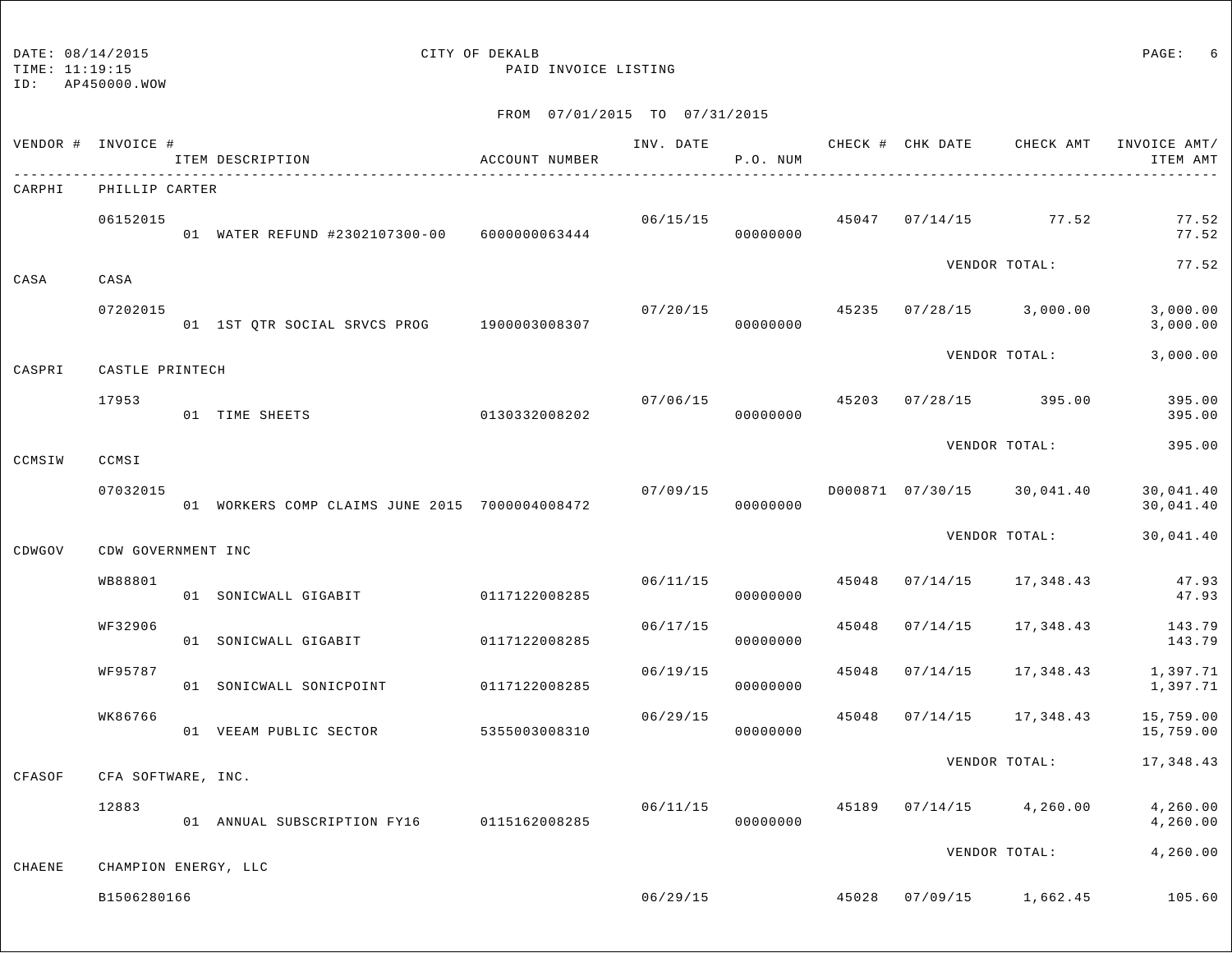## DATE:  $08/14/2015$  PAGE: 7

TIME: 11:19:15 PAID INVOICE LISTING

|        | VENDOR # INVOICE # | ITEM DESCRIPTION                           | ACCOUNT NUMBER | INV. DATE | P.O. NUM |       |          | CHECK # CHK DATE CHECK AMT INVOICE AMT/ | ITEM AMT         |
|--------|--------------------|--------------------------------------------|----------------|-----------|----------|-------|----------|-----------------------------------------|------------------|
|        |                    |                                            |                |           |          |       |          |                                         |                  |
|        | B1506280166        | 01 9140600288 5/28-6/26/15                 | 6500003008352  | 06/29/15  | 00000000 | 45028 | 07/09/15 | 1,662.45                                | 105.60<br>105.60 |
|        | B1506280167        | 01 9140600289 5/28-6/26/15                 | 6500003008352  | 06/29/15  | 00000000 | 45028 | 07/09/15 | 1,662.45                                | 85.56<br>85.56   |
|        | B1506280168        | 01 9140600292 5/28-6/26/15                 | 6500003008352  | 06/29/15  | 00000000 | 45028 | 07/09/15 | 1,662.45                                | 793.26<br>793.26 |
|        | B1506280169        | 01 9140600293 5/28-6/26/15                 | 6500003008352  | 06/29/15  | 00000000 | 45028 | 07/09/15 | 1,662.45                                | 216.40<br>216.40 |
|        | B1506280170        | 01 9140600294 5/28-6/26/15                 | 6500003008352  | 06/29/15  | 00000000 | 45028 | 07/09/15 | 1,662.45                                | 262.22<br>262.22 |
|        | B1506280171        | 01 9140600297 5/28-6/26/15                 | 6500003008352  | 06/29/15  | 00000000 | 45028 | 07/09/15 | 1,662.45                                | 46.91<br>46.91   |
|        | B1506280172        | 01 9140600298 5/28-6/26/15                 | 6500003008352  | 06/29/15  | 00000000 | 45028 | 07/09/15 | 1,662.45                                | 61.38<br>61.38   |
|        | B1506280272        | 01 9140600287 5/29-6/26/15                 | 6500003008352  | 06/29/15  | 00000000 | 45028 | 07/09/15 | 1,662.45                                | 91.12<br>91.12   |
|        | B1506290154        | 01 9140600291 5/28-6/26/15                 | 6500003008352  | 06/30/15  | 00000000 | 45029 | 07/09/15 | 1,548.21                                | 870.51<br>870.51 |
|        | B1507020960        | 01 9140600290 6/02-7/1/15                  | 6500003008352  | 07/06/15  | 00000000 | 45029 | 07/09/15 | 1,548.21                                | 228.29<br>228.29 |
|        | B1507020961        | 01 9140600295 6/2-7/1/15                   | 6500003008352  | 07/06/15  | 00000000 | 45029 | 07/09/15 | 1,548.21                                | 81.31<br>81.31   |
|        | B1507020962        | 01 9140600296 6/2-7/1/15                   | 6500003008352  | 07/06/15  | 00000000 | 45029 | 07/09/15 | 1,548.21                                | 368.10<br>368.10 |
| CHILEA |                    | CHILDREN'S LEARNING CENTER                 |                |           |          |       |          | VENDOR TOTAL:                           | 3,210.66         |
|        | 07202015           | 01 1ST QTR SOCIAL SRVCS PROG 1900003008307 |                | 07/20/15  | 00000000 | 45236 | 07/28/15 | 750.00                                  | 750.00<br>750.00 |
|        |                    |                                            |                |           |          |       |          | VENDOR TOTAL:                           | 750.00           |
| CHITIT |                    | CHICAGO TITLE INSURANCE CO                 |                |           |          |       |          |                                         |                  |
|        | 07062015           |                                            |                | 07/06/15  |          |       |          | 45185 07/14/15 35.00                    | 35.00            |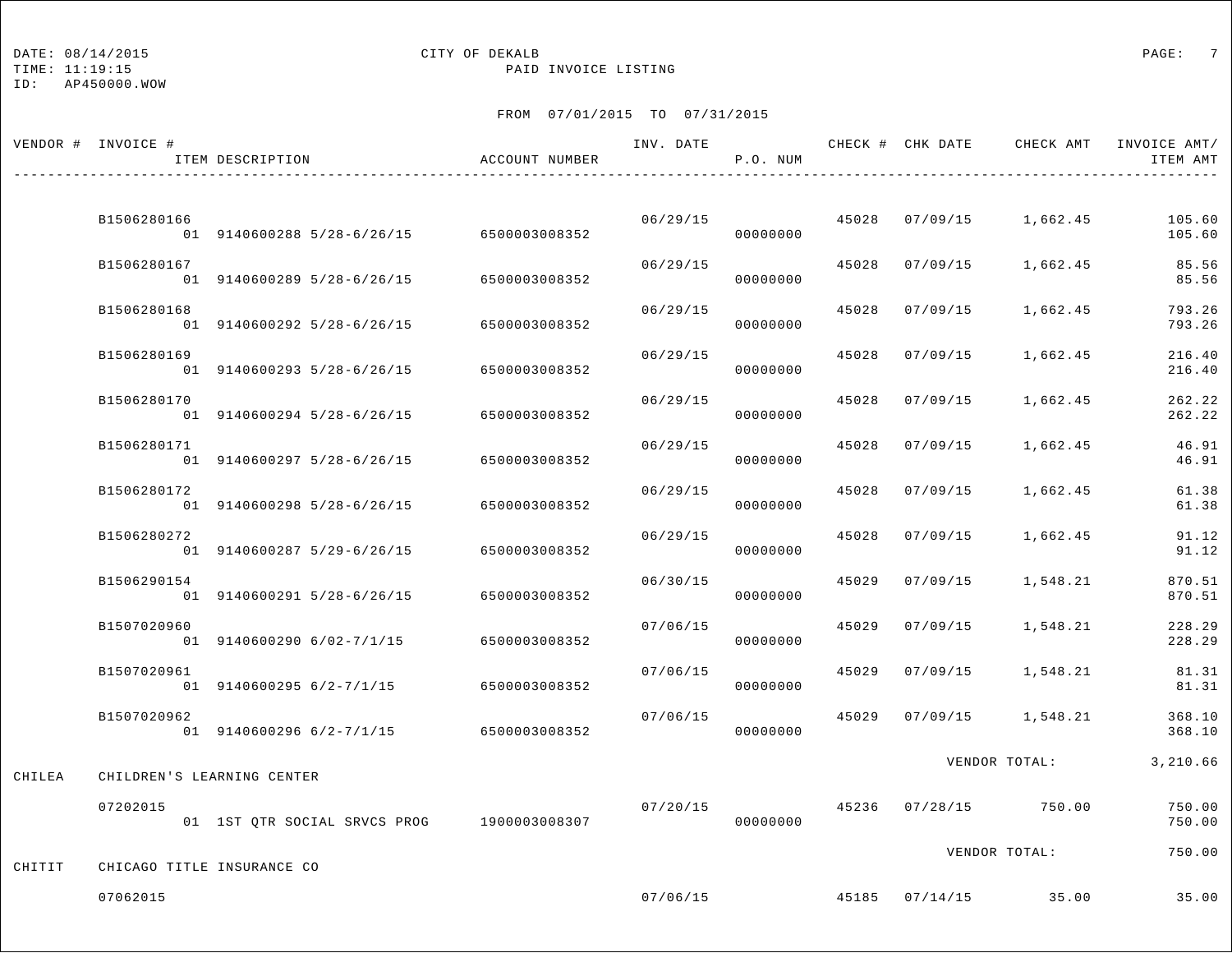TIME: 11:19:15 PAID INVOICE LISTING

|        | VENDOR # INVOICE # | ITEM DESCRIPTION                                                                             | ACCOUNT NUMBER                                                                                     | INV. DATE | P.O. NUM                                                             |       | CHECK # CHK DATE | CHECK AMT               | INVOICE AMT/<br>ITEM AMT                                    |
|--------|--------------------|----------------------------------------------------------------------------------------------|----------------------------------------------------------------------------------------------------|-----------|----------------------------------------------------------------------|-------|------------------|-------------------------|-------------------------------------------------------------|
|        | 07062015           | 01 TITLE SEARCH - 1009 N 11TH ST 1900006508624                                               |                                                                                                    | 07/06/15  | 00000000                                                             |       | 45185 07/14/15   | 35.00                   | 35.00<br>35.00                                              |
|        | 5252C140577        | 01 FY15 TIF REHAB 122 PROSPECT                                                               | 1400006508624                                                                                      | 11/11/14  | 00000000                                                             | 45049 | 07/14/15         | 70.00                   | 35.00<br>35.00                                              |
|        | 5252C15000347      | 01 TITLE SEARCH 1403 STATE ST 1300006508624                                                  |                                                                                                    | 06/23/15  | 00000000                                                             | 45049 | 07/14/15         | 70.00                   | 35.00<br>35.00                                              |
| CHIUNI |                    | CHICAGO UNITED INDUSTRIES, LTD                                                               |                                                                                                    |           |                                                                      |       |                  | VENDOR TOTAL:           | 105.00                                                      |
|        | 30259              | 01 BATTERIES<br>02 BATTERIES<br>03 BATTERIES<br>04 BATTERIES<br>05 BATTERIES<br>06 BATTERIES | 6500002008219<br>0130352008204<br>0130332008295<br>6000002008219<br>0130312008204<br>6500002008226 | 06/02/15  | 00000000<br>00000000<br>00000000<br>00000000<br>00000000<br>00000000 | 45050 |                  | $07/14/15$ 139.52       | 139.52<br>30.92<br>18.64<br>35.52<br>22.08<br>4.60<br>27.76 |
| CLABAI |                    | CLARK, BAIRD, SMITH LLP                                                                      |                                                                                                    |           |                                                                      |       |                  | VENDOR TOTAL:           | 139.52                                                      |
|        | 6030               | 01 PROFESSIONAL SRVCS MAY 2015                                                               | 0115154008450                                                                                      | 06/03/15  | 00000000                                                             | 45051 |                  | $07/14/15$ 7,786.25     | 7,786.25<br>7,786.25                                        |
| CLASSC |                    | CLASS C SOLUTIONS GROUP                                                                      |                                                                                                    |           |                                                                      |       |                  | VENDOR TOTAL:           | 7,786.25                                                    |
|        | 7613287001         | 01 LOCK NUT, WASHERS, SCREWS                                                                 | 6500002008226                                                                                      | 06/17/15  | 00000000                                                             | 45052 | 07/14/15         | 245.77                  | 61.41<br>61.41                                              |
|        | 7618200001         | 01 HVY WHT PADS                                                                              | 6500002008226                                                                                      | 06/18/15  | 00000000                                                             | 45052 | 07/14/15         | 245.77                  | 75.27<br>75.27                                              |
|        | 7618730001         | 01 LUCAS OIL                                                                                 | 6500002008226                                                                                      | 06/18/15  | 00000000                                                             | 45052 | 07/14/15         | 245.77                  | 109.09<br>109.09                                            |
| CLEUSA | CLEAN USA          |                                                                                              |                                                                                                    |           |                                                                      |       |                  | VENDOR TOTAL:           | 245.77                                                      |
|        | 50108              | 01 JNTRL SRVCS W/E 06/13/15                                                                  | 0130324008450                                                                                      | 06/15/15  | 00000000                                                             |       | 45053 07/14/15   | 4,772.97                | 1,594.26<br>1,594.26                                        |
|        | 50112              |                                                                                              |                                                                                                    | 06/22/15  |                                                                      |       |                  | 45053 07/14/15 4,772.97 | 1,561.58                                                    |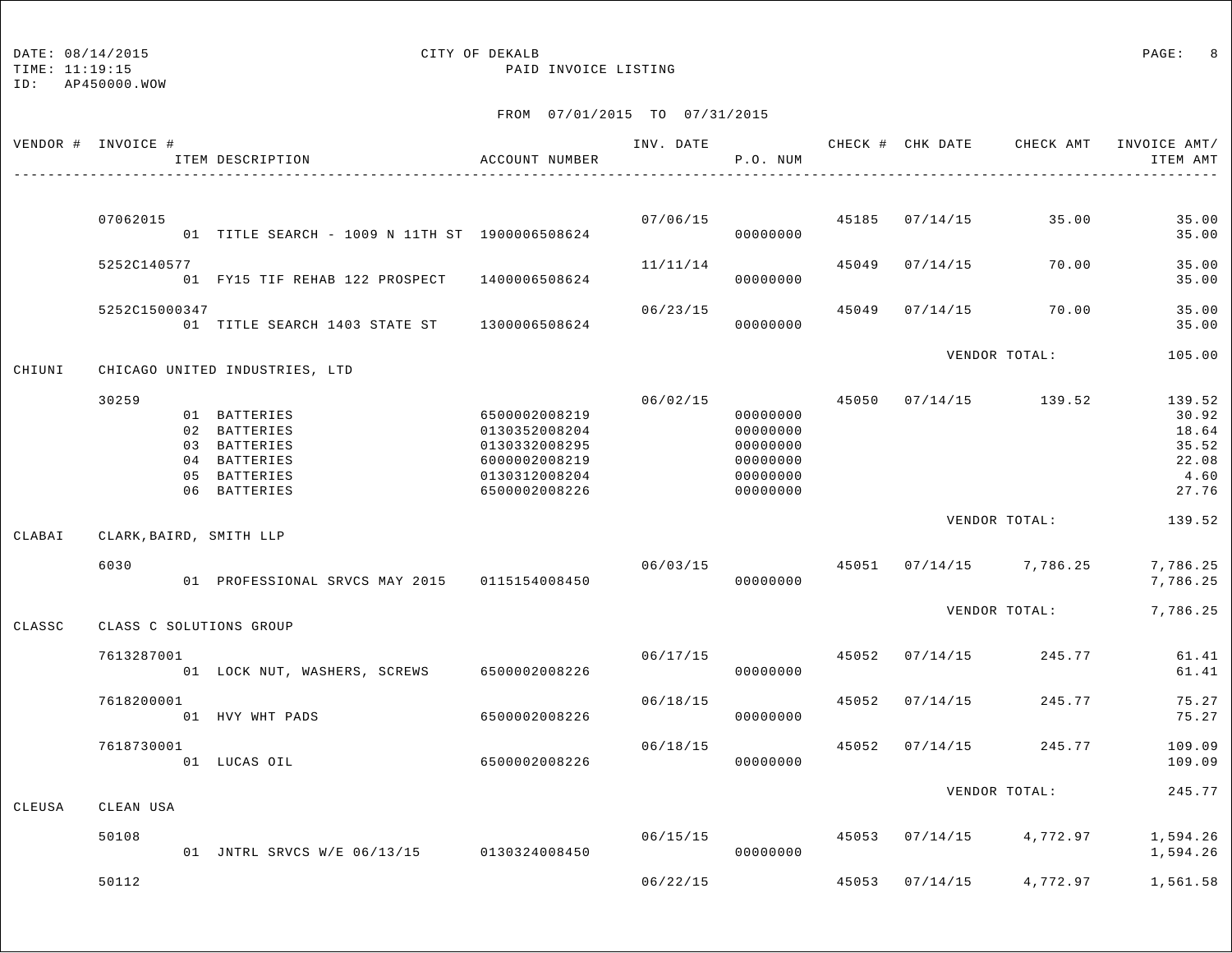## DATE:  $08/14/2015$  PAGE: 9

TIME: 11:19:15 PAID INVOICE LISTING

|        | VENDOR # INVOICE # | ITEM DESCRIPTION                                                                                                                                                                                         | ACCOUNT NUMBER                                                                                                      | INV. DATE | P.O. NUM                                                                         |       |                | CHECK # CHK DATE CHECK AMT INVOICE AMT/ | ITEM AMT                                                             |
|--------|--------------------|----------------------------------------------------------------------------------------------------------------------------------------------------------------------------------------------------------|---------------------------------------------------------------------------------------------------------------------|-----------|----------------------------------------------------------------------------------|-------|----------------|-----------------------------------------|----------------------------------------------------------------------|
|        |                    |                                                                                                                                                                                                          |                                                                                                                     |           |                                                                                  |       |                |                                         |                                                                      |
|        | 50112              | 01 JNTRL SRVCS W/E 06/21/15 0130324008450                                                                                                                                                                |                                                                                                                     | 06/22/15  | 00000000                                                                         |       | 45053 07/14/15 | 4,772.97                                | 1,561.58<br>1,561.58                                                 |
|        | 50115              | 01 JNTRL SRVCS W/E 06/28/15                                                                                                                                                                              | 0130324008450                                                                                                       | 06/29/15  | 00000000                                                                         | 45053 | 07/14/15       | 4,772.97                                | 1,617.13<br>1,617.13                                                 |
|        | 50144              | 01 JNTRL SRVCS W/E 07/05/15                                                                                                                                                                              | 0130324008450                                                                                                       | 07/06/15  | 00000000                                                                         |       | 45204 07/28/15 | 3,174.78                                | 1,468.07<br>1,468.07                                                 |
|        | 50146              | 01 JNTRL SRVCS W/E 07/12/15                                                                                                                                                                              | 0130324008450                                                                                                       | 07/13/15  | 00000000                                                                         | 45204 | 07/28/15       | 3,174.78                                | 1,407.71<br>1,407.71                                                 |
|        | 8228               | 01 CONF ROOM CARPET CLEANING                                                                                                                                                                             | 0130324008450                                                                                                       | 07/01/15  | 00000000                                                                         |       | 45204 07/28/15 | 3,174.78                                | 299.00<br>299.00                                                     |
| COD    | CITY OF DEKALB     |                                                                                                                                                                                                          |                                                                                                                     |           |                                                                                  |       |                | VENDOR TOTAL: 7,947.75                  |                                                                      |
|        | 06012015           | 01 1602067840-00 02/03-05/05/15 0125273008355                                                                                                                                                            |                                                                                                                     | 06/01/15  | 00000000                                                                         |       | 45054 07/14/15 | 483.95                                  | 483.95<br>483.95                                                     |
|        | 07012015A          | 01 3003141810-00 3/10-6/8/15 0130323008355                                                                                                                                                               |                                                                                                                     | 07/01/15  | 00000000                                                                         | 45246 | 07/28/15       | 295.00                                  | 132.40<br>132.40                                                     |
|        | 07012015B          | 01 3003141760-00 3/10-6/8/15                                                                                                                                                                             | 0130323008355                                                                                                       | 07/01/15  | 00000000                                                                         | 45246 | 07/28/15       | 295.00                                  | 10.00<br>10.00                                                       |
|        | 07012015C          | 01 3003141800-00 3/10-6/8/15                                                                                                                                                                             | 6000003008355                                                                                                       | 07/01/15  | 00000000                                                                         | 45246 | 07/28/15       | 295.00                                  | 142.60<br>142.60                                                     |
|        | 07012015D          | 01 3003141790-00 3/10-6/8/15 0130323008355                                                                                                                                                               |                                                                                                                     | 07/01/15  | 00000000                                                                         | 45246 | 07/28/15       | 295.00                                  | 10.00<br>10.00                                                       |
| CODPC1 | CITY OF DEKALB     |                                                                                                                                                                                                          |                                                                                                                     |           |                                                                                  |       |                | VENDOR TOTAL:                           | 778.95                                                               |
|        | 06152015           | 01 CAR SEAT TRAINING - FARRELL<br>02 RCKFRD TRNG - MEAL - BROWN<br>03 MOTT - TRNG MEAL<br>04 CICCETTI - TRNG MEAL<br>05 MCDOUGALL - TRNG MEALS<br>06 HOADLEY - FBINAA MAY 2015<br>07 JURSICH - TRNG FUEL | 0120223008376<br>0120223008376<br>0120243008376<br>0120223008376<br>0120223008376<br>0120213008376<br>0120212008245 | 06/15/15  | 00000000<br>00000000<br>00000000<br>00000000<br>00000000<br>00000000<br>00000000 |       | 45055 07/14/15 | 224.90                                  | 224.90<br>10.00<br>8.29<br>10.00<br>10.00<br>18.05<br>25.00<br>12.90 |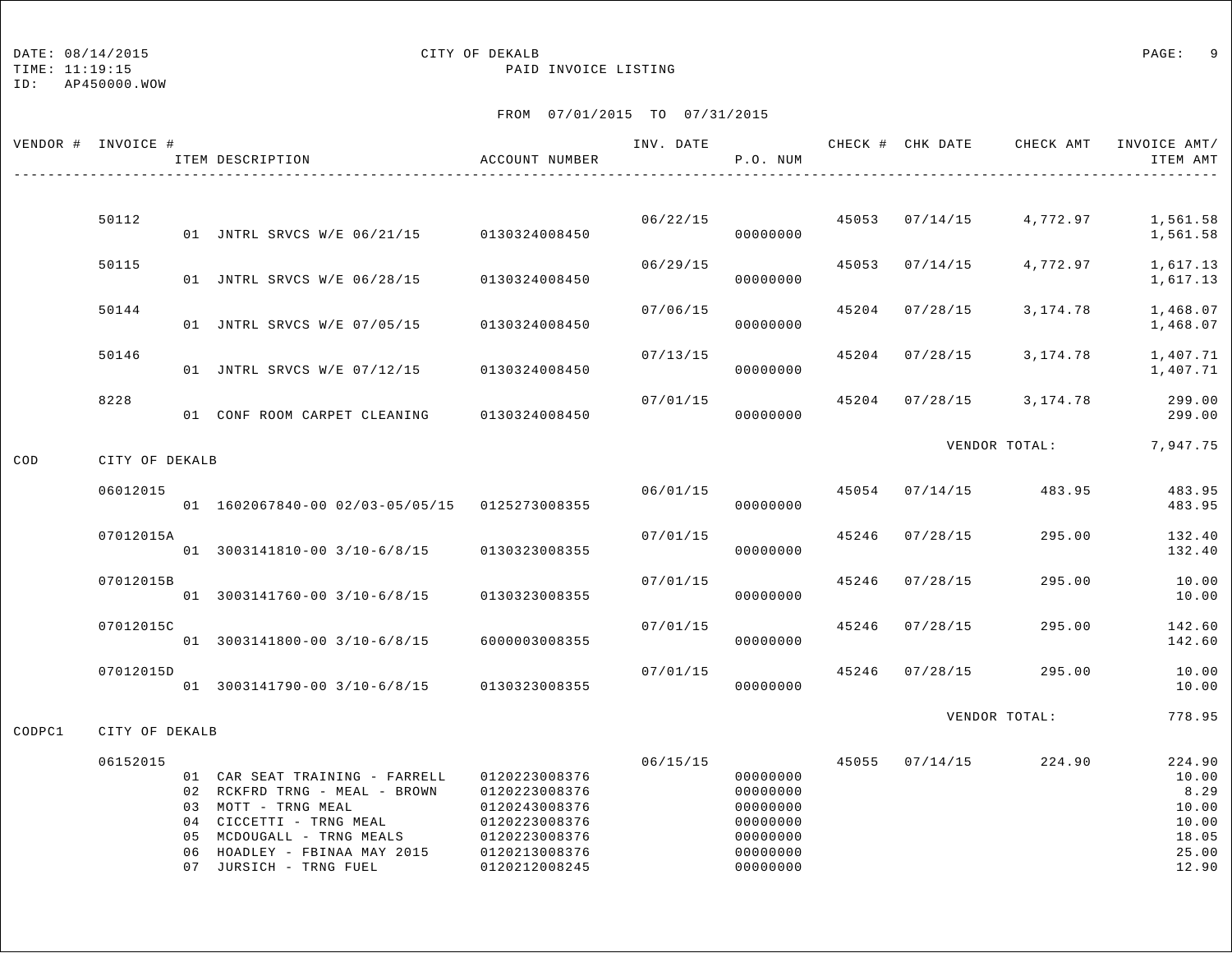### DATE: 08/14/2015 CITY OF DEKALB PAGE: 10

TIME: 11:19:15 PAID INVOICE LISTING

|         | VENDOR # INVOICE #     |    | ITEM DESCRIPTION                                | ACCOUNT NUMBER                 | INV. DATE | P.O. NUM             |       | CHECK # CHK DATE | CHECK AMT             | INVOICE AMT/<br>ITEM AMT |
|---------|------------------------|----|-------------------------------------------------|--------------------------------|-----------|----------------------|-------|------------------|-----------------------|--------------------------|
|         | 06152015               |    |                                                 |                                | 06/15/15  |                      |       |                  | 45055 07/14/15 224.90 | 224.90                   |
|         |                        |    | 08 MOTT - TRNG LUNCH/GAS                        | 0120242008243                  |           | 00000000             |       |                  |                       | 41.50                    |
|         |                        |    | 09 SULLIVAN - TRAINING MEAL                     | 0120242008243                  |           | 00000000             |       |                  |                       | 9.84                     |
|         |                        |    | 10 REYES - TRAINING MEAL                        | 0120242008243                  |           | 00000000             |       |                  |                       | 10.00                    |
|         |                        |    | 11 REYES - TRAINING MEAL                        | 0120242008243                  |           | 00000000             |       |                  |                       | 10.00                    |
|         |                        |    | 12 WEESE - TRNG MEAL                            | 0120243008376                  |           | 00000000             |       |                  |                       | 10.00                    |
|         |                        |    | 13 NACHMAN - CASE REVIEW MEAL                   | 0120243008376                  |           | 00000000             |       |                  |                       | 10.00                    |
|         |                        |    | 14 STEWART - TRNG MEAL                          | 0120243008376                  |           | 00000000             |       |                  |                       | 10.00                    |
|         |                        |    | 15 REDEL - TRNG MEAL                            |                                |           |                      |       |                  |                       | 10.00                    |
|         |                        |    | 16 REDEL TRANG MEAL                             | 0120243008376                  |           | 00000000<br>00000000 |       |                  |                       | 10.00                    |
|         |                        |    | 17 REYES - TRANING MEAL                         | 0120243008376<br>0120243008376 |           | 00000000             |       |                  |                       | 9.32                     |
|         | 06302015               |    |                                                 |                                | 06/30/15  |                      |       |                  | 45056 07/14/15 186.60 | 186.60                   |
|         |                        |    | 01 CD WORK LUNCHES - DIEDRICH                   | 0132113008376                  |           | 00000000             |       |                  |                       | 33.84                    |
|         |                        |    | 02 CD WORK LUNCHES - DIVITA                     | 0132113008376                  |           | 00000000             |       |                  |                       | 8.12                     |
|         |                        |    | 03 ENG MILEAGE REIMB - BAULING                  | 0130353008376                  |           | 00000000             |       |                  |                       | 24.40                    |
|         |                        |    | 04 MENARDS - JIM G.                             | 0130332008295                  |           | 00000000             |       |                  |                       | 7.55                     |
|         |                        | 05 | CD - FRED PRYOR SMNR DIEDRICH 0132113008376     |                                |           | 00000000             |       |                  |                       | 50.92                    |
|         |                        |    | 06 ARPT PETTY CASH SHORTAGE                     | 6500000083970                  |           | 00000000             |       |                  |                       | 0.20                     |
|         |                        | 07 | CD CHAMBER LUNCH - DIEDRICH                     | 0132113008376                  |           | 00000000             |       |                  |                       | 12.87                    |
|         |                        | 08 | PD PETTY CASH SHORTAGE                          | 0100000083970                  |           | 00000000             |       |                  |                       | 1.62                     |
|         |                        | 09 | BLDG RCKFRD SMNR - B. HART                      | 0132133008376                  |           | 00000000             |       |                  |                       | 15.96                    |
|         |                        |    | 10 CERT MAIL 4TH QTR FILING                     | 0135003008305                  |           | 00000000             |       |                  |                       | 6.49                     |
|         |                        |    | 11 FIN PETTY CASH SHORTAGE                      | 0100000083970                  |           | 00000000             |       |                  |                       | 4.75                     |
|         |                        |    | 12 LICENSE PLATE REPLACEMENT                    | 0130333008385                  |           | 00000000             |       |                  |                       | 6.00                     |
|         |                        |    | 13 DMV MILEAGE                                  | 0130333008376                  |           | 00000000             |       |                  |                       | 1.62                     |
|         |                        |    | 14 NOTARY SEAL                                  |                                |           | 00000000             |       |                  |                       | 5.00                     |
|         |                        |    |                                                 | 0117113008366                  |           | 00000000             |       |                  |                       | 7.26                     |
|         |                        |    | 15 NOTARY SEAL SYC MILEAGE                      | 0117113008376                  |           |                      |       |                  |                       |                          |
| COMCAST | COMCAST                |    |                                                 |                                |           |                      |       |                  | VENDOR TOTAL:         | 411.50                   |
|         | 06032015               |    |                                                 |                                | 06/03/15  |                      | 45057 | 07/14/15         | 265.76                | 122.90                   |
|         |                        |    | 01 8771100880733652 6/10-07/09/15 0120223008399 |                                |           | 00000000             |       |                  |                       | 122.90                   |
|         |                        |    |                                                 |                                |           |                      |       |                  |                       | 85.81                    |
|         | 06042015               |    | 01 8771100880025257 6/14-7/13/15 0117122008285  |                                | 06/04/15  | 00000000             | 45057 | 07/14/15         | 265.76                | 85.81                    |
|         | 06132015               |    |                                                 |                                | 06/13/15  |                      | 45057 | 07/14/15         | 265.76                | 48.61                    |
|         |                        |    | 01 877110080022791 06/23-07/22/15 2800003008375 |                                |           | 00000000             |       |                  |                       | 48.61                    |
|         |                        |    |                                                 |                                |           |                      |       |                  |                       |                          |
|         | 06142015               |    | 01 8771100880677701 6/21-7/20/15 0120223008399  |                                | 06/14/15  | 00000000             | 45057 | 07/14/15         | 265.76                | 8.44<br>8.44             |
|         |                        |    |                                                 |                                |           |                      |       |                  | VENDOR TOTAL:         | 265.76                   |
| COMEAS  | COMELEC SERVICES, INC. |    |                                                 |                                |           |                      |       |                  |                       |                          |
|         | 51779                  |    |                                                 |                                | 06/22/15  |                      | 45058 | 07/14/15         | 1,816.00              | 1,816.00                 |
|         |                        |    |                                                 |                                |           |                      |       |                  |                       |                          |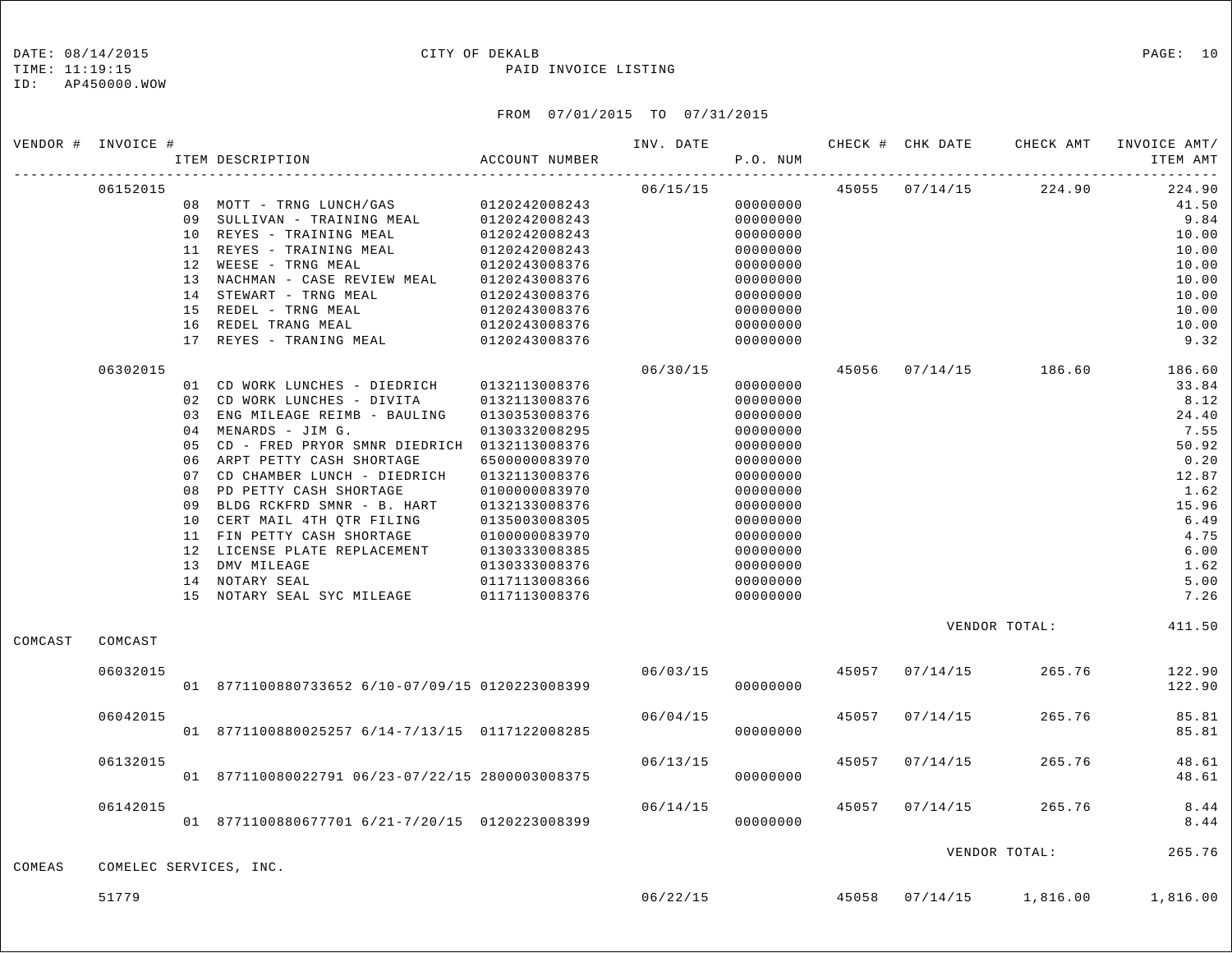TIME: 11:19:15 PAID INVOICE LISTING

ID: AP450000.WOW

|       | VENDOR # INVOICE #  | ITEM DESCRIPTION                                                                 | ACCOUNT NUMBER                 | INV. DATE | P.O. NUM             |       |                |                     | CHECK # CHK DATE CHECK AMT INVOICE AMT/<br>ITEM AMT |
|-------|---------------------|----------------------------------------------------------------------------------|--------------------------------|-----------|----------------------|-------|----------------|---------------------|-----------------------------------------------------|
|       | 51779               | 01 BATTERIES                                                                     | 0125273008310                  | 06/22/15  | 00000000             | 45058 |                | $07/14/15$ 1,816.00 | 1,816.00<br>1,816.00                                |
| COMED | COMMONWEALTH EDISON |                                                                                  |                                |           |                      |       |                | VENDOR TOTAL:       | 1,816.00                                            |
|       | 01022015A           | 01 2378089039 11/26-01/02/15 0130333008352                                       |                                | 01/02/15  | 00000000             |       | 45063 07/14/15 | 6,392.79            | 264.61<br>264.61                                    |
|       | 01022015B           | 02 5617001014 12/1-01/02/15<br>03 5617001014 12/1-01/02/15                       | 1000003008352<br>1000003008352 | 01/02/15  | 00000000<br>00000000 | 45063 | 07/14/15       | 6,392.79            | 13.02<br>0.81<br>12.21                              |
|       | 01022015C           | 01 6247144034 12/1/14-01/02/15<br>02 6247144034 12/1/14-01/02/15                 | 1000003008352<br>1000003008352 | 01/02/15  | 00000000<br>00000000 |       | 45063 07/14/15 | 6,392.79            | 13.02<br>12.21<br>0.81                              |
|       | 01022015D           | 01 2201002013 12/01/14-01/02/15 1000003008352<br>02 2201002013 12/01/14-01/02/15 | 1000003008352                  | 01/02/15  | 00000000<br>00000000 | 45063 | 07/14/15       | 6,392.79            | 13.02<br>12.21<br>0.81                              |
|       | 01022015E           | 01 1428051200 12/1-12/31/14                                                      | 1000003008352                  | 01/02/15  | 00000000             | 45063 | 07/14/15       | 6,392.79            | 16.10<br>16.10                                      |
|       | 01022015F           | 01 0338120095 12/1-12/31/14                                                      | 1000003008352                  | 01/02/15  | 00000000             | 45063 | 07/14/15       | 6,392.79            | 72.59<br>72.59                                      |
|       | 01022015G           | 01 1053017076 12/1-12/31/14                                                      | 1000003008352                  | 01/02/15  | 00000000             | 45063 | 07/14/15       | 6,392.79            | 91.50<br>91.50                                      |
|       | 01022015H           | 01 0099140182 11/26-01/02/15                                                     | 0130333008352                  | 01/02/15  | 00000000             | 45063 | 07/14/15       | 6,392.79            | 50.58<br>50.58                                      |
|       | 01022015I           | 01 3909108035 12/01/14-01/02/15<br>02 3909108035 12/01/14-01/02/15               | 1000003008352<br>1000003008352 | 01/02/15  | 00000000<br>00000000 | 45063 | 07/14/15       | 6,392.79            | 13.02<br>12.21<br>0.81                              |
|       | 01022015J           | 01 2845061003 12/1/14-1/2/15<br>02 2845061003 12/1/14-1/2/15                     | 1000003008352<br>1000003008352 | 01/02/15  | 00000000<br>00000000 | 45063 | 07/14/15       | 6,392.79            | 13.02<br>12.21<br>0.81                              |
|       | 01052015A           | 01 0063137075 12/1/14-01/02/15<br>02 0063137075 12/1/14-01/02/15                 | 1000003008352<br>1000003008352 | 01/05/15  | 00000000<br>00000000 | 45063 | 07/14/15       | 6,392.79            | 43.49<br>40.80<br>2.69                              |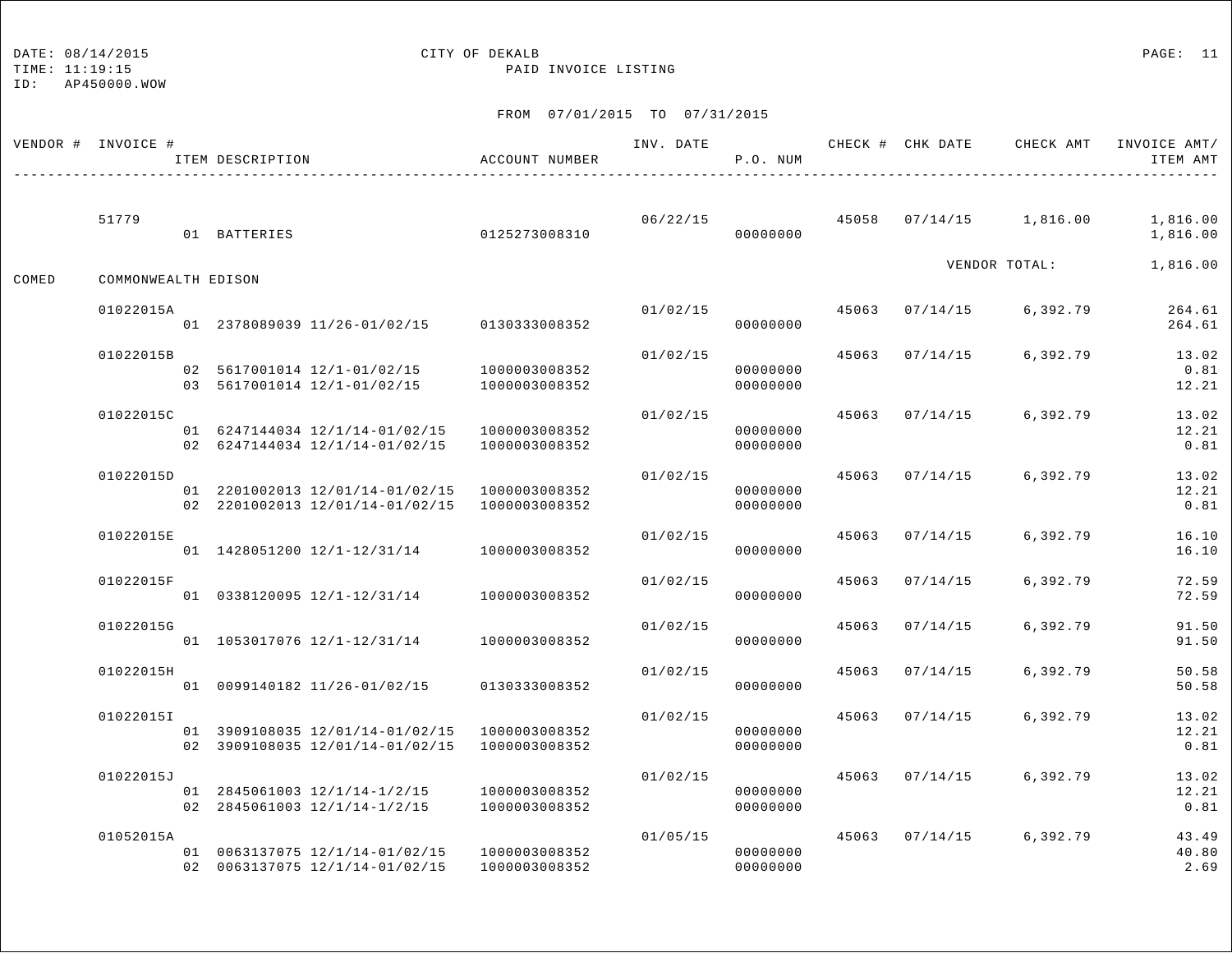TIME: 11:19:15 PAID INVOICE LISTING

ID: AP450000.WOW

| VENDOR # INVOICE # | ITEM DESCRIPTION            | ACCOUNT NUMBER | INV. DATE | P.O. NUM |       |                | CHECK # CHK DATE CHECK AMT | INVOICE AMT/<br>ITEM AMT |
|--------------------|-----------------------------|----------------|-----------|----------|-------|----------------|----------------------------|--------------------------|
| 01052015B          | 01 1343028096 11/26-1/2/15  | 0130333008352  | 01/05/15  | 00000000 |       | 45063 07/14/15 | 6,392.79                   | 112.47<br>112.47         |
| 01052015C          | 01 6609155004 12/2-01/05/15 | 0130333008352  | 01/05/15  | 00000000 |       | 45063 07/14/15 | 6,392.79                   | 1,688.61<br>1,688.61     |
| 01052015D          | 01 0786037018 12/2-1/2/15   | 0130333008352  | 01/05/15  | 00000000 |       | 45063 07/14/15 | 6,392.79                   | 197.90<br>197.90         |
| 01052015E          | 01 3203158108 12/2-1/2/15   | 0130333008352  | 01/05/15  | 00000000 | 45063 | 07/14/15       | 6,392.79                   | 32.28<br>32.28           |
| 01052015F          | 01 2691445004 11/26-1/2/15  | 0130333008352  | 01/05/15  | 00000000 | 45063 | 07/14/15       | 6,392.79                   | 163.66<br>163.66         |
| 01052015G          | 01 3243134066 11/26-1/2/15  | 0130333008352  | 01/05/15  | 00000000 |       | 45063 07/14/15 | 6,392.79                   | 156.83<br>156.83         |
| 01052015H          | 01 0965041007 11/26-1/2/15  | 0130333008352  | 01/05/15  | 00000000 | 45063 | 07/14/15       | 6,392.79                   | 105.06<br>105.06         |
| 01062015A          | 01 2698543003 12/3-1/6/15   | 0130333008352  | 01/06/15  | 00000000 | 45063 | 07/14/15       | 6,392.79                   | 15.60<br>15.60           |
| 01062015B          | 01 2698641000 12/2-1/5/15   | 0130333008352  | 01/06/15  | 00000000 | 45063 | 07/14/15       | 6,392.79                   | 21.15<br>21.15           |
| 01062015C          | 01 3034540007 12/3-1/6/15   | 0130333008352  | 01/06/15  | 00000000 | 45063 | 07/14/15       | 6,392.79                   | 21.27<br>21.27           |
| 01062015D          | 01 2439716008 12/2-1/5/15   | 6500003008352  | 01/06/15  | 00000000 | 45063 | 07/14/15       | 6,392.79                   | 29.64<br>29.64           |
| 06022015B          | 01 2201002013 05/1-6/2/15   | 1000003008352  | 06/02/15  | 00000000 | 45063 | 07/14/15       | 6,392.79                   | 13.28<br>13.28           |
| 06022015C          | 01 2845061003 5/1-6/2/15    | 1000003008352  | 06/02/15  | 00000000 | 45063 | 07/14/15       | 6,392.79                   | 13.28<br>13.28           |
| 06022015D          | 01 3909108035 5/1-6/2/15    | 1000003008352  | 06/02/15  | 00000000 | 45063 | 07/14/15       | 6,392.79                   | 13.28<br>13.28           |
| 06022015E          | 01 2948159011 4/29-6/1/15   | 0130333008352  | 06/02/15  | 00000000 |       | 45063 07/14/15 | 6,392.79                   | 19.34<br>19.34           |
| 06022015F          |                             |                | 06/02/15  |          |       |                | 45063 07/14/15 6,392.79    | 13.28                    |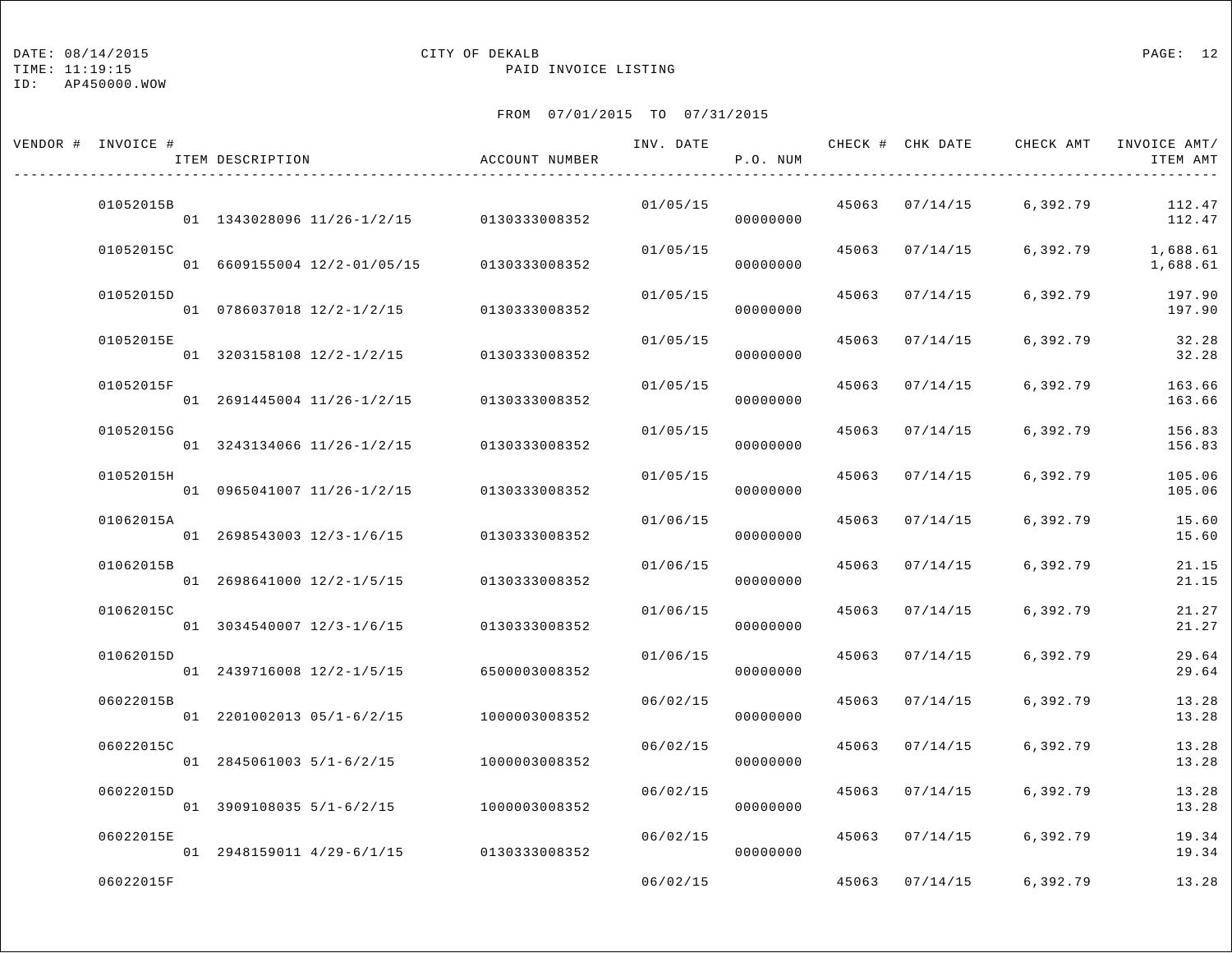### DATE:  $08/14/2015$  PAGE: 13

TIME: 11:19:15 PAID INVOICE LISTING

| VENDOR # INVOICE # | ITEM DESCRIPTION                       | ACCOUNT NUMBER | INV. DATE | P.O. NUM |       |                | CHECK # CHK DATE CHECK AMT INVOICE AMT/ | ITEM AMT         |
|--------------------|----------------------------------------|----------------|-----------|----------|-------|----------------|-----------------------------------------|------------------|
|                    |                                        |                |           |          |       |                |                                         |                  |
| 06022015F          | 01 5617001014 5/1-6/2/15 1000003008352 |                | 06/02/15  | 00000000 |       | 45063 07/14/15 | 6,392.79                                | 13.28<br>13.28   |
| 06022015G          | 01 2378089039 4/30-6/2/15              | 0130333008352  | 06/02/15  | 00000000 |       | 45063 07/14/15 | 6,392.79                                | 165.33<br>165.33 |
| 06032015A          | 01 0786037018 4/30-6/2/15              | 0130333008352  | 06/03/15  | 00000000 |       | 45063 07/14/15 | 6,392.79                                | 250.57<br>250.57 |
| 06032015B          | 01 1353027096 4/30-6/2/15              | 0130333008352  | 06/03/15  | 00000000 | 45063 | 07/14/15       | 6,392.79                                | 31.34<br>31.34   |
| 06032015C          | 01 3203158108 4/30-6/2/15              | 0130333008352  | 06/03/15  | 00000000 | 45063 | 07/14/15       | 6,392.79                                | 31.90<br>31.90   |
| 06032015D          | 01 3243134066 4/30-6/2/15              | 0130333008352  | 06/03/15  | 00000000 |       | 45063 07/14/15 | 6,392.79                                | 109.53<br>109.53 |
| 06032015E          | 01 2691445004 4/30-6/2/15              | 0130333008352  | 06/03/15  | 00000000 | 45063 | 07/14/15       | 6,392.79                                | 101.67<br>101.67 |
| 06032015F          | 01 0965041007 4/30-6/2/15              | 0130333008352  | 06/03/15  | 00000000 | 45063 | 07/14/15       | 6,392.79                                | 52.74<br>52.74   |
| 06042015A          | 01 2439716008 5/4-6/3/15               | 6500003008352  | 06/04/15  | 00000000 | 45063 | 07/14/15       | 6,392.79                                | 29.62<br>29.62   |
| 06042015B          | 01 2697543003 5/5-6/4/15               | 0130333008352  | 06/04/15  | 00000000 | 45063 | 07/14/15       | 6,392.79                                | 15.48<br>15.48   |
| 06042015C          |                                        |                | 06/04/15  |          | 45063 | 07/14/15       | 6,392.79                                | 21.00            |
| 06042015D          | $01$ 3034540007 5/5-6/4/15             | 0130333008352  | 06/04/15  | 00000000 | 45063 | 07/14/15       | 6,392.79                                | 21.00<br>21.16   |
| 06052015A          | 01 2698651000 5/1-6/3/15               | 0130333008352  | 06/05/15  | 00000000 |       | 45063 07/14/15 | 6,392.79                                | 21.16<br>12.93   |
|                    | 01 5477111064 5/6-6/5/15               | 1000003008352  |           | 00000000 |       |                |                                         | 12.93            |
| 06082015B          | 01 1253019001 5/7-6/8/15               | 1000003008352  | 06/08/15  | 00000000 | 45063 | 07/14/15       | 6,392.79                                | 18.14<br>18.14   |
| 06092015A          | 01 0338120095 4/29-6/2/15              | 1000003008352  | 06/09/15  | 00000000 | 45063 | 07/14/15       | 6,392.79                                | 45.16<br>45.16   |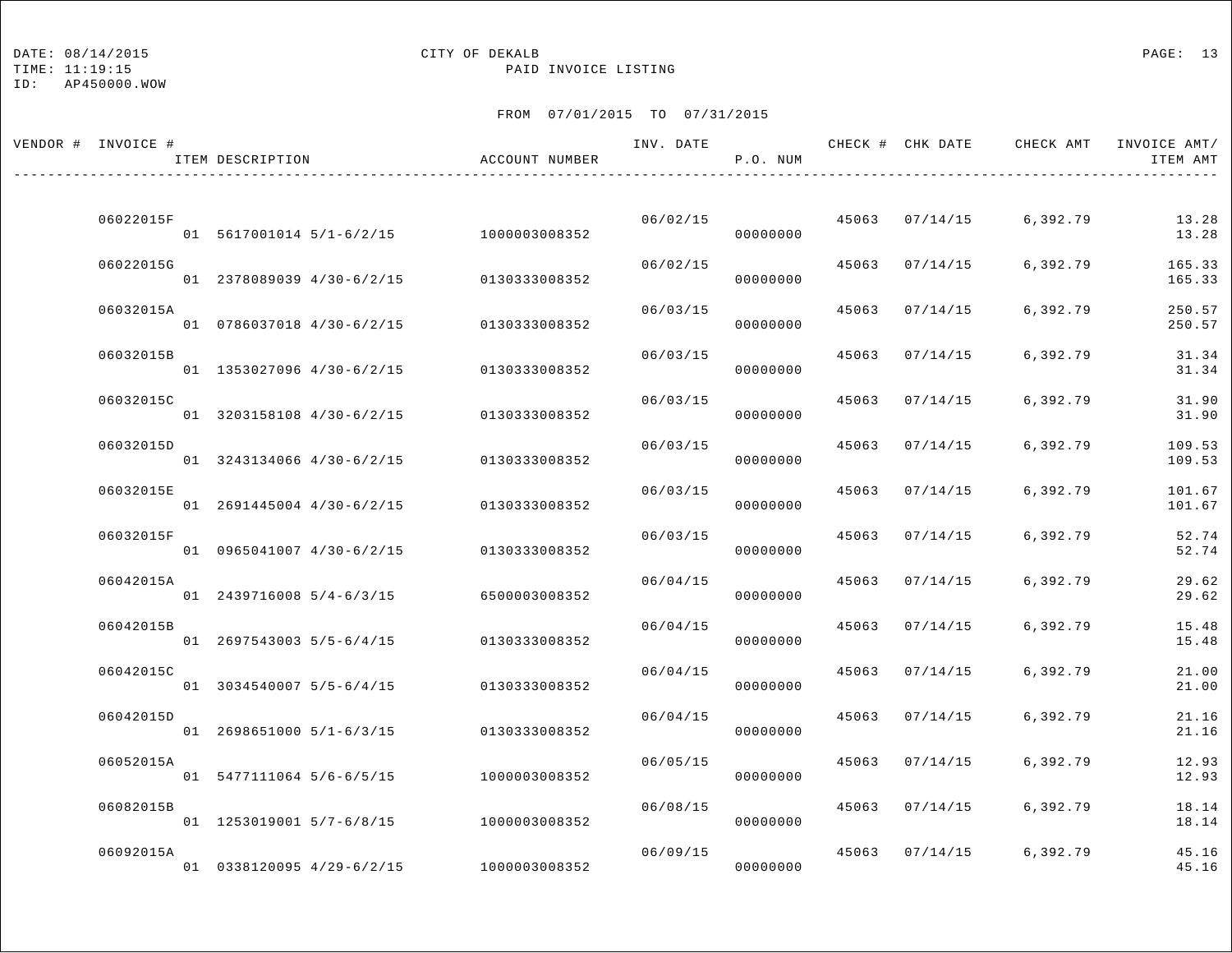TIME: 11:19:15 PAID INVOICE LISTING

ID: AP450000.WOW

| VENDOR # INVOICE # | ITEM DESCRIPTION                           | ACCOUNT NUMBER | INV. DATE | P.O. NUM |       | CHECK # CHK DATE | CHECK AMT | INVOICE AMT/<br>ITEM AMT |
|--------------------|--------------------------------------------|----------------|-----------|----------|-------|------------------|-----------|--------------------------|
| 06112015A          | 01 1428041200 4/29-6/1/15 1000003008352    |                | 06/11/15  | 00000000 |       | 45063 07/14/15   | 6,392.79  | 10.74<br>10.74           |
| 06112015B          | 01 1053017076 4/29-6/2/15                  | 1000003008352  | 06/11/15  | 00000000 |       | 45063 07/14/15   | 6,392.79  | 59.99<br>59.99           |
| 06152015A          | 01 0063237075 5/1-6/3/15                   | 1000003008352  | 06/15/15  | 00000000 | 45063 | 07/14/15         | 6,392.79  | 25.25<br>25.25           |
| 06262015           | 01 0103047054 5/27-6/25/15                 | 0130333008352  | 06/26/15  | 00000000 | 45247 | 07/28/15         | 652.67    | 8.94<br>8.94             |
| 06302015A          | $01$ 0099140182 6/1-6/30/15                | 0130333008352  | 06/30/15  | 00000000 | 45247 | 07/28/15         | 652.67    | 41.41<br>41.41           |
| 06302015B          | 01 2378089039 6/2-6/30/15                  | 0130333008352  | 06/30/15  | 00000000 | 45247 | 07/28/15         | 652.67    | 140.27<br>140.27         |
| 06302015C          | 01 2948159011 6/1-6/29/15                  | 0130333008352  | 06/30/15  | 00000000 | 45247 | 07/28/15         | 652.67    | 19.27<br>19.27           |
| 07012015A          | 01 5617001014 6/2-7/1/15 MFT               | 1000003008352  | 07/01/15  | 00000000 | 45247 | 07/28/15         | 652.67    | 12.93<br>12.93           |
| 07012015B          | 01 22201002013 6/2-7/1/15 MFT              | 1000003008352  | 07/01/15  | 00000000 | 45247 | 07/28/15         | 652.67    | 12.93<br>12.93           |
| 07012015C          | 01 2845061003 6/2-7/1/15 MFT               | 1000003008352  | 07/01/15  | 00000000 | 45247 | 07/28/15         | 652.67    | 12.93<br>12.93           |
| 07012015D          | 01 1353027096 6/2-6/30/15                  | 0130333008352  | 07/01/15  | 00000000 | 45247 | 07/28/15         | 652.67    | 56.25<br>56.25           |
| 07012015E          | 01 0965041007 6/2-6/30/15                  | 0130333008352  | 07/01/15  | 00000000 | 45247 | 07/28/15         | 652.67    | 38.19<br>38.19           |
| 07012015F          | 01 3243134066 6/2-6/30/15                  | 0130333008352  | 07/01/15  | 00000000 | 45247 | 07/28/15         | 652.67    | 97.40<br>97.40           |
| 07012015G          | 01 2691445004 6/2-6/30/15                  | 0130333008352  | 07/01/15  | 00000000 | 45247 | 07/28/15         | 652.67    | 85.71<br>85.71           |
| 07012015H          | 01 6247144034 6/2-7/1/15 MFT 1000003008352 |                | 07/01/15  | 00000000 | 45247 | 07/28/15         | 652.67    | 12.93<br>12.93           |
| 07012015I          |                                            |                | 07/01/15  |          |       | 45247 07/28/15   | 652.67    | 12.93                    |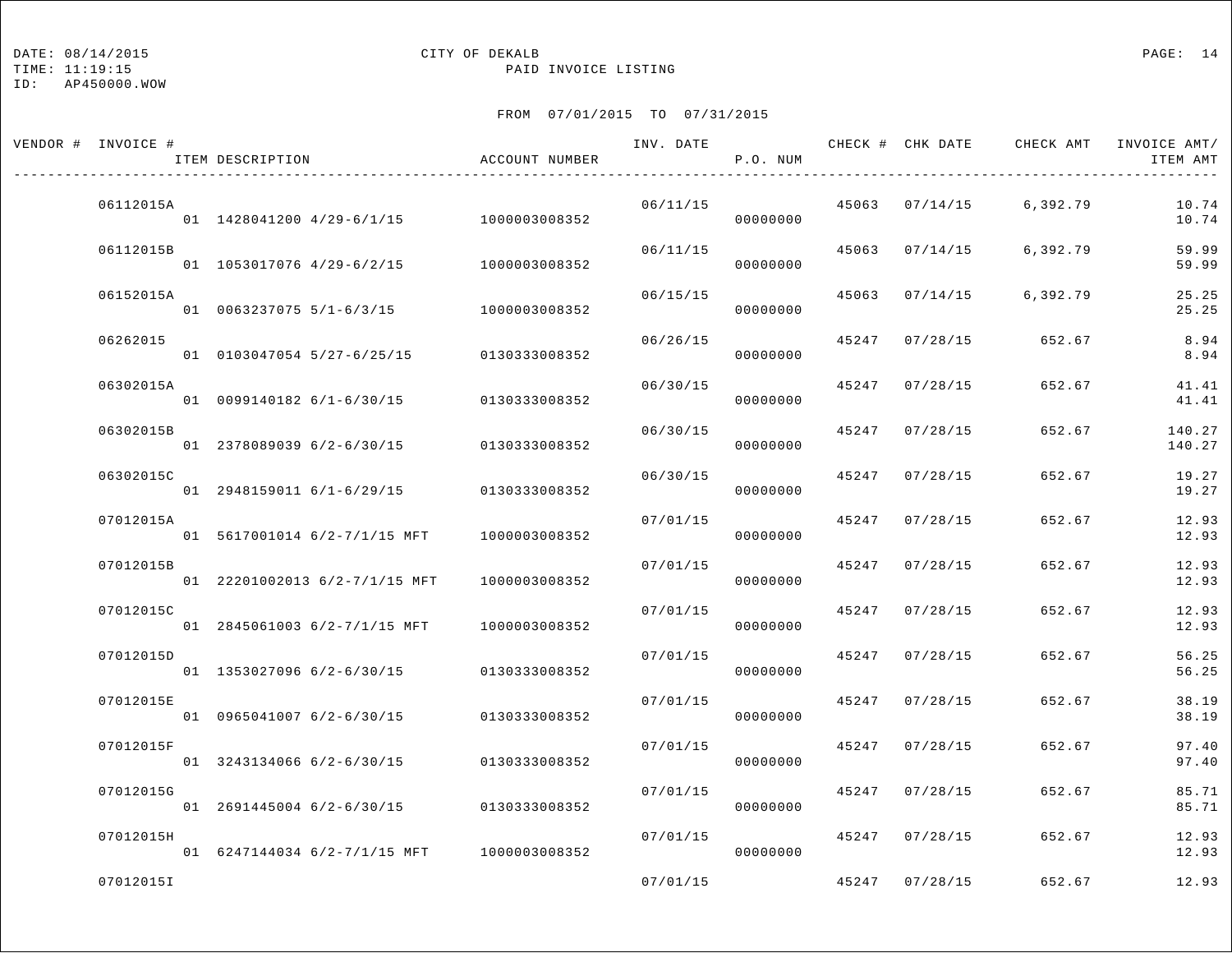## DATE:  $08/14/2015$  PAGE: 15

TIME: 11:19:15 PAID INVOICE LISTING

| VENDOR # INVOICE # | ITEM DESCRIPTION                           | ACCOUNT NUMBER | INV. DATE | P.O. NUM |       |                | CHECK # CHK DATE CHECK AMT | INVOICE AMT/<br>ITEM AMT |
|--------------------|--------------------------------------------|----------------|-----------|----------|-------|----------------|----------------------------|--------------------------|
| 07012015I          | 01 3909108035 6/2-7/1/15 MFT 1000003008352 |                | 07/01/15  | 00000000 |       | 45247 07/28/15 | 652.67                     | 12.93<br>12.93           |
| 07022015A          | 01 1428051200 6/1-7/1/15 MFT               | 1000003008352  | 07/02/15  | 00000000 |       | 45247 07/28/15 | 652.67                     | 9.00<br>9.00             |
| 07022015B          | 01 1053017076 6/2-7/1/15 MFT               | 1000003008352  | 07/02/15  | 00000000 | 45247 | 07/28/15       | 652.67                     | 41.93<br>41.93           |
| 07022015C          | 01 0063137075 6/3-7/1/15 MFT               | 1000003008352  | 07/02/15  | 00000000 | 45247 | 07/28/15       | 652.67                     | 17.97<br>17.97           |
| 07022015D          | 01 0338120095 6/2-7/1/15 MFT               | 1000003008352  | 07/02/15  | 00000000 | 45247 | 07/28/15       | 652.67                     | 31.68<br>31.68           |
| 11242014A          | 01 0203047054 10/23-11/21/14               | 0130333008352  | 11/24/14  | 00000000 |       | 45063 07/14/15 | 6,392.79                   | 9.63<br>9.63             |
| 11262014           | 01 3034017012 10/24-11/25/14               | 6500003008352  | 11/26/14  | 00000000 | 45063 | 07/14/15       | 6,392.79                   | 27.09<br>27.09           |
| 11262014A          | 01 0099140182 10/28-11/26/14               | 0130333008352  | 11/26/14  | 00000000 | 45063 | 07/14/15       | 6,392.79                   | 40.73<br>40.73           |
| 11262014B          | 01 2378089039 10/28-11/26/14               | 0130333008352  | 11/26/14  | 00000000 | 45063 | 07/14/15       | 6,392.79                   | 207.24<br>207.24         |
| 12012014A          | 01 3243134066 10/28-11/26/14               | 0130333008352  | 12/01/14  | 00000000 | 45063 | 07/14/15       | 6,392.79                   | 126.85<br>126.85         |
| 12012014B          | 01 2691445004 10/28-11/26/14               | 0130333008352  | 12/01/14  | 00000000 | 45063 | 07/14/15       | 6,392.79                   | 133.56<br>133.56         |
| 12012014C          | 01 6247144034 10/29-12/1/14                | 1000003008352  | 12/01/14  | 00000000 | 45063 | 07/14/15       | 6,392.79                   | 12.09<br>12.09           |
| 12012014D          | 01 2201002013 10/29-12/1/14                | 1000003008352  | 12/01/14  | 00000000 | 45063 | 07/14/15       | 6,392.79                   | 12.09<br>12.09           |
| 12012014E          | 01 5617001014 10/29-12/01/14               | 1000003008352  | 12/01/14  | 00000000 | 45063 | 07/14/15       | 6,392.79                   | 12.09<br>12.09           |
| 12012014F          | 01 3909108035 10/29-12/1/14 1000003008352  |                | 12/01/14  | 00000000 |       | 45063 07/14/15 | 6,392.79                   | 12.09<br>12.09           |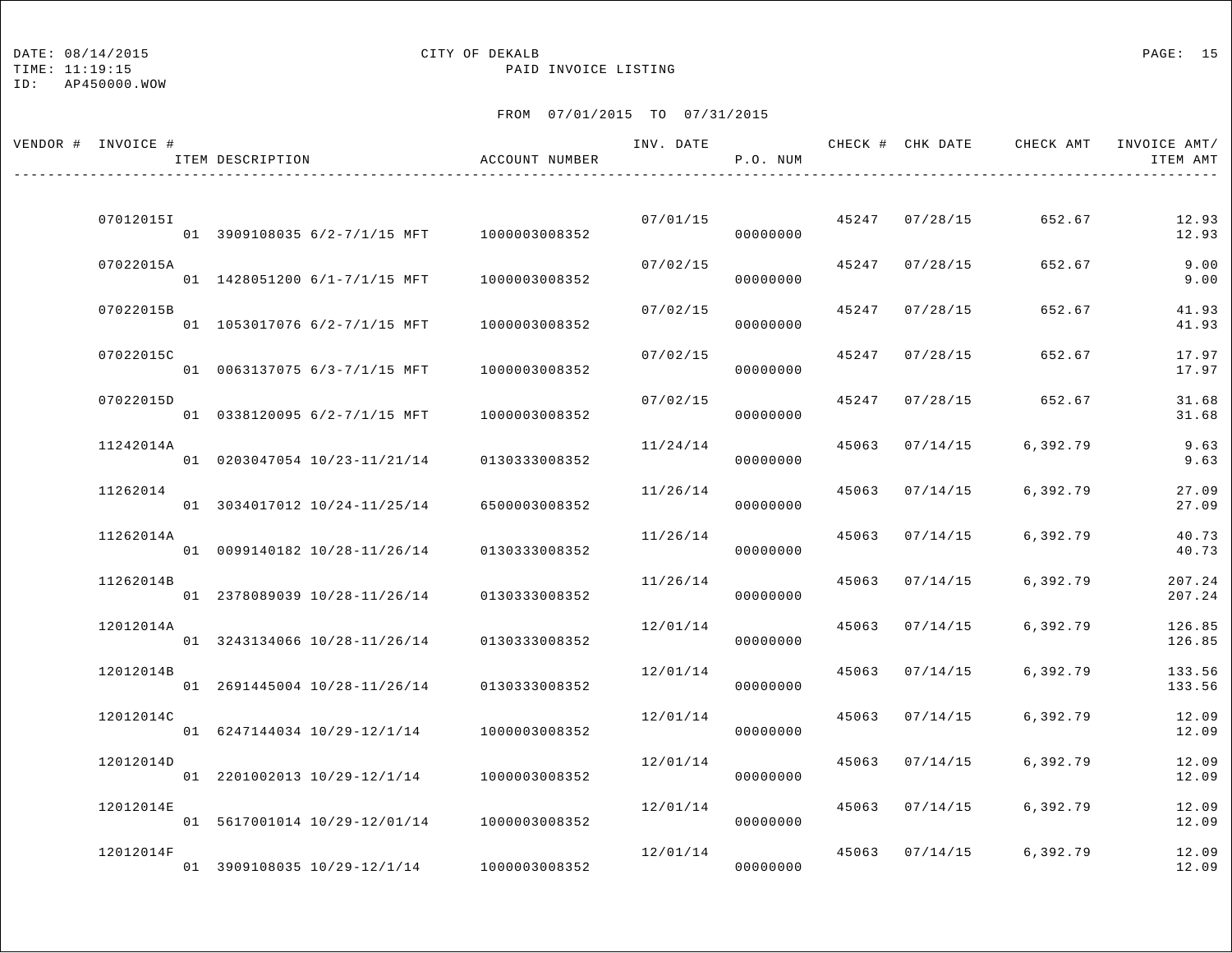TIME: 11:19:15 PAID INVOICE LISTING

ID: AP450000.WOW

| VENDOR # INVOICE # | ITEM DESCRIPTION                           | ACCOUNT NUMBER | INV. DATE | P.O. NUM |       |                | CHECK # CHK DATE CHECK AMT INVOICE AMT/ | ITEM AMT         |
|--------------------|--------------------------------------------|----------------|-----------|----------|-------|----------------|-----------------------------------------|------------------|
| 12012014G          | 01 2845061003 10/29-12/01/14 1000003008352 |                | 12/01/14  | 00000000 |       | 45063 07/14/15 | 6,392.79                                | 12.09<br>12.09   |
| 12012014H          | 01 2691541038 10/28-11/26/14               | 0130333008352  | 12/01/14  | 00000000 |       | 45063 07/14/15 | 6,392.79                                | 4.90<br>4.90     |
| 120120141          | 01 0965041007 10/28-11/26/14               | 0130333008352  | 12/01/14  | 00000000 | 45063 | 07/14/15       | 6,392.79                                | 73.88<br>73.88   |
| 12012014J          | 01 1353027096 10/28-11/26/14               | 0130333008352  | 12/01/14  | 00000000 | 45063 | 07/14/15       | 6,392.79                                | 34.76<br>34.76   |
| 12022014A          | 01 6609155004 10/30-12/2/14                | 0130333008352  | 12/02/14  | 00000000 | 45063 | 07/14/15       | 6,392.79                                | 855.75<br>855.75 |
| 12022014C          | 01 1053017076 10/29-12/01/14               | 1000003008352  | 12/02/14  | 00000000 |       | 45063 07/14/15 | 6,392.79                                | 87.89<br>87.89   |
| 12022014D          | 01 0063137075 10/29-12/01/14               | 1000003008352  | 12/02/14  | 00000000 | 45063 | 07/14/15       | 6,392.79                                | 38.51<br>38.51   |
| 12022014E          | 01 1428051200 10/29-12/01/14               | 1000003008352  | 12/02/14  | 00000000 | 45063 | 07/14/15       | 6,392.79                                | 16.25<br>16.25   |
| 12022015B          | 01 0338120095 10/29-12/1/14                | 1000003008352  | 12/02/14  | 00000000 | 45063 | 07/14/15       | 6,392.79                                | 69.87<br>69.87   |
| 12032014A          | 01 3034540007 10/31-12/03/14               | 0130333008352  | 12/03/14  | 00000000 |       | 45063 07/14/15 | 6,392.79                                | 20.84<br>20.84   |
| 12032014B          | 01 2698543003 10/31-12/3/14                | 0130333008352  | 12/03/14  | 00000000 | 45063 | 07/14/15       | 6,392.79                                | 14.86<br>14.86   |
| 12032014C          | 01 2698651000 10/30-12/2/14                | 0130333008352  | 12/03/14  | 00000000 | 45063 | 07/14/15       | 6,392.79                                | 17.62<br>17.62   |
| 12032014D          | 01 0786037018 10/29-12/2/14                | 0130333008352  | 12/03/14  | 00000000 | 45063 | 07/14/15       | 6,392.79                                | 177.88<br>177.88 |
| 12042014           | 01 3203158108 10/29-12/2/14 0130333008352  |                | 12/04/14  | 00000000 | 45063 | 07/14/15       | 6,392.79                                | 30.53<br>30.53   |
| 12042014A          | 01 5477111064 11/3-12/04/14 1000003008352  |                | 12/04/14  | 00000000 | 45063 | 07/14/15       | 6,392.79                                | 13.02<br>13.02   |
| 12042014B          |                                            |                | 12/04/14  |          |       | 45063 07/14/15 | 6,392.79                                | 26.84            |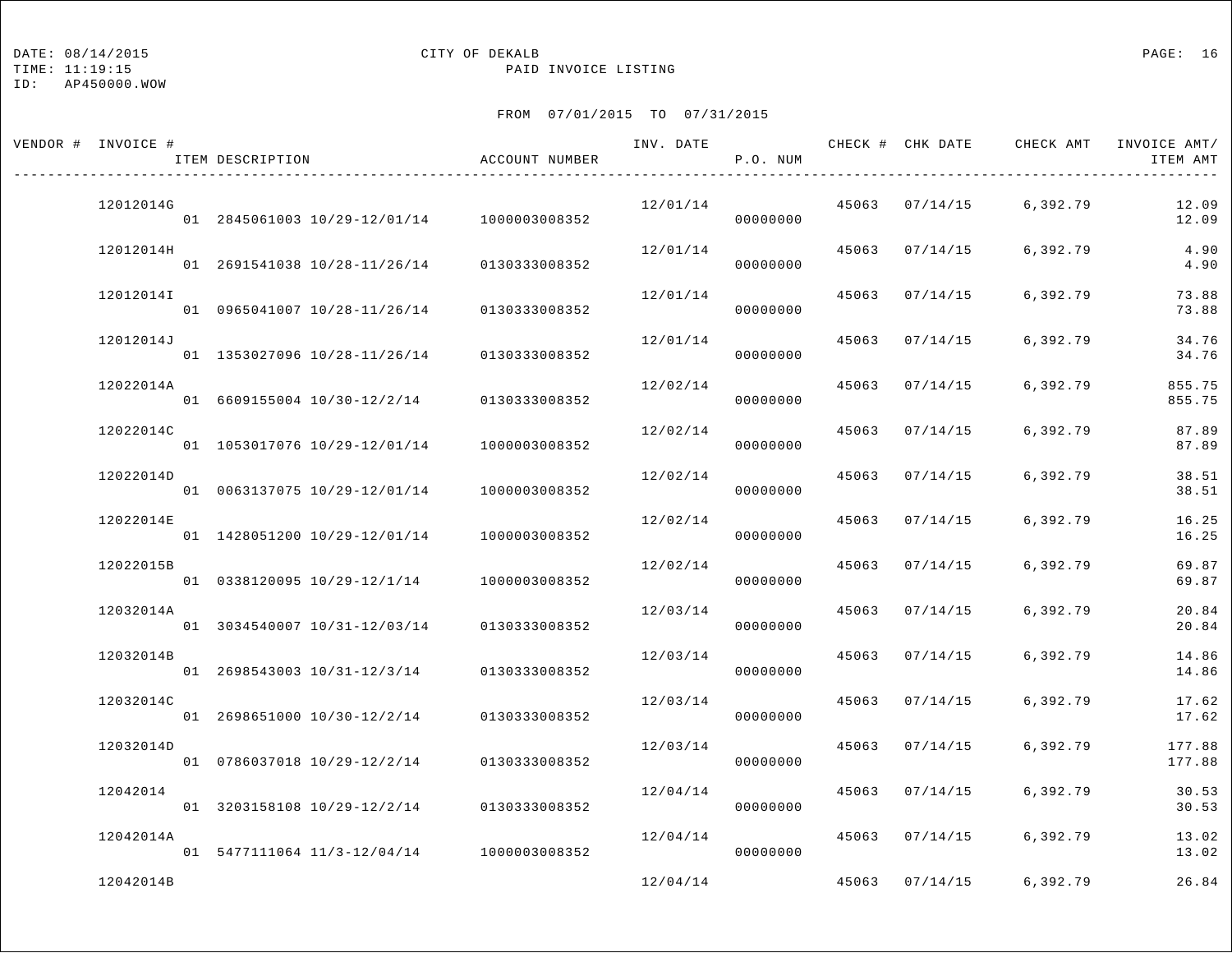## DATE:  $08/14/2015$  PAGE: 17

TIME: 11:19:15 PAID INVOICE LISTING

|         | VENDOR # INVOICE #          | ITEM DESCRIPTION                            | ACCOUNT NUMBER | INV. DATE      | P.O. NUM             |       |                | CHECK # CHK DATE CHECK AMT                | INVOICE AMT/<br>ITEM AMT |
|---------|-----------------------------|---------------------------------------------|----------------|----------------|----------------------|-------|----------------|-------------------------------------------|--------------------------|
|         |                             |                                             |                |                |                      |       |                |                                           |                          |
|         | 12042014B                   | 01 2439716008 10/30-12/02/14 6500003008352  |                |                | 00000000             |       |                | $12/04/14$ $45063$ $07/14/15$ 6,392.79    | 26.84<br>26.84           |
|         | 12052015A                   | 01 1253019001 11/4-12/5/14 1000003008352    |                | 12/05/14       | 00000000             |       | 45063 07/14/15 | 6,392.79                                  | 17.60<br>17.60           |
|         | 12292014                    | 01 0203047054 11/21-12/26/14                | 0130333008352  | 12/19/14       | 00000000             | 45063 | 07/14/15       | 6,392.79                                  | 13.00<br>13.00           |
|         | 12312014                    | 01 3034017012 11/25-12/29/14                | 6500003008352  | 12/31/14       | 00000000             | 45063 | 07/14/15       | 6,392.79                                  | 19.18<br>19.18           |
|         | 12312014A                   | 01 2948159011 11/25-12/30/14                | 0130333008352  | 12/31/14       | 00000000             |       |                | 45063 07/14/15 6,392.79                   | 30.61<br>30.61           |
| COMEDRE |                             | COMED REAL ESTATE & FACILITIES              |                |                |                      |       |                | VENDOR TOTAL:                             | 7,045.46                 |
|         | 108385068506                | 01 (14) SOLE POLES                          | 0130333008352  |                | 00000000             |       |                | $06/15/15$ 45064 07/14/15 311.92          | 311.92<br>311.92         |
| COMREV  |                             | COMMUNICATION REVOLVING FUND                |                |                |                      |       |                | VENDOR TOTAL:                             | 311.92                   |
|         | T1538616                    | 01 PD LEADS                                 | 0120233008320  |                | 06/23/15<br>00000000 |       |                | 45248 07/28/15 500.40                     | 500.40<br>500.40         |
| CONFS   | CONSERV FS                  |                                             |                |                |                      |       |                | VENDOR TOTAL:                             | 500.40                   |
|         | 2078980IN                   | 01 (475) GALS DIESELEX                      | 6500002008245  | 06/03/15 45065 | 00000000             |       |                | $07/14/15$ 1, 112.46                      | 1,112.46<br>1,112.46     |
| CONSERV | STATE OF ILLINOIS SOS       |                                             |                |                |                      |       |                | VENDOR TOTAL:                             | 1,112.46                 |
|         | 07082015                    | 01 PLATE RENEWAL R847796 0120212008247      |                | 07/08/15       | 00000000             |       |                | 45205 07/28/15 101.00                     | 101.00<br>101.00         |
|         |                             |                                             |                |                |                      |       |                | VENDOR TOTAL:                             | 101.00                   |
| CONSTEL | CONSTELLATION<br>0024782236 | 01  1459118061  4/28-5/28/15  1000003008352 |                |                | 00000000             |       |                | $06/03/15$ $45066$ $07/14/15$ $32,282.13$ | 158.38<br>158.38         |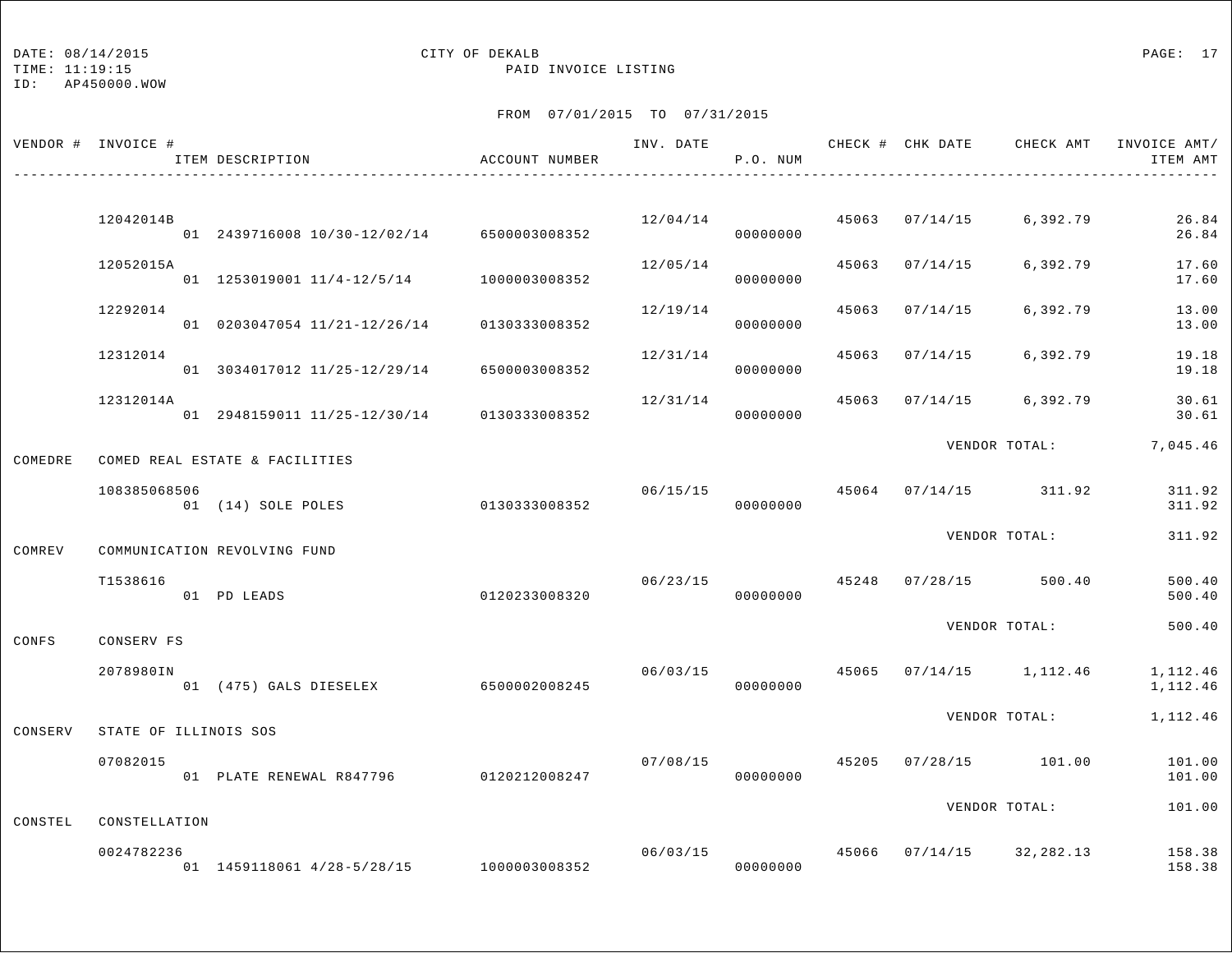#### DATE: 08/14/2015 CITY OF DEKALB PAGE: 18

TIME: 11:19:15 PAID INVOICE LISTING

ID: AP450000.WOW

|        | VENDOR # INVOICE #       | ITEM DESCRIPTION                          | ACCOUNT NUMBER |          | P.O. NUM             |                |                                       | ITEM AMT               |
|--------|--------------------------|-------------------------------------------|----------------|----------|----------------------|----------------|---------------------------------------|------------------------|
|        | 0024828840               | 01 2950231000 5/1-6/1/15 6000003008352    |                | 06/04/15 | 00000000             |                | 45066 07/14/15 32,282.13              | 702.19<br>702.19       |
|        | 0024955915               | 01 2698544000 05/1-06/02/15 0130333008352 |                |          | 06/08/15<br>00000000 |                | 45066 07/14/15 32,282.13              | 59.88<br>59.88         |
|        | 0024955926               | 01 1017178005 5/1-6/2/15 0130333008352    |                | 06/08/15 | 00000000             | 45066 07/14/15 | 32,282.13                             | 730.87<br>730.87       |
|        | 0024958598               | 01 2614448003 5/1-6/2/15 0130333008352    |                | 06/09/15 | 00000000             | 45066 07/14/15 | 32,282.13                             | 18.30<br>18.30         |
|        | 0024958617               | 01 2691744002 5/1-6/2/15 0130333008352    |                | 06/09/15 | 00000000             |                | 45066 07/14/15 32,282.13              | 46.92<br>46.92         |
|        | 0024958649               | 01  2698554006  5/1-6/2/15  0130333008352 |                | 06/09/15 | 00000000             | 45066 07/14/15 | 32,282.13                             | 36.82<br>36.82         |
|        | 0024958710               | 01 5571073030 5/1-6/2/15                  | 0130333008352  | 06/09/15 | 00000000             | 45066 07/14/15 | 32,282.13                             | 28.17<br>28.17         |
|        | 0024958721               | 01 2614499000 5/1-6/2/15 0130333008352    |                | 06/09/15 | 00000000             | 45066 07/14/15 | 32,282.13                             | 19.83<br>19.83         |
|        | 0024977452               | 01 0739012054 5/7-6/7/15                  | 0130333008352  | 06/10/15 | 00000000             | 45066 07/14/15 | 32,282.13                             | 1,791.14<br>1,791.14   |
|        | 0024977554               | 01 1791072020 5/7-6/7/15 1000003008352    |                | 06/10/15 | 00000000             | 45066 07/14/15 | 32,282.13                             | 1,344.63<br>1,344.63   |
|        | 0025041635               | 01 0551052012 5/7-6/7/15                  | 1000003008352  | 06/12/15 | 00000000             |                | 45066 07/14/15 32,282.13              | 27,345.00<br>27,345.00 |
|        | 0025416957               | 01 2698542006 5/1-6/2/15 0130333008352    |                | 06/25/15 | 00000000             |                | 45249 07/28/15 74.15                  | 50.84<br>50.84         |
|        | 0025416963               | 01 3139014022 5/1-6/2/15 0130333008352    |                | 06/25/15 | 00000000             |                | 45249 07/28/15 74.15                  | 23.31<br>23.31         |
| CORANI | CORTLAND ANIMAL HOSPITAL |                                           |                |          |                      |                | VENDOR TOTAL: 32,356.28               |                        |
|        | 33186                    | 01 PD TAC EXAM                            | 0120212008247  |          | 00000000             |                | $06/26/15$ $45250$ $07/28/15$ $72.59$ | 72.59<br>72.59         |
|        |                          |                                           |                |          |                      |                |                                       | .                      |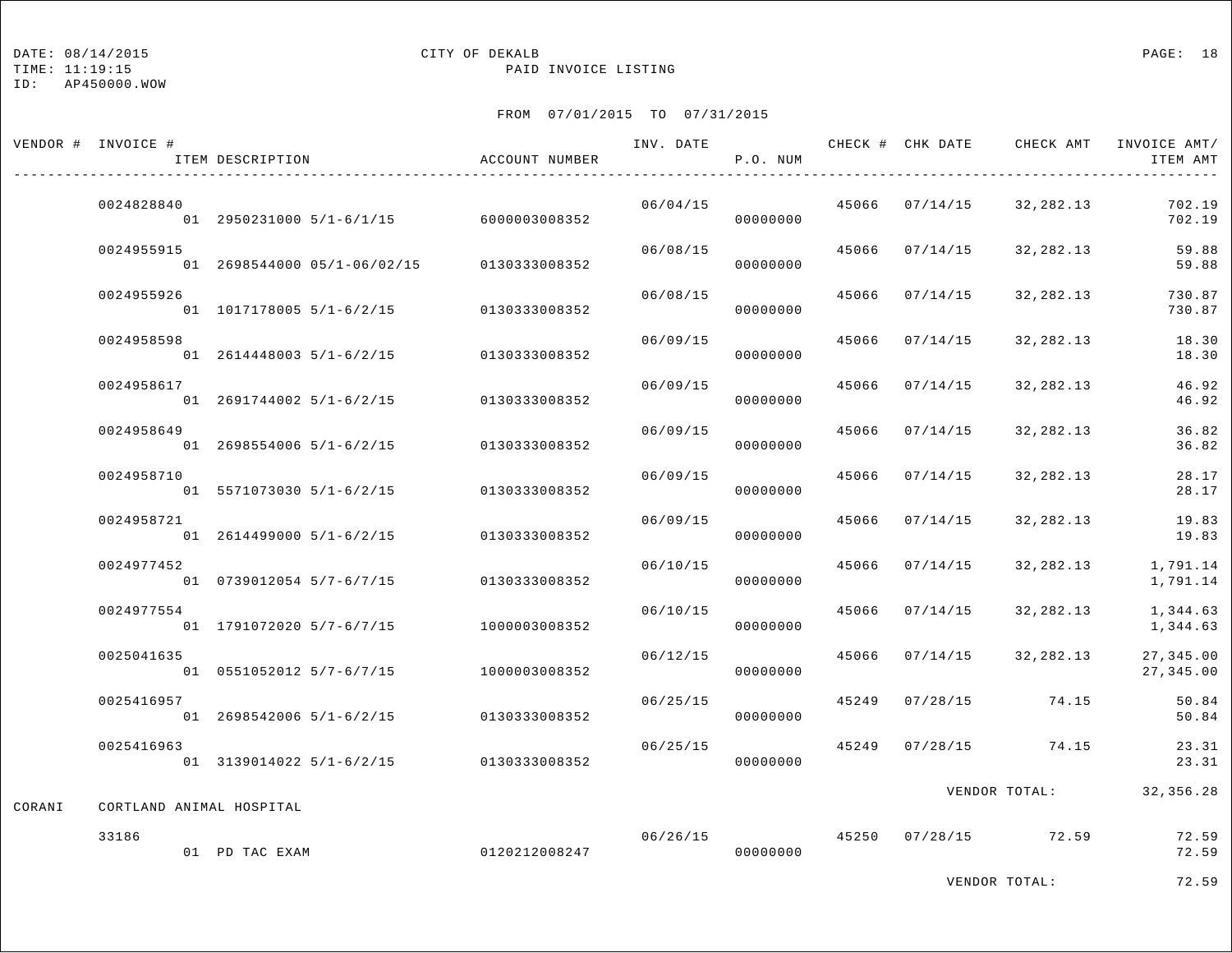TIME: 11:19:15 PAID INVOICE LISTING

|        | VENDOR # INVOICE # | ITEM DESCRIPTION                          | ACCOUNT NUMBER                 |          | P.O. NUM             |       |                |                                       | INV. DATE 6 CHECK # CHK DATE CHECK AMT INVOICE AMT/<br>ITEM AMT |
|--------|--------------------|-------------------------------------------|--------------------------------|----------|----------------------|-------|----------------|---------------------------------------|-----------------------------------------------------------------|
| COTJOS | JOSEPH COTTON      |                                           |                                |          |                      |       |                |                                       |                                                                 |
|        | 06162015           | 01 WTR REFUND 1301054670-01 6000000063444 |                                |          | 00000000             |       |                | $06/16/15$ $45067$ $07/14/15$ $92.26$ | 92.26<br>92.26                                                  |
| CREELE | CRESCENT ELECTRIC  |                                           |                                |          |                      |       |                | VENDOR TOTAL:                         | 92.26                                                           |
|        | \$500272285001     | 01 HOLOPHANE FIXTURE 7200004008472        |                                | 06/03/15 | 00000000             |       |                |                                       | 45068 07/14/15 1,876.67 1,825.86<br>1,825.86                    |
|        | S500596952001      | 01 SUPPLIES                               | 0130332008229                  | 06/09/15 | 00000000             | 45068 |                | 07/14/15 1,876.67                     | 50.81<br>50.81                                                  |
| CSRBOB |                    | C.S.R. BOBCAT, INCORPORATED               |                                |          |                      |       |                |                                       | VENDOR TOTAL: 1,876.67                                          |
|        | 120312             | 01 HARDWARE                               | 0130332008295                  |          | 06/18/15<br>00000000 |       |                | 45069 07/14/15 98.00                  | 98.00<br>98.00                                                  |
| CURCON |                    | CURRAN CONTRACTING COMPANY                |                                |          |                      |       |                | VENDOR TOTAL:                         | 98.00                                                           |
|        | 8820               | 01 MATERIAL                               | 6000002008228                  |          | 06/19/15<br>00000000 |       |                | 45251 07/28/15 691.58                 | 189.66<br>189.66                                                |
|        | 9577               | 01 MATERIAL                               | 6000002008228                  | 06/03/15 | 00000000             | 45070 | 07/14/15       | 1,344.81                              | 549.29<br>549.29                                                |
|        | 9585               | 01 MATERIAL                               | 6000002008228                  | 06/04/15 | 00000000             |       | 45251 07/28/15 | 691.58                                | 255.42<br>255.42                                                |
|        | 9607               | 01 MATERIAL                               | 6000002008228                  | 06/10/15 | 00000000             | 45251 | 07/28/15       | 691.58                                | 246.50<br>246.50                                                |
|        | 9616               | 01 MATERIAL                               | 0130332008233                  | 06/10/15 | 00000000             |       | 45070 07/14/15 | 1,344.81                              | 185.02<br>185.02                                                |
|        | 9651               | 01 MATERIAL<br>02 MATERIAL                | 0130332008228<br>6000002008228 | 06/23/15 | 00000000<br>00000000 |       |                | 45070 07/14/15 1,344.81               | 610.50<br>305.25<br>305.25                                      |
| CYLSER |                    | CYLINDER SERVICES, INC.                   |                                |          |                      |       |                | VENDOR TOTAL:                         | 2,036.39                                                        |
|        | 210060             |                                           |                                |          | 06/12/15             |       |                | 45071 07/14/15 397.02                 | 397.02                                                          |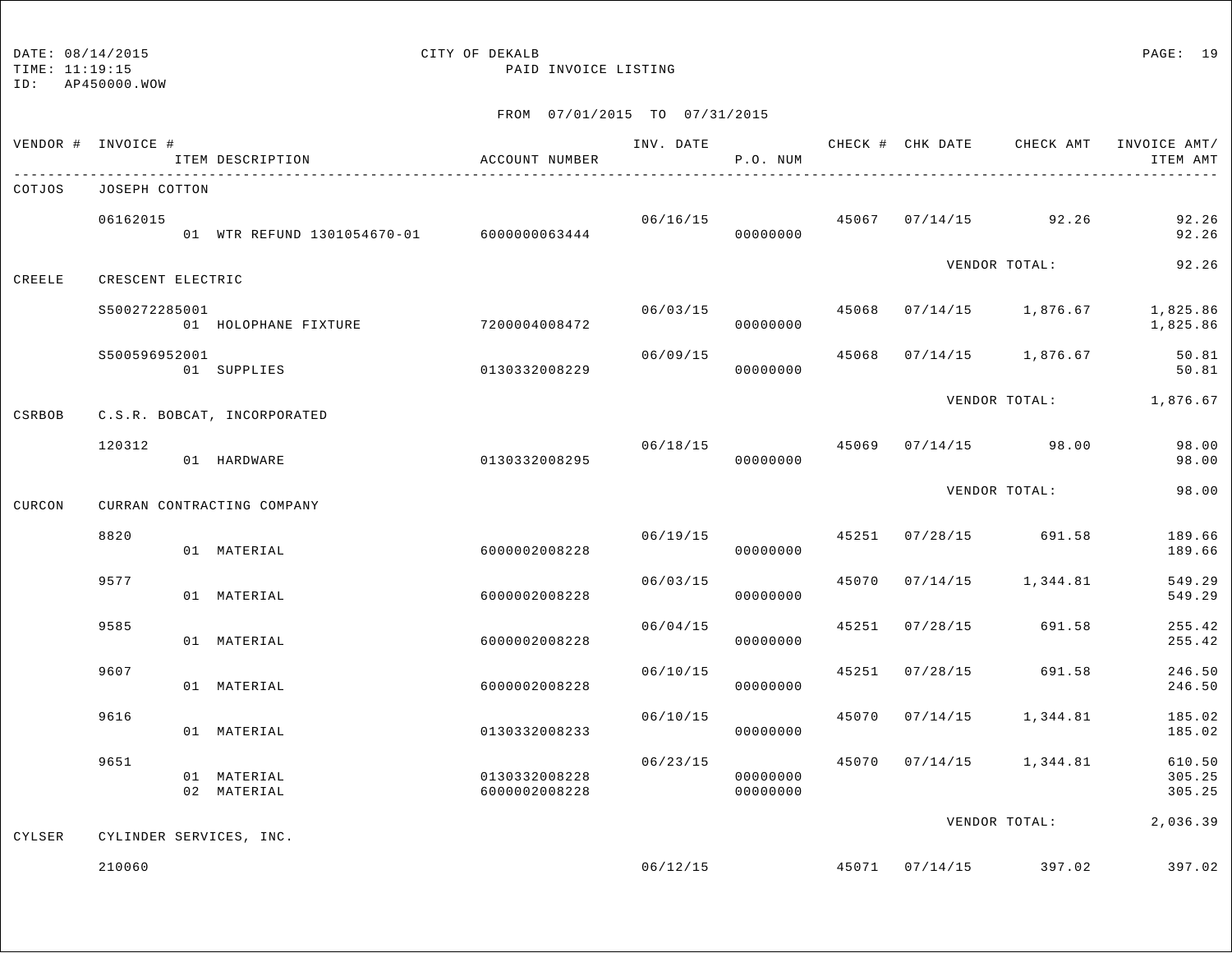TIME: 11:19:15 PAID INVOICE LISTING

ID: AP450000.WOW

| VENDOR # INVOICE # |                    | ITEM DESCRIPTION                                | ACCOUNT NUMBER                 |          | P.O. NUM             |                |                                        | INV. DATE 6 1997 CHECK # CHK DATE CHECK AMT INVOICE AMT<br>ITEM AMT |
|--------------------|--------------------|-------------------------------------------------|--------------------------------|----------|----------------------|----------------|----------------------------------------|---------------------------------------------------------------------|
|                    | 210060             | 01 RESEAL/TEST CLAM BUCKET CYLIND 6000003008315 |                                |          | 00000000             |                | $06/12/15$ $45071$ $07/14/15$ $397.02$ | 397.02<br>397.02                                                    |
| DARLEY             | W.S. DARLEY & CO   |                                                 |                                |          |                      |                | VENDOR TOTAL:                          | 397.02                                                              |
|                    | 17194068           | 01 NICKEL PLATED BADGES 2800006008540           |                                | 06/04/15 | 00000000             |                | 45072 07/14/15 55.21                   | 55.21<br>55.21                                                      |
| DAVAUT             | DAVE'S AUTO DETAIL |                                                 |                                |          |                      |                | VENDOR TOTAL:                          | 55.21                                                               |
|                    | 8946               | 01 INTERIOR DETAIL                              | 0120243008315                  |          | 00000000             |                | $06/01/15$ $45073$ $07/14/15$ $50.00$  | 50.00<br>50.00                                                      |
| DCAUTO             |                    | DEKALB COUNTY AUTO PARTS INC                    |                                |          |                      |                | VENDOR TOTAL:                          | 50.00                                                               |
|                    | 504354             | 01 OIL FILTERS                                  | 0130332008226                  | 06/01/15 | 00000000             |                | 45253 07/28/15 3,364.71                | 23.10<br>23.10                                                      |
|                    | 504385             | 01 GAUGE                                        | 0125272008226                  | 06/01/15 | 00000000             | 45253 07/28/15 | 3,364.71                               | 17.49<br>17.49                                                      |
|                    | 504641             | 01 BATTERY (6)                                  | 0125272008226                  | 06/02/15 | 00000000             | 45253 07/28/15 | 3,364.71                               | 551.34<br>551.34                                                    |
|                    | 504642             | 01 TAIL LIGHTS                                  | 0130332008226                  | 06/02/15 | 00000000             | 45253 07/28/15 | 3,364.71                               | 26.98<br>26.98                                                      |
|                    | 504727             | 01 BRAKE PADS                                   | 6000002008226                  | 06/03/15 | 00000000             | 45253 07/28/15 | 3,364.71                               | 101.59<br>101.59                                                    |
|                    | 504766             | 01 BATTERY (2)                                  | 0125272008226                  | 06/03/15 | 00000000             | 45253 07/28/15 | 3,364.71                               | 228.78<br>228.78                                                    |
|                    | 504876             | 01 FREON<br>02 FREON                            | 0130332008226<br>0120222008226 | 06/04/15 | 00000000<br>00000000 | 45253 07/28/15 | 3,364.71                               | 181.92<br>58.08<br>123.84                                           |
|                    | 504891             | 01 PADS/ROTORS                                  | 0120222008226                  | 06/04/15 | 00000000             |                | 45253 07/28/15 3,364.71                | 330.88<br>330.88                                                    |
|                    | 505073             |                                                 |                                | 06/05/15 |                      | 45253 07/28/15 | 3,364.71                               | $-45.00$                                                            |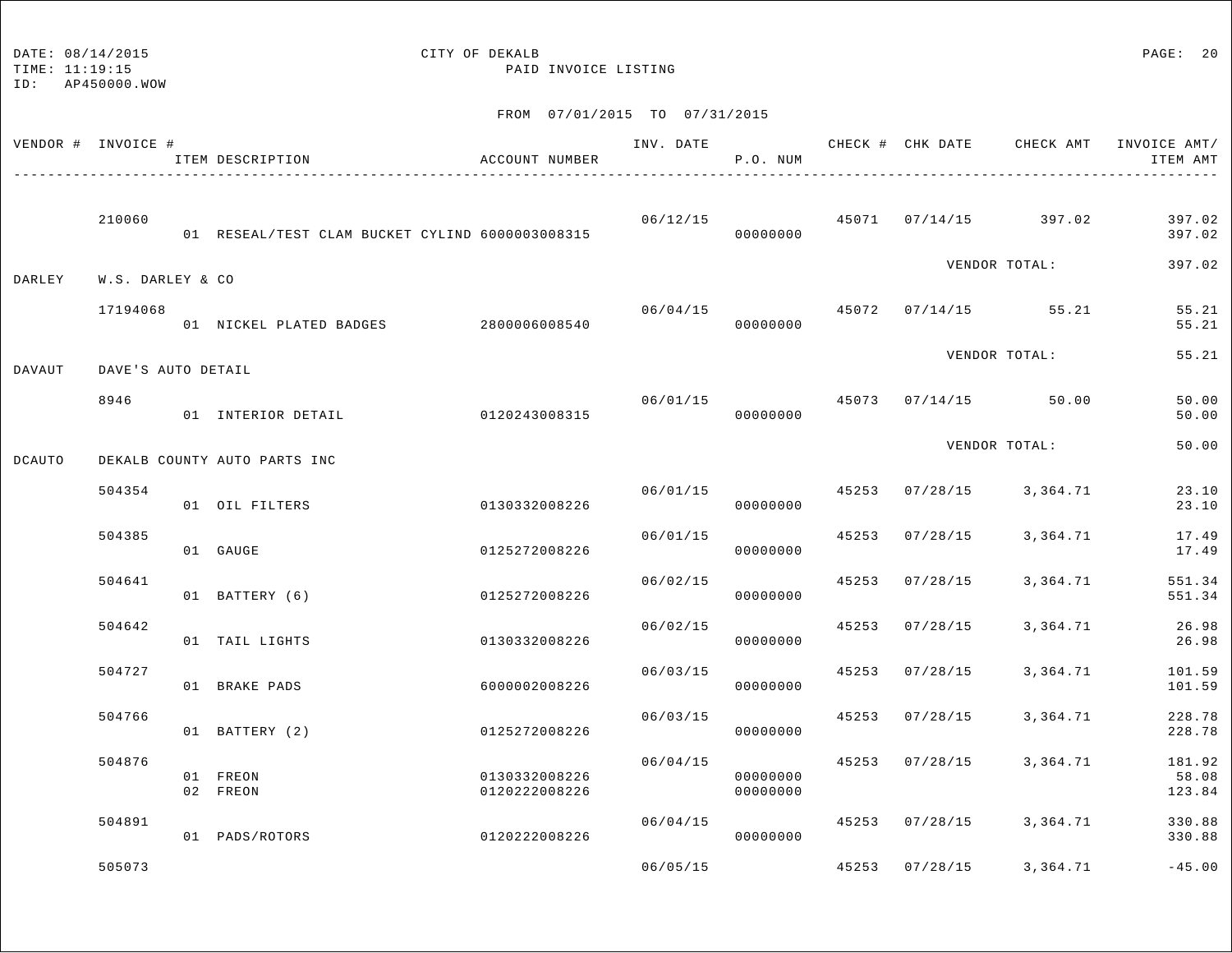## DATE:  $08/14/2015$  PAGE: 21

TIME: 11:19:15 PAID INVOICE LISTING

| VENDOR # INVOICE # | ITEM DESCRIPTION       | ACCOUNT NUMBER | INV. DATE | P.O. NUM |       |                | CHECK # CHK DATE CHECK AMT INVOICE AMT/ | ITEM AMT             |
|--------------------|------------------------|----------------|-----------|----------|-------|----------------|-----------------------------------------|----------------------|
|                    |                        |                |           |          |       |                |                                         |                      |
| 505073             | 01 CORE DEPOSIT CREDIT | 0125272008226  | 06/05/15  | 00000000 |       | 45253 07/28/15 | 3,364.71                                | $-45.00$<br>$-45.00$ |
| 505087             | 01 HEADLIGHT           | 0120222008226  | 06/05/15  | 00000000 | 45253 | 07/28/15       | 3,364.71                                | 7.65<br>7.65         |
| 505354             | 01 OIL DRY             | 0125272008226  | 06/08/15  | 00000000 | 45253 | 07/28/15       | 3,364.71                                | 165.20<br>165.20     |
| 505375             | 01 SEPERATOR           | 6500003008310  | 06/08/15  | 00000000 | 45253 | 07/28/15       | 3,364.71                                | 18.97<br>18.97       |
| 505555             |                        |                | 06/09/15  |          | 45253 | 07/28/15       | 3,364.71                                | 30.60                |
| 505579             | 01 HEADLIGHT           | 0120222008226  | 06/09/15  | 00000000 | 45253 | 07/28/15       | 3,364.71                                | 30.60<br>10.76       |
|                    | 01 U-BOLT              | 0120222008226  |           | 00000000 |       |                |                                         | 10.76                |
| 505587             | 01 PADS/ROTORS         | 0120222008226  | 06/09/15  | 00000000 | 45253 | 07/28/15       | 3,364.71                                | 373.36<br>373.36     |
| 505746             | 01 SOCKET              | 0120222008226  | 06/10/15  | 00000000 | 45253 | 07/28/15       | 3,364.71                                | 3.48<br>3.48         |
| 505765             | 01 BEARING/SEAL        | 6500003008310  | 06/10/15  | 00000000 | 45253 | 07/28/15       | 3,364.71                                | 55.73<br>55.73       |
| 505802             | 01 BRAKE ROTOR/PADS    | 0120222008226  | 06/10/15  | 00000000 |       | 45253 07/28/15 | 3,364.71                                | 354.61<br>354.61     |
| 506153             | 01 AIR FILTERS         | 6500003008310  | 06/12/15  | 00000000 | 45253 | 07/28/15       | 3,364.71                                | 24.48<br>24.48       |
| 506164             |                        |                | 06/12/15  |          | 45253 | 07/28/15       | 3,364.71                                | 11.59                |
|                    | 01 FUEL FILTER         | 6500003008310  |           | 00000000 |       |                |                                         | 11.59                |
| 506202             | 01 FASTENER/ADHESIVE   | 6500003008310  | 06/12/15  | 00000000 | 45253 | 07/28/15       | 3,364.71                                | 22.07<br>22.07       |
| 506302             | 01 PADDLE SEAT VALVE   | 0125272008226  | 06/12/15  | 00000000 | 45253 | 07/28/15       | 3,364.71                                | 30.04<br>30.04       |
| 506687             | 01 U-NUT               | 0120222008226  | 06/16/15  | 00000000 |       | 45253 07/28/15 | 3,364.71                                | 5.29<br>5.29         |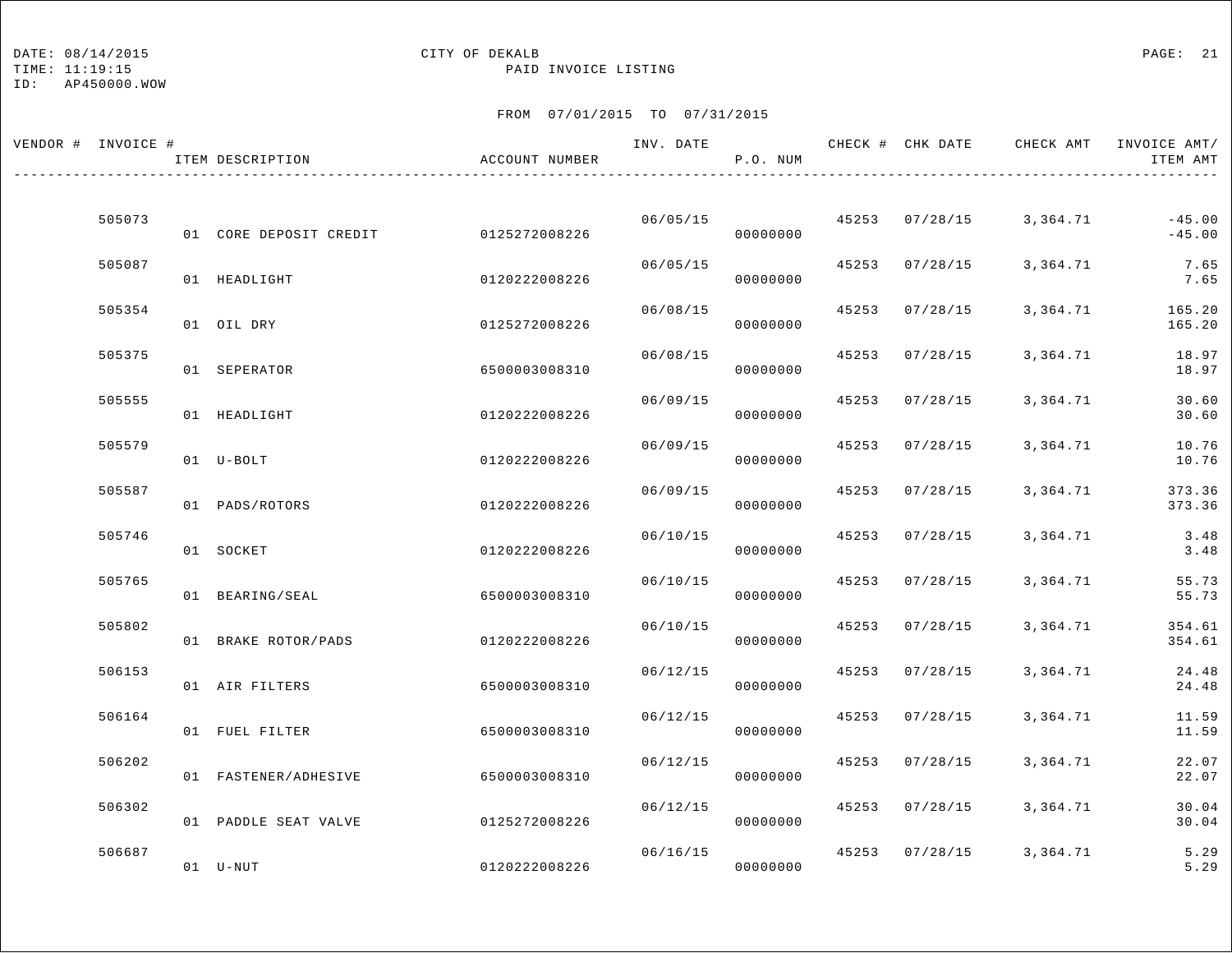### DATE:  $08/14/2015$  PAGE: 22

TIME: 11:19:15 PAID INVOICE LISTING

|       | VENDOR # INVOICE #    | ITEM DESCRIPTION                                                                                                 | ACCOUNT NUMBER                 | INV. DATE | P.O. NUM                         |       |                | CHECK # CHK DATE CHECK AMT | INVOICE AMT/<br>ITEM AMT          |
|-------|-----------------------|------------------------------------------------------------------------------------------------------------------|--------------------------------|-----------|----------------------------------|-------|----------------|----------------------------|-----------------------------------|
|       | 506786                | 01 NUFINISH SCRATCH DOC 0130332008226                                                                            |                                | 06/17/15  | 00000000                         |       |                | 45253 07/28/15 3,364.71    | 12.74<br>12.74                    |
|       | 506788                | 01 ALTERNATOR/BELT/FILTER                                                                                        | 0120222008226                  | 06/17/15  | 00000000                         |       | 45253 07/28/15 | 3,364.71                   | 79.21<br>79.21                    |
|       | 507141                | 01 PADS/ROTORS                                                                                                   | 0120222008226                  | 06/19/15  | 00000000                         | 45253 | 07/28/15       | 3,364.71                   | 300.04<br>300.04                  |
|       | 507499                | 01 ANTIFREEZE                                                                                                    | 0125272008226                  | 06/22/15  | 00000000                         | 45253 | 07/28/15       | 3,364.71                   | 46.08<br>46.08                    |
|       | 508121                | 01 PADS/ROTORS                                                                                                   | 0120242008226                  | 06/26/15  | 00000000                         | 45253 | 07/28/15       | 3,364.71                   | 119.95<br>119.95                  |
|       | 508364                | 01 ROTORKIT                                                                                                      | 0120222008226                  | 06/29/15  | 00000000                         | 45253 | 07/28/15       | 3,364.71                   | 240.32<br>240.32                  |
|       | 508432                | 01 NAPA CLEAR RTV                                                                                                | 0125272008226                  | 06/29/15  | 00000000                         |       | 45253 07/28/15 | 3,364.71                   | 10.66<br>10.66                    |
|       | 508437                | 01 GASKET                                                                                                        | 6500002008226                  | 06/29/15  | 00000000                         | 45253 | 07/28/15       | 3,364.71                   | 1.34<br>1.34                      |
|       | 508501                | 01 OIL FILTERS<br>02 OIL FILTERS                                                                                 | 0130332008226<br>6000002008226 | 06/29/15  | 00000000<br>00000000             |       |                | 45253 07/28/15 3,364.71    | 23.46<br>11.73<br>11.73           |
| DCEDC | DEKALB COUNTY EDC     |                                                                                                                  |                                |           |                                  |       |                | VENDOR TOTAL: 3,364.71     |                                   |
|       | 15317                 | 01 INDSTRL FCS RCPTN - 5/28/15 0110103008376<br>02 INDSTRL FCS RCPTN - 5/28/15<br>03 INDSTRL FCS RCPTN - 5/28/15 | 0132103008376<br>0132103008376 | 06/08/15  | 00000000<br>00000000<br>00000000 |       |                | 45074 07/14/15 115.00      | 115.00<br>45.00<br>35.00<br>35.00 |
|       | 15333                 | 01 PUB CONTRIBUTION                                                                                              | 0132103008343                  | 07/06/15  | 00000000                         |       |                | 45206 07/28/15 22,500.00   | 22,500.00<br>22,500.00            |
| DCREC | DEKALB COUNTY CLERK & |                                                                                                                  |                                |           |                                  |       |                | VENDOR TOTAL:              | 22,615.00                         |
|       | 06302015              | 01 RECORDING FEE 725 N 12TH 1300006508624                                                                        |                                | 06/30/15  | 00000000                         |       | 45075 07/14/15 | 40.00                      | 40.00<br>40.00                    |
|       | 07062015              |                                                                                                                  |                                | 07/06/15  |                                  |       | 45186 07/14/15 | 40.00                      | 40.00                             |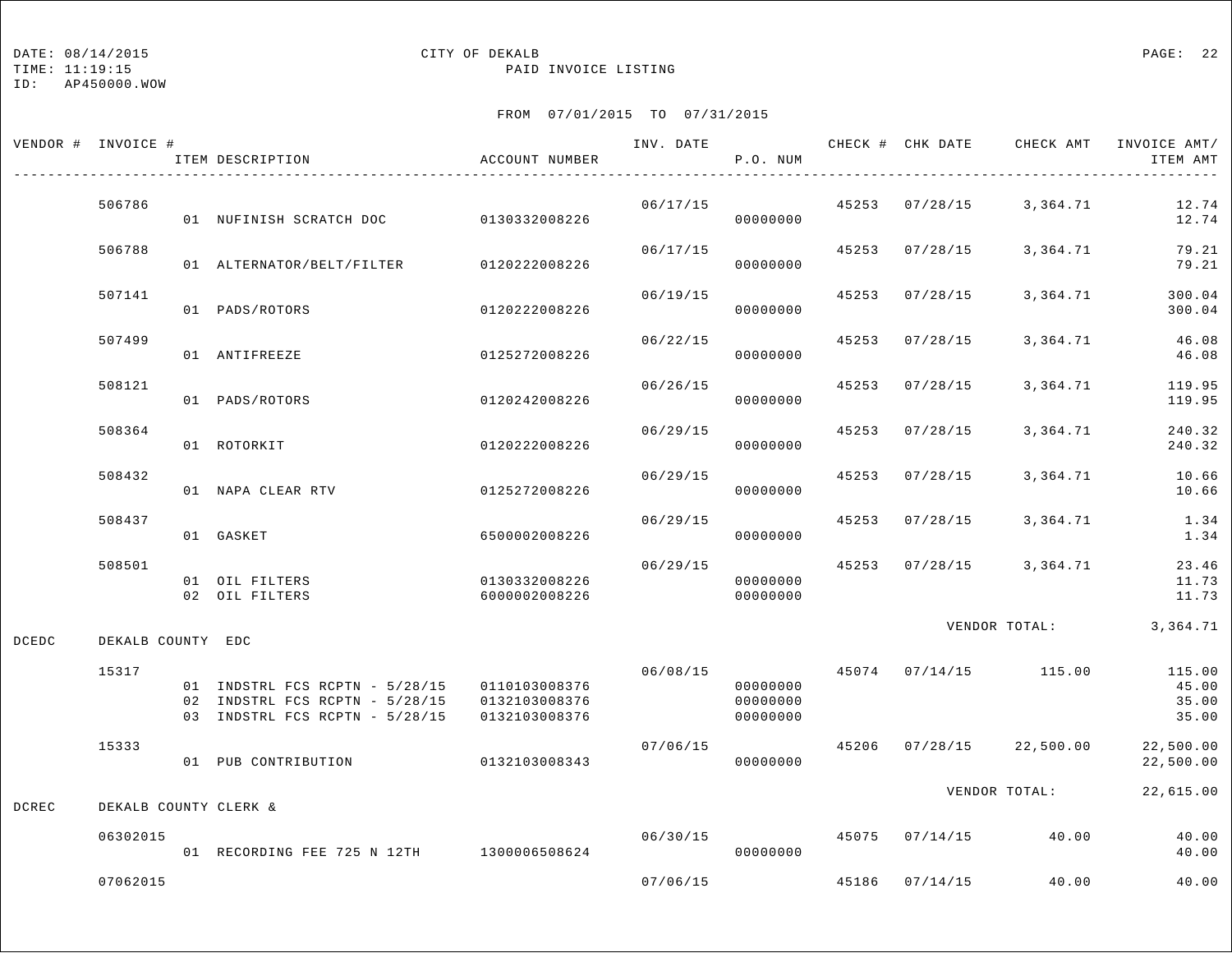TIME: 11:19:15 PAID INVOICE LISTING

|         | VENDOR # INVOICE # | ITEM DESCRIPTION                                   | ACCOUNT NUMBER                 | INV. DATE | P.O. NUM             |       | CHECK # CHK DATE | CHECK AMT               | INVOICE AMT/<br>ITEM AMT |
|---------|--------------------|----------------------------------------------------|--------------------------------|-----------|----------------------|-------|------------------|-------------------------|--------------------------|
|         | 07062015           | 01 RECORDING FEE - 123 E PROSPECT 1900006508624    |                                | 07/06/15  | 00000000             |       |                  | 45186 07/14/15 40.00    | 40.00<br>40.00           |
| DEKCHA  |                    | DEKALB CHAMBER OF COMMERCE                         |                                |           |                      |       |                  | VENDOR TOTAL:           | 80.00                    |
|         | 123                | 01 SPECIAL EVENTS - JULY 2015 0500003008343        |                                | 07/02/15  | 00000000             |       |                  | 45207 07/28/15 3,750.00 | 3,750.00<br>3,750.00     |
| DEKFLO  |                    | DEKALB FLORIST & GREENHOUSE                        |                                |           |                      |       |                  | VENDOR TOTAL:           | 3,750.00                 |
|         | 738831             | 01 GERANIUMS - PD                                  | 0130323008313                  | 06/12/15  | 00000000             |       |                  | 45254 07/28/15 45.00    | 45.00<br>45.00           |
| DEKIMP  |                    | DEKALB IMPLEMENT COMPANY                           |                                |           |                      |       |                  | VENDOR TOTAL:           | 45.00                    |
|         | 30766              | 01 AIR FILTER                                      | 0130332008226                  |           | 07/10/15<br>00000000 | 45208 |                  | $07/28/15$ 45.60        | 45.60<br>45.60           |
| DEKLAWN |                    | DEKALB LAWN & EQUIPMENT CO INC                     |                                |           |                      |       |                  | VENDOR TOTAL:           | 45.60                    |
|         | 32003              | 01 BUCKET HOLDER                                   | 6500003008310                  | 06/08/15  | 00000000             | 45076 | 07/14/15         | 349.32                  | 90.00<br>90.00           |
|         | 32311              | 01 CHAIN SAW BAND & OIL<br>02 CHAIN SAW BAND & OIL | 0130332008245<br>0130332008295 | 06/18/15  | 00000000<br>00000000 | 45076 | 07/14/15         | 349.32                  | 103.40<br>32.00<br>71.40 |
|         | 32414              | 01 CHANGE OIL, RPLCD/CLND CARB                     | 0125273008315                  | 06/22/15  | 00000000             | 45255 | 07/28/15         | 202.55                  | 80.99<br>80.99           |
|         | 32461              | 01 CHAIN LOOP AND SPARK PLUG                       | 0125272008226                  | 06/23/15  | 00000000             | 45076 | 07/14/15         | 349.32                  | 77.90<br>77.90           |
|         | 32574              | 01 IDLER/PULLEY/FLANGE/SCREW                       | 6500003008310                  | 06/25/15  | 00000000             | 45255 | 07/28/15         | 202.55                  | 37.19<br>37.19           |
|         | 32586              | 01 PIN                                             | 6500003008310                  | 06/26/15  | 00000000             |       | 45255 07/28/15   | 202.55                  | 2.84<br>2.84             |
|         | 32596              |                                                    |                                | 06/26/15  |                      | 45076 | 07/14/15         | 349.32                  | 55.02                    |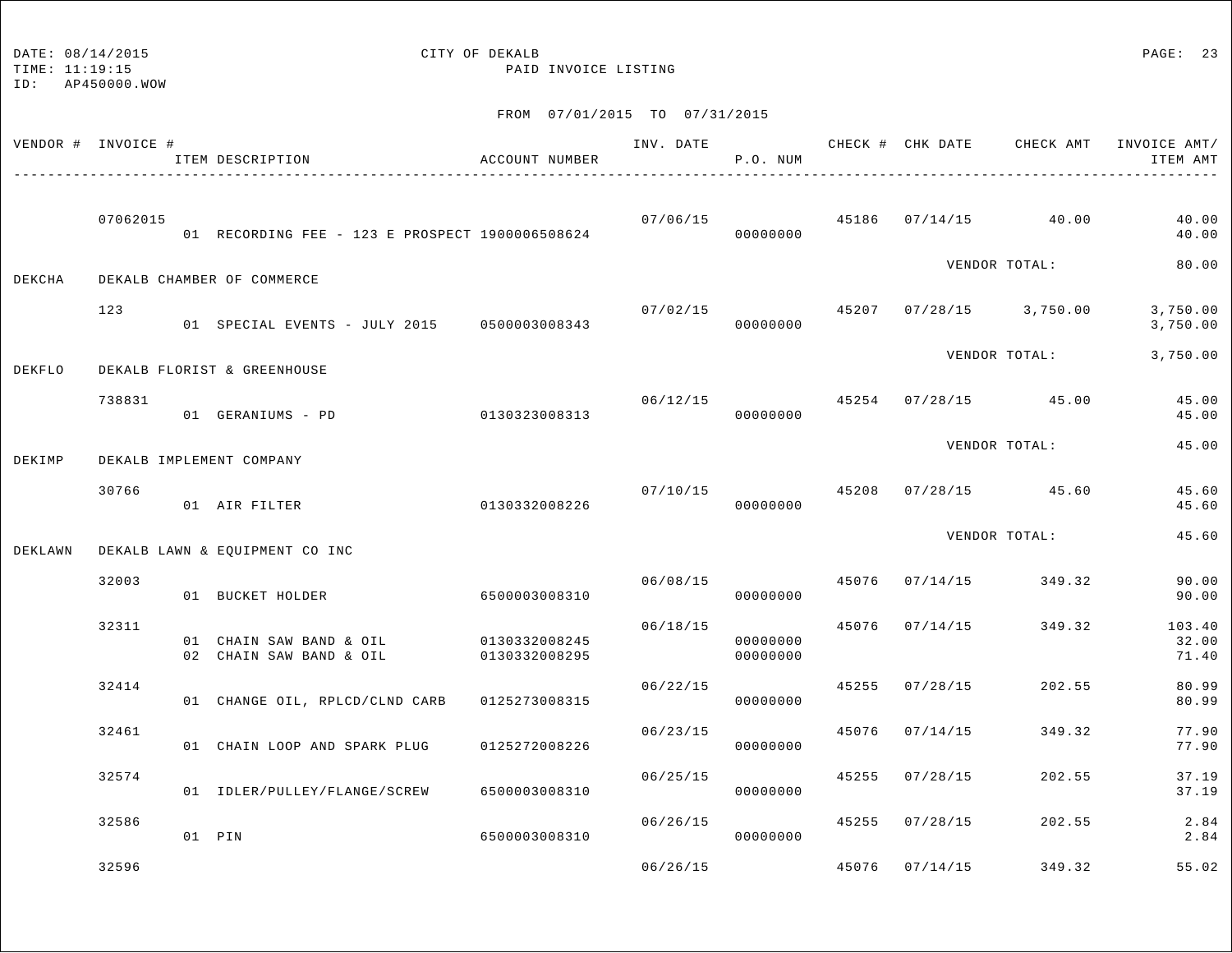TIME: 11:19:15 PAID INVOICE LISTING

ID: AP450000.WOW

|        | VENDOR # INVOICE #   | ITEM DESCRIPTION                                                               | ACCOUNT NUMBER                                   | INV. DATE | P.O. NUM                         |       | CHECK # CHK DATE | CHECK AMT                 | INVOICE AMT/<br>ITEM AMT                         |
|--------|----------------------|--------------------------------------------------------------------------------|--------------------------------------------------|-----------|----------------------------------|-------|------------------|---------------------------|--------------------------------------------------|
|        | 32596                |                                                                                |                                                  | 06/26/15  |                                  | 45076 | 07/14/15         | 349.32                    | 55.02                                            |
|        |                      | 01 BLADE-18INCH HI FLOW                                                        | 0130332008226                                    |           | 00000000                         |       |                  |                           | 55.02                                            |
|        | 32654                | 01 SHARPENING                                                                  | 0130333008310                                    | 06/29/15  | 00000000                         | 45076 | 07/14/15         | 349.32                    | 23.00<br>23.00                                   |
|        | 32705                | 01 REPLACED NEW CARB                                                           | 0125273008315                                    | 06/30/15  | 00000000                         | 45255 | 07/28/15         | 202.55                    | 81.53<br>81.53                                   |
|        | 32931                | 01 MOWING LINE, WEEDEATER HEAD 0130332008226                                   |                                                  | 07/07/15  | 00000000                         | 45209 | 07/28/15         | 64.85                     | 64.85<br>64.85                                   |
| DEKPAR | DEKALB PARK DISTRICT |                                                                                |                                                  |           |                                  |       |                  | VENDOR TOTAL:             | 616.72                                           |
|        | 2270                 | 01 7/4/15 FIREWORKS                                                            | 0110113008306                                    | 06/19/15  | 00000000                         |       |                  | 45210 07/28/15 7,000.00   | 7,000.00<br>7,000.00                             |
| DEKSAN |                      | DEKALB SANITARY DISTRICT                                                       |                                                  |           |                                  |       |                  | VENDOR TOTAL:             | 7,000.00                                         |
|        | 07022015             | 01 JUNE 2015 SERVICE<br>02 JUNE 2015 APPLIED CREDITS<br>03 JUNE 2015 PENALTIES | 60000000002220<br>6000000001350<br>6000000002220 | 07/02/15  | 00000000<br>00000000<br>00000000 |       |                  | 45183 07/14/15 261,846.41 | 261,846.41<br>249,563.15<br>8,649.46<br>3,633.80 |
| DEKSYC | DEKALB SYCAMORE      |                                                                                |                                                  |           |                                  |       |                  | VENDOR TOTAL:             | 261,846.41                                       |
|        | 4456                 | 01 PANEL                                                                       | 0120222008226                                    | 06/08/15  | 00000000                         | 45077 | 07/14/15         | 420.90                    | 327.80<br>327.80                                 |
|        | 4607                 | 01 HANDLE/SWITCH/PANEL                                                         | 0120222008226                                    | 06/16/15  | 00000000                         | 45077 | 07/14/15         | 420.90                    | 66.95<br>66.95                                   |
|        | 4708                 | 01 SWITCH                                                                      | 0120222008226                                    | 06/23/15  | 00000000                         | 45077 | 07/14/15         | 420.90                    | 26.15<br>26.15                                   |
| DELL   | DELL MARKETING L.P.  |                                                                                |                                                  |           |                                  |       |                  | VENDOR TOTAL:             | 420.90                                           |
|        | XJP9JTPM7            | 01 COMPUTER                                                                    | 0125273008376                                    | 05/29/15  | 00000000                         |       | 45078 07/14/15   | 860.82                    | 860.82<br>860.82                                 |
|        | XJPK57X75            |                                                                                |                                                  | 06/15/15  |                                  | 45256 | 07/28/15         | 198.53                    | 198.53                                           |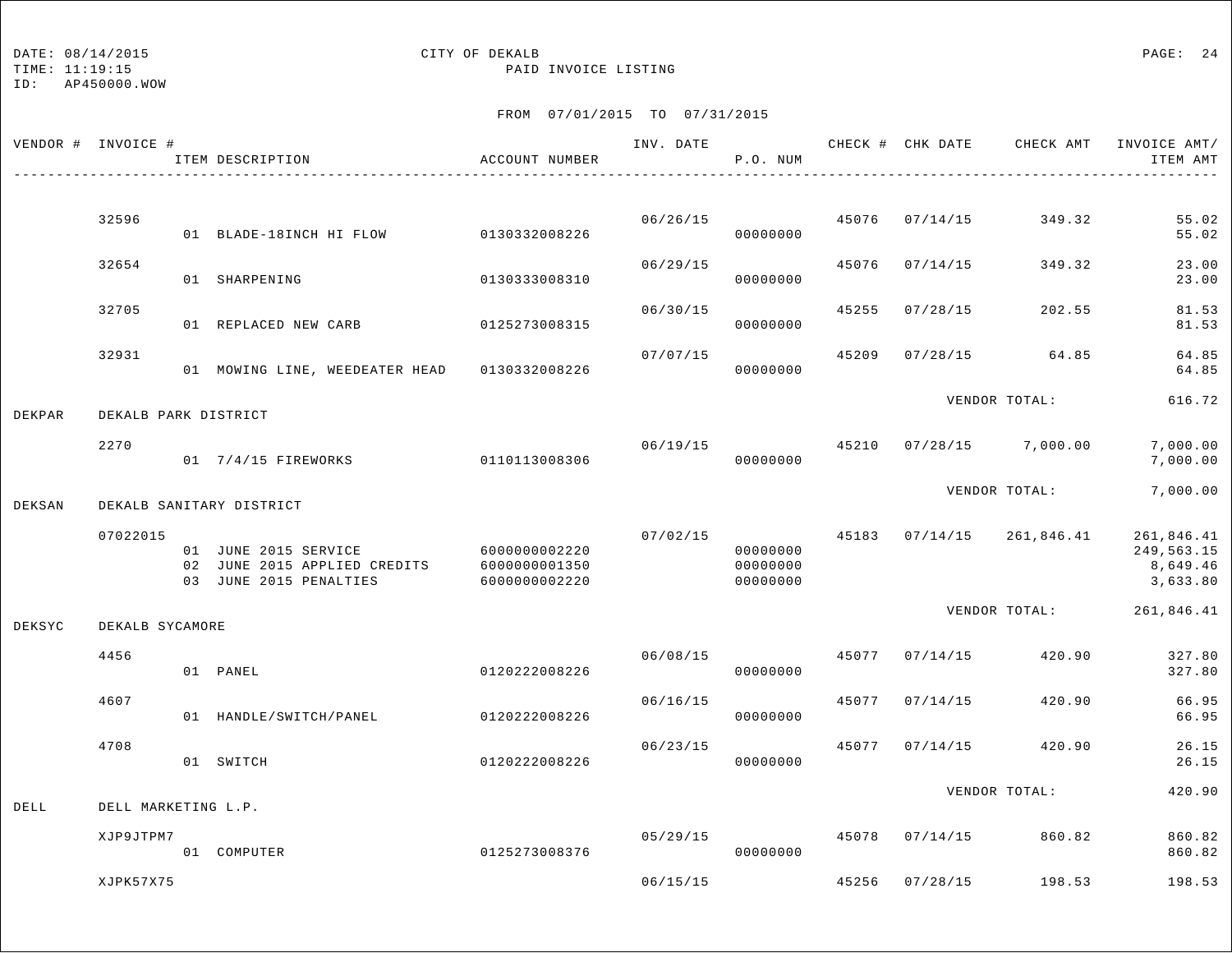# DATE:  $08/14/2015$  PAGE: 25

TIME: 11:19:15 PAID INVOICE LISTING

|             | VENDOR # INVOICE # | ITEM DESCRIPTION                               | ACCOUNT NUMBER | INV. DATE | P.O. NUM             |       |                |                                       | CHECK # CHK DATE CHECK AMT INVOICE AMT/<br>ITEM AMT |
|-------------|--------------------|------------------------------------------------|----------------|-----------|----------------------|-------|----------------|---------------------------------------|-----------------------------------------------------|
|             | XJPK57X75          | 01 DELL MONITOR SOUNDBAR 0120212008247         |                | 06/15/15  | 00000000             |       |                | 45256 07/28/15 198.53                 | 198.53<br>198.53                                    |
| DESINC      | DESLAURIERS, INC.  |                                                |                |           |                      |       |                | VENDOR TOTAL:                         | 1,059.35                                            |
|             | 0284707IN          | 01 MOLDED PAD/TC GENERIC 0130352008244         |                | 06/17/15  | 00000000             |       |                | 45257 07/28/15 252.30                 | 252.30<br>252.30                                    |
| DISBENW     | DISCOVERY BENEFITS |                                                |                |           |                      |       |                | VENDOR TOTAL:                         | 252.30                                              |
|             | 07132015           | 01 SECTION 125 PAYMENTS JUN 2015 7100004008474 |                | 07/13/15  | 00000000             |       |                | D000866 07/13/15 476.00               | 476.00<br>476.00                                    |
| DIXOTT      |                    | BARBECK COMMUNICATIONS INC                     |                |           |                      |       |                | VENDOR TOTAL:                         | 476.00                                              |
|             | 233507             | 01 INSTALL PHONES/EQUIPMENT 0120243008315      |                | 03/10/15  | 00000000             | 45079 | 07/14/15       | 2,941.00                              | 1,141.00<br>1,141.00                                |
|             | 233517             | 01 INSTALL LIGHTS/RADIO EQUIP. 0120243008315   |                | 03/10/15  | 00000000             | 45079 |                | $07/14/15$ 2,941.00                   | 1,800.00<br>1,800.00                                |
|             | 441646             | 01 MAINTENANCE AUGUST 2015                     | 0125276008580  | 07/06/15  | 00000000             |       |                | 45211 07/28/15 220.14                 | 220.14<br>220.14                                    |
| DNJPRO      | DNJ PROPERTIES     |                                                |                |           |                      |       |                | VENDOR TOTAL:                         | 3, 161. 14                                          |
|             | 06092015           | 01 REFUND PLANNING/ZONING FEES 0100000063415   |                |           | 06/09/15<br>00000000 | 45080 |                | $07/14/15$ 1,300.00                   | 1,300.00<br>1,300.00                                |
| DSIREC      |                    | DSI RECYCLING SYSTEMS INC.                     |                |           |                      |       |                | VENDOR TOTAL:                         | 1,300.00                                            |
|             | 42988              | 01 PARTS                                       | 6500003008311  | 06/16/15  | 00000000             | 45258 | 07/28/15       | 878.58                                | 529.58<br>529.58                                    |
|             | 43012              | 01 CLEAN & aDJUST                              | 6500003008311  | 06/22/15  | 00000000             |       | 45258 07/28/15 | 878.58                                | 349.00<br>349.00                                    |
|             |                    |                                                |                |           |                      |       |                | VENDOR TOTAL:                         | 878.58                                              |
| <b>DTCC</b> | 07012014           | DEPOSITORY TRUST COMPANY                       |                |           |                      |       |                | $07/01/14$ D000711 07/01/15 77,012.50 | 77,012.50                                           |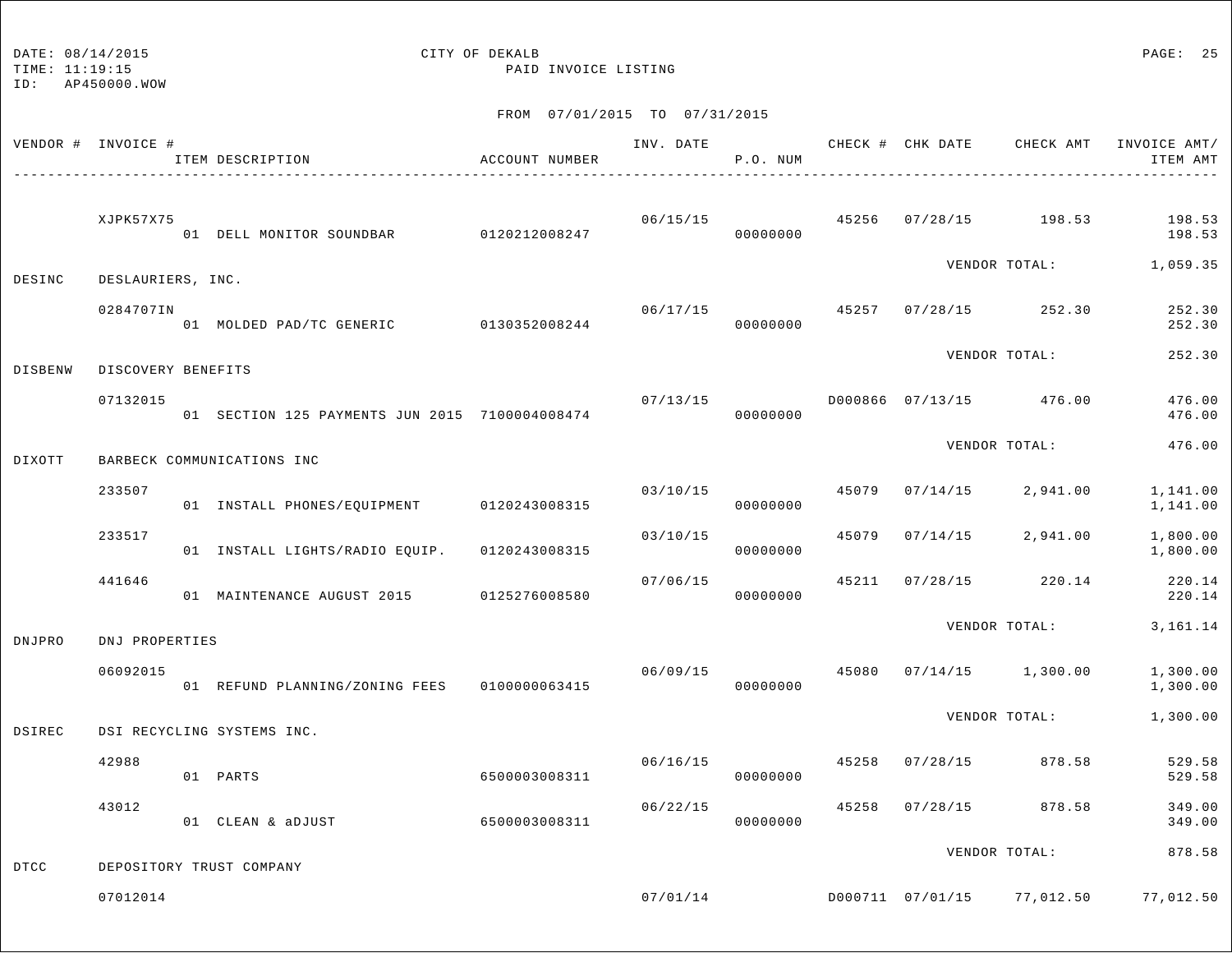### DATE:  $08/14/2015$  PAGE: 26

TIME: 11:19:15 PAID INVOICE LISTING

| VENDOR # INVOICE # |                      | ITEM DESCRIPTION<br>_______________________________                                                                                                                                                                              | ACCOUNT NUMBER                                                                    | INV. DATE | P.O. NUM                                                             |       | CHECK # CHK DATE | CHECK AMT             | INVOICE AMT/<br>ITEM AMT                                                                         |
|--------------------|----------------------|----------------------------------------------------------------------------------------------------------------------------------------------------------------------------------------------------------------------------------|-----------------------------------------------------------------------------------|-----------|----------------------------------------------------------------------|-------|------------------|-----------------------|--------------------------------------------------------------------------------------------------|
|                    | 07012014             | 01 2004 DEBT PMT 7/1/14<br>02 2004 DEBT PMT 7/1/14<br>03 2004 DEBT PMT 7/1/14<br>04 2004 DEBT PMT 7/1/14<br>05 2004 DEBT PMT 7/1/14                                                                                              | 4000004508412<br>4000000094701<br>0135009009220<br>6000004508412<br>6500004508412 | 07/01/14  | 00000000<br>00000000<br>00000000<br>00000000<br>00000000             |       | D000711 07/01/15 | 77,012.50             | 77,012.50<br>25,425.00<br>$-25, 425.00$<br>25,425.00<br>41,362.50<br>10,225.00                   |
| <b>ELLWOO</b>      | ELLIOTT & WOOD, INC. |                                                                                                                                                                                                                                  |                                                                                   |           |                                                                      |       |                  | VENDOR TOTAL:         | 77,012.50                                                                                        |
|                    | 06262015             | 01  12-EN028-01-WM<br>02 12-EN028-01-WM 10% RETAINAGE 6000000002215<br>03 12-EN028-01-WM<br>04  12-EN028-01-WM  10% RETAINAGE  6000000002215<br>$05 12 - EN 0 28 - 01 - WM$<br>06  12-EN028-01-WM  10% RETAINAGE  19000000002215 | 6000006508631<br>6000006508631<br>6000000001615                                   | 06/26/15  | 00000000<br>00000000<br>00000000<br>00000000<br>00000000<br>00000000 | 45081 |                  | $07/14/15$ 174,108.63 | 174,108.63<br>7,089.45<br>$-7,089.45$<br>105,566.83<br>$-10, 556.68$<br>87,887.20<br>$-8,788.72$ |
|                    | 07102015A            | 01  12-EN028-01-WM<br>02 12-EN028-01-WM<br>03 12-EN028-01-WM RETAINAGE<br>04 12-EN028-01-WM RETAINAGE                                                                                                                            | 1900006508641<br>6000006508631<br>1900000002215<br>6000000002215                  | 07/10/15  | 00000000<br>00000000<br>00000000<br>00000000                         | 45316 | 07/30/15         | 58,580.36             | 58,580.36<br>9,763.39<br>55,325.90<br>$-976.34$<br>$-5, 532.59$                                  |
|                    | 07102015B            | 01  12-EN028-01-WM<br>02 12-EN028-01-WM<br>03 12-EN028-01-WM RETAINAGE<br>04 12-EN028-01-WM RETAINAGE                                                                                                                            | 6000006508631<br>6000006508631<br>1900000002215<br>6000000002215                  | 07/10/15  | 00000000<br>00000000<br>00000000<br>00000000                         | 45315 | 07/30/15         | 23,432.14             | 23, 432.14<br>3,905.36<br>22,130.35<br>$-390.54$<br>$-2, 213.03$                                 |
|                    | 07202015             | 01 1ST QTR SOCIAL SRVCS PROG                                                                                                                                                                                                     | 1900006508641                                                                     | 07/20/15  | 00000000                                                             | 45237 | 07/28/15         | 12,337.11             | 12,337.11<br>12,337.11                                                                           |
| ENCAP              | ENCAP INC            |                                                                                                                                                                                                                                  |                                                                                   |           |                                                                      |       |                  | VENDOR TOTAL:         | 268, 458. 24                                                                                     |
|                    | 1285                 | 01 6/2/15 MAINTENANCE                                                                                                                                                                                                            | 0130333008313                                                                     | 06/19/15  | 00000000                                                             | 45082 | 07/14/15         | 1,712.60              | 825.00<br>825.00                                                                                 |
|                    | 1286                 | 01 6/16/15 MAINTENANCE                                                                                                                                                                                                           | 0130333008316                                                                     | 06/22/15  | 00000000                                                             | 45082 | 07/14/15         | 1,712.60              | 887.60<br>887.60                                                                                 |
| <b>ENGELE</b>      | ENGEL ELECTRIC CO.   |                                                                                                                                                                                                                                  |                                                                                   |           |                                                                      |       |                  | VENDOR TOTAL:         | 1,712.60                                                                                         |
|                    | 17871                |                                                                                                                                                                                                                                  |                                                                                   | 06/11/15  |                                                                      | 45259 | 07/28/15         | 6,018.33              | 5,760.00                                                                                         |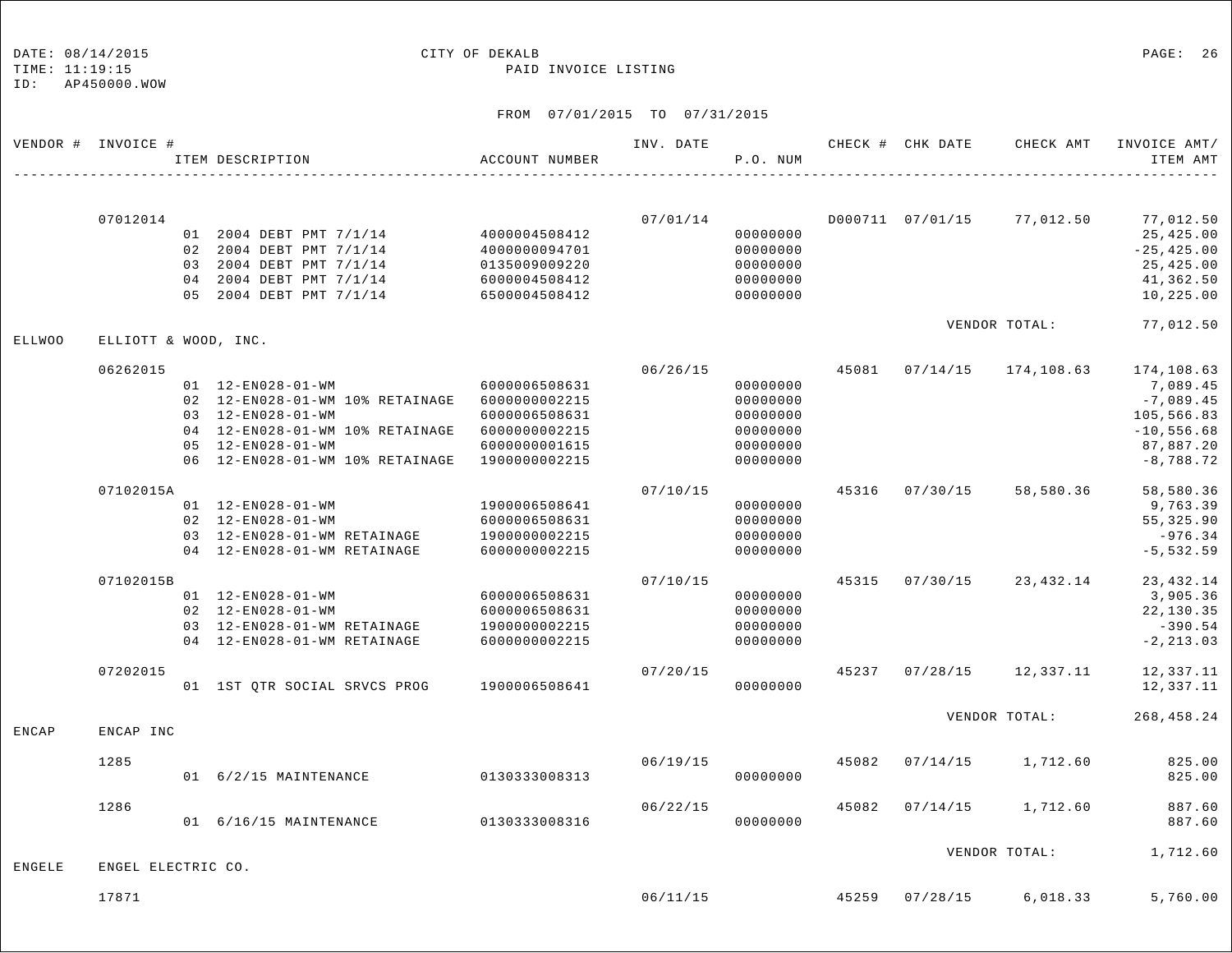## DATE:  $08/14/2015$  PAGE: 27

TIME: 11:19:15 PAID INVOICE LISTING

|         | VENDOR # INVOICE # | ITEM DESCRIPTION                                              | ACCOUNT NUMBER                                  | INV. DATE | P.O. NUM                         |       | CHECK # CHK DATE | CHECK AMT     | INVOICE AMT/<br>ITEM AMT                |
|---------|--------------------|---------------------------------------------------------------|-------------------------------------------------|-----------|----------------------------------|-------|------------------|---------------|-----------------------------------------|
|         | 17871              |                                                               |                                                 | 06/11/15  |                                  | 45259 | 07/28/15         | 6,018.33      | 5,760.00                                |
|         |                    | 01 LABOR/MATERIAL RACEWAY 911 CTR 5145006508626               |                                                 |           | 00000000                         |       |                  |               | 5,760.00                                |
|         | 17872              | 01 ADD RECEPTACLES IN 911 CENTER 5145006508626                |                                                 | 06/11/15  | 00000000                         | 45259 | 07/28/15         | 6,018.33      | 258.33<br>258.33                        |
|         |                    |                                                               |                                                 |           |                                  |       |                  | VENDOR TOTAL: | 6,018.33                                |
| EQUORUM | EQUORUM            |                                                               |                                                 |           |                                  |       |                  |               |                                         |
|         | 32213              | 01 SOFTWARE MAINTENANCE FY16 0115164008450                    |                                                 | 05/01/15  | 00000000                         | 45190 | 07/14/15         | 2,330.50      | 2,330.50<br>2,330.50                    |
| FAIDAN  | DAN FAIVRE         |                                                               |                                                 |           |                                  |       |                  | VENDOR TOTAL: | 2,330.50                                |
|         | 07102015           | 01 TEMP HYDRANT USAGE DEPOSIT<br>02 TEMP HYDRANT USAGE CREDIT | 6000000002880<br>6000000063444                  | 07/10/15  | 00000000<br>00000000             | 45212 | 07/28/15         | 1,063.56      | 1,063.56<br>1,200.00<br>$-136.44$       |
|         |                    |                                                               |                                                 |           |                                  |       |                  | VENDOR TOTAL: | 1,063.56                                |
| FARFLE  | SYNCHRONY BANK     |                                                               |                                                 |           |                                  |       |                  |               |                                         |
|         | 05262015           | 01 BARSTOOLS<br>02 BARSTOOLS<br>03 BARSTOOLS                  | 6500006008510<br>6500006008510<br>6500006008510 | 05/26/15  | 00000000<br>00000000<br>00000000 | 45083 | 07/14/15         | 111.52        | 111.52<br>120.44<br>$-120.44$<br>111.52 |
|         |                    |                                                               |                                                 |           |                                  |       |                  | VENDOR TOTAL: | 111.52                                  |
| FEDEX   | FEDEX              |                                                               |                                                 |           |                                  |       |                  |               |                                         |
|         | 505976032          | 01 FREIGHT/POSTAGE                                            | 0120253008305                                   | 06/10/15  | 00000000                         | 45084 | 07/14/15         | 81.30         | 26.35<br>26.35                          |
|         | 507471541          | 01 POSTAGE/FREIGHT BLMNGTN PD                                 | 0120242008243                                   | 06/24/15  | 00000000                         | 45084 | 07/14/15         | 81.30         | 54.95<br>54.95                          |
| FEHGRA  | FEHR GRAHAM        |                                                               |                                                 |           |                                  |       |                  | VENDOR TOTAL: | 81.30                                   |
|         |                    |                                                               |                                                 |           |                                  |       |                  |               |                                         |
|         | 65695              | 01  12-EN0128-01-WM                                           | 6000003008331                                   | 05/31/15  | 00000000                         | 45085 | 07/14/15         | 11,911.50     | 11,911.50<br>11,911.50                  |
|         | 66241              | 01  12-EN028-01-WM                                            | 6000003008331                                   | 06/30/15  | 00000000                         | 45260 | 07/28/15         | 23,896.25     | 23,896.25<br>23,896.25                  |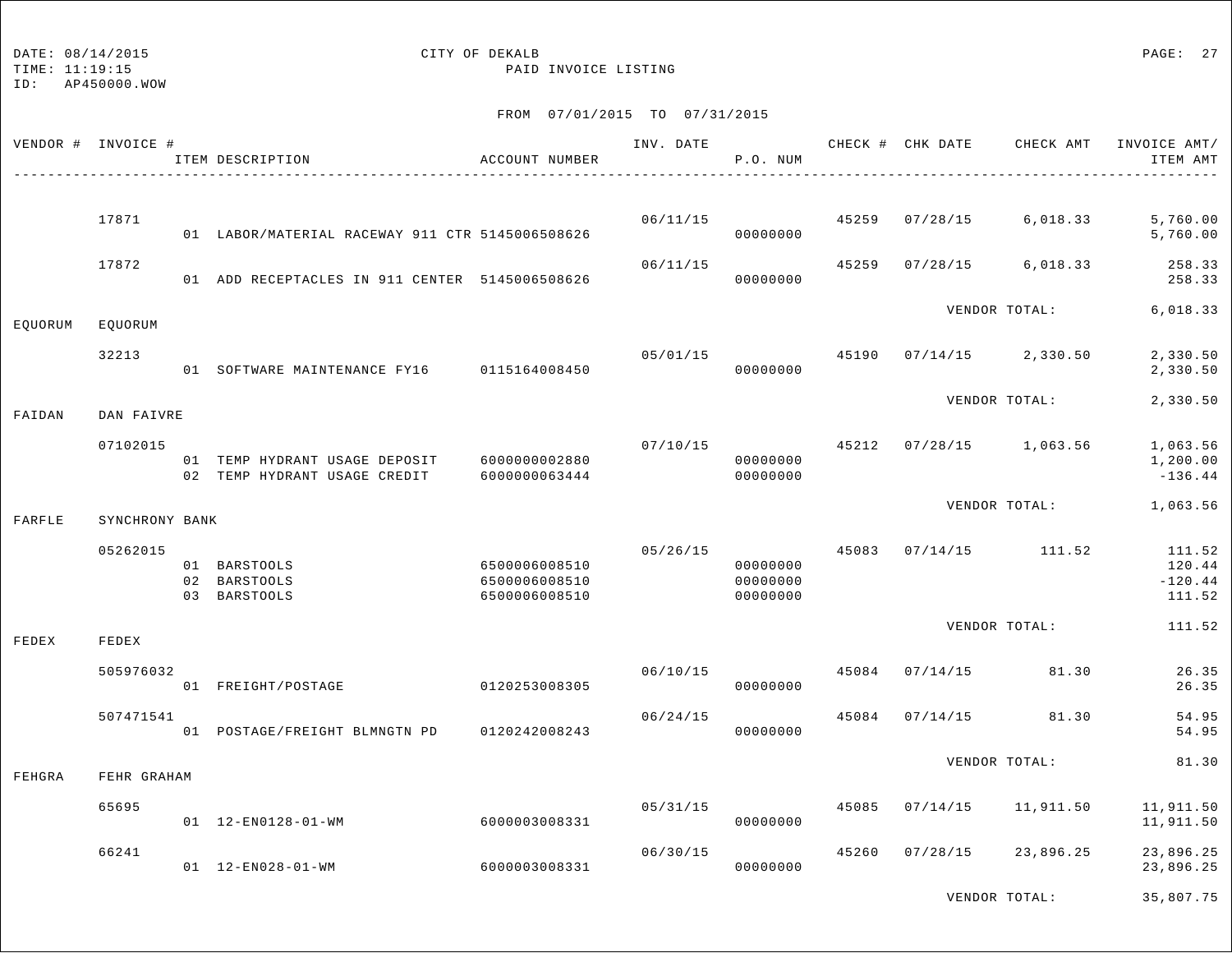## DATE:  $08/14/2015$  PAGE: 28

TIME: 11:19:15 PAID INVOICE LISTING

|        | VENDOR # INVOICE # |          | ITEM DESCRIPTION                                                                                                                                 | ACCOUNT NUMBER                                                                                     | INV. DATE | P.O. NUM                                                             |       | CHECK # CHK DATE | CHECK AMT     | INVOICE AMT/<br>ITEM AMT                                                      |
|--------|--------------------|----------|--------------------------------------------------------------------------------------------------------------------------------------------------|----------------------------------------------------------------------------------------------------|-----------|----------------------------------------------------------------------|-------|------------------|---------------|-------------------------------------------------------------------------------|
| FERENT |                    |          | FERGUSON ENTERPRISES INC.                                                                                                                        |                                                                                                    |           |                                                                      |       |                  |               |                                                                               |
|        | 0143744            |          | 01 PIPE GASKETS                                                                                                                                  | 6000002008232                                                                                      | 06/15/15  | 00000000                                                             | 45086 | 07/14/15         | 681.06        | 681.06<br>681.06                                                              |
| FILCOR |                    |          | FILTRATION CORPORATION OF AMER                                                                                                                   |                                                                                                    |           |                                                                      |       |                  | VENDOR TOTAL: | 681.06                                                                        |
|        | 00074526           |          | 01 DUST CAP                                                                                                                                      | 6500003008310                                                                                      | 06/15/15  | 00000000                                                             | 45087 | 07/14/15         | 68.52         | 68.52<br>68.52                                                                |
|        | 00074669           |          | 01 MISCO REFRACTOMETER                                                                                                                           | 6500003008385                                                                                      | 06/30/15  | 00000000                                                             | 45261 | 07/28/15         | 107.58        | 107.58<br>107.58                                                              |
| FLAMAS |                    |          | NATIONAL PARTS CORPORATION                                                                                                                       |                                                                                                    |           |                                                                      |       |                  | VENDOR TOTAL: | 176.10                                                                        |
|        | 10676301           |          | 01 CERAMIC WHEEL                                                                                                                                 | 6500002008226                                                                                      | 06/09/15  | 00000000                                                             | 45088 | 07/14/15         | 129.21        | 129.21<br>129.21                                                              |
| FLESAF |                    |          | THE TERRAMAR GROUP, INC.                                                                                                                         |                                                                                                    |           |                                                                      |       |                  | VENDOR TOTAL: | 129.21                                                                        |
|        | 63091              |          | 01 RECT-37S/WEATHER PROOF                                                                                                                        | 0125272008226                                                                                      | 06/16/15  | 00000000                                                             | 45089 | 07/14/15         | 189.44        | 189.44<br>189.44                                                              |
| FRILAW | FRIEDERS LAW, LLC. |          |                                                                                                                                                  |                                                                                                    |           |                                                                      |       |                  | VENDOR TOTAL: | 189.44                                                                        |
|        | 07012015           | 05<br>06 | 01 CITY MANAGER'S OFFICE<br>02 TRANSPORTATION (DSATS)<br>03 TRANSPORTATION (TRANSIT)<br>04 WATER<br>WORKERS COMPENSATION<br>PROPERTY & LIABILITY | 0115153008366<br>0910003008366<br>0920003008366<br>6000003008366<br>7000003008366<br>7200003008366 | 07/01/15  | 00000000<br>00000000<br>00000000<br>00000000<br>00000000<br>00000000 | 45213 | 07/28/15         | 17,340.00     | 17,340.00<br>9,537.00<br>433.30<br>433.30<br>3,468.40<br>1,734.00<br>1,734.00 |
| FROCOM |                    |          | FRONTIER COMMUNICATIONS                                                                                                                          |                                                                                                    |           |                                                                      |       |                  | VENDOR TOTAL: | 17,340.00                                                                     |
|        | 07012015           |          | 01 LCL PHN CHRGS - POLICE<br>02 LCL PHN CHRGS - AIRPORT<br>03 LCL PHN CHRGS - POLICE<br>04 LCL PHN CHRGS - COUNTY FARM<br>05 LCL PHN CHRGS - YSB | 0120213008337<br>6500003008337<br>0120213008337<br>6000003008337<br>0135003008337                  | 07/01/15  | 00000000<br>00000000<br>00000000<br>00000000<br>00000000             | 45262 | 07/28/15         | 4,880.50      | 4,880.50<br>61.33<br>122.66<br>81.39<br>42.17<br>527.61                       |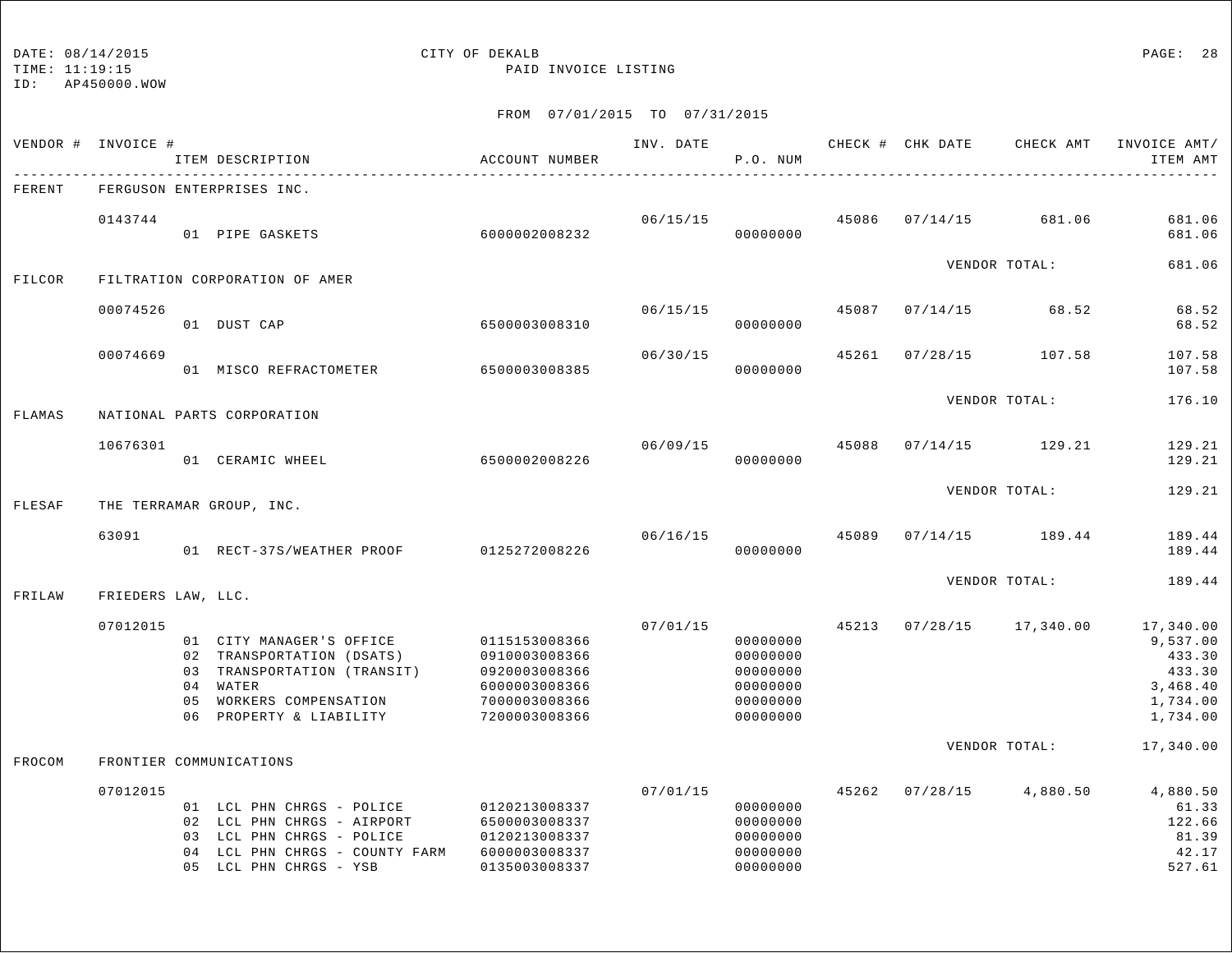#### TIME: 11:19:15 PAID INVOICE LISTING

ID: AP450000.WOW

|        | VENDOR # INVOICE #   | ITEM DESCRIPTION                                                                                                                                                                                                                                                                          | ACCOUNT NUMBER                                                                                                                       | INV. DATE               | P.O. NUM                                                                                                 |       | CHECK # CHK DATE |                                        | CHECK AMT INVOICE AMT/<br>ITEM AMT                                                                |
|--------|----------------------|-------------------------------------------------------------------------------------------------------------------------------------------------------------------------------------------------------------------------------------------------------------------------------------------|--------------------------------------------------------------------------------------------------------------------------------------|-------------------------|----------------------------------------------------------------------------------------------------------|-------|------------------|----------------------------------------|---------------------------------------------------------------------------------------------------|
|        | 07012015<br>09       | 06 LCL PHN CHRGS - ARPT LOBBY<br>07 LCL PHN CHRGS - GENERAL<br>08 LCL PHN CHRGS -WATER<br>LCL PHN CHRGS - PD ELEVATOR<br>10 LCL PHN CHRGS - ALARM<br>11 LCL PHN CHRGS - STREET<br>12 LCL PHN CHRGS - POLICE<br>13 LCL PHN CHRGS - FIRE<br>14 LCL PHN CHRGS - CITY PHN SYSTM 0135003008337 | 6500003008337<br>0135003008337<br>6000003008337<br>0120213008337<br>0135003008337<br>0130313008337<br>0120213008337<br>0125263008337 | 07/01/15                | 00000000<br>00000000<br>00000000<br>00000000<br>00000000<br>00000000<br>00000000<br>00000000<br>00000000 |       |                  | 45262 07/28/15 4,880.50                | 4,880.50<br>617.40<br>89.68<br>289.60<br>42.17<br>42.17<br>189.14<br>967.79<br>487.90<br>1,200.58 |
|        |                      | 15 LCL PHN CHRGS - AIRPORT<br>16 LCL PHN CHRGS - 1505 WLH                                                                                                                                                                                                                                 | 6500003008337<br>6000003008337                                                                                                       |                         | 00000000<br>00000000                                                                                     |       |                  |                                        | 76.74<br>42.17                                                                                    |
| FSI    | FILTER SERVICES INC. |                                                                                                                                                                                                                                                                                           |                                                                                                                                      |                         |                                                                                                          |       |                  |                                        | VENDOR TOTAL: 4,880.50                                                                            |
|        | INV11885238          | 01 FILTERATION SUPPLIES 0130322008219                                                                                                                                                                                                                                                     |                                                                                                                                      |                         | 06/15/15<br>00000000                                                                                     | 45090 | 07/14/15         | 420.00                                 | 60.00<br>60.00                                                                                    |
|        | INV11885676          | 01 FILTERATION SUPPLIES 0130322008210                                                                                                                                                                                                                                                     |                                                                                                                                      | 06/15/15                | 00000000                                                                                                 | 45090 | 07/14/15         | 420.00                                 | 50.00<br>50.00                                                                                    |
|        | INV11885738          | 01 FILTERATION SUPPLIES                                                                                                                                                                                                                                                                   | 0130322008210                                                                                                                        | 06/15/15                | 00000000                                                                                                 | 45090 | 07/14/15         | 420.00                                 | 210.00<br>210.00                                                                                  |
|        | INV11885838          | 01 FILTERATION SUPPLIES                                                                                                                                                                                                                                                                   | 0130322008210                                                                                                                        | 06/15/15                | 00000000                                                                                                 | 45090 | 07/14/15         | 420.00                                 | 45.00<br>45.00                                                                                    |
|        | INV11885938          | 01 FILTERATION SUPPLIES 0130322008210                                                                                                                                                                                                                                                     |                                                                                                                                      | 06/15/15                | 00000000                                                                                                 | 45090 | 07/14/15         | 420.00                                 | 55.00<br>55.00                                                                                    |
| GALJOS | JOSEPH GALLOWAY      |                                                                                                                                                                                                                                                                                           |                                                                                                                                      |                         |                                                                                                          |       |                  | VENDOR TOTAL:                          | 420.00                                                                                            |
|        | 06162015             | 01 RFND UB#70088-14519 6000000063444                                                                                                                                                                                                                                                      |                                                                                                                                      | 06/16/15 45091 07/14/15 | 00000000                                                                                                 |       |                  | 54.39                                  | 54.39<br>54.39                                                                                    |
| GAUANN | ANNE MARIE GAURA     |                                                                                                                                                                                                                                                                                           |                                                                                                                                      |                         |                                                                                                          |       |                  | VENDOR TOTAL:                          | 54.39                                                                                             |
|        | 06302015             | 01 MOVING EXPENSES<br>02 MILEAGE REIMB                                                                                                                                                                                                                                                    | 0115153008450<br>0115153008376                                                                                                       | 06/30/15                | 00000000<br>00000000                                                                                     |       |                  | D000851 07/14/15 2,854.20              | 2,854.20<br>2,385.00<br>469.20                                                                    |
| GEAWAS | GEAR WASH, LLC       |                                                                                                                                                                                                                                                                                           |                                                                                                                                      |                         |                                                                                                          |       |                  | VENDOR TOTAL:                          | 2,854.20                                                                                          |
|        | 10631                |                                                                                                                                                                                                                                                                                           |                                                                                                                                      |                         |                                                                                                          |       |                  | $02/26/15$ $45092$ $07/14/15$ $219.57$ | 219.57                                                                                            |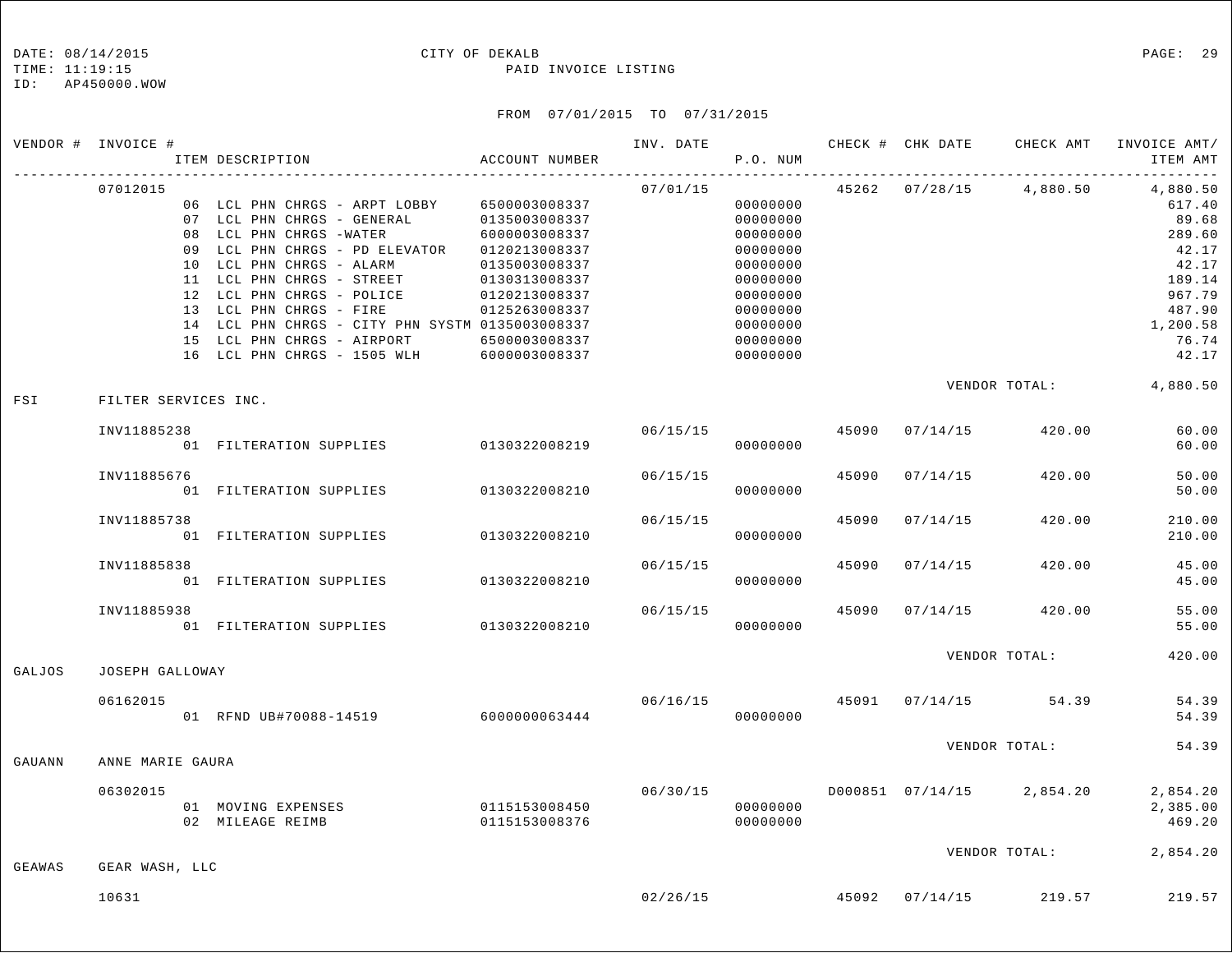## DATE:  $08/14/2015$  PAGE: 30

TIME: 11:19:15 PAID INVOICE LISTING

| VENDOR # INVOICE # |                 | ITEM DESCRIPTION                             | ACCOUNT NUMBER |          | P.O. NUM             |                | INV. DATE 6 19 CHECK # CHK DATE CHECK AMT INVOICE AMT/ | ITEM AMT             |
|--------------------|-----------------|----------------------------------------------|----------------|----------|----------------------|----------------|--------------------------------------------------------|----------------------|
|                    | 10631           | 01 UNIFORM REPAIR/REPLACE 0125272008240      |                |          | 00000000             |                | $02/26/15$ $45092$ $07/14/15$ $219.57$                 | 219.57<br>219.57     |
| GELREB             | REBECCA GELINAS |                                              |                |          |                      |                | VENDOR TOTAL:                                          | 219.57               |
|                    | 06162015        | 01 WATER REFUND #1902087150-00 6000000063444 |                | 06/16/15 | 00000000             |                | 45093 07/14/15 7.85                                    | 7.85<br>7.85         |
| GENFUN             | GENERAL FUND    |                                              |                |          |                      |                | VENDOR TOTAL:                                          | 7.85                 |
|                    | 07062015        | 01 JUNE SALARY REIMB - ROUSE 1900009009001   |                | 07/06/15 | 00000000             |                | 45187 07/14/15 1,286.93                                | 1,286.93<br>1,286.93 |
| GORHAR             |                 | GORDON'S HARDWARE LLC.                       |                |          |                      |                | VENDOR TOTAL:                                          | 1,286.93             |
|                    | 821799          | 01 BROOM HANDLE/TEE STAR BIT 0125272008210   |                | 05/18/15 | 00000000             | 45264 07/28/15 | 505.34                                                 | 7.98<br>7.98         |
|                    | 821909          | 01 PLUG/BUSHING                              | 0130332008219  | 05/20/15 | 00000000             | 45264 07/28/15 | 505.34                                                 | 5.58<br>5.58         |
|                    | 821931          | 01 TEFLON TAPE, BRASS VALVE 0125272008210    |                | 05/20/15 | 00000000             | 45264 07/28/15 | 505.34                                                 | 52.88<br>52.88       |
|                    | 821955          | 01 SCREWS, MISC FASTENERS 0130332008219      |                | 05/21/15 | 00000000             | 45264 07/28/15 | 505.34                                                 | 1.56<br>1.56         |
|                    | 821990          | 01 ROUNDUP/PUMP SPRAYER 0125272008210        |                |          | 05/21/15<br>00000000 | 45264 07/28/15 | 505.34                                                 | 59.98<br>59.98       |
|                    | 822026          | 01 MARKER, WIRE BRUSH, SAW                   | 6000002008295  | 05/22/15 | 00000000             | 45264 07/28/15 | 505.34                                                 | 17.47<br>17.47       |
|                    | 822114          | 01 DUST MOP REFILL                           | 0130332008295  | 05/26/15 | 00000000             | 45264 07/28/15 | 505.34                                                 | 27.98<br>27.98       |
|                    | 822278          | 01 PILOT POINT DRILL BIT 0130332008295       |                | 05/29/15 | 00000000             | 45264 07/28/15 | 505.34                                                 | 23.99<br>23.99       |
|                    | 822288          | 01 WLLPLT, BOX, DRYWALL SAW                  | 0120222008242  | 05/29/15 | 00000000             | 45264 07/28/15 | 505.34                                                 | 13.27<br>13.27       |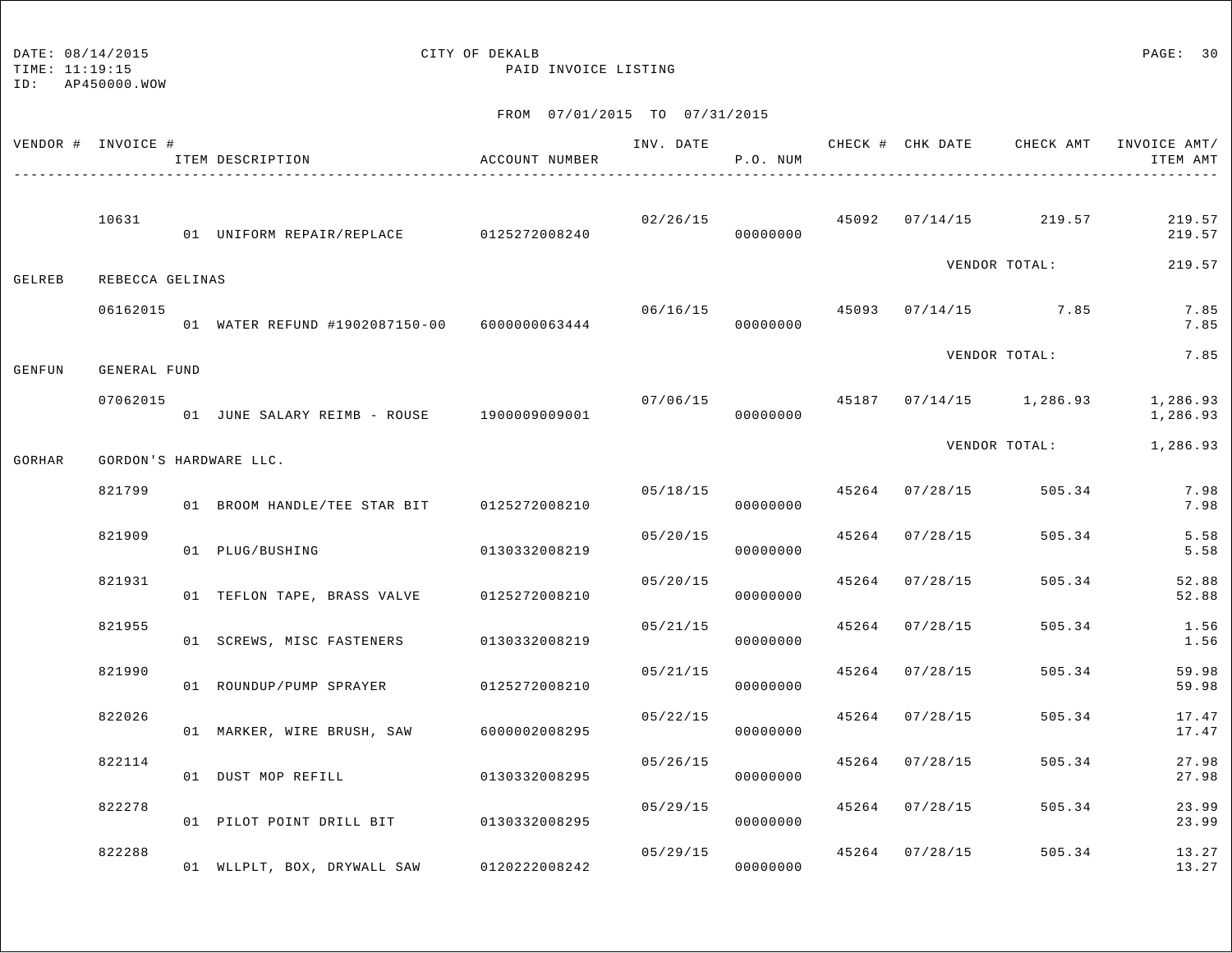TIME: 11:19:15 PAID INVOICE LISTING

ID: AP450000.WOW

| VENDOR # INVOICE # |        | ITEM DESCRIPTION                                | ACCOUNT NUMBER |          | P.O. NUM |                | INV. DATE 6 CHECK # CHK DATE CHECK AMT INVOICE AMT/ | ITEM AMT       |
|--------------------|--------|-------------------------------------------------|----------------|----------|----------|----------------|-----------------------------------------------------|----------------|
|                    | 822359 | 01 LAUNDRY SOAP                                 | 0130332008219  | 06/01/15 | 00000000 | 45264 07/28/15 | 505.34                                              | 13.49<br>13.49 |
|                    | 822426 | 01 WIRE ROPE, FERRULES, CABLE 0130332008226     |                | 06/02/15 | 00000000 | 45264 07/28/15 | 505.34                                              | 13.96<br>13.96 |
|                    | 822445 | 01 BLANK KEY, ELASTIC CORD, SCRWS 0125272008226 |                | 06/02/15 | 00000000 | 45264 07/28/15 | 505.34                                              | 4.56<br>4.56   |
|                    | 822496 | 01 SCREWS, MISC FASTENERS 0117122008204         |                | 06/03/15 | 00000000 | 45264 07/28/15 | 505.34                                              | 10.16<br>10.16 |
|                    | 822500 | 01 DBL HEAD NAIL                                | 0130333008321  | 06/03/15 | 00000000 | 45264 07/28/15 | 505.34                                              | 3.99<br>3.99   |
|                    | 822540 | 01 B133 VBELT,                                  | 0130322008210  | 06/03/15 | 00000000 | 45264 07/28/15 | 505.34                                              | 62.09<br>62.09 |
|                    | 822541 | 01 FILTER                                       | 0130332008230  | 06/03/15 | 00000000 | 45264 07/28/15 | 505.34                                              | 23.88<br>23.88 |
|                    | 822632 | 01 BLANK KEYS                                   | 0125272008210  | 06/05/15 | 00000000 | 45264 07/28/15 | 505.34                                              | 3.24<br>3.24   |
|                    | 822637 | 01 ROUND UP/SPRAYER                             | 6000002008219  | 06/05/15 | 00000000 | 45264 07/28/15 | 505.34                                              | 45.98<br>45.98 |
|                    | 822641 | 01 POLY SPRAYER                                 | 0130332008295  | 06/05/15 | 00000000 | 45264 07/28/15 | 505.34                                              | 39.99<br>39.99 |
|                    | 822699 | 01 SCREWS, MISC FASTENERS 0125272008210         |                | 06/06/15 | 00000000 | 45264 07/28/15 | 505.34                                              | 0.34<br>0.34   |
|                    | 822777 | 01 SCREWS, MISC FASTENERS                       | 0130322008219  | 06/09/15 | 00000000 | 45264 07/28/15 | 505.34                                              | 0.44<br>0.44   |
|                    | 822833 | 01 SCREWS, FASTENERS, MISC 0130332008229        |                | 06/10/15 | 00000000 | 45264 07/28/15 | 505.34                                              | 2.99<br>2.99   |
|                    | 822891 | 01 DEEP WOODS OFF AEROSOL                       | 0130332008219  | 06/12/15 | 00000000 | 45264 07/28/15 | 505.34                                              | 15.58<br>15.58 |
|                    | 822893 | 01 ROUNDUP CONCENTRATED                         | 6000002008219  | 06/11/15 | 00000000 | 45264 07/28/15 | 505.34                                              | 25.99<br>25.99 |
|                    | 822895 |                                                 |                | 06/11/15 |          | 45264 07/28/15 | 505.34                                              | 7.99           |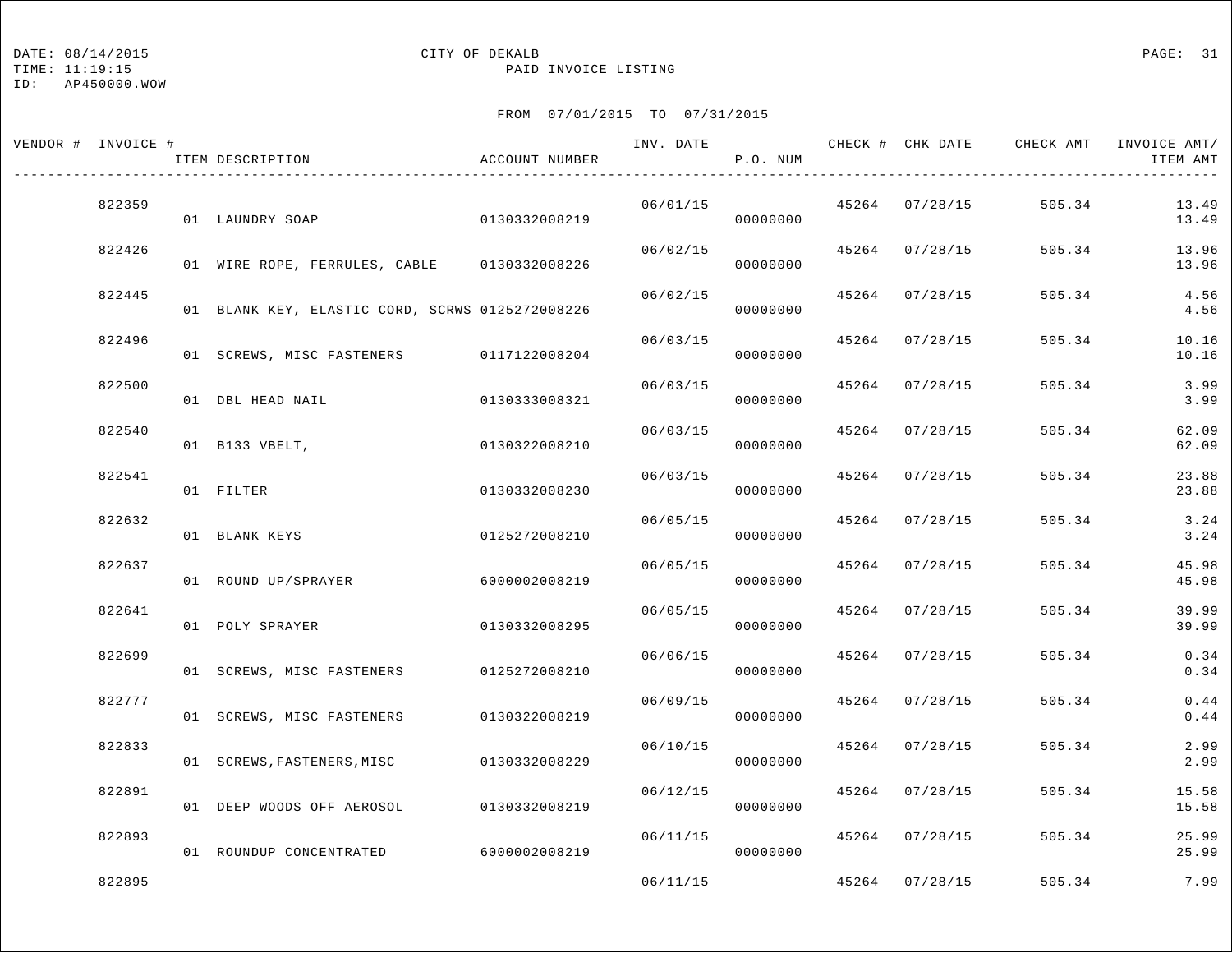## DATE:  $08/14/2015$  PAGE: 32

TIME: 11:19:15 PAID INVOICE LISTING

### FROM 07/01/2015 TO 07/31/2015

|        | VENDOR # INVOICE # | ITEM DESCRIPTION                                                 | ACCOUNT NUMBER                 |          | INV. DATE<br>P.O. NUM      |       |                | CHECK # CHK DATE CHECK AMT             | INVOICE AMT/<br>ITEM AMT     |
|--------|--------------------|------------------------------------------------------------------|--------------------------------|----------|----------------------------|-------|----------------|----------------------------------------|------------------------------|
|        | 822895             | 01 8 OZ TFE PASTE                                                | 6000002008219                  | 06/11/15 | 00000000                   |       | 45264 07/28/15 | 505.34                                 | 7.99<br>7.99                 |
|        | 822897             | 01 DRYWALL SAW                                                   | 0130332008295                  | 06/11/15 | 00000000                   |       | 45264 07/28/15 | 505.34                                 | 9.99<br>9.99                 |
|        | 822983             | 01 FAUCET, NOZZLE                                                | 6500002008226                  | 06/12/15 | 00000000                   | 45264 | 07/28/15       | 505.34                                 | 9.99<br>9.99                 |
| GRAROB | ROBERT GRAHAM      |                                                                  |                                |          |                            |       |                | VENDOR TOTAL:                          | 505.34                       |
|        | 06242015           | 01 WATER REFUND #2202102210-00 6000000063444                     |                                | 06/24/15 | 00000000                   |       |                | 45094 07/14/15 185.99                  | 185.99<br>185.99             |
| GROJOH |                    | LAW OFFICES OF JOHN GROTTO                                       |                                |          |                            |       |                | VENDOR TOTAL:                          | 185.99                       |
|        | 06012015           | 01 PRO LGL SRVCS AH MAY 2015 0115154008450                       |                                |          | 00000000                   |       |                | $06/01/15$ $45095$ $07/14/15$ $375.00$ | 375.00<br>375.00             |
| GSRPLU |                    | G'S R PLUMBING & HEATING, INC.                                   |                                |          |                            |       |                | VENDOR TOTAL:                          | 375.00                       |
|        | 120269             | 01 REPLACED BELT ON CHILLER                                      | 0130323008311                  |          | 06/23/15 45265<br>00000000 |       |                | 07/28/15 1,998.96                      | 100.00<br>100.00             |
|        | 120280             | 01 CHECKED 3' PUMP - CITY HALL<br>02 CHECKED 3' PUMP - CITY HALL | 0130322008210<br>0130323008311 | 06/25/15 | 00000000<br>00000000       | 45265 |                | 07/28/15 1,998.96                      | 340.77<br>40.77<br>300.00    |
|        | 120281             | 01 RODDED FLOOR SINK - SEN CTR<br>02 RODDED FLOOR SINK - SEN CTR | 0130322008210<br>0130323008311 | 06/25/15 | 00000000<br>00000000       |       |                | 45265 07/28/15 1,998.96                | 185.00<br>35.00<br>150.00    |
|        | 120309             | 01 URINAL REPAIR - POLICE DEPT<br>02 URINAL REPAIR - POLICE DEPT | 0130322008210<br>0130323008311 | 06/25/15 | 00000000<br>00000000       |       |                | 45265 07/28/15 1,998.96                | 1,187.97<br>637.97<br>550.00 |
|        | 120598             | 01 REPLACED THERMOCOUPLE<br>02 REPLACED THERMOCOUPLE             | 0130332008219<br>0130333008311 | 07/08/15 | 00000000<br>00000000       | 45265 |                | $07/28/15$ 1,998.96                    | 185.22<br>10.22<br>175.00    |

VENDOR TOTAL: 1,998.96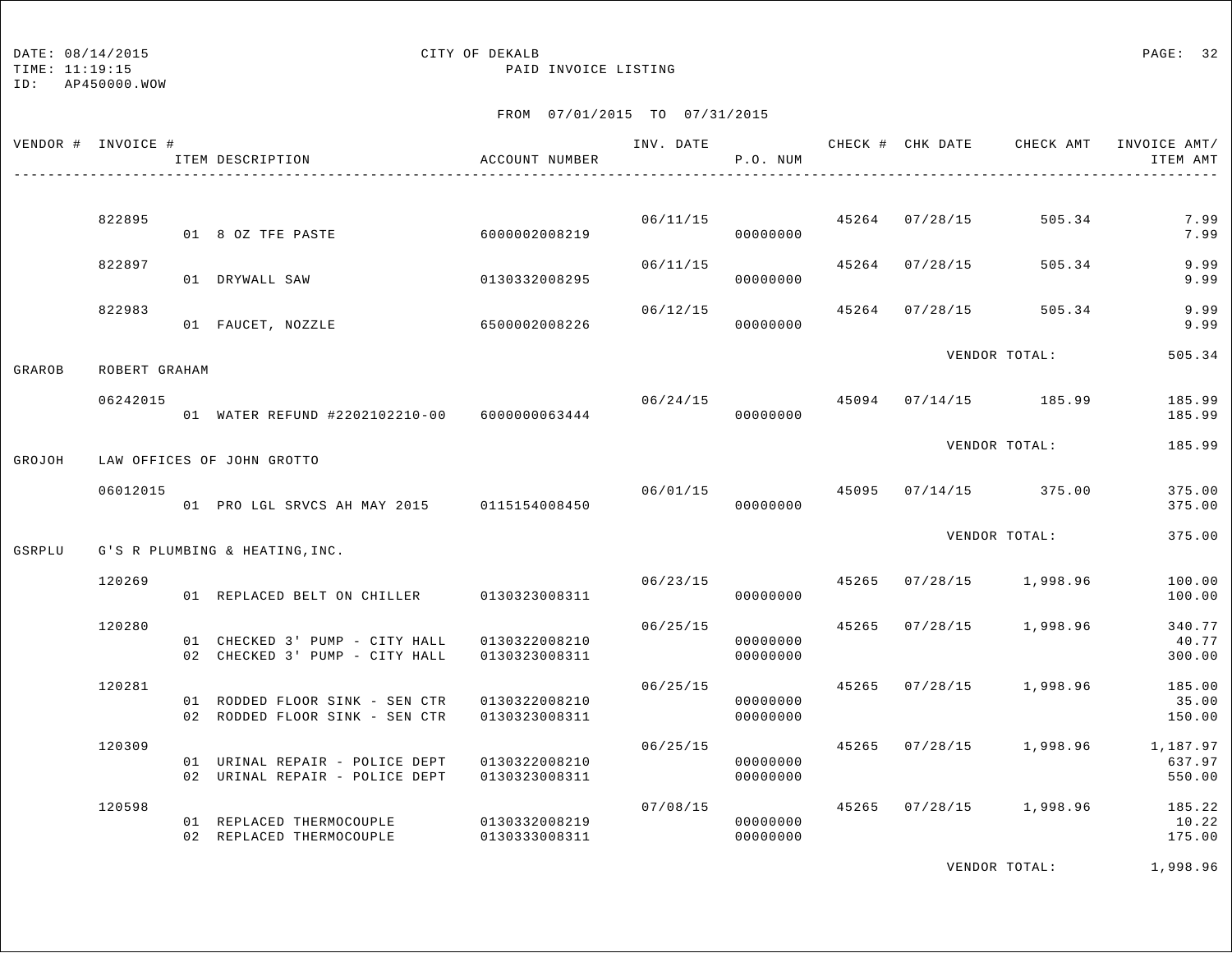TIME: 11:19:15 PAID INVOICE LISTING

ID: AP450000.WOW

|        | VENDOR # INVOICE # | ITEM DESCRIPTION                                | ACCOUNT NUMBER |                | P.O. NUM             |       |          | INV. DATE 6 CHECK # CHK DATE CHECK AMT | INVOICE AMT/<br>ITEM AMT |
|--------|--------------------|-------------------------------------------------|----------------|----------------|----------------------|-------|----------|----------------------------------------|--------------------------|
| HACH   | ELE INTERNATIONAL  |                                                 |                |                |                      |       |          |                                        |                          |
|        | 9448018            | 01 PLASTIC AMPULES                              | 60000002008244 |                | 00000000             |       |          | $06/29/15$ $45266$ $07/28/15$ $169.29$ | 169.29<br>169.29         |
| HARMAR | MARY JO HARMS      |                                                 |                |                |                      |       |          | VENDOR TOTAL:                          | 169.29                   |
|        | 06262015           | 01 MILEAGE REIMB                                | 0115153008376  | 06/26/15       | 00000000             |       |          | D000852 07/14/15 6.90                  | 6.90<br>6.90             |
| HARRIS |                    | HARRIS COMPUTER SYSTEMS                         |                |                |                      |       |          | VENDOR TOTAL:                          | 6.90                     |
|        | XT00005018         | 01    ICONNECT FEES - MAY 2015    6000003008330 |                | 05/30/15 45096 | 00000000             |       |          | $07/14/15$ 562.40                      | 562.40<br>562.40         |
| HDSUP  |                    | HD SUPPLY WATERWORKS, LTD.                      |                |                |                      |       |          | VENDOR TOTAL:                          | 562.40                   |
|        | E011825            | 01 CLAMPS                                       | 6000002008232  | 06/08/15       | 00000000             | 45097 | 07/14/15 | 4,558.46                               | 903.46<br>903.46         |
|        | E011866            | 01 GASKETS                                      | 6000002008232  | 06/09/15       | 00000000             | 45097 | 07/14/15 | 4,558.46                               | 379.97<br>379.97         |
|        | E011940            | 01 PIPE, SLEEVES, GASKETS                       | 6000002008232  | 06/08/15       | 00000000             | 45097 | 07/14/15 | 4,558.46                               | 811.35<br>811.35         |
|        | E011955            | 01 SUPPLIES                                     | 6000002008232  | 06/08/15       | 00000000             | 45097 | 07/14/15 | 4,558.46                               | 498.00<br>498.00         |
|        | E012070            | 01 CURBSTOP                                     | 6000002008232  | 06/08/15       | 00000000             | 45097 | 07/14/15 | 4,558.46                               | 769.50<br>769.50         |
|        | E017852            | 01 NYLON PIPE SLING                             | 6000002008232  | 06/08/15       | 00000000             | 45097 | 07/14/15 | 4,558.46                               | 149.85<br>149.85         |
|        | E031364            | 01 CLAMPS                                       | 6000002008232  | 06/12/15       | 00000000             | 45097 | 07/14/15 | 4,558.46                               | 124.00<br>124.00         |
|        | E048249            | 01 SUPPLIES                                     | 6000002008232  | 06/12/15       | 00000000             | 45097 | 07/14/15 | 4,558.46                               | 815.15<br>815.15         |
|        | E048265            | 01 END CAP                                      | 6000002008232  |                | 06/26/15<br>00000000 | 45267 |          | $07/28/15$ 456.42                      | 236.48<br>236.48         |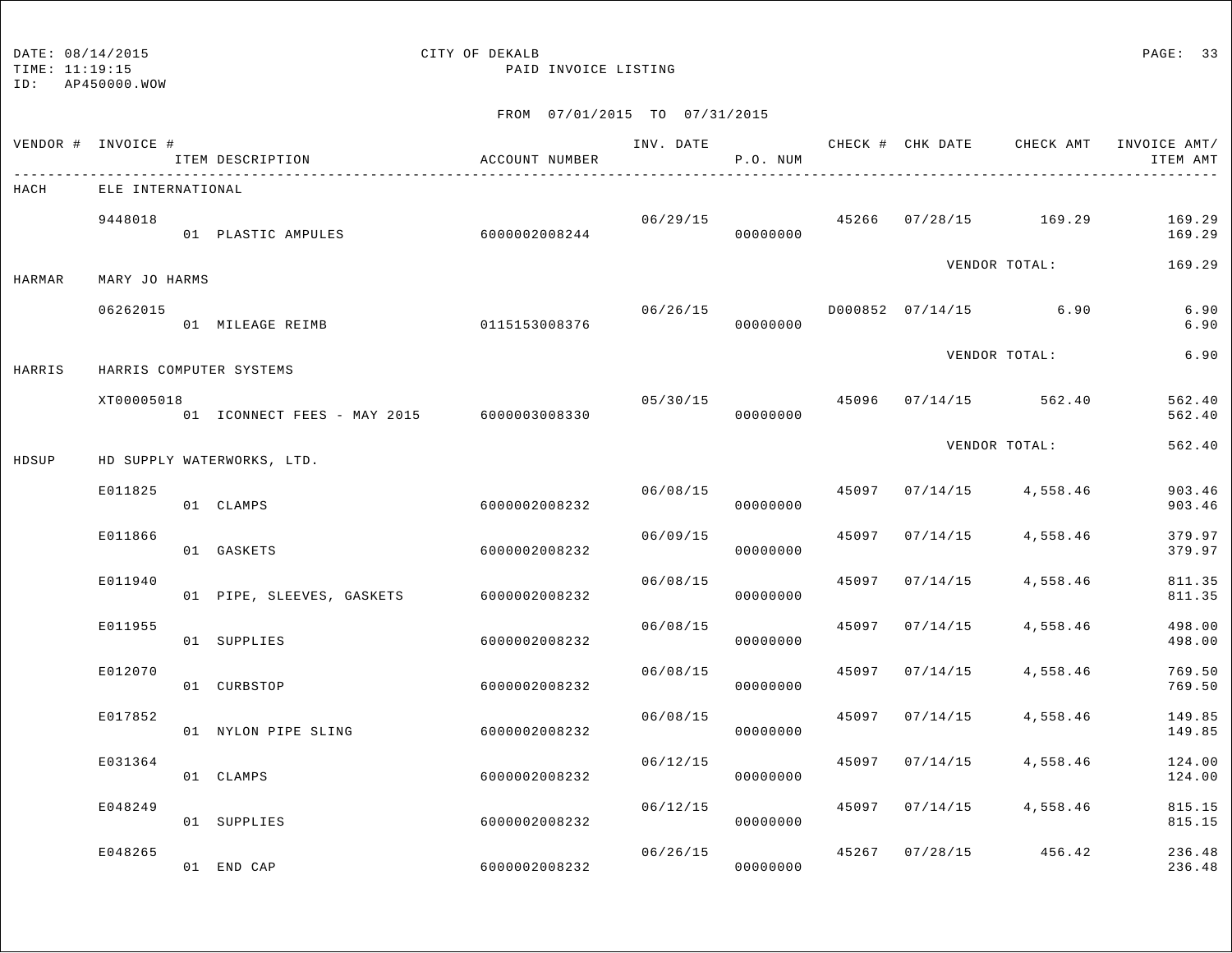TIME: 11:19:15 PAID INVOICE LISTING

|         | VENDOR # INVOICE #           | ACCOUNT NUMBER<br>ITEM DESCRIPTION            |               |          | P.O. NUM             |       |                |                          | INV. DATE 6 CHECK # CHK DATE CHECK AMT INVOICE AMT/<br>ITEM AMT |
|---------|------------------------------|-----------------------------------------------|---------------|----------|----------------------|-------|----------------|--------------------------|-----------------------------------------------------------------|
|         | E048349                      | 01 MAGNESIUM ANODE BAG                        | 6000002008232 | 06/11/15 | 00000000             |       |                | 45097 07/14/15 4,558.46  | 107.18<br>107.18                                                |
|         | E075308                      | 01 GASKET                                     | 6000002008232 | 06/17/15 | 00000000             |       |                | 45267 07/28/15 456.42    | 219.94<br>219.94                                                |
| HEYJAR  | JARED HEYN                   |                                               |               |          |                      |       |                | VENDOR TOTAL:            | 5,014.88                                                        |
|         | 06262015                     | 01 REIMB CONFERENCE HOTEL 0115153008376       |               |          | 06/26/15<br>00000000 | 45098 |                | $07/14/15$ 289.52        | 289.52<br>289.52                                                |
| HOPHAV  |                              | HOPE HAVEN OF DEKALB CO, INC                  |               |          |                      |       |                | VENDOR TOTAL:            | 289.52                                                          |
|         | 07202015                     | 01 1ST QTR SOCIAL SRVCS PROG 1900003008307    |               | 07/20/15 | 00000000             |       |                | 45238 07/28/15 2,250.00  | 2,250.00<br>2,250.00                                            |
| HORDIST |                              | HORIZON DISTRIBUTORS, INC.                    |               |          |                      |       |                | VENDOR TOTAL:            | 2,250.00                                                        |
|         | S3224202001                  | 01 THREADED STEEL TIP HANDLE 0125272008291    |               |          | 03/18/15             | 45099 |                | $07/14/15$ 472.16        | 136.52                                                          |
|         | S3238693001                  | 01 SUPPLIES                                   | 0125272008291 | 06/17/15 | 00000000<br>00000000 | 45099 |                | $07/14/15$ 472.16        | 136.52<br>335.64<br>335.64                                      |
| IDOT    |                              | TREASURER, STATE OF ILLINOIS                  |               |          |                      |       |                | VENDOR TOTAL:            | 472.16                                                          |
|         | 108577                       | 01  10-00177-00-BT MFT  1000006508633         |               | 07/15/15 | 00000000             |       |                | 45268 07/28/15 44,366.54 | 44,366.54<br>44,366.54                                          |
| IGFOA   | IGFOA                        |                                               |               |          |                      |       |                | VENDOR TOTAL:            | 44,366.54                                                       |
|         | 06252015                     | 01 FINANCIAL REPORTING LUNCHEON 0117113008376 |               | 06/25/15 | 00000000             | 45100 |                | $07/14/15$ 30.00         | 30.00<br>30.00                                                  |
|         | ILLFIRST ILLINOIS FIRE STORE |                                               |               |          |                      |       |                | VENDOR TOTAL:            | 30.00                                                           |
|         | 34326                        | 01 RESCUE GLOVES                              | 0125272008240 | 05/11/15 | 00000000             |       |                | 45101 07/14/15 603.25    | 47.49<br>47.49                                                  |
|         | 34591                        |                                               |               | 06/12/15 |                      |       | 45101 07/14/15 | 603.25                   | 555.76                                                          |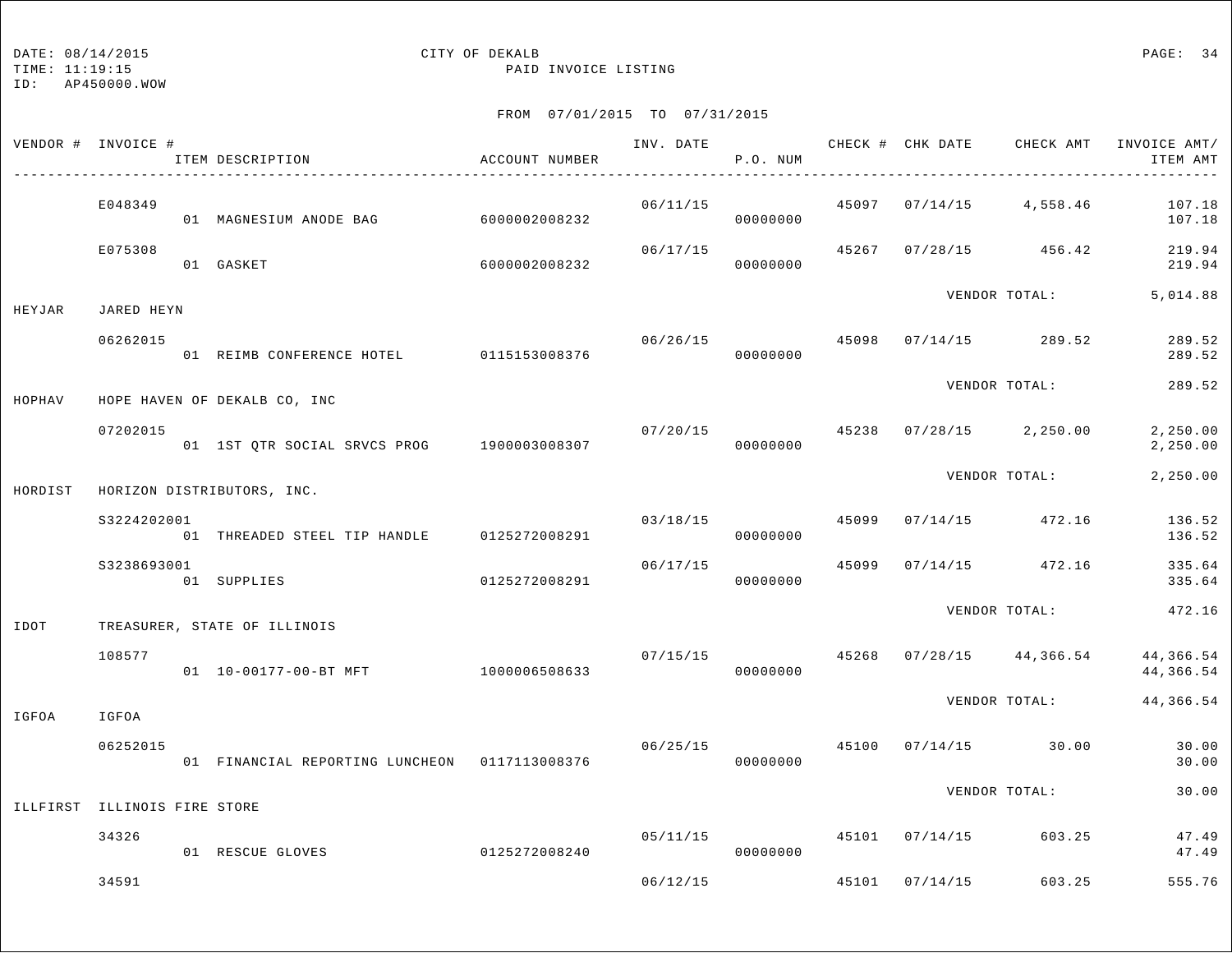TIME: 11:19:15 PAID INVOICE LISTING

ID: AP450000.WOW

|        |                            |                                                                                                              | ACCOUNT NUMBER                                                                                                                                                                                                                                                                                                                                                                                                                                                                             | INV. DATE                                                                                                                                                                                       | P.O. NUM                                                                                                                                     |                      |          |                                                    | INVOICE AMT/<br>ITEM AMT                                                                                                                                                                          |
|--------|----------------------------|--------------------------------------------------------------------------------------------------------------|--------------------------------------------------------------------------------------------------------------------------------------------------------------------------------------------------------------------------------------------------------------------------------------------------------------------------------------------------------------------------------------------------------------------------------------------------------------------------------------------|-------------------------------------------------------------------------------------------------------------------------------------------------------------------------------------------------|----------------------------------------------------------------------------------------------------------------------------------------------|----------------------|----------|----------------------------------------------------|---------------------------------------------------------------------------------------------------------------------------------------------------------------------------------------------------|
|        |                            |                                                                                                              |                                                                                                                                                                                                                                                                                                                                                                                                                                                                                            |                                                                                                                                                                                                 |                                                                                                                                              |                      |          |                                                    |                                                                                                                                                                                                   |
|        |                            |                                                                                                              |                                                                                                                                                                                                                                                                                                                                                                                                                                                                                            |                                                                                                                                                                                                 | 00000000                                                                                                                                     |                      |          |                                                    | 555.76<br>555.76                                                                                                                                                                                  |
| 34671  |                            |                                                                                                              |                                                                                                                                                                                                                                                                                                                                                                                                                                                                                            | 06/30/15                                                                                                                                                                                        | 00000000                                                                                                                                     |                      |          |                                                    | 1,087.52<br>1,087.52                                                                                                                                                                              |
|        |                            |                                                                                                              |                                                                                                                                                                                                                                                                                                                                                                                                                                                                                            |                                                                                                                                                                                                 |                                                                                                                                              |                      |          |                                                    | 1,690.77                                                                                                                                                                                          |
|        |                            |                                                                                                              |                                                                                                                                                                                                                                                                                                                                                                                                                                                                                            |                                                                                                                                                                                                 | 00000000                                                                                                                                     |                      | 07/14/15 |                                                    | 433.00<br>433.00                                                                                                                                                                                  |
|        |                            |                                                                                                              |                                                                                                                                                                                                                                                                                                                                                                                                                                                                                            |                                                                                                                                                                                                 |                                                                                                                                              |                      |          |                                                    | 433.00                                                                                                                                                                                            |
| 672973 |                            |                                                                                                              |                                                                                                                                                                                                                                                                                                                                                                                                                                                                                            | 07/01/15                                                                                                                                                                                        | 00000000                                                                                                                                     |                      |          |                                                    | 850.00<br>850.00                                                                                                                                                                                  |
|        |                            |                                                                                                              |                                                                                                                                                                                                                                                                                                                                                                                                                                                                                            |                                                                                                                                                                                                 |                                                                                                                                              |                      |          |                                                    | 850.00                                                                                                                                                                                            |
| 5818   |                            |                                                                                                              |                                                                                                                                                                                                                                                                                                                                                                                                                                                                                            |                                                                                                                                                                                                 | 00000000                                                                                                                                     |                      |          |                                                    | 221.03<br>221.03                                                                                                                                                                                  |
|        |                            |                                                                                                              |                                                                                                                                                                                                                                                                                                                                                                                                                                                                                            |                                                                                                                                                                                                 |                                                                                                                                              |                      |          |                                                    | 221.03                                                                                                                                                                                            |
| 481990 |                            |                                                                                                              |                                                                                                                                                                                                                                                                                                                                                                                                                                                                                            | 03/31/15                                                                                                                                                                                        | 00000000                                                                                                                                     |                      | 07/14/15 | 12,465.50                                          | 4,975.00<br>4,975.00                                                                                                                                                                              |
| 516068 | 05<br>06<br>08<br>09<br>10 | COPIER CHRGS 3/10-6/9/15<br>COPIER CHRGS 3/10-6/9/15<br>COPIER CHRGS 3/10-6/9/15<br>COPIER CHRGS 3/10-6/9/15 | 0135002008202<br>0135002008202<br>0135002008202<br>0135002008202<br>0135002008202<br>0135002008202<br>0135002008202<br>6500006008597<br>0120222008242<br>0120222008242<br>0125263008330<br>0125263008330                                                                                                                                                                                                                                                                                   | 06/18/15                                                                                                                                                                                        | 00000000<br>00000000<br>00000000<br>00000000<br>00000000<br>00000000<br>00000000<br>00000000<br>00000000<br>00000000<br>00000000<br>00000000 | 45103                | 07/14/15 | 12,465.50                                          | 7,490.50<br>1,507.83<br>1,290.14<br>640.10<br>220.18<br>222.25<br>354.75<br>1,384.34<br>83.67<br>374.28<br>513.73<br>164.22<br>187.98                                                             |
|        | 34591                      | VENDOR # INVOICE #<br>05012015                                                                               | ITEM DESCRIPTION<br>01 HELMET & SHIELD<br>01 LEATHER HELMETS<br>ILLSTATE ILLINOIS STATE POLICE<br>01 PD APPLCNTS FEE<br>ILLINOIS TAX INCREMENT ASSOC.<br>ILLINOIS TOLLWAY<br>IMPACT NETWORKING, LLC<br>01 COPIER CHRGS 3/10-6/9/15<br>02 COPIER CHRGS 3/10-6/9/15<br>03 COPIER CHRGS 3/10-6/9/15<br>04 COPIER CHRGS 3/10-6/9/15<br>COPIER CHRGS 3/10-6/9/15<br>COPIER CHRGS 3/10-6/9/15<br>07<br>11 COPIER CHRGS 3/10-6/9/15<br>12 COPIER CHRGS 3/10-6/9/15<br>13 COPIER CHRGS 3/10-6/9/15 | 0125272008240<br>0125272008240<br>0120212008243<br>01 DUE 7/1/16-6/30/16 1300003008375<br>01 ANNUAL MAINTENANCE FY16 0117124008450<br>01 DESTROYIT SHREDDER 4005 5355003008310<br>0120222008242 | 06/12/15                                                                                                                                     | 05/01/15<br>00000000 |          | 45101 07/14/15<br>45269 07/28/15<br>45102<br>45103 | CHECK # CHK DATE CHECK AMT<br>603.25<br>1,087.52<br>VENDOR TOTAL:<br>433.00<br>VENDOR TOTAL:<br>45214 07/28/15 850.00<br>VENDOR TOTAL:<br>$06/05/15$ $45191$ $07/14/15$ $221.03$<br>VENDOR TOTAL: |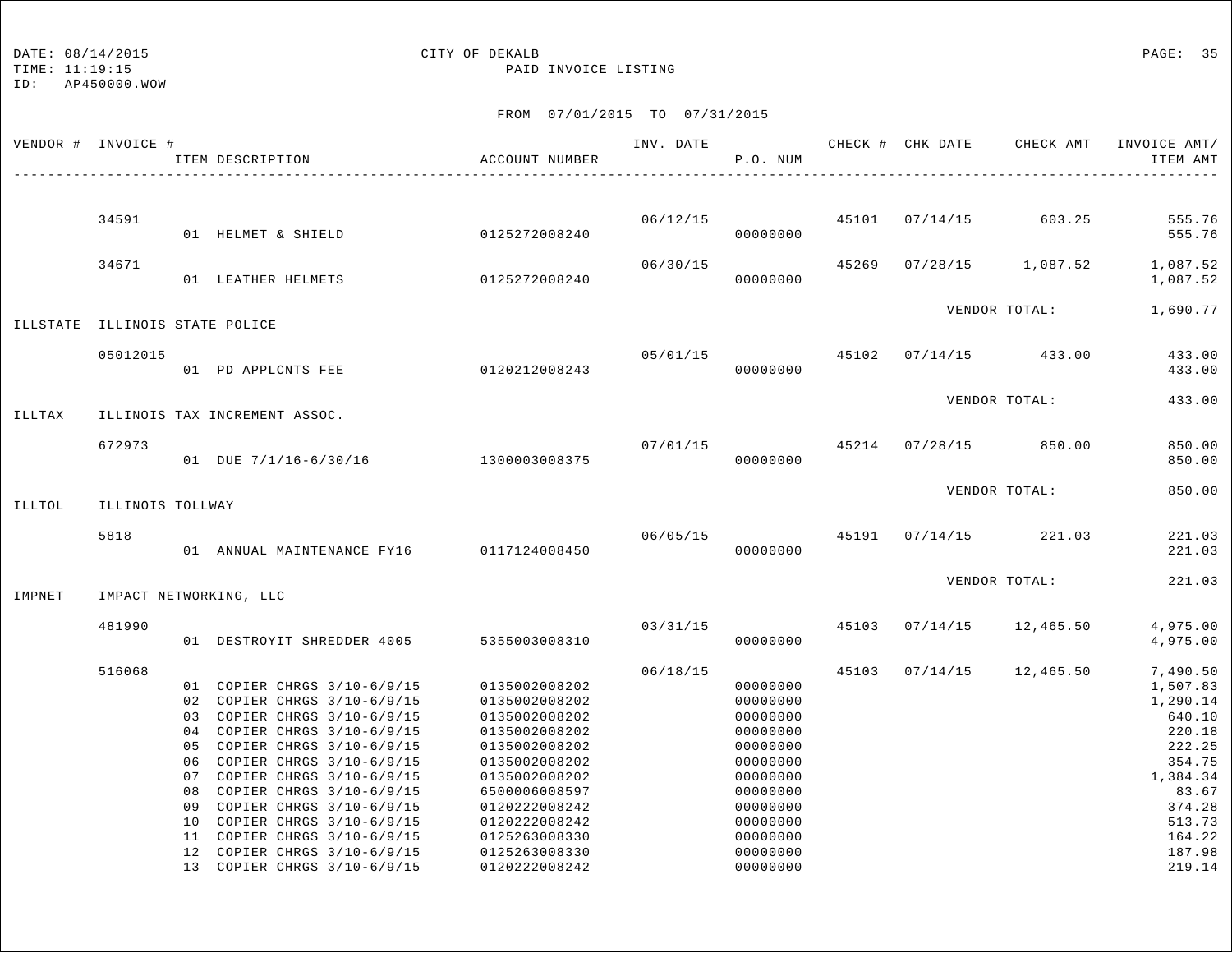TIME: 11:19:15 PAID INVOICE LISTING

| VENDOR # INVOICE # |                      | ITEM DESCRIPTION                                                           | ACCOUNT NUMBER | INV. DATE | P.O. NUM                   |       |                      | CHECK # CHK DATE CHECK AMT | INVOICE AMT/<br>ITEM AMT |
|--------------------|----------------------|----------------------------------------------------------------------------|----------------|-----------|----------------------------|-------|----------------------|----------------------------|--------------------------|
|                    | 516068               | 14 COPIER CHRGS 3/10-6/9/15 0125263008330                                  |                | 06/18/15  | 00000000                   |       | 45103 07/14/15       | 12,465.50                  | 7,490.50<br>327.89       |
| INTCRI             |                      | INTERNATIONAL CRIME FREE                                                   |                |           |                            |       |                      |                            | VENDOR TOTAL: 12,465.50  |
|                    | 06012015             | 01 MEMBERSHIP RENEWAL - LEONI 0120263008375                                |                |           | 06/01/15<br>00000000       | 45192 |                      | $07/14/15$ 50.00           | 50.00<br>50.00           |
| IPCOM              | IP COMMUNICATIONS    |                                                                            |                |           |                            |       |                      | VENDOR TOTAL:              | 50.00                    |
|                    | 11653                | 01 847 DIALED NUMBERS REPAIR 0117126008580                                 |                | 06/19/15  | 00000000                   |       | 45104 07/14/15 65.00 |                            | 65.00<br>65.00           |
| IRVCON             |                      | IRVING CONSTRUCTION CO INC                                                 |                |           |                            |       |                      | VENDOR TOTAL:              | 65.00                    |
|                    | 1017                 | 01 COST EST/TESTIFYING IN COURT 0115153008366                              |                |           | 06/27/15<br>00000000       | 45270 |                      | $07/28/15$ 3,600.00        | 3,600.00<br>3,600.00     |
| JACLIN             | LINDA JACOBSON       |                                                                            |                |           |                            |       |                      | VENDOR TOTAL:              | 3,600.00                 |
|                    | 07102015             | 01 MILEAGE TO/FROM CITY HALL 6500003008376<br>02 MILEAGE TO/FROM CITY HALL | 0130313008376  | 07/10/15  | 00000000<br>00000000       |       |                      | D000868 07/28/15 6.47      | 6.47<br>3.24<br>3.23     |
| <b>JACOBS</b>      |                      | JACOBSON & ASSOCIATES                                                      |                |           |                            |       |                      | VENDOR TOTAL:              | 6.47                     |
|                    | 061115J              | 01 PRO SRVCS 13 MR 237 0115153008366                                       |                |           | 06/15/15 45105<br>00000000 |       |                      | $07/14/15$ 1,600.00        | 1,600.00<br>1,600.00     |
| JACWAL             | JACK WALKER LLC      |                                                                            |                |           |                            |       |                      | VENDOR TOTAL:              | 1,600.00                 |
|                    | 1501                 | 01 REMOV/REPLCE CURB ELIZABETH ST 0130333008316                            |                | 06/08/15  | 00000000                   | 45106 |                      | $07/14/15$ 1,100.00        | 1,100.00<br>1,100.00     |
| JOHTRA             | JOHNSON TRACTOR INC. |                                                                            |                |           |                            |       |                      | VENDOR TOTAL:              | 1,100.00                 |
|                    | 30616                | 01 REPAIR ENGINE                                                           | 6500003008310  |           | 06/15/15<br>00000000       | 45107 |                      | $07/14/15$ 957.05          | 957.05<br>957.05         |
|                    |                      |                                                                            |                |           |                            |       |                      | VENDOR TOTAL:              | 957.05                   |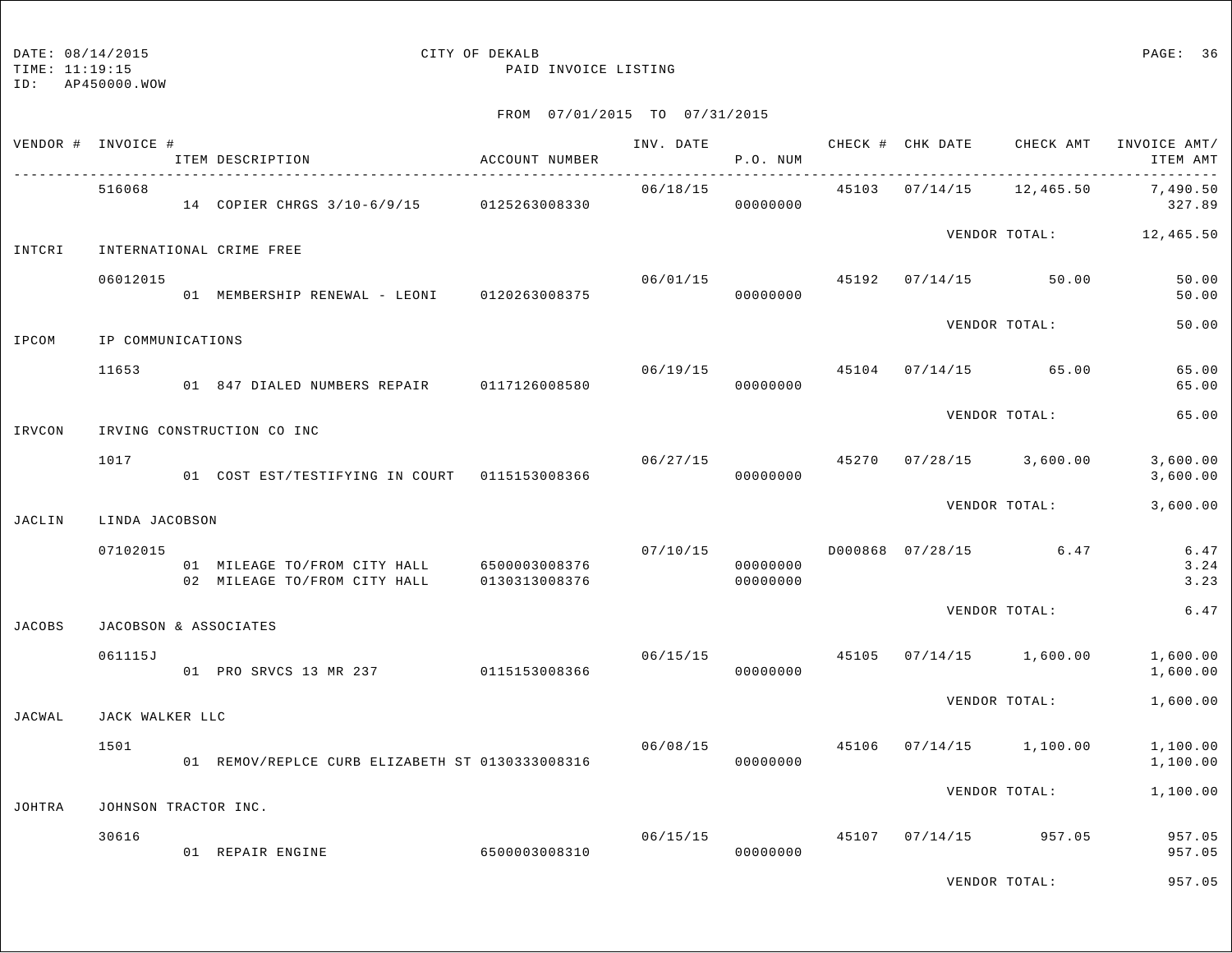TIME: 11:19:15 PAID INVOICE LISTING

ID: AP450000.WOW

## FROM 07/01/2015 TO 07/31/2015

|        | VENDOR # INVOICE # | ITEM DESCRIPTION                                                                                 | ACCOUNT NUMBER                 |          | P.O. NUM                   |       |                | INV. DATE 6 1997 CHECK # CHK DATE CHECK AMT INVOICE AMT | ITEM AMT                                         |
|--------|--------------------|--------------------------------------------------------------------------------------------------|--------------------------------|----------|----------------------------|-------|----------------|---------------------------------------------------------|--------------------------------------------------|
| JUSSAF | JUST SAFETY LTD    |                                                                                                  |                                |          |                            |       |                |                                                         |                                                  |
|        | 24534              | 01 FIRST AID SUPPLIES                                                                            | 0120252008204                  | 07/07/15 | 00000000                   |       | 45215 07/28/15 | 128.85                                                  | 44.00<br>44.00                                   |
|        | 24539              | 01 FIRST AID SUPPLIES                                                                            | 0130332008219                  | 07/07/15 | 00000000                   | 45215 | 07/28/15       | 128.85                                                  | 37.55<br>37.55                                   |
|        | 24540              | 01 FIRST AID SUPPLIES                                                                            | 6000002008219                  | 07/07/15 | 00000000                   | 45215 | 07/28/15       | 128.85                                                  | 47.30<br>47.30                                   |
| KAPTOM | TOMIS KAPITAN      |                                                                                                  |                                |          |                            |       |                | VENDOR TOTAL:                                           | 128.85                                           |
|        | 06162015           | 01 WTR REFUND 2502112590-00 6000000063444                                                        |                                |          | 06/16/15 45108<br>00000000 |       |                | $07/14/15$ 13.32                                        | 13.32<br>13.32                                   |
| KARCOM | KARA COMPANY, INC. |                                                                                                  |                                |          |                            |       |                | VENDOR TOTAL:                                           | 13.32                                            |
|        | 310625             | 01 GPS RENTAL - JUNE 2015<br>02 GPS RENTAL - JUNE 2015                                           | 6000003008301<br>0130353008335 | 06/26/15 | 00000000<br>00000000       |       |                | 45109 07/14/15 1,737.30                                 | 1,737.30<br>1,200.00<br>537.30                   |
| KATFIE | KATHLEEN FIELD ORR |                                                                                                  |                                |          |                            |       |                | VENDOR TOTAL:                                           | 1,737.30                                         |
|        | 14697              | 01 PROF SRVCS JUNE 2015 1300003008366                                                            |                                |          | 00000000                   |       |                | $07/06/15$ 45271 07/28/15 970.00                        | 970.00<br>970.00                                 |
| KBLAWN | K & B LAWN CARE    |                                                                                                  |                                |          |                            |       |                | VENDOR TOTAL:                                           | 970.00                                           |
|        | 07012015           | 01 SPRY CLD STRG AREA JUNE 2015  0130333008313<br>02 SPRY CLD STRG AREA JUNE 2015  6000003008313 |                                | 07/01/15 | 00000000<br>00000000       |       |                | 45272 07/28/15 1,114.44                                 | 1,033.50<br>516.75<br>516.75                     |
|        | 07012015A          | 01 SPRAY STREET DEPT JUN '15 0130333008313                                                       |                                | 07/01/15 | 00000000                   |       |                | 45272 07/28/15 1,114.44                                 | 80.94<br>80.94                                   |
|        |                    | KIESLER'S POLICE SUPPLY, INC.                                                                    |                                |          |                            |       |                | VENDOR TOTAL:                                           | 1,114.44                                         |
| KIEPOL | 0760127            | 01 (110) SUPER SOCK BEAN BAG RNDS 0120222008242                                                  |                                |          | 06/30/15<br>00000000       | 45273 |                | $07/28/15$ 664.10                                       | 664.10<br>664.10                                 |
|        |                    |                                                                                                  |                                |          |                            |       |                | $\frac{1}{2}$                                           | $\epsilon$ $\epsilon$ $\alpha$ $\alpha$ $\alpha$ |

VENDOR TOTAL: 664.10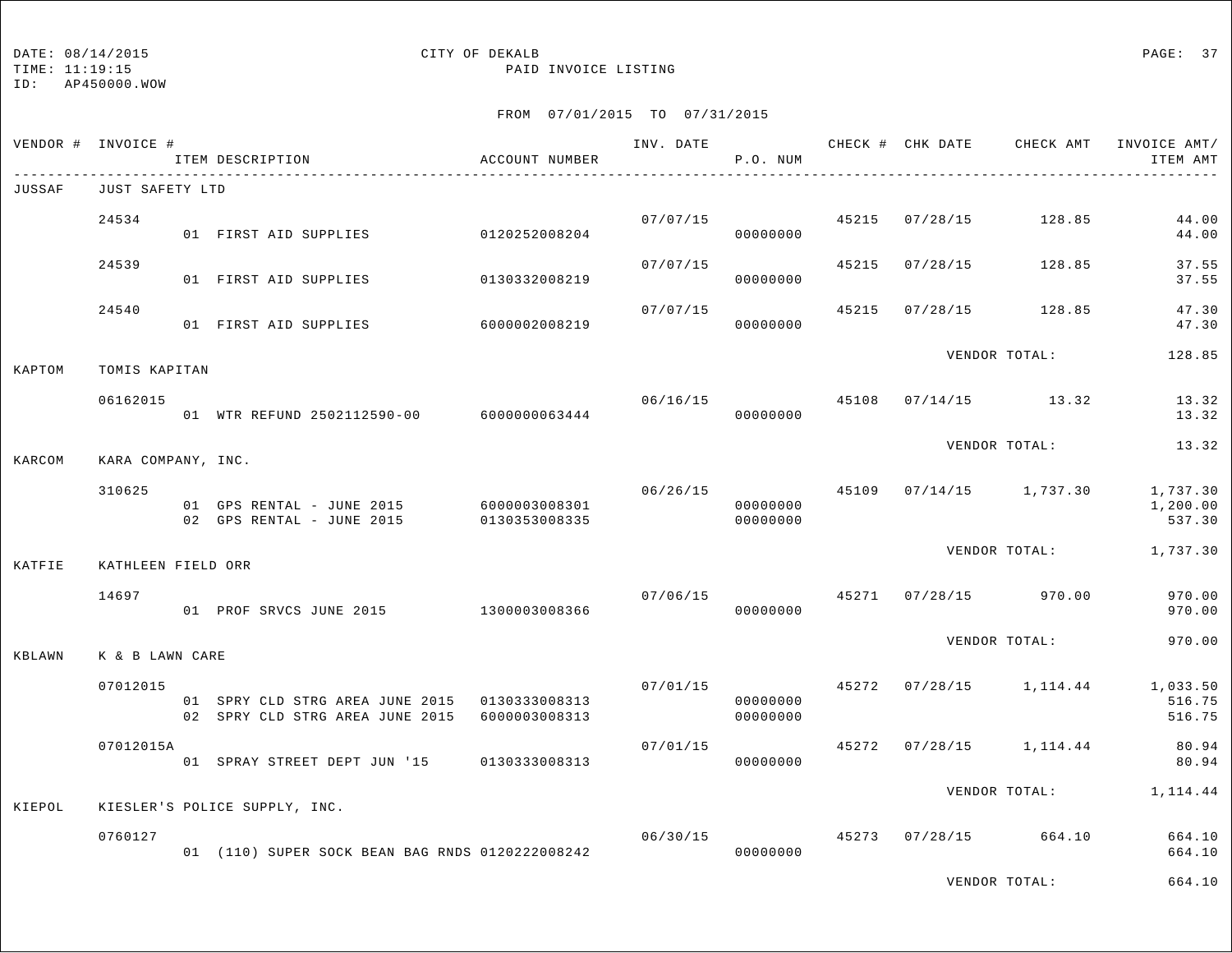#### DATE:  $08/14/2015$  PAGE: 38

TIME: 11:19:15 PAID INVOICE LISTING

| VENDOR # | INVOICE #           | ITEM DESCRIPTION                                                                                                               | ACCOUNT NUMBER                                                                                     | INV. DATE | P.O. NUM                                                             |       |                | CHECK # CHK DATE CHECK AMT | INVOICE AMT/<br>ITEM AMT                                            |
|----------|---------------------|--------------------------------------------------------------------------------------------------------------------------------|----------------------------------------------------------------------------------------------------|-----------|----------------------------------------------------------------------|-------|----------------|----------------------------|---------------------------------------------------------------------|
| KISCOM   |                     | KISHWAUKEE COMMUNITY HOSPITAL                                                                                                  |                                                                                                    |           |                                                                      |       |                |                            |                                                                     |
|          | 05292015            | 01 AED/CPR CARD - PETIT                                                                                                        | 0120223008376                                                                                      | 05/29/15  | 00000000                                                             | 45274 | 07/28/15       | 75.00                      | 75.00<br>75.00                                                      |
|          | 06082015            | 01 AED/CPR CARDS                                                                                                               | 0125273008376                                                                                      | 06/08/15  | 00000000                                                             | 45110 | 07/14/15       | 19.00                      | 19.00<br>19.00                                                      |
| KISCOR   |                     | KISHWAUKEE CORPORATE HEALTH                                                                                                    |                                                                                                    |           |                                                                      |       |                | VENDOR TOTAL:              | 94.00                                                               |
|          | 31905               | 01 NEW HIRE SCREENING                                                                                                          | 0115173008333                                                                                      | 06/17/15  | 00000000                                                             | 45111 | 07/14/15       | 898.33                     | 595.33<br>595.33                                                    |
|          | 31916               | 01 NEW HIRE SCREENING                                                                                                          | 0115173008333                                                                                      | 05/29/15  | 00000000                                                             | 45111 | 07/14/15       | 898.33                     | 116.00<br>116.00                                                    |
|          | 32045               | 01 NEW HIRE SCREENING                                                                                                          | 0115173008333                                                                                      | 06/17/15  | 00000000                                                             | 45111 | 07/14/15       | 898.33                     | 87.00<br>87.00                                                      |
|          | 32047               | 01 NEW HIRE SCREENING                                                                                                          | 0115173008333                                                                                      | 06/17/15  | 00000000                                                             | 45111 | 07/14/15       | 898.33                     | 100.00<br>100.00                                                    |
| KNULAW   | KNUTSON LAWN CARE & |                                                                                                                                |                                                                                                    |           |                                                                      |       |                | VENDOR TOTAL:              | 898.33                                                              |
|          | 06302015            | 01 HEARTLAND FIELDS<br>02 KNOLLS<br>03 HERITAGE RIDGE<br>04 COLBY/TLR/FRMNT/PRTANOS<br>05 KENSINGTON<br>06 AGR/LINCOLN/14TH ST | 2500003008313<br>2400003008313<br>2300003008313<br>0130323008313<br>0130324008450<br>0130333008313 | 06/30/15  | 00000000<br>00000000<br>00000000<br>00000000<br>00000000<br>00000000 | 45275 | 07/28/15       | 2,433.75                   | 2,433.75<br>175.00<br>550.00<br>50.00<br>840.00<br>100.00<br>718.75 |
| LAYCHR   |                     | LAYNE CHRISTENSEN COMPANY                                                                                                      |                                                                                                    |           |                                                                      |       |                | VENDOR TOTAL:              | 2,433.75                                                            |
|          | 36615               | 01 WELL #7 PUMP REPAIR 6000006008584                                                                                           |                                                                                                    | 06/23/15  | 00000000                                                             | 45276 | 07/28/15       | 10,460.00                  | 10,460.00<br>10,460.00                                              |
| LEPRI    | LE PRINT EXPRESS    |                                                                                                                                |                                                                                                    |           |                                                                      |       |                | VENDOR TOTAL:              | 10,460.00                                                           |
|          | 19107               | 01 INSPECTION FORMS                                                                                                            | 0125272008202                                                                                      | 06/11/15  | 00000000                                                             |       | 45112 07/14/15 | 71.35                      | 71.35<br>71.35                                                      |
|          | 19260               |                                                                                                                                |                                                                                                    | 07/01/15  |                                                                      | 45216 | 07/28/15       | 356.81                     | 356.81                                                              |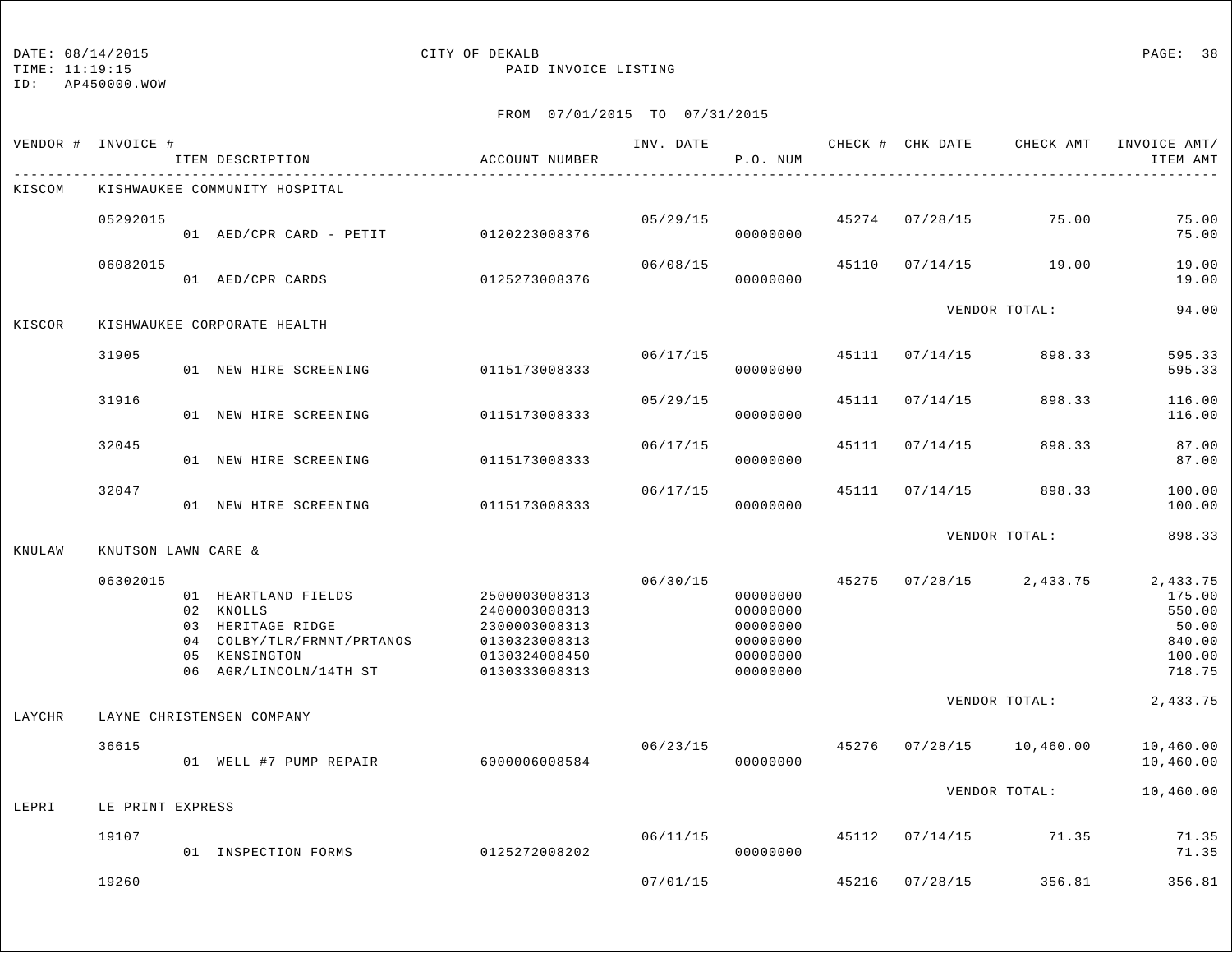DATE:  $08/14/2015$  PAGE: 39

TIME: 11:19:15 PAID INVOICE LISTING

|        | VENDOR # INVOICE # | ITEM DESCRIPTION                                                           | ACCOUNT NUMBER | INV. DATE | P.O. NUM             |       | CHECK # CHK DATE | CHECK AMT                              | INVOICE AMT/<br>ITEM AMT   |
|--------|--------------------|----------------------------------------------------------------------------|----------------|-----------|----------------------|-------|------------------|----------------------------------------|----------------------------|
|        | 19260              | 01 LETTERS/FLYERS                                                          | 0115152008202  |           | 00000000             |       |                  | $07/01/15$ 45216 $07/28/15$ 356.81     | 356.81<br>356.81           |
| LESBAR | BARB LESNIAK       |                                                                            |                |           |                      |       |                  | VENDOR TOTAL:                          | 428.16                     |
|        | 06162015           | 01 WATER REFUND #3803177730-00 6000000063444                               |                | 06/16/15  | 00000000             |       |                  | 45113 07/14/15 24.75                   | 24.75<br>24.75             |
| LININN |                    | LINCOLN INN RESTAURANT                                                     |                |           |                      |       |                  | VENDOR TOTAL:                          | 24.75                      |
|        | 1629               | 01 MEETING REFRESHMENTS 7/21/15  0115153008306                             |                |           | 00000000             |       |                  | $07/14/15$ $45217$ $07/28/15$ $594.39$ | 594.39<br>594.39           |
| LOEHEA | LOESCHER HEATING   |                                                                            |                |           |                      |       |                  | VENDOR TOTAL:                          | 594.39                     |
|        | 119564             | 01 PULLED PUMP REPLACED SEAL 0130322008210<br>02 PULLED PUMP REPLACED SEAL | 0130323008311  |           | 00000000<br>00000000 |       |                  | 05/01/15 45114 07/14/15 663.56         | 663.56<br>113.56<br>550.00 |
| LOLDIM | DIMITRIOS LOLIS    |                                                                            |                |           |                      |       |                  | VENDOR TOTAL:                          | 663.56                     |
|        | 06242015           | 01 REFUND 15-AH-067/ADMIN TOW                                              | 0100000073521  |           | 00000000             |       |                  | $06/24/15$ $45115$ $07/14/15$ $500.00$ | 500.00<br>500.00           |
| LOVDIS |                    | LOVELL'S DISCOUNT TIRE, INC.                                               |                |           |                      |       |                  | VENDOR TOTAL:                          | 500.00                     |
|        | 40889              | 01 (6) NEW TIRES                                                           | 0125273008315  | 05/18/15  | 00000000             | 45116 | 07/14/15         | 2,267.76                               | 990.60<br>990.60           |
|        | 41152              | 01 (4) TIRES                                                               | 6500003008310  | 06/12/15  | 00000000             | 45116 | 07/14/15         | 2,267.76                               | 123.80<br>123.80           |
|        | 41228              | 01 (6) TIRES                                                               | 0125273008315  | 06/19/15  | 00000000             | 45116 | 07/14/15         | 2,267.76                               | 1,034.37<br>1,034.37       |
|        | 41292              | 01 (1) TIRE REPAIR                                                         | 6500003008310  | 06/25/15  | 00000000             |       | 45116 07/14/15   | 2,267.76                               | 118.99<br>118.99           |
|        | 41436              |                                                                            |                | 07/09/15  |                      |       | 45218 07/28/15   | 1,338.48                               | 1,338.48                   |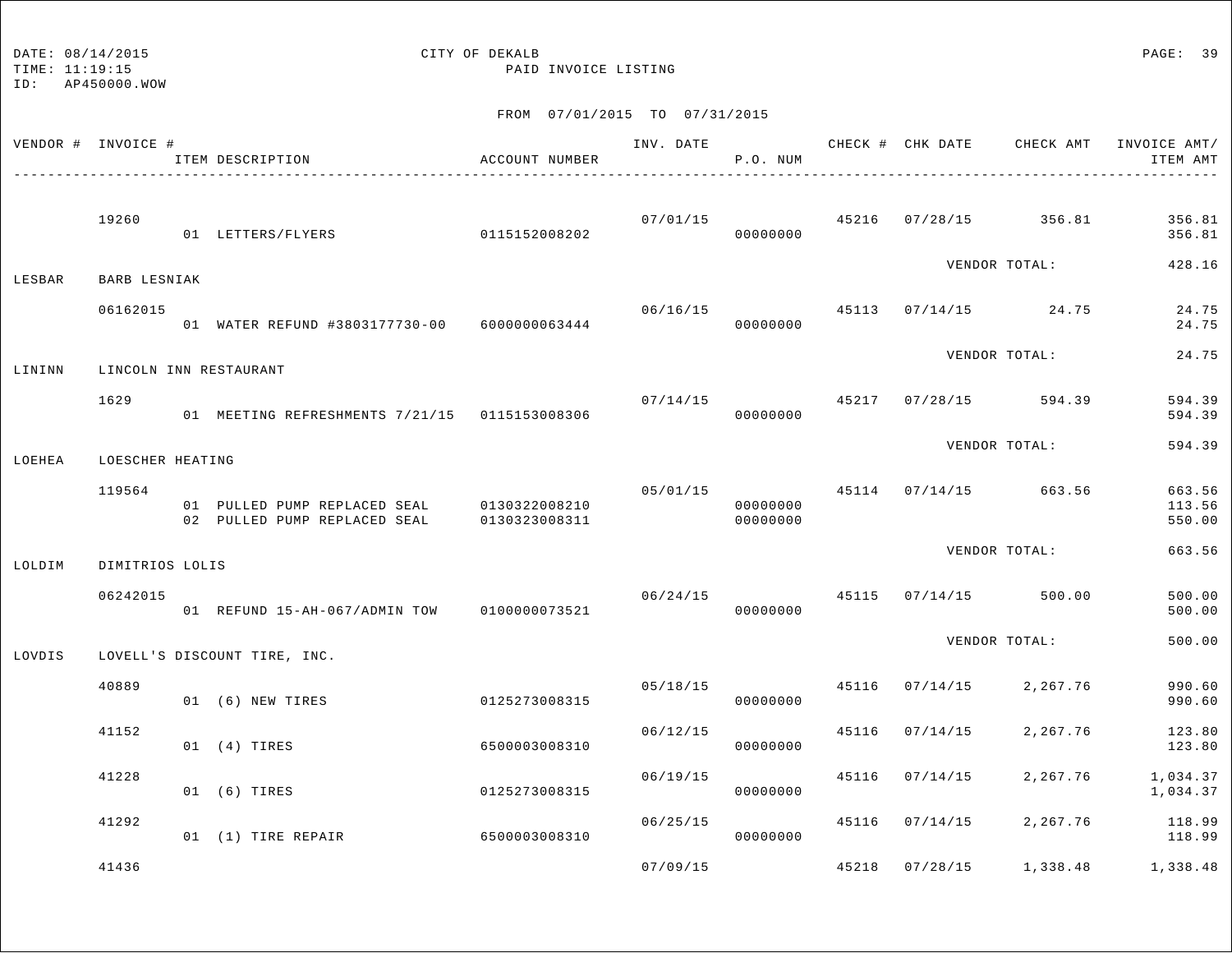## DATE:  $08/14/2015$  PAGE: 40

TIME: 11:19:15 PAID INVOICE LISTING

#### FROM 07/01/2015 TO 07/31/2015

|        | VENDOR # INVOICE # | ITEM DESCRIPTION                               | ACCOUNT NUMBER | INV. DATE | P.O. NUM             |       |                | CHECK # CHK DATE CHECK AMT | INVOICE AMT/<br>ITEM AMT |
|--------|--------------------|------------------------------------------------|----------------|-----------|----------------------|-------|----------------|----------------------------|--------------------------|
|        | 41436              | 01 (8) TIRES                                   | 0130332008226  |           | 07/09/15<br>00000000 |       |                | 45218 07/28/15 1,338.48    | 1,338.48<br>1,338.48     |
| LOVRIT |                    | LOVETT'S RITE-WAY REBUILDERS,                  |                |           |                      |       |                | VENDOR TOTAL:              | 3,606.24                 |
|        | 61920              | 01 PD TOW 15-04052                             | 0120223008384  | 06/21/15  | 00000000             |       |                | 45277 07/28/15 170.00      | 170.00<br>170.00         |
| LOWCRE |                    | LOWE'S CREDIT SERVICES                         |                |           |                      |       |                | VENDOR TOTAL:              | 170.00                   |
|        | 06645              | 01 BULBS                                       | 0130322008219  |           | 06/12/15<br>00000000 | 45278 | 07/28/15       | 760.70                     | 115.29<br>115.29         |
|        | 15769              | 01 FIREMANS NOZZLE, TRIMMER LINE 0125272008210 |                | 06/03/15  | 00000000             | 45278 | 07/28/15       | 760.70                     | 23.14<br>23.14           |
|        | 41360              | 01 ELBOW/PIPE - DRYER                          | 0125272008210  | 06/19/15  | 00000000             |       | 45278 07/28/15 | 760.70                     | 6.57<br>6.57             |
|        | 41622              | 01 DEHUMIDIFIER                                | 6000002008232  | 06/17/15  | 00000000             | 45278 | 07/28/15       | 760.70                     | 189.05<br>189.05         |
|        | 53250              | 01 GERMX, BULBS, KLEENEX                       | 0120212008219  | 06/08/15  | 00000000             | 45278 | 07/28/15       | 760.70                     | 57.30<br>57.30           |
|        | 53274              | 01 STUDS                                       | 6000002008228  | 06/23/15  | 00000000             | 45278 | 07/28/15       | 760.70                     | 7.90<br>7.90             |
|        | 53614              | 01 STUDS                                       | 6000002008228  | 06/18/15  | 00000000             | 45278 | 07/28/15       | 760.70                     | 14.24<br>14.24           |
|        | 53700              | 01 PAINT & TRIM                                | 0125272008210  | 06/11/15  | 00000000             | 45278 | 07/28/15       | 760.70                     | 24.76<br>24.76           |
|        | 53735              | 01 BATTERY, MULCH                              | 6000002008295  | 06/19/15  | 00000000             | 45278 | 07/28/15       | 760.70                     | 101.10<br>101.10         |
|        | 53809              | 01 DEHUMIDIFIER                                | 6000002008295  | 06/05/15  | 00000000             | 45278 | 07/28/15       | 760.70                     | 189.05<br>189.05         |
|        | 87770              | 01 RINGS FOR FIELD CARDS 0120252008204         |                | 06/08/15  | 00000000             | 45278 | 07/28/15       | 760.70                     | 32.30<br>32.30           |

VENDOR TOTAL: 760.70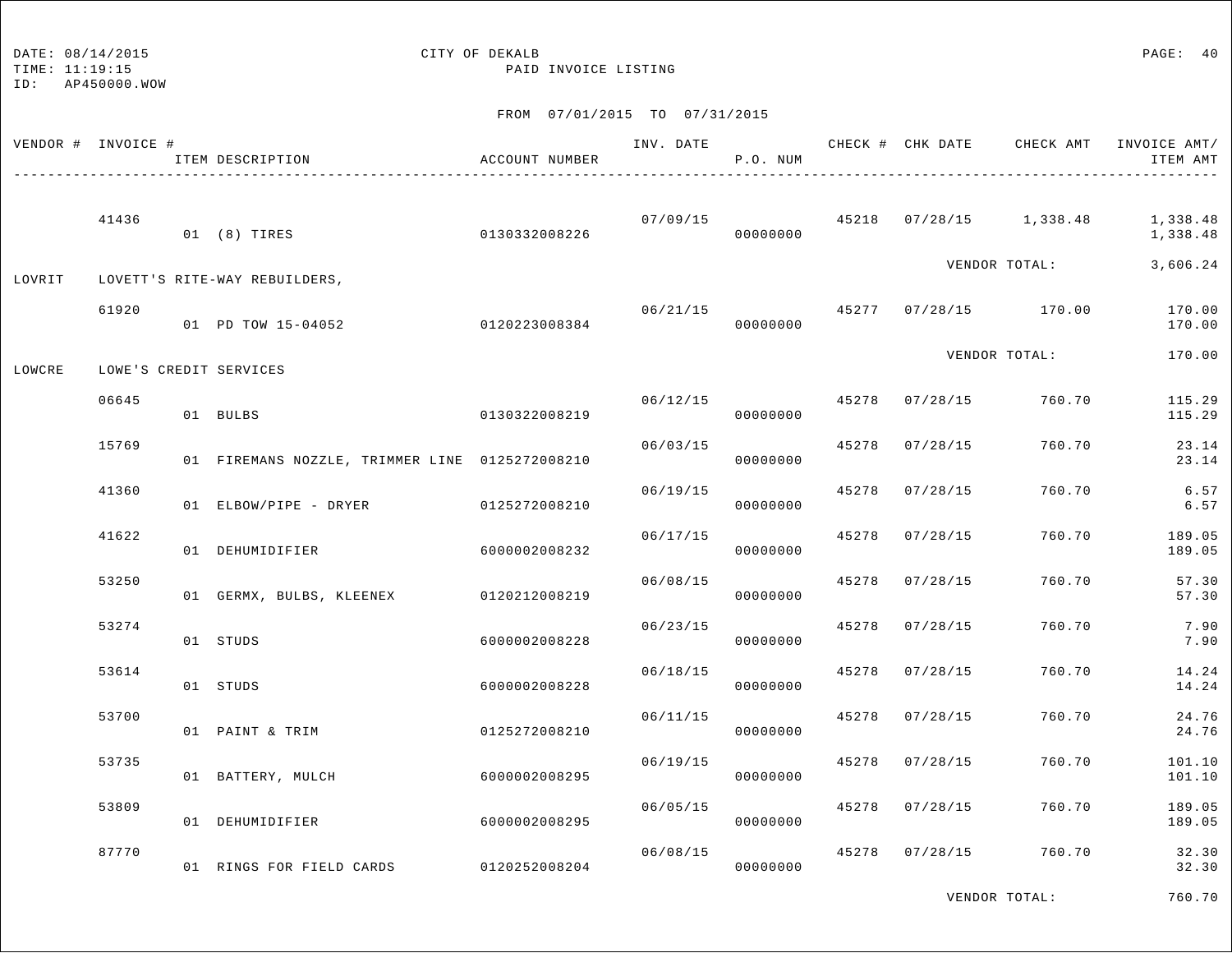TIME: 11:19:15 PAID INVOICE LISTING

ID: AP450000.WOW

|        |                                                                                                             |                                                                                                                                                                                                                                     |                                                                                                                                                                                                                             |                                       |                                                                      |          |          | ITEM AMT                                                                                                                                                                                                                                                                                                                                         |
|--------|-------------------------------------------------------------------------------------------------------------|-------------------------------------------------------------------------------------------------------------------------------------------------------------------------------------------------------------------------------------|-----------------------------------------------------------------------------------------------------------------------------------------------------------------------------------------------------------------------------|---------------------------------------|----------------------------------------------------------------------|----------|----------|--------------------------------------------------------------------------------------------------------------------------------------------------------------------------------------------------------------------------------------------------------------------------------------------------------------------------------------------------|
|        |                                                                                                             |                                                                                                                                                                                                                                     |                                                                                                                                                                                                                             |                                       |                                                                      |          |          |                                                                                                                                                                                                                                                                                                                                                  |
|        |                                                                                                             |                                                                                                                                                                                                                                     |                                                                                                                                                                                                                             | 00000000                              |                                                                      |          |          | 300.00<br>300.00                                                                                                                                                                                                                                                                                                                                 |
|        |                                                                                                             |                                                                                                                                                                                                                                     |                                                                                                                                                                                                                             |                                       |                                                                      |          |          | 300.00                                                                                                                                                                                                                                                                                                                                           |
| 15333  |                                                                                                             |                                                                                                                                                                                                                                     |                                                                                                                                                                                                                             | 00000000                              | 45117                                                                |          | 5,100.00 | 5,100.00<br>5,100.00                                                                                                                                                                                                                                                                                                                             |
|        |                                                                                                             |                                                                                                                                                                                                                                     |                                                                                                                                                                                                                             |                                       |                                                                      |          |          | 5,100.00                                                                                                                                                                                                                                                                                                                                         |
|        |                                                                                                             |                                                                                                                                                                                                                                     |                                                                                                                                                                                                                             | 00000000                              | 45118                                                                |          |          | 200.00<br>200.00                                                                                                                                                                                                                                                                                                                                 |
|        |                                                                                                             |                                                                                                                                                                                                                                     |                                                                                                                                                                                                                             |                                       |                                                                      |          |          | 200.00                                                                                                                                                                                                                                                                                                                                           |
| 36783  |                                                                                                             |                                                                                                                                                                                                                                     | 06/15/15                                                                                                                                                                                                                    | 00000000                              | 45279                                                                |          |          | 1,998.75<br>1,998.75                                                                                                                                                                                                                                                                                                                             |
|        |                                                                                                             |                                                                                                                                                                                                                                     |                                                                                                                                                                                                                             |                                       |                                                                      |          |          | 1,998.75                                                                                                                                                                                                                                                                                                                                         |
|        |                                                                                                             |                                                                                                                                                                                                                                     |                                                                                                                                                                                                                             | 00000000                              | 45119                                                                | 07/14/15 |          | 1,750.00<br>1,750.00                                                                                                                                                                                                                                                                                                                             |
|        |                                                                                                             |                                                                                                                                                                                                                                     | 07/01/15                                                                                                                                                                                                                    | 00000000                              | 45219                                                                | 07/28/15 |          | 300.00<br>300.00                                                                                                                                                                                                                                                                                                                                 |
|        |                                                                                                             |                                                                                                                                                                                                                                     |                                                                                                                                                                                                                             |                                       |                                                                      |          |          | 2,050.00                                                                                                                                                                                                                                                                                                                                         |
| 556353 |                                                                                                             |                                                                                                                                                                                                                                     | 06/02/15                                                                                                                                                                                                                    | 00000000                              | 45280                                                                |          |          | 80.00<br>80.00                                                                                                                                                                                                                                                                                                                                   |
|        |                                                                                                             |                                                                                                                                                                                                                                     |                                                                                                                                                                                                                             |                                       |                                                                      |          |          | 80.00                                                                                                                                                                                                                                                                                                                                            |
|        |                                                                                                             |                                                                                                                                                                                                                                     |                                                                                                                                                                                                                             | 00000000                              |                                                                      |          | 260.20   | 260.20<br>260.20                                                                                                                                                                                                                                                                                                                                 |
|        |                                                                                                             |                                                                                                                                                                                                                                     |                                                                                                                                                                                                                             |                                       |                                                                      |          |          | 260.20                                                                                                                                                                                                                                                                                                                                           |
| 030823 |                                                                                                             |                                                                                                                                                                                                                                     |                                                                                                                                                                                                                             |                                       | 45120                                                                |          |          | 400.00                                                                                                                                                                                                                                                                                                                                           |
|        | VENDOR # INVOICE #<br>06252015<br>DONNA LYNN<br>06162015<br>06232015<br>07012015<br>LATOYA MARZ<br>07022015 | ITEM DESCRIPTION<br>EUGENE LOWERY<br>LUKE BUTLER LLC<br>MACKLIN INCOPORATED<br>01 MATERIAL<br>JOSHUA L REYNOLDS<br>01 PAINTING STATION #1<br>01 PAINT LR STATION #1<br>M.A.R.S. INCORPORATED<br>01 REPAIR STARTER<br>MATHERS CLINIC | ACCOUNT NUMBER<br>01 REIMB FBINAA CONF - GALENA 0120213008376<br>01 RFND AMB #133972 10/7/13 0100000063423<br>6000002008228<br>1300006508639<br>1300006508639<br>0125273008315<br>01 TRAVEL REIMB 6/23-7/2/15 0120233008376 | 01 RES REHAB 725 N 12TH 1300006508624 | P.O. NUM<br>06/25/15<br>06/15/15<br>06/16/15<br>06/23/15<br>07/02/15 | 06/08/15 |          | INV. DATE 6 CHECK # CHK DATE CHECK AMT INVOICE AMT/<br>D000857 07/14/15 300.00<br>VENDOR TOTAL:<br>07/14/15<br>VENDOR TOTAL:<br>$07/14/15$ 200.00<br>VENDOR TOTAL:<br>$07/28/15$ 1,998.75<br>VENDOR TOTAL:<br>1,750.00<br>300.00<br>VENDOR TOTAL:<br>$07/28/15$ 80.00<br>VENDOR TOTAL:<br>D000869 07/28/15<br>VENDOR TOTAL:<br>$07/14/15$ 400.00 |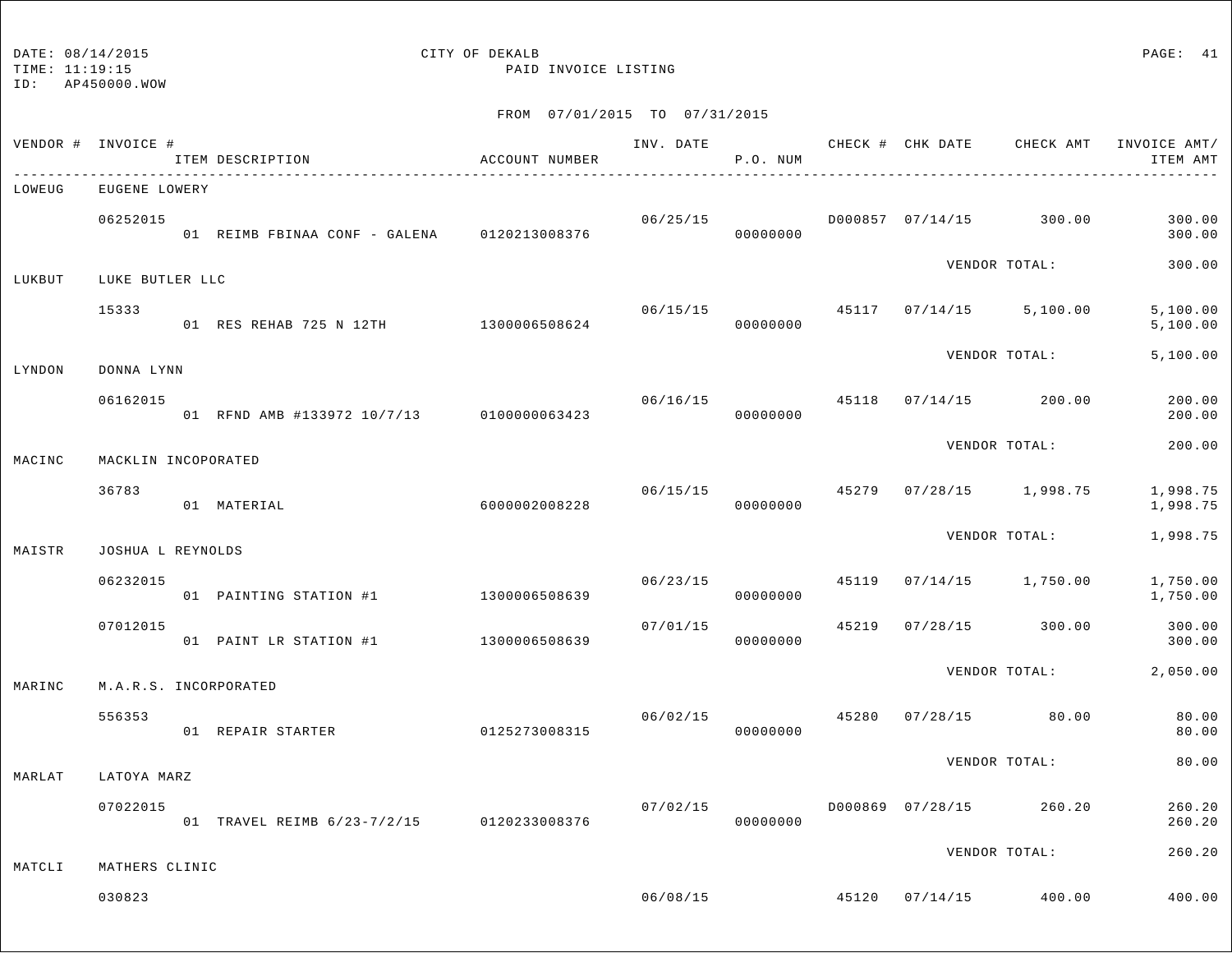| DATE: 08/14/2015 |
|------------------|
|                  |

# CITY OF DEKALB PAGE: 42

TIME: 11:19:15 PAID INVOICE LISTING

| VENDOR # INVOICE # |                    | ITEM DESCRIPTION                             | ACCOUNT NUMBER | INV. DATE | P.O. NUM             |       |                | CHECK # CHK DATE GHECK AMT INVOICE AMT/   | ITEM AMT         |
|--------------------|--------------------|----------------------------------------------|----------------|-----------|----------------------|-------|----------------|-------------------------------------------|------------------|
|                    | 030823             | 01 PRE-EMPLYMNT EVALUATION 0115173008333     |                | 06/08/15  | 00000000             |       |                | 45120 07/14/15 400.00                     | 400.00<br>400.00 |
| MCAPAT             | PATRICIA MCADAMS   |                                              |                |           |                      |       |                | VENDOR TOTAL:                             | 400.00           |
|                    | 06302015           | 01 RETIREE WELLNESS REIMB 2015 7100004008476 |                | 06/30/15  | 00000000             |       |                | 45121 07/14/15 84.00                      | 84.00<br>84.00   |
| MCRFRA             | MCR FRAMING        |                                              |                |           |                      |       |                | VENDOR TOTAL:                             | 84.00            |
|                    | 16855              | 01 (3) FRAMED PHOTOS 0135003008306           |                | 06/18/15  | 00000000             |       |                | 45122 07/14/15 360.56                     | 360.56<br>360.56 |
| MELLOC             | MELIN'S LOCK & KEY |                                              |                |           |                      |       |                | VENDOR TOTAL:                             | 360.56           |
|                    | 17284              | 01 (4) KEYS                                  | 0130322008219  | 06/12/15  | 00000000             | 45123 |                | $07/14/15$ 9.24                           | 9.24<br>9.24     |
|                    | 17375              | 01 (3) KEYS                                  | 0130322008219  | 07/07/15  | 00000000             | 45220 | 07/28/15       | 98.35                                     | 7.23<br>7.23     |
|                    | 6358               | 01 REMOVE & REINSTAL CLYINDER                | 6500003008348  | 05/16/15  | 00000000             | 45281 | 07/28/15       | 91.12                                     | 91.12<br>91.12   |
|                    | 6412               | 01 REMOVE/REINSTALL CYLINDER                 | 6500002008219  | 07/02/15  | 00000000             |       | 45220 07/28/15 | 98.35                                     | 91.12<br>91.12   |
| MENSYC             | MENARDS SYCAMORE   |                                              |                |           |                      |       |                | VENDOR TOTAL:                             | 198.71           |
|                    | 90120              | 01 REINFORCING MESH                          | 1300006508639  |           | 06/18/15<br>00000000 |       |                | 45124 07/14/15 483.90                     | 483.90<br>483.90 |
| METWES             |                    | METRO WEST COUNCIL OF                        |                |           |                      |       |                | VENDOR TOTAL:                             | 483.90           |
|                    | 2250               | 01 BOARD MTG 5/28/15 - GAURA 0115153008376   |                | 06/16/15  | 00000000             |       |                | 45125 07/14/15 30.00                      | 30.00<br>30.00   |
| MEYPAV             | MEYER PAVING       |                                              |                |           |                      |       |                | VENDOR TOTAL:                             | 30.00            |
|                    | 06242015           |                                              |                |           |                      |       |                | $06/24/15$ $45282$ $07/28/15$ $23,021.42$ | 23,021.42        |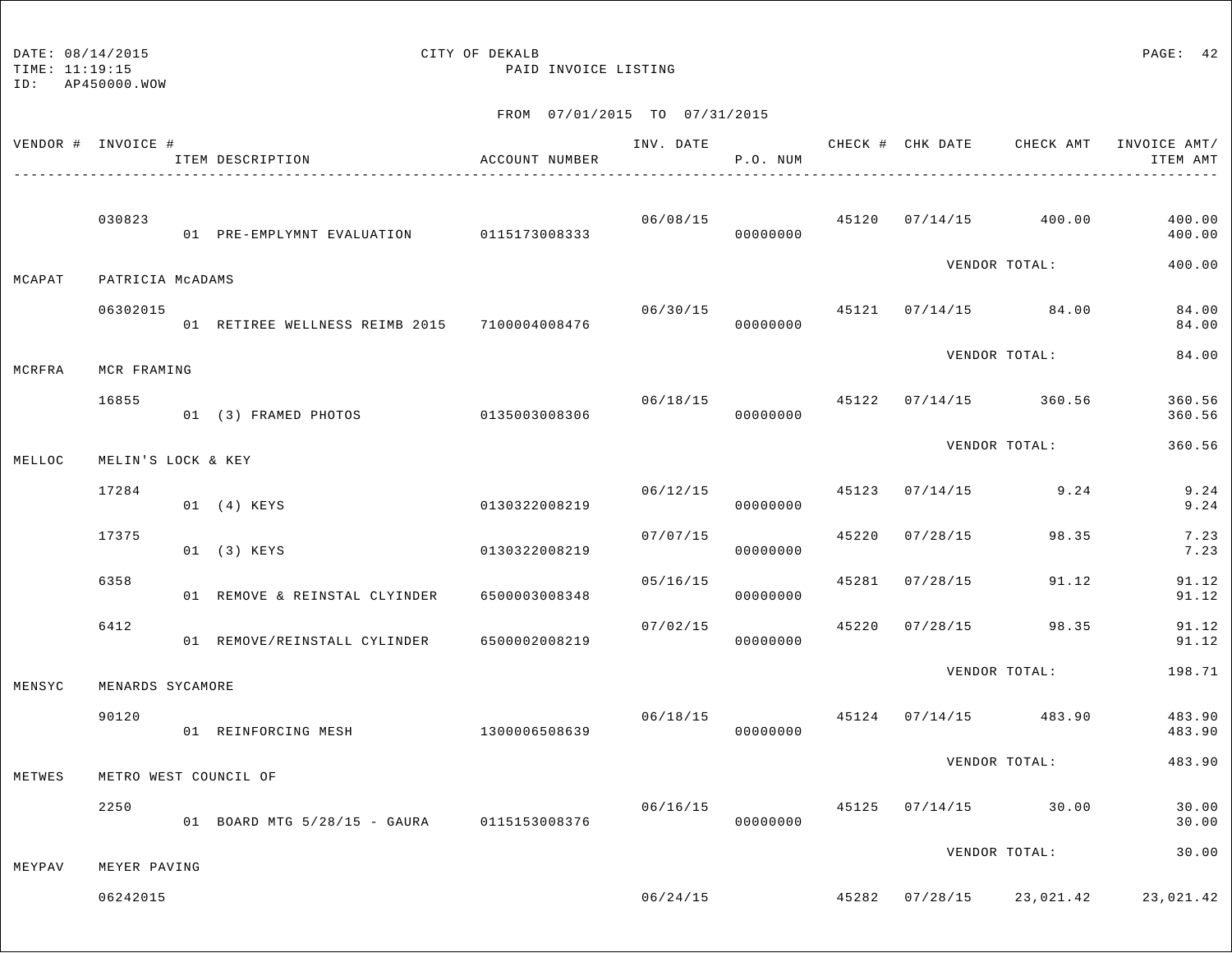## DATE: 08/14/2015 CITY OF DEKALB PAGE: 43

TIME: 11:19:15 PAID INVOICE LISTING

#### FROM 07/01/2015 TO 07/31/2015

| VENDOR # INVOICE # |               | ITEM DESCRIPTION                                                               | ACCOUNT NUMBER                 | INV. DATE | P.O. NUM             |       |                |                                           | CHECK # CHK DATE CHECK AMT INVOICE AMT/<br>ITEM AMT |
|--------------------|---------------|--------------------------------------------------------------------------------|--------------------------------|-----------|----------------------|-------|----------------|-------------------------------------------|-----------------------------------------------------|
|                    | 06242015      | 01  15-EN001-00-PK  1300006508625<br>02 15-EN001-00-PK RETAINAGE 1300000002215 |                                |           | 00000000<br>00000000 |       |                | $06/24/15$ $45282$ $07/28/15$ $23,021.42$ | 23,021.42<br>25,579.36<br>$-2,557.94$               |
| MICCOR             | MICHEL'S CORP |                                                                                |                                |           |                      |       |                | VENDOR TOTAL:                             | 23,021.42                                           |
|                    | 07102015      | 01 TEMP HYDRANT USAGE CREDIT 6000000063444<br>02 TEMP HYDRANT USAGE DEPOSIT    | 6000000002880                  | 07/10/15  | 00000000<br>00000000 |       |                | 45221 07/28/15 778.88                     | 778.88<br>-421.12<br>1,200.00                       |
| MIDCIT             | MID CITY      |                                                                                |                                |           |                      |       |                | VENDOR TOTAL:                             | 778.88                                              |
|                    | 2828760       | 01 PAPER (5) CASES 0125262008202                                               |                                | 06/05/15  | 00000000             |       |                | 45126 07/14/15 407.25                     | 139.95<br>139.95                                    |
|                    | 2828770       | 01 PAPER<br>02 PAPER                                                           | 6500002008204<br>0130312008204 | 06/05/15  | 00000000<br>00000000 | 45126 |                | $07/14/15$ 407.25                         | 83.97<br>41.99<br>41.98                             |
|                    | 2831800       | 01 OFFICE SUPPLIES                                                             | 0120222008204                  | 06/09/15  | 00000000             | 45126 | 07/14/15       | 407.25                                    | 141.63<br>141.63                                    |
|                    | 2843480       | 01 BINDERS                                                                     | 0120212008204                  | 06/18/15  | 00000000             | 45126 | 07/14/15       | 407.25                                    | 41.70<br>41.70                                      |
|                    | 2845360       | 01 LABELS                                                                      | 0115152008204                  | 06/22/15  | 00000000             | 45283 | 07/28/15       | 47.99                                     | 23.99<br>23.99                                      |
|                    | 2853710       | 01 NOTEBOOK                                                                    | 0120222008204                  | 06/30/15  | 00000000             | 45283 | 07/28/15       | 47.99                                     | 24.00<br>24.00                                      |
|                    | 2855210       | 01 (10) CASES COPIER PAPER 0117112008204                                       |                                | 07/01/15  | 00000000             | 45222 | 07/28/15       | 279.90                                    | 279.90<br>279.90                                    |
| MIDMED             |               | MDWEST MEDICAL SUPPLY COMPANY                                                  |                                |           |                      |       |                | VENDOR TOTAL:                             | 735.14                                              |
|                    | 5650915       | 01 NITRILE GLOVES                                                              | 0125272008241                  | 06/08/15  | 00000000             |       | 45127 07/14/15 | 230.75                                    | 53.25<br>53.25                                      |
|                    | 5682623       | 01 NITRILE GLOVES                                                              | 0125272008241                  | 06/26/15  | 00000000             | 45127 | 07/14/15       | 230.75                                    | 177.50<br>177.50                                    |

VENDOR TOTAL: 230.75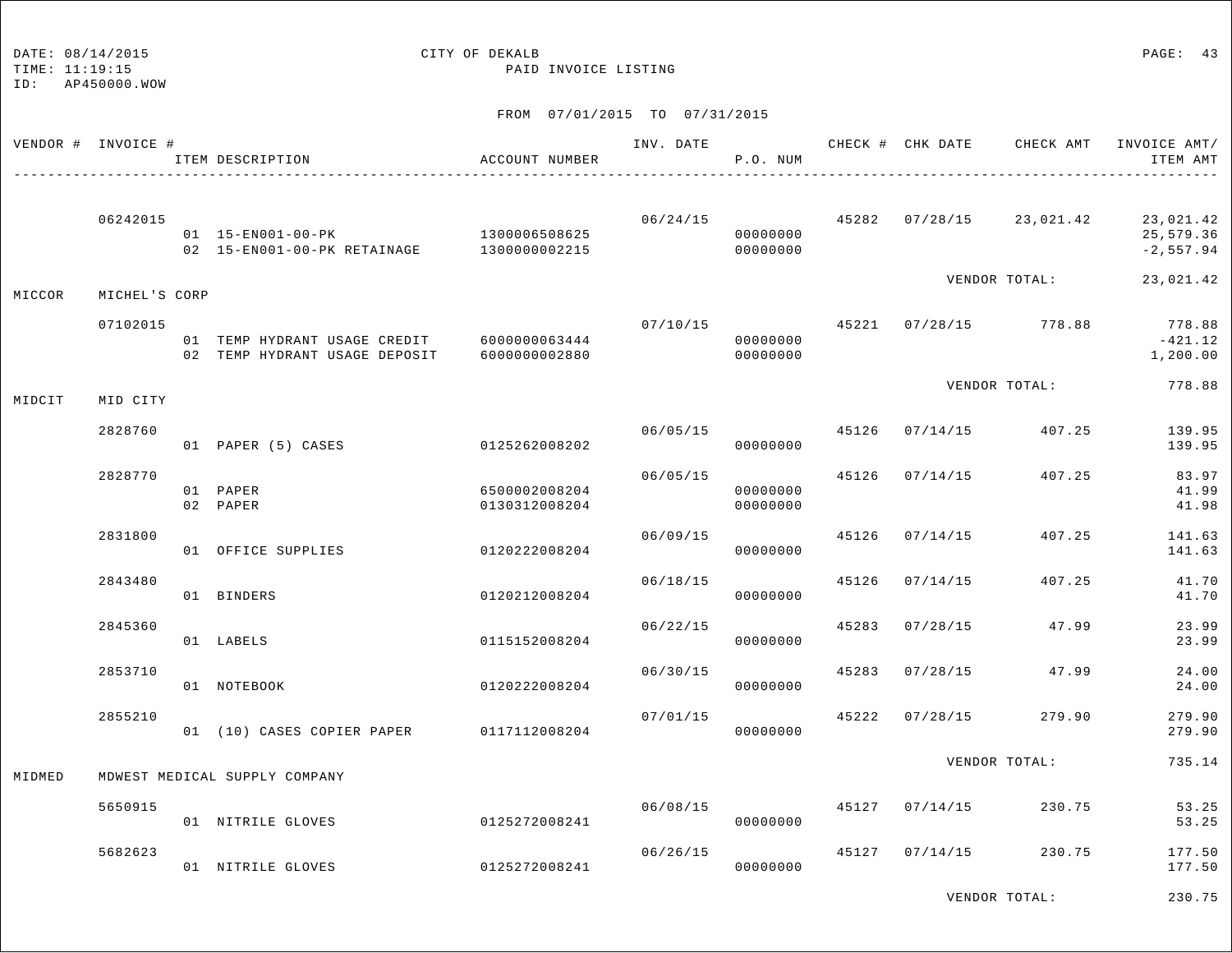#### DATE:  $08/14/2015$  PAGE: 44

TIME: 11:19:15 PAID INVOICE LISTING

#### FROM 07/01/2015 TO 07/31/2015

|        | VENDOR # INVOICE # | ITEM DESCRIPTION                                                                                                                                                                                                             | ACCOUNT NUMBER                 | INV. DATE | P.O. NUM                   |       | CHECK # CHK DATE | CHECK AMT             | INVOICE AMT/<br>ITEM AMT                                                                  |
|--------|--------------------|------------------------------------------------------------------------------------------------------------------------------------------------------------------------------------------------------------------------------|--------------------------------|-----------|----------------------------|-------|------------------|-----------------------|-------------------------------------------------------------------------------------------|
| MIKAUT |                    | MIKE'S AUTO & TRUCK REPAIR                                                                                                                                                                                                   |                                |           |                            |       |                  |                       |                                                                                           |
|        | 051506             | 01 (5) SAFETY TESTS                                                                                                                                                                                                          | 0130333008315                  |           | 05/31/15 45128<br>00000000 |       | 07/14/15         | 215.00                | 161.00<br>161.00                                                                          |
|        | 051515             | 01 (2) SAFETY TESTS                                                                                                                                                                                                          | 0125273008315                  | 05/31/15  | 00000000                   | 45128 | 07/14/15         | 215.00                | 54.00<br>54.00                                                                            |
| MORSAL | MORTON SALT, INC.  |                                                                                                                                                                                                                              |                                |           |                            |       |                  | VENDOR TOTAL:         | 215.00                                                                                    |
|        | 5400500603         | - 01 BULK CRYSTAL SALT 6000002008250                                                                                                                                                                                         |                                | 06/19/15  | 00000000                   | 45284 |                  | $07/28/15$ 2,695.10   | 2,695.10<br>2,695.10                                                                      |
| MUECON | MUELLER CONCRETE   |                                                                                                                                                                                                                              |                                |           |                            |       |                  | VENDOR TOTAL:         | 2,695.10                                                                                  |
|        | 06092015           | 01 WATER USAGE DEPOSIT<br>02 WATER USAGE                                                                                                                                                                                     | 6000000002880<br>6000000063444 | 06/09/15  | 00000000<br>00000000       | 45129 |                  | $07/14/15$ 1,154.52   | 1,154.52<br>1,200.00<br>$-45.48$                                                          |
| MUNELE |                    | MUNICIPAL ELECTRONICS, INC.                                                                                                                                                                                                  |                                |           |                            |       |                  | VENDOR TOTAL:         | 1,154.52                                                                                  |
|        | 062504             | 0120212008246<br>01 RADAR CERT                                                                                                                                                                                               |                                |           | 05/29/15<br>00000000       |       |                  | 45130 07/14/15 120.00 | 120.00<br>120.00                                                                          |
|        |                    |                                                                                                                                                                                                                              |                                |           |                            |       |                  | VENDOR TOTAL:         | 120.00                                                                                    |
|        | NACHA DD UNDEFINED | 01 TOTAL DIRECT DEPOSITS<br>01 TOTAL DIRECT DEPOSITS<br>01 TOTAL DIRECT DEPOSITS<br>01 TOTAL DIRECT DEPOSITS<br>01 TOTAL DIRECT DEPOSITS<br>01 TOTAL DIRECT DEPOSITS<br>01 TOTAL DIRECT DEPOSITS<br>01 TOTAL DIRECT DEPOSITS |                                |           |                            |       |                  |                       | 77,012.50<br>1,418.79<br>476.00<br>3,624.37<br>300.00<br>266.67<br>38,198.16<br>30,041.40 |
| NATSCA | NATURE SCAPE       |                                                                                                                                                                                                                              |                                |           |                            |       |                  | VENDOR TOTAL:         | 0.00                                                                                      |
|        | 06162015           | 01 #34342 APPLICATION - ST#2 0125274008450                                                                                                                                                                                   |                                | 06/16/15  | 00000000                   |       | 45131 07/14/15   | 40.00                 | 40.00<br>40.00                                                                            |
|        | 06302015           | 01 #34354 APPLICATION - ST#3                                                                                                                                                                                                 | 0125274008450                  | 06/30/15  | 00000000                   | 45285 | 07/28/15         | 64.00                 | 64.00<br>64.00                                                                            |

VENDOR TOTAL: 104.00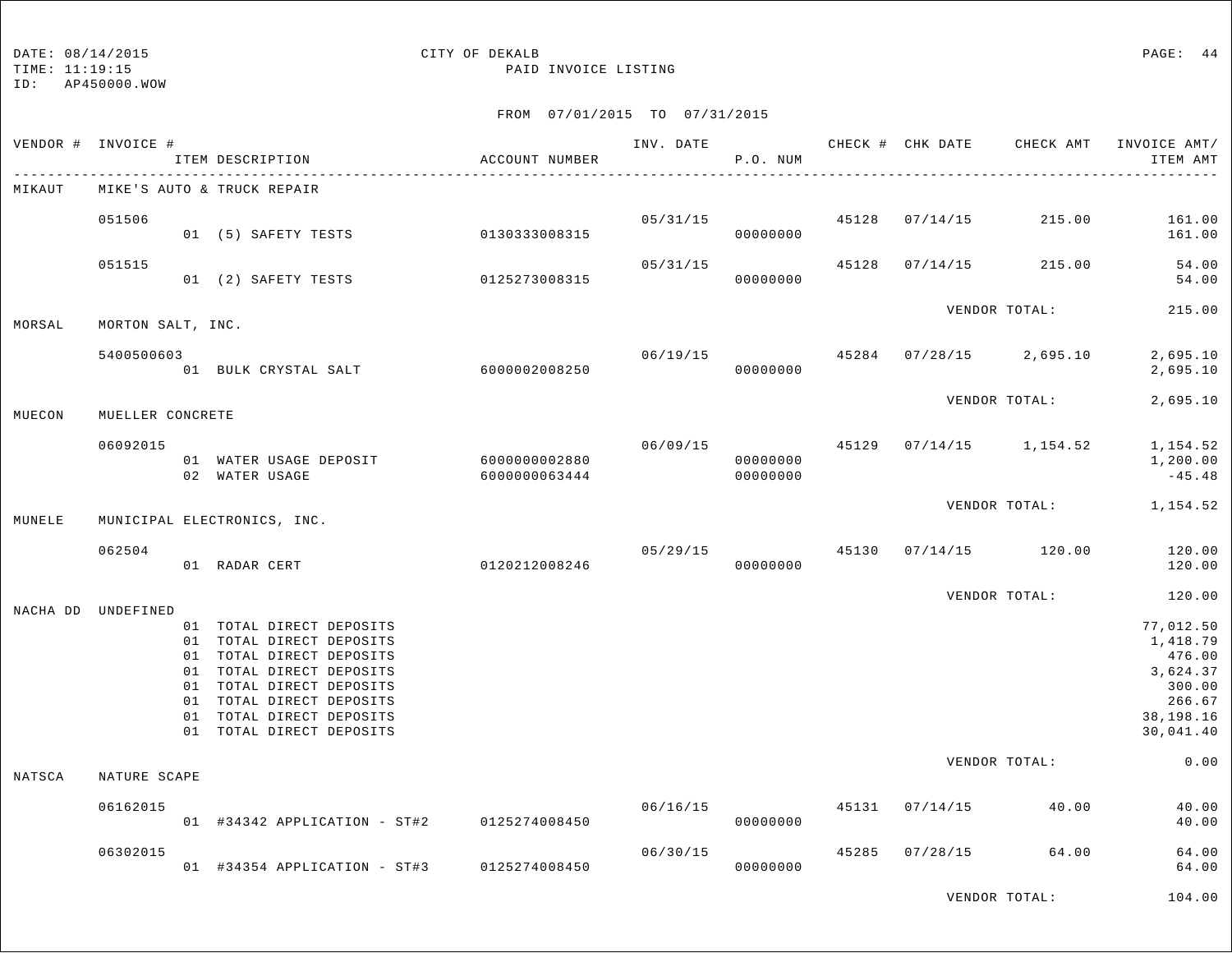| DATE: 08/14/201 |
|-----------------|
|                 |

#### on the contract of the contract of the contract of the contract of the contract of the contract of the contract of the contract of the contract of the contract of the contract of the contract of the contract of the contrac

TIME: 11:19:15 PAID INVOICE LISTING

|         | VENDOR # INVOICE #        | ITEM DESCRIPTION                                                                                                                                                            | ACCOUNT NUMBER                                                                                                      | INV. DATE | P.O. NUM                                                                                     |                        |  | CHECK # CHK DATE CHECK AMT         | INVOICE AMT/<br>ITEM AMT                                              |
|---------|---------------------------|-----------------------------------------------------------------------------------------------------------------------------------------------------------------------------|---------------------------------------------------------------------------------------------------------------------|-----------|----------------------------------------------------------------------------------------------|------------------------|--|------------------------------------|-----------------------------------------------------------------------|
| NATWIN  |                           | NATHAN WINSTON SERVICES, INC.                                                                                                                                               |                                                                                                                     |           |                                                                                              |                        |  |                                    |                                                                       |
|         | 15403                     | 01 MAGNETIC NAME TAGS<br>02 MAGNETIC NAME TAGS<br>03 MAGNETIC NAME TAGS<br>04 MAGNETIC NAME TAGS<br>05 MAGNETIC NAME TAGS<br>06 MAGNETIC NAME TAGS<br>07 MAGNETIC NAME TAGS | 0110102008202<br>0115152008202<br>0117112008202<br>0132102008202<br>0120212008202<br>0125262008202<br>0130352008202 |           | 06/08/15<br>00000000<br>00000000<br>00000000<br>00000000<br>00000000<br>00000000<br>00000000 |                        |  | 45132 07/14/15 160.00              | 160.00<br>80.00<br>30.00<br>10.00<br>10.00<br>10.00<br>10.00<br>10.00 |
| NENA    | NATIONAL EMERGENCY NUMBER |                                                                                                                                                                             |                                                                                                                     |           |                                                                                              |                        |  | VENDOR TOTAL:                      | 160.00                                                                |
|         | 5492                      | 01 ANNUAL SUBSCRIPTION FY16 0117124008450                                                                                                                                   |                                                                                                                     |           | 06/01/15<br>00000000                                                                         |                        |  | 45193 07/14/15 250.00              | 250.00<br>250.00                                                      |
| NEOPOST | NEOPOST USA INC           |                                                                                                                                                                             |                                                                                                                     |           |                                                                                              |                        |  | VENDOR TOTAL:                      | 250.00                                                                |
|         | 06262015                  | 01 POSTAGE/SUPPLIES                                                                                                                                                         | 0135003008305                                                                                                       |           | 00000000                                                                                     |                        |  | $06/26/15$ 45133 07/14/15 2,000.00 | 2,000.00<br>2,000.00                                                  |
|         | 14596002                  | 01 POSTAGE/SUPPLIES                                                                                                                                                         | 0120262008242                                                                                                       | 06/24/15  | 00000000                                                                                     |                        |  | 45286 07/28/15 161.99              | 161.99<br>161.99                                                      |
| NEWEGG  | NEWEGG BUSINESS           |                                                                                                                                                                             |                                                                                                                     |           |                                                                                              | VENDOR TOTAL: 2,161.99 |  |                                    |                                                                       |
|         | 1201033823                | 01 ADAPTER STARTECH                                                                                                                                                         | 0117122008285                                                                                                       | 04/09/15  | 00000000                                                                                     | 45287                  |  |                                    | $07/28/15$ 194.72 175.74<br>175.74                                    |
|         | 1201035520                | 01 DVI-I ADAPTER                                                                                                                                                            | 0117122008285                                                                                                       | 04/09/15  | 00000000                                                                                     | 45287                  |  | 07/28/15 194.72                    | 12.99<br>12.99                                                        |
|         | 1201035523                | 01 ADAPTER STARTECH                                                                                                                                                         | 0117122008285                                                                                                       | 04/09/15  | 00000000                                                                                     | 45287                  |  | 07/28/15 194.72                    | 5.99<br>5.99                                                          |
|         | 1201129589                | 01 SSD 500G                                                                                                                                                                 | 0117122008285                                                                                                       | 06/03/15  | 00000000                                                                                     |                        |  | 45134 07/14/15 316.40              | 189.19<br>189.19                                                      |
|         | 1201130761                | 01 (2) MEMORY 4G                                                                                                                                                            | 0117122008285                                                                                                       | 06/03/15  | 00000000                                                                                     |                        |  | 45134 07/14/15 316.40              | 127.21<br>127.21                                                      |
| NICOR   | NICOR                     |                                                                                                                                                                             |                                                                                                                     |           |                                                                                              |                        |  | VENDOR TOTAL:                      | 511.12                                                                |
|         | 06192015A                 |                                                                                                                                                                             |                                                                                                                     | 06/19/15  |                                                                                              |                        |  | 45288 07/28/15 979.50              | 43.48                                                                 |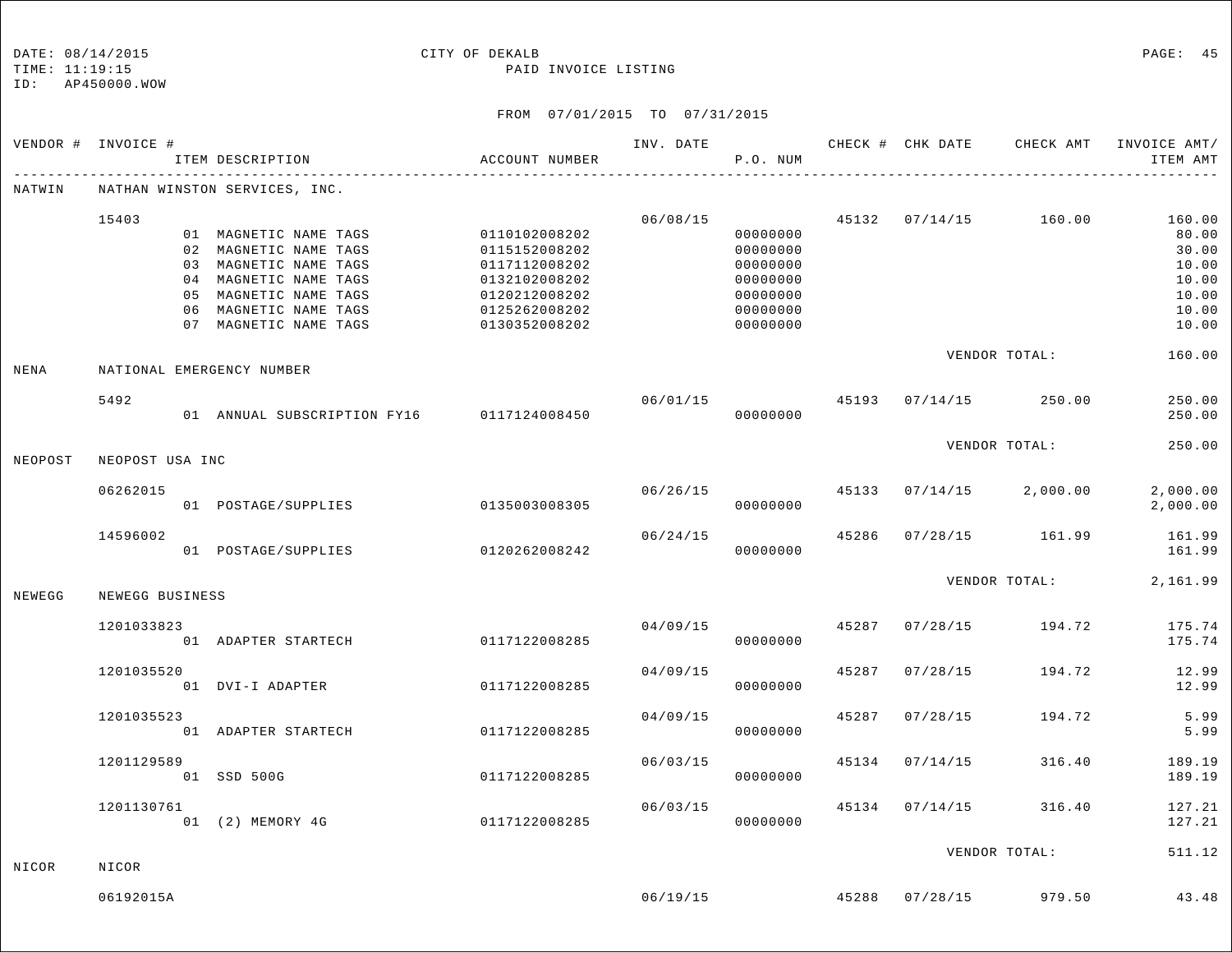## DATE:  $08/14/2015$  PAGE: 46

TIME: 11:19:15 PAID INVOICE LISTING

|        | VENDOR # INVOICE # | ITEM DESCRIPTION                              | ACCOUNT NUMBER | INV. DATE | P.O. NUM |       |                | CHECK # CHK DATE CHECK AMT INVOICE AMT/ | ITEM AMT         |
|--------|--------------------|-----------------------------------------------|----------------|-----------|----------|-------|----------------|-----------------------------------------|------------------|
|        |                    |                                               |                |           |          |       |                |                                         |                  |
|        | 06192015A          | 01 94910810004 5/20-6/19/15 6000003008351     |                | 06/19/15  | 00000000 | 45288 | 07/28/15       | 979.50                                  | 43.48<br>43.48   |
|        | 06192015B          | 01 69260510008 5/21-6/19/15                   | 6000003008351  | 06/19/15  | 00000000 | 45288 | 07/28/15       | 979.50                                  | 78.96<br>78.96   |
|        | 06222015A          | 01 25410510009 5/20-6/19/15                   | 6000003008351  | 06/22/15  | 00000000 | 45288 | 07/28/15       | 979.50                                  | 77.76<br>77.76   |
|        | 06242015A          | 01 89260510006 5/26-6/24/15                   | 6000003008351  | 06/24/15  | 00000000 | 45288 | 07/28/15       | 979.50                                  | 108.82<br>108.82 |
|        | 06262015A          | 01 32051810003 5/27-6/25/15                   | 6500003008355  | 06/26/15  | 00000000 | 45288 | 07/28/15       | 979.50                                  | 31.74<br>31.74   |
|        | 06262015B          | 01 17685413811 5/27-6/25/15                   | 6500003008355  | 06/26/15  | 00000000 | 45288 | 07/28/15       | 979.50                                  | 111.47<br>111.47 |
|        | 06262015C          | 01 54070910002 4/27-6/25/15                   | 6000003008351  | 06/26/15  | 00000000 | 45288 | 07/28/15       | 979.50                                  | 253.03<br>253.03 |
|        | 06302015           | 01 40404110153 4/24-6/25/15                   | 6500003008355  | 06/30/15  | 00000000 | 45288 | 07/28/15       | 979.50                                  | 197.62<br>197.62 |
|        | 07012015           | 01 79211301936 5/27-6/26/15                   | 6500003008355  | 07/01/15  | 00000000 | 45288 | 07/28/15       | 979.50                                  | 76.62<br>76.62   |
|        |                    |                                               |                |           |          |       |                | VENDOR TOTAL:                           | 979.50           |
| NIUHSC |                    | NORTHERN ILLINOIS UNIVERSITY                  |                |           |          |       |                |                                         |                  |
|        | EAS000137          | 01 TREE INVENTORY PROJECT 0130333008386       |                | 06/17/15  | 00000000 |       | 45135 07/14/15 | 775.00                                  | 775.00<br>775.00 |
| NIWAT  |                    | NORTHERN ILLINOIS WATER WORKS                 |                |           |          |       |                | VENDOR TOTAL:                           | 775.00           |
|        |                    |                                               |                |           |          |       |                |                                         |                  |
|        | 39219              | 01 (6) 5 GAL SPRING WATER DLVRD 0130324008450 |                | 05/29/15  | 00000000 | 45289 | 07/28/15       | 248.75                                  | 36.25<br>36.25   |
|        | 39261              | 01 (7) 5 GAL SPRING WATER DLVRD 0130324008450 |                | 06/05/15  | 00000000 | 45289 | 07/28/15       | 248.75                                  | 42.00<br>42.00   |
|        | 39262              | 01 (5) 5 GAL SPRING WATER DLVRD 0115152008204 |                | 06/05/15  | 00000000 | 45289 | 07/28/15       | 248.75                                  | 30.50<br>7.50    |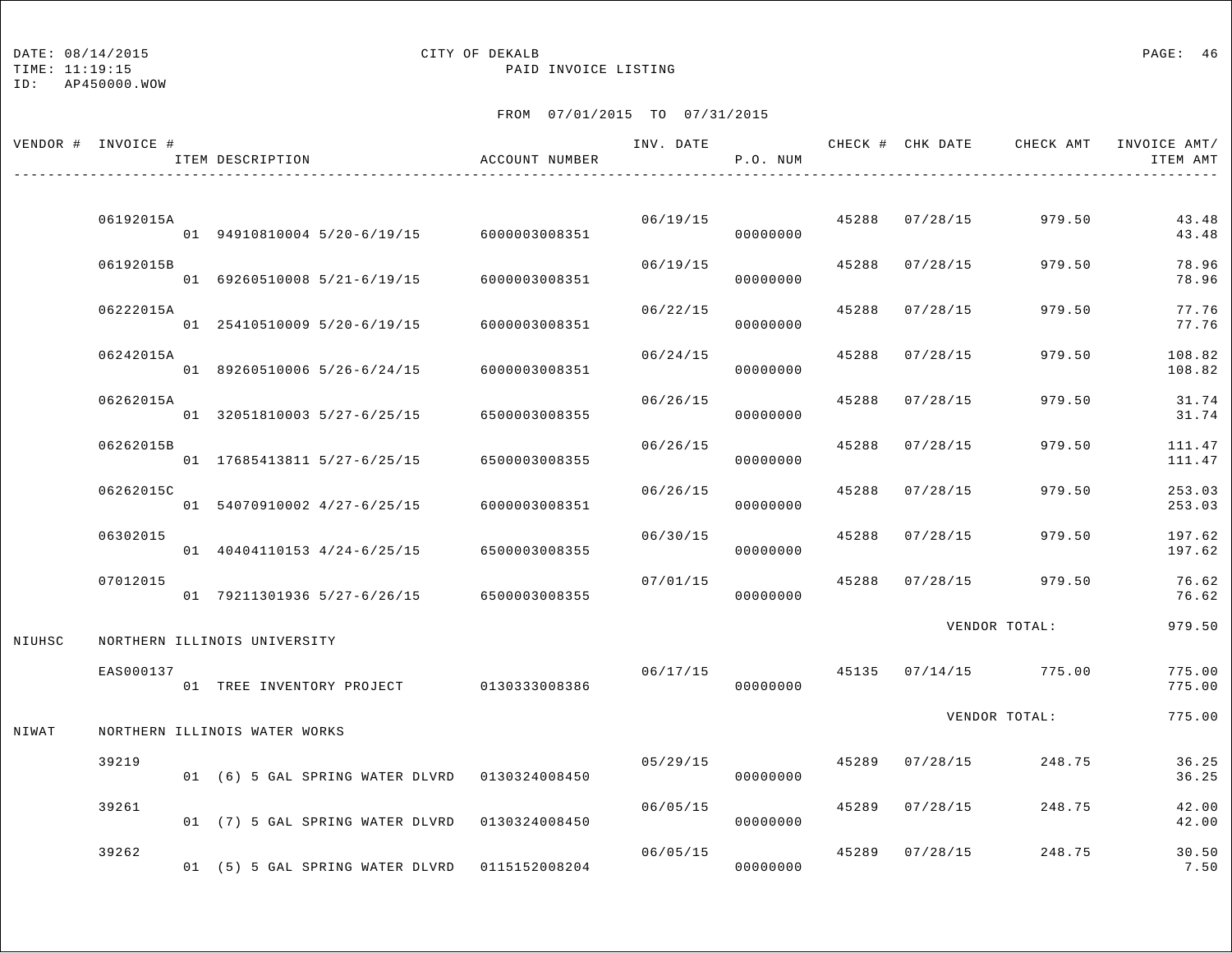## DATE:  $08/14/2015$  PAGE: 47

TIME: 11:19:15 PAID INVOICE LISTING

|        | VENDOR # INVOICE # | ITEM DESCRIPTION                                                                                                                                | ACCOUNT NUMBER                                  | INV. DATE | P.O. NUM                         |       |                |                                      | CHECK # CHK DATE CHECK AMT INVOICE AMT/<br>ITEM AMT |
|--------|--------------------|-------------------------------------------------------------------------------------------------------------------------------------------------|-------------------------------------------------|-----------|----------------------------------|-------|----------------|--------------------------------------|-----------------------------------------------------|
|        | 39262              | 02 (5) 5 GAL SPRING WATER DLVRD 0132102008204<br>03 (5) 5 GAL SPRING WATER DLVRD 0117112008204                                                  |                                                 | 06/05/15  | 00000000<br>00000000             |       |                | 45289 07/28/15 248.75                | 30.50<br>7.50<br>15.50                              |
|        | 39298              | 01 (3) 5 GAL SPRING WATER DLVRD 0130324008450                                                                                                   |                                                 | 06/12/15  | 00000000                         |       |                | 45289 07/28/15 248.75                | 19.00<br>19.00                                      |
|        | 39327              | 01 (9) 5 GAL SPRING WATER DLVRD 0130324008450                                                                                                   |                                                 | 06/19/15  | 00000000                         | 45289 | 07/28/15       | 248.75                               | 53.50<br>53.50                                      |
|        | 39328              | 01 (5) 5 GAL SPRING WATER DLVRD 0115152008204<br>02 (5) 5 GAL SPRING WATER DLVRD 0132102008204<br>03 (5) 5 GAL SPRING WATER DLVRD 0117112008204 |                                                 | 06/19/15  | 00000000<br>00000000<br>00000000 | 45289 | 07/28/15       | 248.75                               | 30.50<br>7.75<br>7.50<br>15.25                      |
|        | 39396              | 01 WATER COOLER RENTAL                                                                                                                          | 0130324008450                                   | 06/25/15  | 00000000                         |       | 45289 07/28/15 | 248.75                               | 21.00<br>21.00                                      |
|        | 39397              | 01 WATER COOLER RENTAL<br>02 WATER COOLER RENTAL<br>03 WATER COOLER RENTAL                                                                      | 0115152008204<br>0132102008204<br>0117112008204 | 06/25/15  | 00000000<br>00000000<br>00000000 |       |                | 45289 07/28/15 248.75                | 16.00<br>4.00<br>4.00<br>8.00                       |
| NORCON |                    | NORTHERN CONTRACTING, INC.                                                                                                                      |                                                 |           |                                  |       |                | VENDOR TOTAL:                        | 248.75                                              |
|        | 5915               | 01 CHAIN LINK FENCE RPR GATE H-3 6500003008313                                                                                                  |                                                 |           | 06/25/15<br>00000000             |       | 45136 07/14/15 | 865.00                               | 310.00<br>310.00                                    |
|        | 5916               | 01 REMOVE/REPLACE CORNER POST 6500003008313                                                                                                     |                                                 | 06/25/15  | 00000000                         |       | 45136 07/14/15 | 865.00                               | 285.00<br>285.00                                    |
|        | 5917               | 01 REMOVE/REPLACE CHAIN LINK 6500003008313                                                                                                      |                                                 |           | 00000000                         |       |                | $06/25/15$ 45136 07/14/15 865.00     | 270.00<br>270.00                                    |
| OCIMA  | OC IMAGEWORKS      |                                                                                                                                                 |                                                 |           |                                  |       |                | VENDOR TOTAL:                        | 865.00                                              |
|        | 848                | 01 DFD PHOTO BOARD                                                                                                                              | 0125273008373                                   | 06/30/15  | 00000000                         |       |                | 45137 07/14/15 600.00                | 600.00<br>600.00                                    |
| OFFDEP | OFFICE DEPOT INC   |                                                                                                                                                 |                                                 |           |                                  |       |                | VENDOR TOTAL:                        | 600.00                                              |
|        | 764637190001       | 01 MARKERS                                                                                                                                      | 6500002008226                                   |           | 00000000                         |       |                | $04/09/15$ $45138$ $07/14/15$ $3.87$ | 3.87<br>3.87                                        |
|        |                    |                                                                                                                                                 |                                                 |           |                                  |       |                | VENDOR TOTAL:                        | 3.87                                                |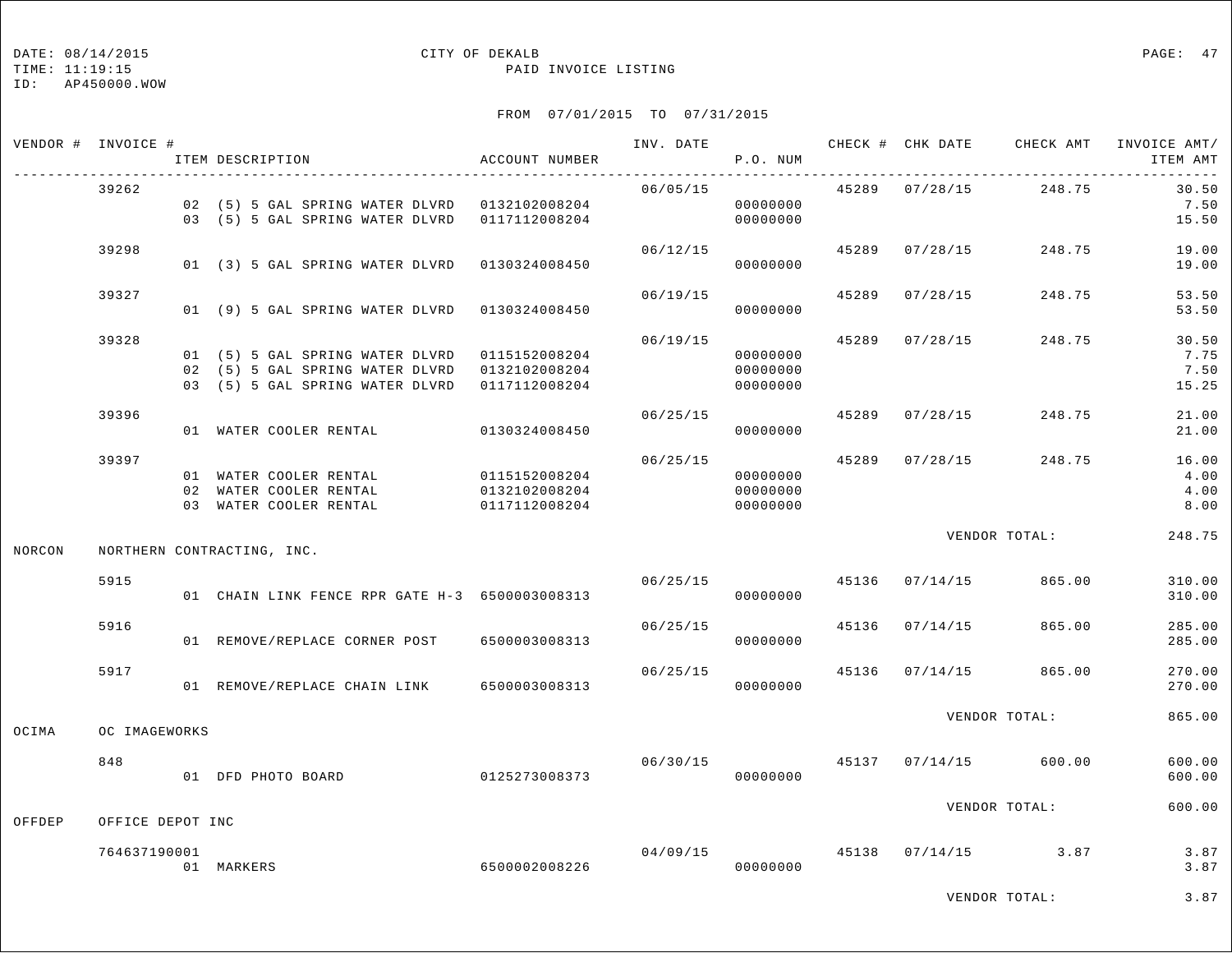## DATE:  $08/14/2015$  PAGE: 48

TIME: 11:19:15 PAID INVOICE LISTING

|         | VENDOR # INVOICE #         | ITEM DESCRIPTION                               | ACCOUNT NUMBER | INV. DATE | P.O. NUM             |       |                |                         | CHECK # CHK DATE CHECK AMT INVOICE AMT/<br>ITEM AMT |
|---------|----------------------------|------------------------------------------------|----------------|-----------|----------------------|-------|----------------|-------------------------|-----------------------------------------------------|
|         | OFFDEP2 OFFICE DEPOT, INC. |                                                |                |           |                      |       |                |                         |                                                     |
|         | 776351131001               | 01 FILES, FOLDERS, PENS 0125272008204          |                |           | 06/18/15<br>00000000 |       |                | 45290 07/28/15 157.11   | 138.89<br>138.89                                    |
|         | 776351164001               | 01 STAPLER                                     | 0125272008204  | 06/18/15  | 00000000             |       |                | 45290 07/28/15 157.11   | 18.22<br>18.22                                      |
| OVRDOOR |                            | OVERHEAD DOOR COMPANY ROCKFORD                 |                |           |                      |       |                | VENDOR TOTAL:           | 157.11                                              |
|         | 85652                      | 01 COMMERCIAL SERVICE 0120213008315            |                |           | 04/15/15<br>00000000 |       |                | 45139  07/14/15  109.00 | 109.00<br>109.00                                    |
| OZIILL  |                            | OZINGA ILLINOIS RMC, INC.                      |                |           |                      |       |                | VENDOR TOTAL:           | 109.00                                              |
|         | 543597                     | 01 MATERIAL                                    | 0130332008233  |           | 05/06/15<br>00000000 |       |                | 45291 07/28/15 2,502.50 | 477.50<br>477.50                                    |
|         | 552068                     | 01 MATERIAL                                    | 6000002008228  | 05/19/15  | 00000000             | 45140 | 07/14/15       | 2,392.00                | 675.00<br>675.00                                    |
|         | 552849                     | 01 MATERIAL                                    | 6000002008228  | 05/22/15  | 00000000             |       | 45140 07/14/15 | 2,392.00                | 588.00<br>588.00                                    |
|         | 55317                      | 01 MATERIAL                                    | 6000002008228  | 05/27/15  | 00000000             |       | 45140 07/14/15 | 2,392.00                | 651.50<br>651.50                                    |
|         | 558490                     | 01 MATERIAL                                    | 6000002008228  | 06/02/15  | 00000000             |       | 45291 07/28/15 | 2,502.50                | 762.00<br>762.00                                    |
|         | 562457                     | 01 MATERIAL                                    | 6000002008228  | 06/08/15  | 00000000             | 45291 | 07/28/15       | 2,502.50                | 675.00<br>675.00                                    |
|         | 562930                     | 01 MATERIAL                                    | 0130332008233  | 06/10/15  | 00000000             | 45140 | 07/14/15       | 2,392.00                | 477.50<br>477.50                                    |
|         | 566661                     | 01 MATERIAL                                    | 6000002008228  | 06/18/15  | 00000000             |       |                | 45291 07/28/15 2,502.50 | 588.00<br>588.00                                    |
| PACRAC  | RACHEL PACEY               |                                                |                |           |                      |       |                | VENDOR TOTAL:           | 4,894.50                                            |
|         | 06152015                   | 01 HOFFMAN ESTATES MILEAGE REIMB 0117113008376 |                | 06/15/15  | 00000000             |       |                | D000853 07/14/15 43.70  | 43.70<br>43.70                                      |
|         |                            |                                                |                |           |                      |       |                | VENDOR TOTAL:           | 43.70                                               |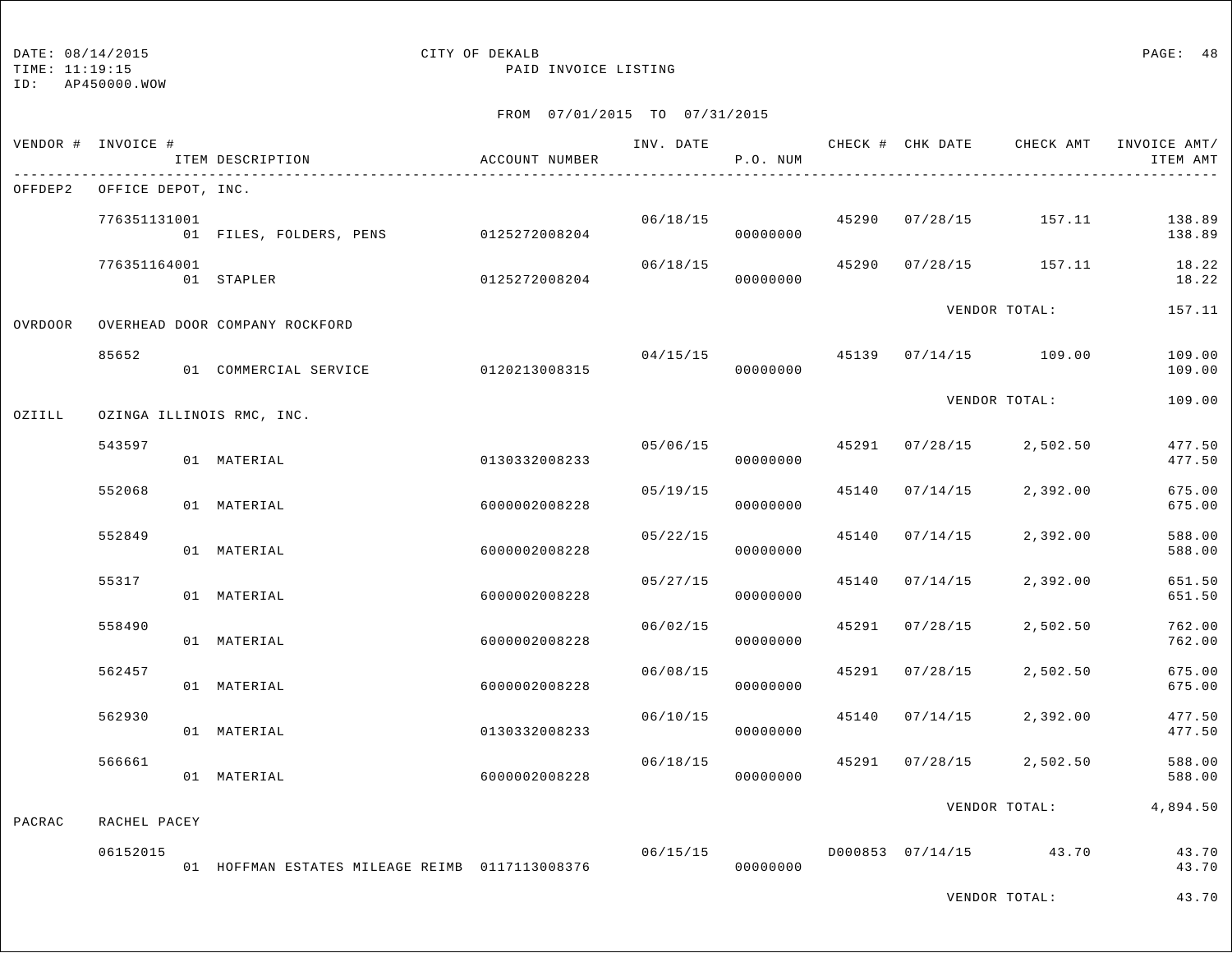### DATE: 08/14/2015 CITY OF DEKALB PAGE: 49

TIME: 11:19:15 PAID INVOICE LISTING

|        | VENDOR # INVOICE #  | ITEM DESCRIPTION                         | ACCOUNT NUMBER                 | INV. DATE | P.O. NUM                   |       |                                 | CHECK # CHK DATE CHECK AMT INVOICE AMT/<br>ITEM AMT           |
|--------|---------------------|------------------------------------------|--------------------------------|-----------|----------------------------|-------|---------------------------------|---------------------------------------------------------------|
| PARBRI |                     | PARSONS BRINCKERHOFF INC                 |                                |           |                            |       |                                 |                                                               |
|        | $\overline{a}$      | 01 2040 TRANS PLAN<br>02 2040 TRANS PLAN | 0910003008399<br>0910003008399 | 05/11/15  | 00000000<br>00000000       |       |                                 | 45292 07/28/15 46,892.80 42,810.42<br>38, 245. 42<br>4,565.00 |
|        | $\mathbf{3}$        | 01 2040 TRANS PLAN                       | 0910003008399                  | 06/26/15  | 00000000                   |       | 45292 07/28/15 46,892.80        | 4,082.38<br>4,082.38                                          |
| PARINS |                     | PARDRIDGE INSURANCE, INC.                |                                |           |                            |       | VENDOR TOTAL:                   | 46,892.80                                                     |
|        | 12924               | 01 BOND RENEWAL - KURTH 0120233008349    |                                |           | 07/06/15<br>00000000       |       | 45223 07/28/15 60.00            | 60.00<br>60.00                                                |
| PATLIN | PATLIN INC.         |                                          |                                |           |                            |       | VENDOR TOTAL:                   | 60.00                                                         |
|        | 44647               | 01 PARTS                                 | 0130332008226                  |           | 06/24/15 45141<br>00000000 |       | $07/14/15$ 97.30                | 97.30<br>97.30                                                |
| PAUCON | PAUL CONWAY SHIELDS |                                          |                                |           |                            |       | VENDOR TOTAL:                   | 97.30                                                         |
|        | 0366751IN           | 01 SUPPLIES                              | 0125272008240                  |           | 00000000                   |       | $06/16/15$ 45142 07/14/15 79.80 | 79.80<br>79.80                                                |
| PENMED | PENTON MEDIA, INC.  |                                          |                                |           |                            |       | VENDOR TOTAL:                   | 79.80                                                         |
|        | AI1413364           | 01 ARPT DTMA AD AR CHRTR PKGS            | 6500003008373                  | 06/30/15  | 00000000                   |       | 45224 07/28/15 1,300.00         | 1,300.00<br>1,300.00                                          |
| PETCO  |                     | PETCO ANIMAL SUPPLIES STORES             |                                |           |                            |       | VENDOR TOTAL:                   | 1,300.00                                                      |
|        | OA059294            | 01 (1) 26# BAG OF DOG FOOD               | 0120212008247                  |           | 06/05/15<br>00000000       |       | 45143 07/14/15 105.98           | 52.99<br>52.99                                                |
|        | OA059295            | 01 (1) 26# BAG DOG FOOD 0120212008247    |                                |           | 06/05/15<br>00000000       | 45143 | $07/14/15$ 105.98               | 52.99<br>52.99                                                |
| PFPET  |                     | P.F. PETTIBONE & COMPANY                 |                                |           |                            |       | VENDOR TOTAL:                   | 105.98                                                        |
|        | 33407               |                                          |                                |           |                            |       |                                 | 06/17/15 45144 07/14/15 1,660.15 1,660.15                     |
|        |                     |                                          |                                |           |                            |       |                                 |                                                               |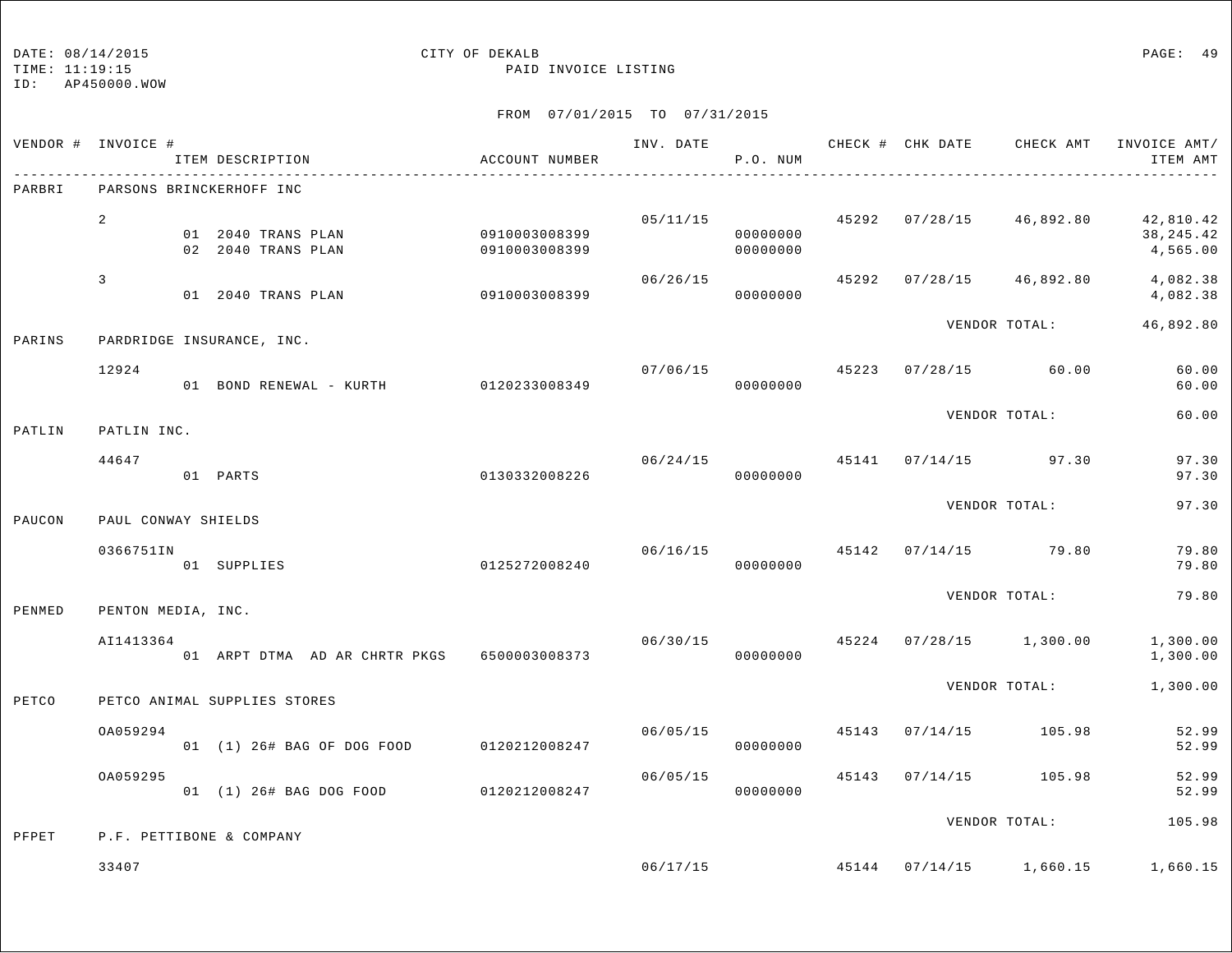TIME: 11:19:15 PAID INVOICE LISTING

ID: AP450000.WOW

|                | VENDOR # INVOICE #  | ITEM DESCRIPTION                          | ACCOUNT NUMBER | INV. DATE | P.O. NUM                   |       | CHECK # CHK DATE | CHECK AMT                          | INVOICE AMT/<br>ITEM AMT |
|----------------|---------------------|-------------------------------------------|----------------|-----------|----------------------------|-------|------------------|------------------------------------|--------------------------|
|                | 33407               | 01 CITATION/COMPLAINT FORMS 0120222008202 |                |           | 06/17/15<br>00000000       |       |                  | 45144 07/14/15 1,660.15            | 1,660.15<br>1,660.15     |
| PLUPES         |                     | PLUNKETT'S PEST CONTROL                   |                |           |                            |       |                  | VENDOR TOTAL:                      | 1,660.15                 |
|                | 4880448             | 01 CRAWLING INSECTS & MICE                | 6500004008450  | 06/05/15  | 00000000                   | 45293 | 07/28/15         | 90.00                              | 40.00<br>40.00           |
|                | 4880509             | 01 CRAWLING INSECTS & MICE                | 6500004008450  | 06/05/15  | 00000000                   | 45293 | 07/28/15         | 90.00                              | 50.00<br>50.00           |
|                | 4938598             | 01 CRAWLING INSECTS & MICE                | 6500004008450  | 07/01/15  | 00000000                   | 45225 | 07/28/15         | 90.00                              | 40.00<br>40.00           |
|                | 4938655             | 01 CRAWLING INSECTS & MICE                | 6500004008450  | 07/01/15  | 00000000                   | 45225 | 07/28/15         | 90.00                              | 50.00<br>50.00           |
| QUICOR         | QUILL CORPORATION   |                                           |                |           |                            |       |                  | VENDOR TOTAL:                      | 180.00                   |
|                | 5237245             | 01 RULED PADS, VINYL STOOL                | 0115152008204  | 06/19/15  | 00000000                   | 45294 |                  | $07/28/15$ 161.93                  | 47.94<br>47.94           |
|                | 5297774             | 01 STOOL VINYL                            | 0115156008510  | 06/23/15  | 00000000                   | 45294 |                  | 07/28/15 161.93                    | 113.99<br>113.99         |
| RAYDOO         |                     | RAYNOR DOOR AUTHORITY                     |                |           |                            |       |                  | VENDOR TOTAL:                      | 161.93                   |
|                | 111430              | 01 HINGE, COM # GALV                      | 0125273008348  |           | 06/09/15 45145<br>00000000 |       |                  | $07/14/15$ 372.00                  | 372.00<br>372.00         |
|                | 111767              | 01 TROLLEY/TRANSMITTER                    | 0125273008348  | 06/30/15  | 00000000                   | 45295 | 07/28/15         | 397.50                             | 397.50<br>397.50         |
| <b>RAYOHER</b> | RAY O'HERRON CO INC |                                           |                |           |                            |       |                  | VENDOR TOTAL:                      | 769.50                   |
|                | 1532161IN           | 01 BATTERY & MAGLIGHT                     | 0120222008242  |           | 00000000                   |       |                  | $06/10/15$ 45146 07/14/15 1,427.83 | 511.95<br>511.95         |
|                | 1533826IN           | 01 MAJOR LEAVES GOLD SMALL                | 0120222008270  | 06/19/15  | 00000000                   |       |                  | 45146 07/14/15 1,427.83            | 21.96<br>21.96           |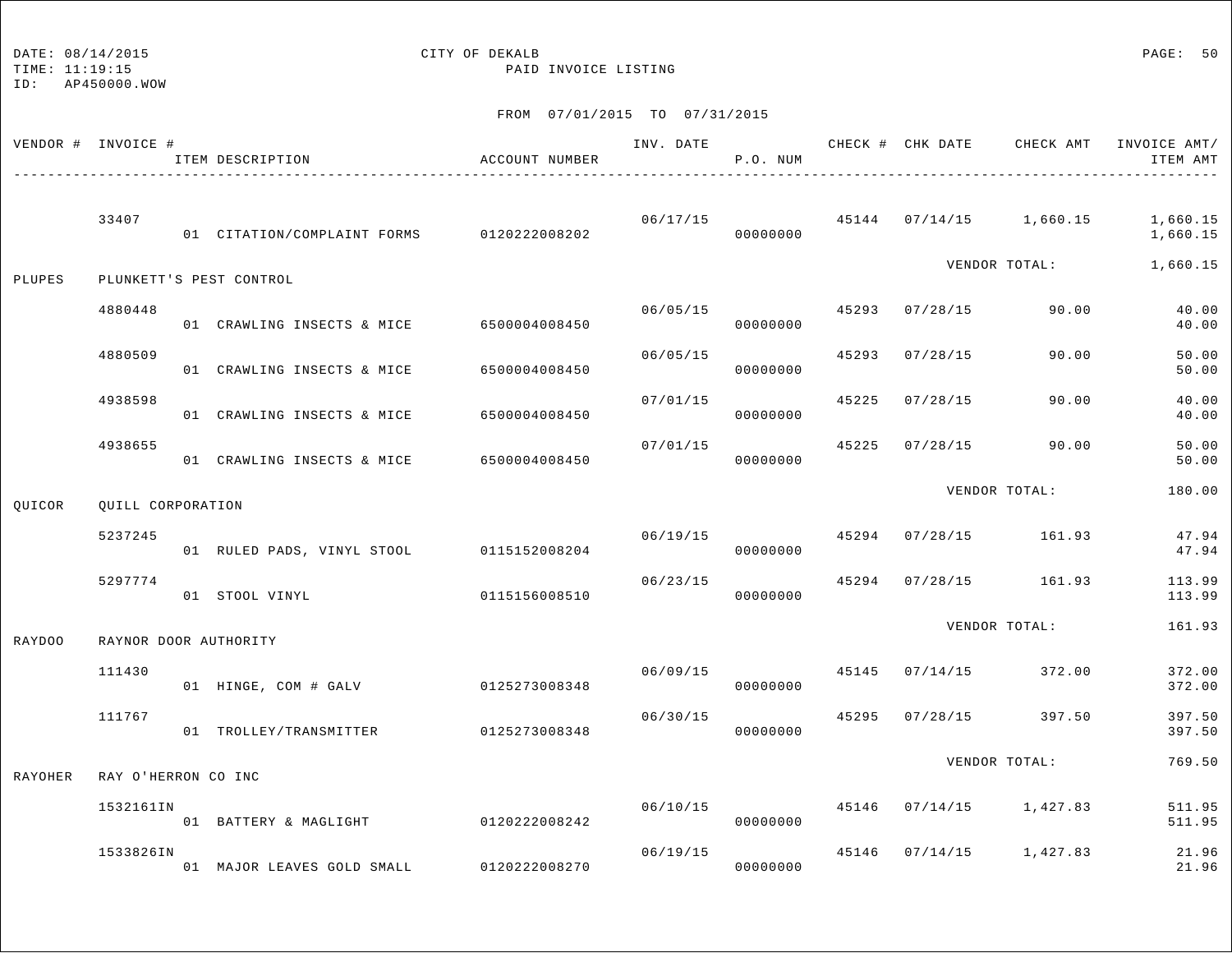TIME: 11:19:15 PAID INVOICE LISTING

ID: AP450000.WOW

|        | VENDOR # INVOICE # | ITEM DESCRIPTION                       | ACCOUNT NUMBER |          | P.O. NUM             |                | INV. DATE 6 CHECK # CHK DATE CHECK AMT | INVOICE AMT/<br>ITEM AMT |
|--------|--------------------|----------------------------------------|----------------|----------|----------------------|----------------|----------------------------------------|--------------------------|
|        | 1533954IN          | 01 GLOCK/NIGHTSIGHT 0120212008247      |                | 06/22/15 | 00000000             |                | 45146 07/14/15 1,427.83                | 430.31<br>430.31         |
|        | 1534386IN          | 01 CLOTHING - PARSONS                  | 0120222008270  | 06/24/15 | 00000000             | 45146 07/14/15 | 1,427.83                               | 169.67<br>169.67         |
|        | 1537186IN          | 01 5-STAR HAT, HAT BAND 0120222008270  |                | 07/08/15 | 00000000             |                | 45226 07/28/15 104.98                  | 104.98<br>104.98         |
|        | 153914IN           | 01 TACTICAL LED, HOLSTER 0120242008242 |                | 06/26/15 | 00000000             |                | 45146 07/14/15 1,427.83                | 293.94<br>293.94         |
| RBGSUP | RBG SUPPLY         |                                        |                |          |                      |                | VENDOR TOTAL:                          | 1,532.81                 |
|        | 206281             | 01 JNTRL SPPLYS                        | 0130332008219  |          | 01/15/15<br>00000000 |                | 45297 07/28/15 3,410.46                | 82.20<br>82.20           |
|        | 206350             | 01 JNTRL SPPLYS                        | 0130332008219  | 01/20/15 | 00000000             | 45297 07/28/15 | 3,410.46                               | 30.74<br>30.74           |
|        | 206378             | 01 JNTRL SPPLYS                        | 0130322008291  | 01/22/15 | 00000000             | 45297 07/28/15 | 3,410.46                               | 529.04<br>529.04         |
|        | 206460             | 01 JNTRL SPPLYS                        | 6500002008219  | 02/27/15 | 00000000             | 45147 07/14/15 | 1,255.76                               | 59.71<br>59.71           |
|        | 206462             | 01 JNTRL SPPLYS                        | 0130322008291  | 01/30/15 | 00000000             | 45297 07/28/15 | 3,410.46                               | 33.67<br>33.67           |
|        | 206463             | 01 JNTRL SPPLYS                        | 0130322008291  | 01/30/15 | 00000000             | 45297 07/28/15 | 3,410.46                               | 52.75<br>52.75           |
|        | 206639             | 01 JNTRL SPPLYS                        | 0130322008291  | 02/19/15 | 00000000             | 45297 07/28/15 | 3,410.46                               | 75.12<br>75.12           |
|        | 206640             | 01 JNTRL SPPLYS                        | 0130322008291  | 02/19/15 | 00000000             | 45297 07/28/15 | 3,410.46                               | 84.65<br>84.65           |
|        | 206652             | 01 JNTRL SPPLYS                        | 0130322008291  | 02/20/15 | 00000000             | 45297 07/28/15 | 3,410.46                               | 105.86<br>105.86         |
|        | 206653             | 01 JNTRL SPPLYS                        | 0130322008291  | 02/20/15 | 00000000             | 45297 07/28/15 | 3,410.46                               | 279.67<br>279.67         |
|        | 206657             |                                        |                | 02/20/15 |                      | 45297 07/28/15 | 3,410.46                               | 52.10                    |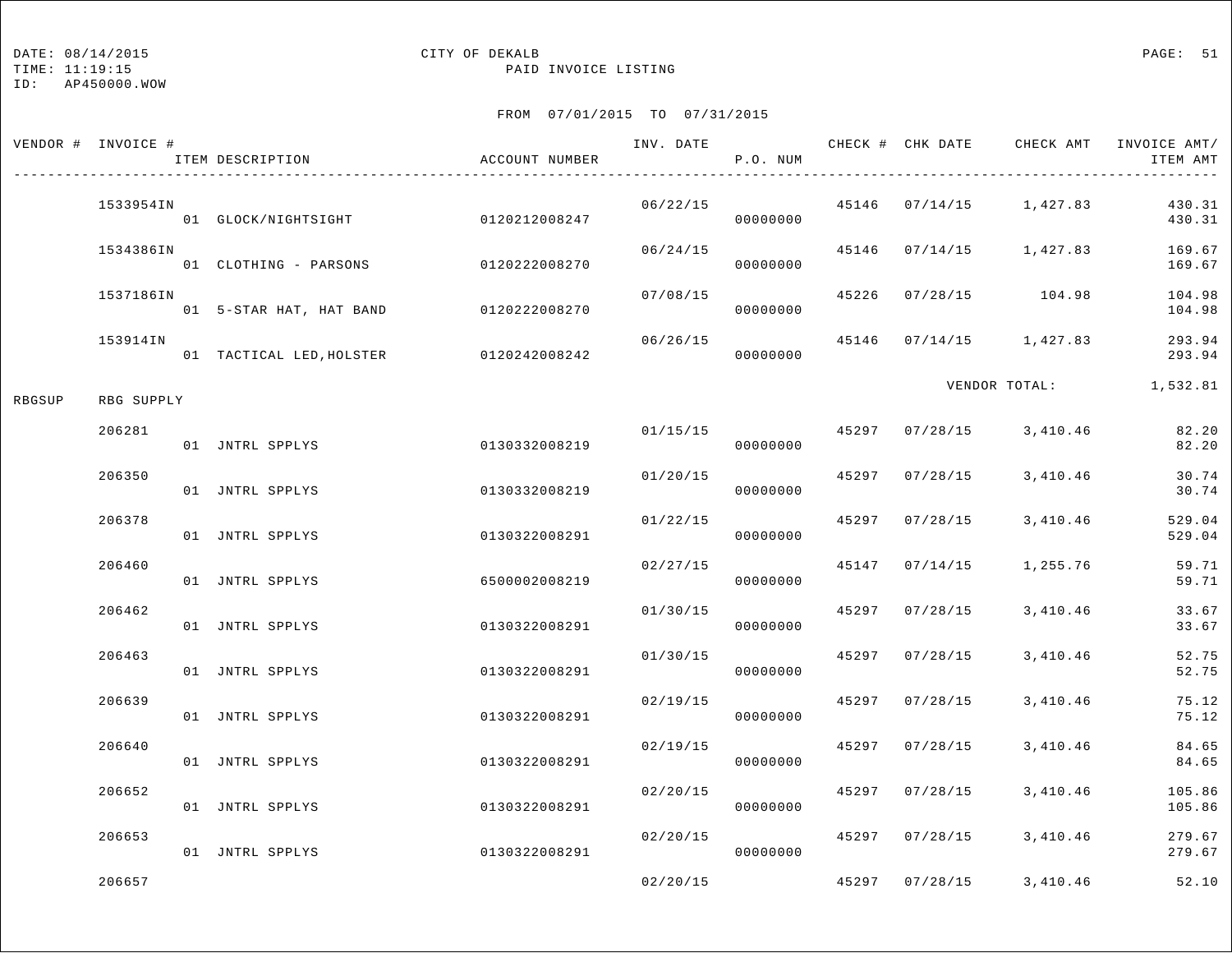## DATE:  $08/14/2015$  PAGE: 52

TIME: 11:19:15 PAID INVOICE LISTING

| VENDOR # INVOICE # | ITEM DESCRIPTION | ACCOUNT NUMBER |          | P.O. NUM             |       |                | INV. DATE 6 CHECK # CHK DATE CHECK AMT INVOICE AMT/ | ITEM AMT         |
|--------------------|------------------|----------------|----------|----------------------|-------|----------------|-----------------------------------------------------|------------------|
|                    |                  |                |          |                      |       |                |                                                     |                  |
| 206657             | 01 JNTRL SPPLYS  | 0130332008219  |          | 02/20/15<br>00000000 |       | 45297 07/28/15 | 3,410.46                                            | 52.10<br>52.10   |
| 206675             | 01 JNTRL SPPLYS  | 0130332008219  | 02/23/15 | 00000000             |       | 45297 07/28/15 | 3,410.46                                            | 119.42<br>119.42 |
| 206846             | 01 JNTRL SPPLYS  | 0130322008291  | 03/09/15 | 00000000             |       | 45297 07/28/15 | 3,410.46                                            | 35.05<br>35.05   |
| 206847             | 01 JNTRL SPPLYS  | 0130322008291  | 03/10/15 | 00000000             | 45297 | 07/28/15       | 3,410.46                                            | 385.58<br>385.58 |
| 206899             | 01 JNTRL SPPLYS  | 0130322008291  | 03/16/15 | 00000000             |       | 45297 07/28/15 | 3,410.46                                            | 35.05<br>35.05   |
| 206962             | 01 JNTRL SPPLYS  | 0130322008291  | 03/20/15 | 00000000             |       | 45147 07/14/15 | 1,255.76                                            | 95.70<br>95.70   |
| 207004             | 01 JNTRL SPPLYS  | 0130332008219  | 03/24/15 | 00000000             |       |                | 45147 07/14/15 1,255.76                             | 223.07<br>223.07 |
| 207007             | 01 JNTRL SPPLYS  | 0130332008219  | 03/25/15 | 00000000             |       | 45147 07/14/15 | 1,255.76                                            | 45.18<br>45.18   |
| 207111             | 01 JNTRL SPPLYS  | 0130332008295  | 04/03/15 | 00000000             |       | 45147 07/14/15 | 1,255.76                                            | 79.07<br>79.07   |
| 207263             | 01 JNTRL SPPLYS  | 0130322008291  | 04/17/15 | 00000000             |       | 45147 07/14/15 | 1,255.76                                            | 184.88<br>184.88 |
| 207295             | 01 JNTRL SPPLYS  | 0130322008291  | 04/21/15 | 00000000             |       | 45297 07/28/15 | 3,410.46                                            | 573.92<br>573.92 |
| 207330             | 01 JNTRL SPPLYS  | 0130322008291  | 04/24/15 | 00000000             |       | 45297 07/28/15 | 3,410.46                                            | 167.84<br>167.84 |
| 207331             | 01 JNTRL SPPLYS  | 0130322008291  | 04/24/15 | 00000000             |       | 45297 07/28/15 | 3,410.46                                            | 474.04<br>474.04 |
| 207368             | 01 JNTRL SPPLYS  | 0130322008291  | 04/28/15 | 00000000             |       | 45297 07/28/15 | 3,410.46                                            | 53.80<br>53.80   |
| 207456             | 01 JNTRL SPPLYS  | 0130322008291  | 05/07/14 | 00000000             |       | 45297 07/28/15 | 3,410.46                                            | 158.25<br>158.25 |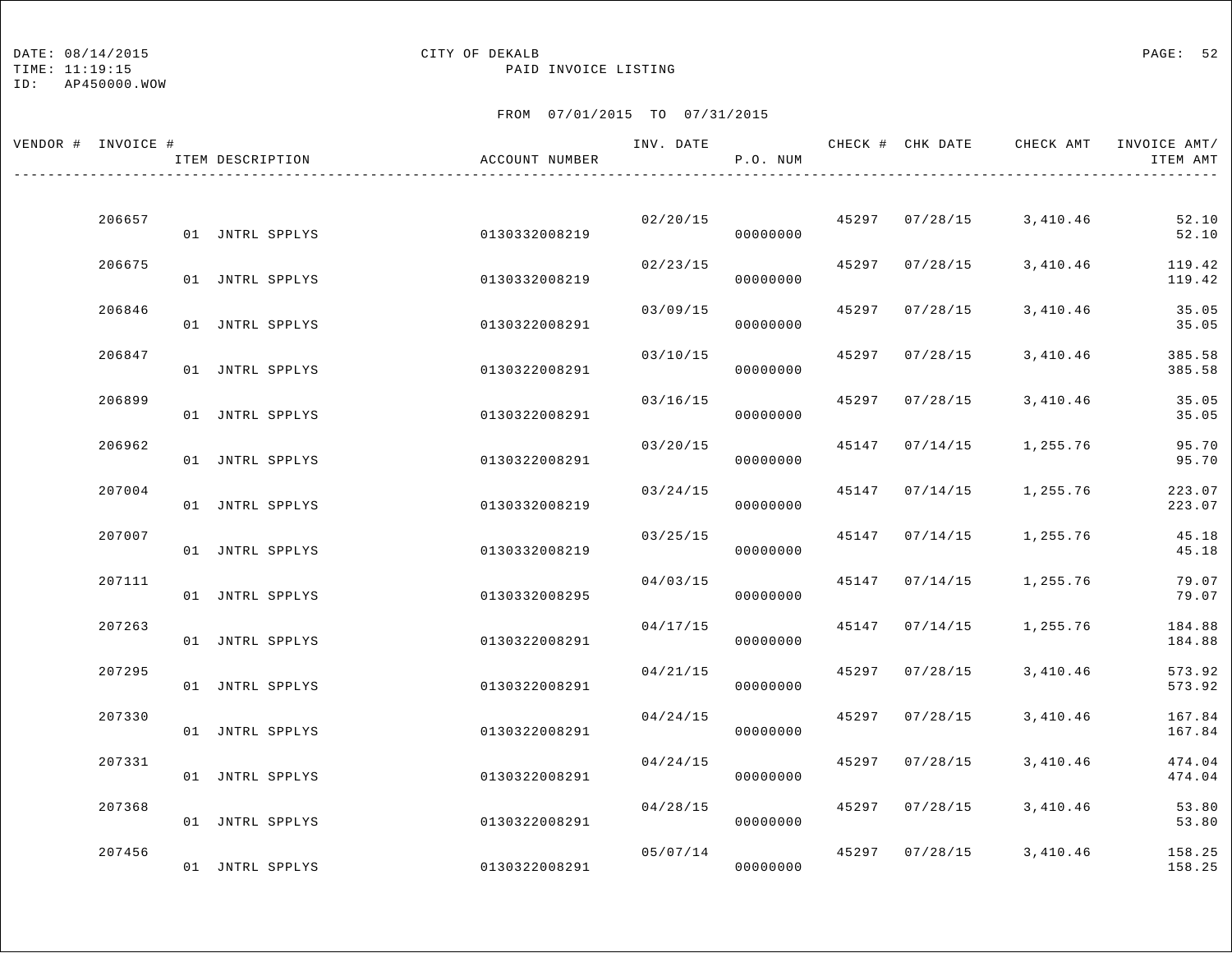TIME: 11:19:15 PAID INVOICE LISTING

ID: AP450000.WOW

|        | VENDOR # INVOICE # | ITEM DESCRIPTION                                               | ACCOUNT NUMBER                 |                | P.O. NUM             |       |                | INV. DATE 6 19 CHECK # CHK DATE CHECK AMT INVOICE AMT/ | ITEM AMT                   |
|--------|--------------------|----------------------------------------------------------------|--------------------------------|----------------|----------------------|-------|----------------|--------------------------------------------------------|----------------------------|
|        | 207575             | 01 JNTRL SPPLYS                                                | 0130322008219                  | 05/18/15       | 00000000             |       |                | 45147  07/14/15  1,255.76                              | 176.91<br>176.91           |
|        | 207610             | 01 JNTRL SPPLYS                                                | 0130322008291                  | 05/21/15       | 00000000             |       | 45297 07/28/15 | 3,410.46                                               | 49.81<br>49.81             |
|        | 207663             | 01 JNTRL SPPLYS                                                | 0130322008219                  | 05/26/15       | 00000000             | 45147 | 07/14/15       | 1,255.76                                               | 15.37<br>15.37             |
|        | 207666             | 01 JNTRL SPPLYS                                                | 0130322008291                  | 05/26/15       | 00000000             |       | 45147 07/14/15 | 1,255.76                                               | 171.80<br>171.80           |
|        | 208738             | 01 JNTRL SPPLYS                                                | 0130322008291                  | 06/18/15       | 00000000             |       | 45147 07/14/15 | 1,255.76                                               | 204.07<br>204.07           |
|        | 208788             | 01 JNTRL SPPLYS                                                | 0130322008291                  | 06/24/15       | 00000000             |       |                | 45297 07/28/15 3,410.46                                | 31.90<br>31.90             |
|        | 210093             | 01 JNTRL SPPLYS                                                | 6500002008219                  | 07/09/15       | 00000000             | 45227 |                | 07/28/15 109.51                                        | 109.51<br>109.51           |
| RKDIX  | R.K. DIXON         |                                                                |                                |                |                      |       |                | VENDOR TOTAL:                                          | 4,775.73                   |
|        | 1287639            | 01 CONTRACT OVERAGE 1/30-4/29/15 0125263008330                 |                                | 04/29/15       | 00000000             |       |                | 45148 07/14/15 21.25                                   | 21.25<br>21.25             |
| RPMRES | RPM RESTORATIONS   |                                                                |                                |                |                      |       |                | VENDOR TOTAL:                                          | 21.25                      |
|        | 05132015A          | 01 SQUAD #346 REAR BUMPER RPR 7200004008472                    |                                | 05/13/15 45026 | 00000000             |       |                | 07/01/15 1,021.50                                      | 1,021.50<br>1,021.50       |
|        | 05292015           | 01 REPAIR FRNT BMPR/FNDR #338<br>02 REPAIR FRNT BMPR/FNDR #338 | 0120222008226<br>0120223008315 | 05/29/15       | 00000000<br>00000000 |       |                | 45149 07/14/15 1,535.00                                | 650.00<br>225.00<br>425.00 |
|        | 06102015           | 01 BUMPER REPAIR<br>02 BUMPER REPAIR                           | 0120223008315<br>0120222008226 | 06/10/15       | 00000000<br>00000000 |       |                | 45149 07/14/15 1,535.00                                | 385.00<br>67.50<br>317.50  |
|        | 06152015           | 01 TRAILER REPAIRS - CAMP POWER 0120212008248                  |                                | 06/15/15       | 00000000             |       |                | 45149 07/14/15 1,535.00                                | 500.00<br>500.00           |
|        | 07072015           |                                                                |                                | 07/07/15       |                      |       | 45298 07/28/15 | 2,100.00                                               | 2,100.00                   |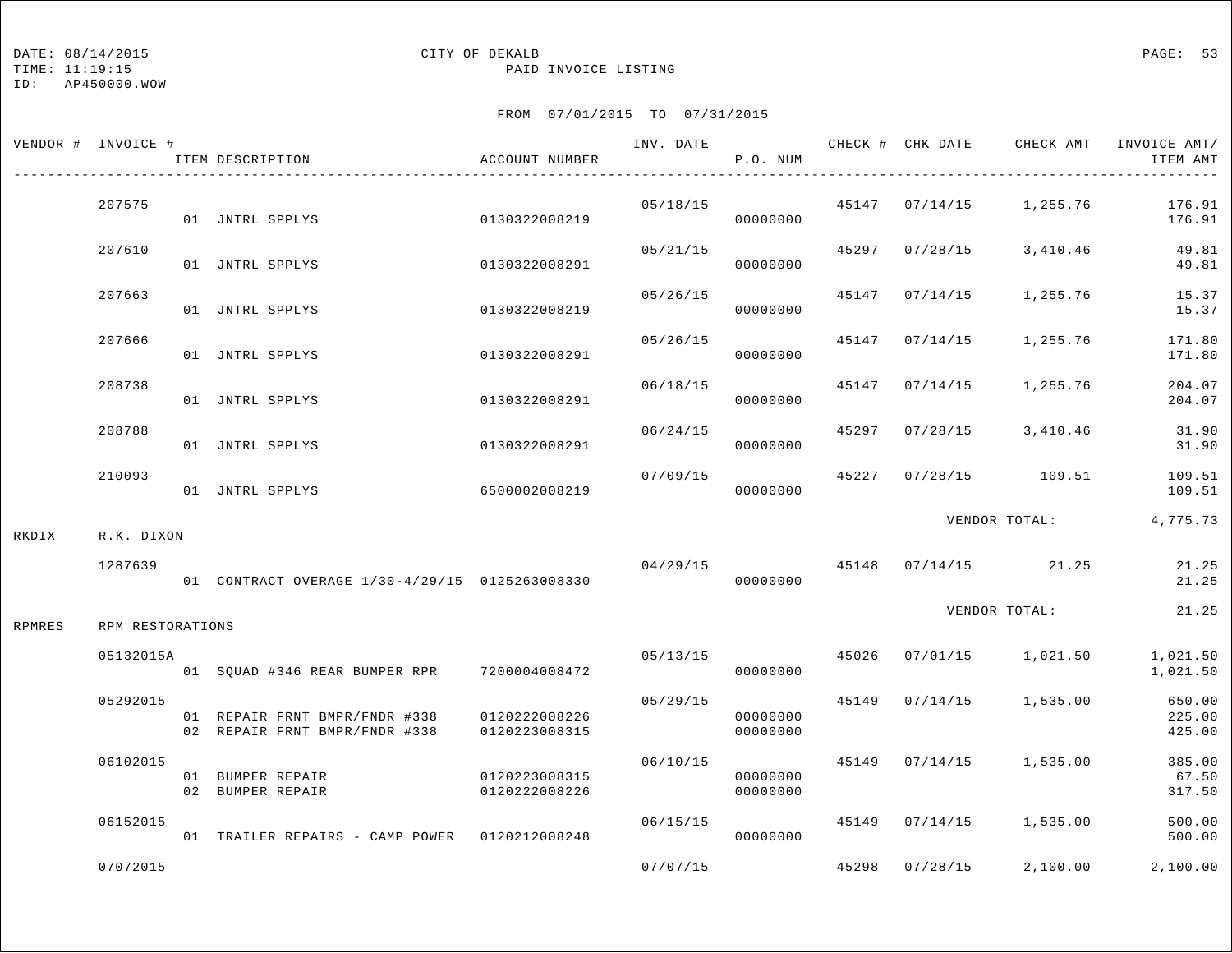DATE: 08/14/2015 CITY OF DEKALB PAGE: 54

TIME: 11:19:15 PAID INVOICE LISTING

ID: AP450000.WOW

FROM 07/01/2015 TO 07/31/2015

|        | VENDOR # INVOICE # | ITEM DESCRIPTION                                                                        | ACCOUNT NUMBER                 |          | P.O. NUM             |       |                |                                        | INV. DATE 6 1992 CHECK # CHK DATE CHECK AMT INVOICE AMT<br>ITEM AMT |
|--------|--------------------|-----------------------------------------------------------------------------------------|--------------------------------|----------|----------------------|-------|----------------|----------------------------------------|---------------------------------------------------------------------|
|        | 07072015           | 01 DURANGO REPAIRS 0125273008315                                                        |                                |          | 00000000             |       |                | $07/07/15$ 45298 07/28/15 2,100.00     | 2,100.00<br>2,100.00                                                |
| SAFEBU | SAFEBUILT          |                                                                                         |                                |          |                      |       |                | VENDOR TOTAL:                          | 4,656.50                                                            |
|        | 0019242IN          | 01 CODE ENFORCEMENT - JAN 2015 0132133008399                                            |                                | 01/31/15 | 00000000             |       | 45150 07/14/15 | 65,057.69                              | 2,800.00<br>2,800.00                                                |
|        | 0019242INA         | 01 CODE ENFORCEMENT                                                                     | 0132133008399                  | 01/31/15 | 00000000             |       | 45314 07/28/15 | 59,973.94                              | 2,800.00<br>2,800.00                                                |
|        | 0019243IN          | 01 PERMITS - JAN 2015 0132133008399                                                     |                                | 01/31/15 | 00000000             | 45150 | 07/14/15       | 65,057.69                              | 27, 321.19<br>27, 321.19                                            |
|        | 0019243INA         | 01 PERMITS                                                                              | 0132133008399                  | 01/31/15 | 00000000             |       | 45314 07/28/15 | 59,973.94                              | 27, 321.19<br>27,321.19                                             |
|        | 0019940IN          | 01 PERMITS - APRIL 2015 0132133008399<br>02 CODE ENFORCEMENT - APRIL 2015 0132133008399 |                                | 04/30/15 | 00000000<br>00000000 |       | 45150 07/14/15 | 65,057.69                              | 23,300.00<br>20,475.00<br>2,825.00                                  |
|        | 0019940INA         | 01 PERMIT & CODE SRVCS 0132133008399                                                    |                                | 04/01/15 | 00000000             |       | 45314 07/28/15 | 59,973.94                              | 18,216.25<br>18,216.25                                              |
|        | 0020164IN          | 01 CODE ENFORCEMENT - MAY 2015 0132133008399<br>02 PLAN REVIEW - MAY 2015               | 0132133008399                  | 05/31/15 | 00000000<br>00000000 |       | 45150 07/14/15 | 65,057.69                              | 11,636.50<br>3,250.00<br>8,386.50                                   |
|        | 0020164INA         | 01 CODE ENFORCEMENT<br>02 PERMITS                                                       | 0132133008399<br>0132133008399 | 05/31/15 | 00000000<br>00000000 |       |                |                                        | 45314 07/28/15 59,973.94 11,636.50<br>3,250.00<br>8,386.50          |
| SCBAS  | SCBAS              |                                                                                         |                                |          |                      |       |                |                                        | VENDOR TOTAL: 125,031.63                                            |
|        | 93442              | 01 BREATHING AIR TEST 0125273008311                                                     |                                |          | 00000000             |       |                | $06/30/15$ 45299 07/28/15 400.00       | 400.00<br>400.00                                                    |
| SES    | SES                |                                                                                         |                                |          |                      |       |                | VENDOR TOTAL:                          | 400.00                                                              |
|        | 19059              | 01 BUFFER SOLUTION, VALVE 6000002008232                                                 |                                |          | 00000000             |       |                | $06/24/15$ $45300$ $07/28/15$ $705.00$ | 705.00<br>705.00                                                    |

VENDOR TOTAL: 705.00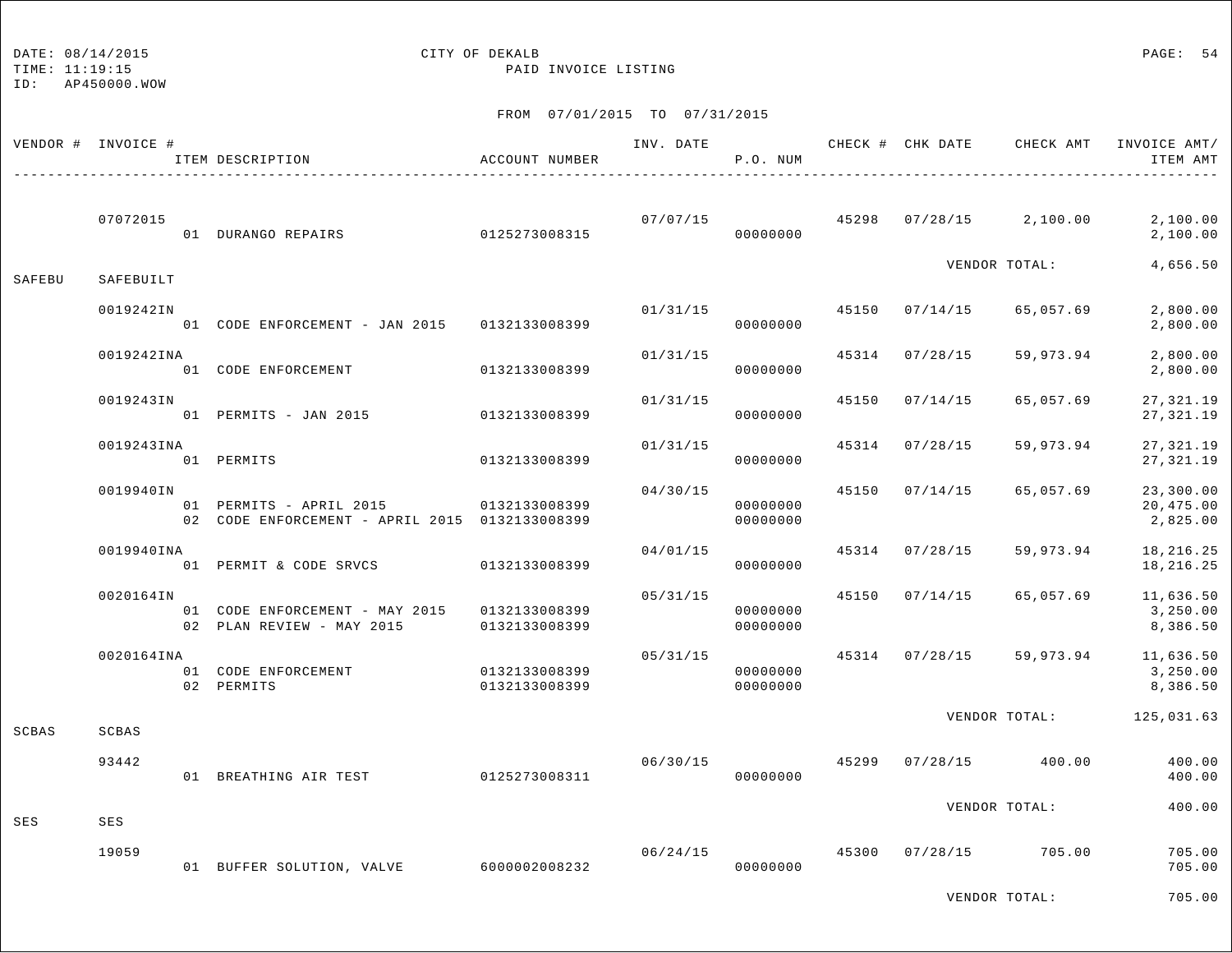## DATE:  $08/14/2015$  PAGE: 55

TIME: 11:19:15 PAID INVOICE LISTING

|        | VENDOR # INVOICE # | ITEM DESCRIPTION                             | ACCOUNT NUMBER | INV. DATE | P.O. NUM             |       |                | CHECK # CHK DATE CHECK AMT | INVOICE AMT/<br>ITEM AMT |
|--------|--------------------|----------------------------------------------|----------------|-----------|----------------------|-------|----------------|----------------------------|--------------------------|
| SHAMED | SHAW MEDIA         |                                              |                |           |                      |       |                |                            |                          |
|        | 07012015A          | 01 1/4 PAGE AD CHAMBER BOOK 6500003008373    |                |           | 07/01/15<br>00000000 |       | 45228 07/28/15 | 910.00                     | 560.00<br>560.00         |
|        | 07012015B          | 01 1/3 PAGE AD DC MAGAZINE 6500003008373     |                |           | 07/01/15<br>00000000 | 45228 | 07/28/15       | 910.00                     | 350.00<br>350.00         |
| SHASUB |                    | SHAW SUBURBAN MEDIA GROUP                    |                |           |                      |       |                | VENDOR TOTAL:              | 910.00                   |
|        | 1050932            | 01 PUBLIC NOTICE                             | 0132103008366  | 06/26/15  | 00000000             |       |                | 45301 07/28/15 1,898.53    | 80.96<br>80.96           |
|        | 10533335           | 01 PUBLIC NOTICE                             | 0132103008366  | 06/26/15  | 00000000             | 45301 | 07/28/15       | 1,898.53                   | 100.36<br>100.36         |
|        | 1058961            | 01 PZC 42-15                                 | 0132113008366  | 06/26/15  | 00000000             | 45301 | 07/28/15       | 1,898.53                   | 112.00<br>112.00         |
|        | 1063410            | 01 PZC 046-15                                | 0132113008366  | 06/26/15  | 00000000             | 45301 | 07/28/15       | 1,898.53                   | 105.21<br>105.21         |
|        | 1064265            | 01 DEKALB CO MAGAZINE                        | 0132103008373  | 06/12/15  | 00000000             |       | 45301 07/28/15 | 1,898.53                   | 1,500.00<br>1,500.00     |
| SHEWIL |                    | THE SHERWIN WILLIAMS CO.                     |                |           |                      |       |                | VENDOR TOTAL:              | 1,898.53                 |
|        | 09323              | 01 5 GAL WHITE PAINT                         | 0130332008228  | 06/10/15  | 00000000             |       |                | 45151 07/14/15 1,960.00    | 1,225.00<br>1,225.00     |
|        | 09703              | 01 (60) 5 GAL YELLOW PAINT 0130332008228     |                | 06/11/15  | 00000000             | 45151 |                | $07/14/15$ 1,960.00        | 735.00<br>735.00         |
| SHOMAN | SHODEEN MANAGEMENT |                                              |                |           |                      |       |                | VENDOR TOTAL:              | 1,960.00                 |
|        | 11142014           | 01 RFND 67275-00078                          | 6000000063444  | 11/14/14  | 00000000             |       |                | 45152 07/14/15 6.05        | 6.05<br>6.05             |
| SIGEDW | EDWARD SIGMAN      |                                              |                |           |                      |       |                | VENDOR TOTAL:              | 6.05                     |
|        | 06252015           | 01 WATER REFUND #2002093460-00 6000000063444 |                | 06/25/15  | 00000000             |       |                | 45153 07/14/15 9.80        | 9.80<br>9.80             |
|        |                    |                                              |                |           |                      |       |                | VENDOR TOTAL:              | 9.80                     |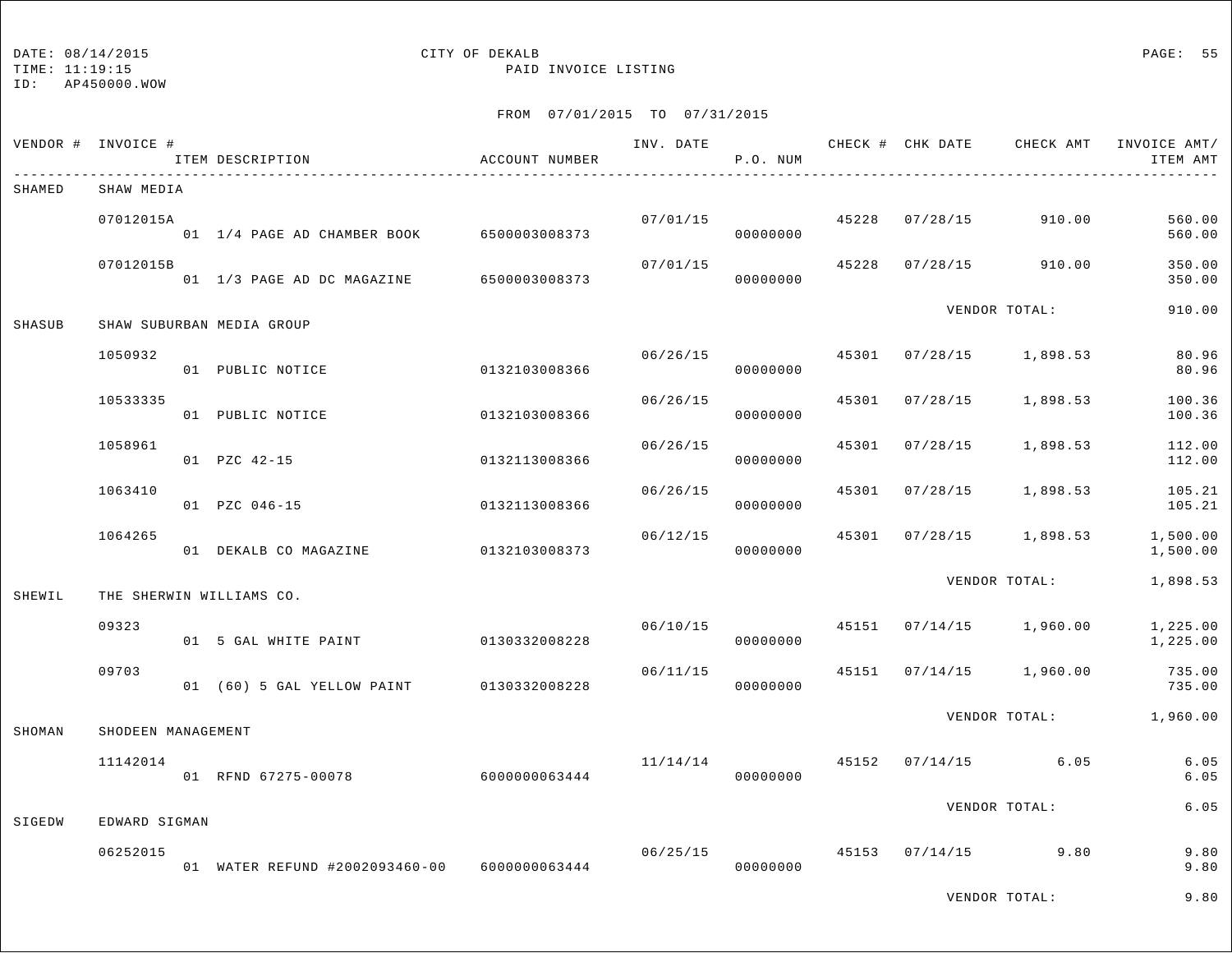TIME: 11:19:15 PAID INVOICE LISTING

ID: AP450000.WOW

| VENDOR # INVOICE # |                      | ITEM DESCRIPTION                                | ACCOUNT NUMBER | INV. DATE 6 CHECK # CHK DATE CHECK AMT | P.O. NUM                   |  |                                       | INVOICE AMT/<br>ITEM AMT |
|--------------------|----------------------|-------------------------------------------------|----------------|----------------------------------------|----------------------------|--|---------------------------------------|--------------------------|
| SINPLE             | PLEASURE SINGLETON   |                                                 |                |                                        |                            |  |                                       |                          |
|                    | 06152015             | 01 ADMIN HRG REFUND 15AH068 0100000073521       |                |                                        | 00000000                   |  | $06/15/15$ 45154 07/14/15 200.00      | 200.00<br>200.00         |
| <b>SISLERS</b>     | SISLER'S ICE INC     |                                                 |                |                                        |                            |  | VENDOR TOTAL:                         | 200.00                   |
|                    | 73859                | 01 SERVICE CALL - ADJUST PENN VAL 6000003008310 |                | 06/11/15                               | 00000000                   |  | 45155 07/14/15 75.00                  | 75.00<br>75.00           |
| SIXCON             |                      | SIXEL CONSULTING GROUP, INC                     |                |                                        |                            |  | VENDOR TOTAL:                         | 75.00                    |
|                    | DKB071501            | 01 GOVERNANCE STUDY DISCUSSION 1300003008343    |                | 07/09/15 45229                         | 00000000                   |  | $07/28/15$ 1,264.16                   | 1,264.16<br>1,264.16     |
| SMIAMU             | SMITH AMUNDSEN       |                                                 |                |                                        |                            |  | VENDOR TOTAL:                         | 1,264.16                 |
|                    | 468943               | 7200004008472<br>01 PRO LGL FEES                |                | 06/08/15                               | 00000000                   |  | 45156 07/14/15 19.00                  | 19.00<br>19.00           |
| SMIBET             | BETSY SMITH          |                                                 |                |                                        |                            |  | VENDOR TOTAL:                         | 19.00                    |
|                    | 06182015             | 01 WATER REFUND #2502111810-07 6000000063444    |                |                                        | 00000000                   |  | $06/18/15$ $45157$ $07/14/15$ $16.35$ | 16.35<br>16.35           |
| SOS                |                      | ILLINOIS SECRETARY OF STATE                     |                |                                        |                            |  | VENDOR TOTAL:                         | 16.35                    |
|                    | 06262015             | 01 TITLE TRNSFR/PLATES - TRAILER 0120212008248  |                | 06/26/15 45158                         | 00000000                   |  | 07/14/15 131.00                       | 131.00<br>131.00         |
| SPLCOL             | SPLASH OF COLOR INC. |                                                 |                |                                        |                            |  | VENDOR TOTAL:                         | 131.00                   |
|                    | 40744                | 01 TIP GUARD AND TIPS 0130333008310             |                | 06/24/15                               | 00000000                   |  | 45159 07/14/15 73.94                  | 73.94<br>73.94           |
| STADEA             | DEAN STANLEY         |                                                 |                |                                        |                            |  | VENDOR TOTAL:                         | 73.94                    |
|                    | 06182015             | 01 REFUND DEPOSIT 6500000083910                 |                |                                        | 06/18/15 45160<br>00000000 |  | $07/14/15$ 154.50                     | 154.50<br>$-128.00$      |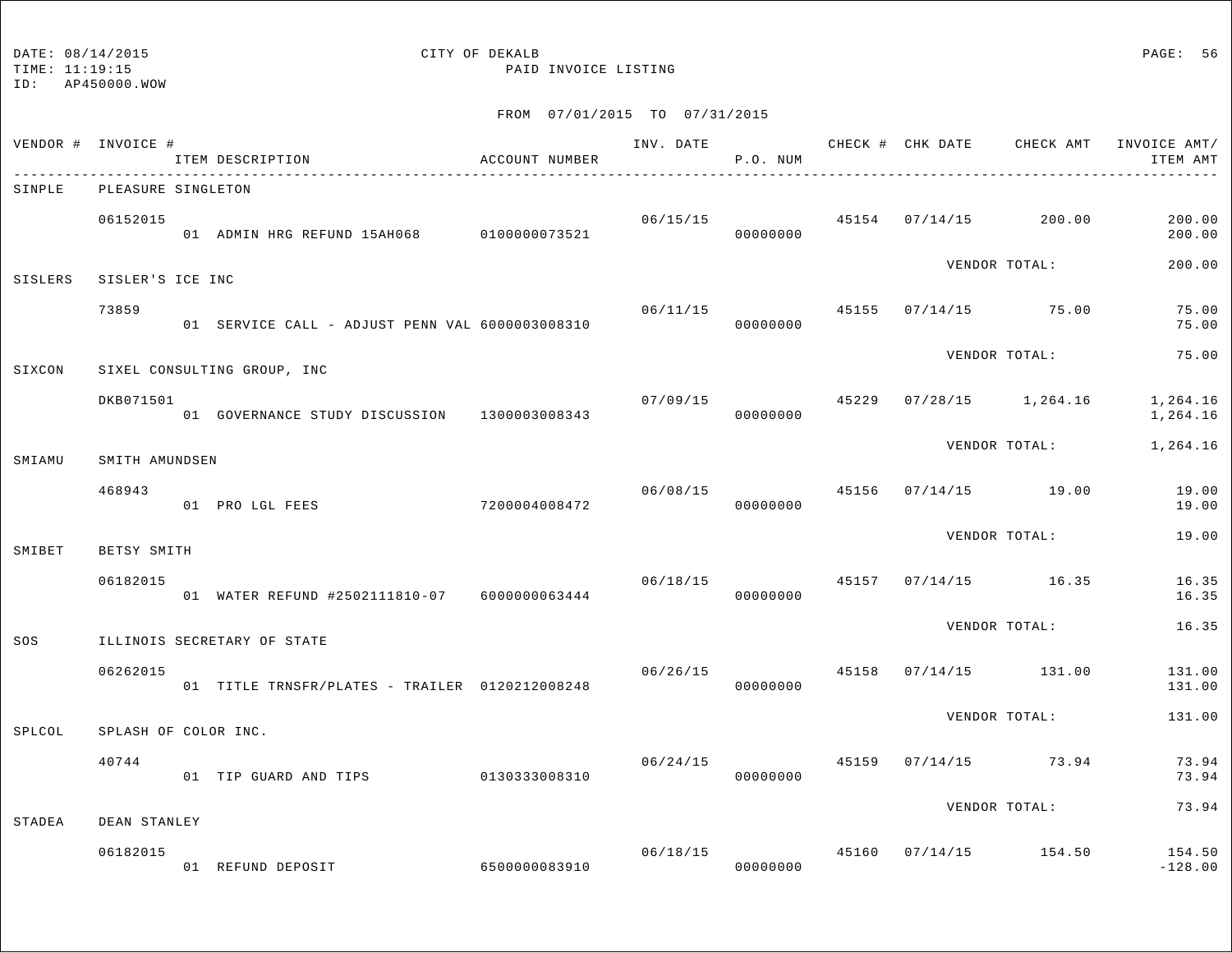TIME: 11:19:15 PAID INVOICE LISTING

ID: AP450000.WOW

|        | VENDOR # INVOICE #   | ITEM DESCRIPTION                              | ACCOUNT NUMBER |                | P.O. NUM                   |                | INV. DATE <b>CHECK # CHK DATE</b> CHECK AMT | INVOICE AMT/<br>ITEM AMT |
|--------|----------------------|-----------------------------------------------|----------------|----------------|----------------------------|----------------|---------------------------------------------|--------------------------|
|        | 06182015             | 02 HANGER DEPOSIT 6500000002880               |                | 06/18/15       | 00000000                   | 45160 07/14/15 | 154.50                                      | 154.50<br>282.50         |
| STAEOU |                      | STANDARD EQUIPMENT COMPANY                    |                |                |                            |                |                                             | VENDOR TOTAL: 154.50     |
|        | C03914               | 01 SPROCKETS, SCREWS, DRIVE KEY 0130332008226 |                |                | 00000000                   |                | $06/25/15$ 45161 07/14/15 66.63             | 66.63<br>66.63           |
| STOPIT | THE SALVATION ARMY   |                                               |                |                |                            |                | VENDOR TOTAL:                               | 66.63                    |
|        | 116                  | 01 COOK CO. HMN TRFC CONF 0120223008376       |                |                | 00000000                   |                | $07/07/15$ 45230 07/28/15 60.00             | 60.00<br>60.00           |
| STRPLU |                      | STRYPES PLUS MORE INC.                        |                |                |                            |                | VENDOR TOTAL:                               | 60.00                    |
|        | 12932                | 01 CAMP POWER TRAILER LETTERING 0120212008247 |                | 06/23/15 45162 | 00000000                   |                | $07/14/15$ 1,165.00                         | 1,165.00<br>1,165.00     |
| SUBLAB |                      | SUBURBAN LABORATORIES, INC.                   |                |                |                            |                | VENDOR TOTAL:                               | 1,165.00                 |
|        | 123689               | 01 WTR (5) FLUORIDE TSTS 6000003008356        |                |                | 00000000                   |                | $06/15/15$ $45163$ $07/14/15$ $75.00$       | 75.00<br>75.00           |
| SUMENV | SUMMIT ENVIRONMENTAL |                                               |                |                |                            |                | VENDOR TOTAL:                               | 75.00                    |
|        | 103549               | 01 RADIUM ANALYSIS                            | 6000003008356  |                | 00000000                   |                | $06/30/15$ $45302$ $07/28/15$ $304.31$      | 304.31<br>304.31         |
| SUNDOG | SUNDOGIT INC.        |                                               |                |                |                            |                | VENDOR TOTAL:                               | 304.31                   |
|        | CW34032              | 01 ANTIVIRUS SOLUTION 0117122008285           |                |                | 03/31/15 45164<br>00000000 |                | $07/14/15$ 77.25                            | 17.25<br>17.25           |
|        | CW34226              | 01 ANNUAL BILLING JUNE 2015 0117124008450     |                | 05/01/15       | 00000000                   | 45164 07/14/15 | 77.25                                       | 60.00<br>60.00           |
| SUNPUB |                      | SUNGARD PUBLIC SECTOR, INC.                   |                |                |                            |                | VENDOR TOTAL:                               | 77.25                    |
|        | 100968               |                                               |                |                |                            |                | $05/28/15$ $45194$ $07/14/15$ $36,406.16$   | 692.09                   |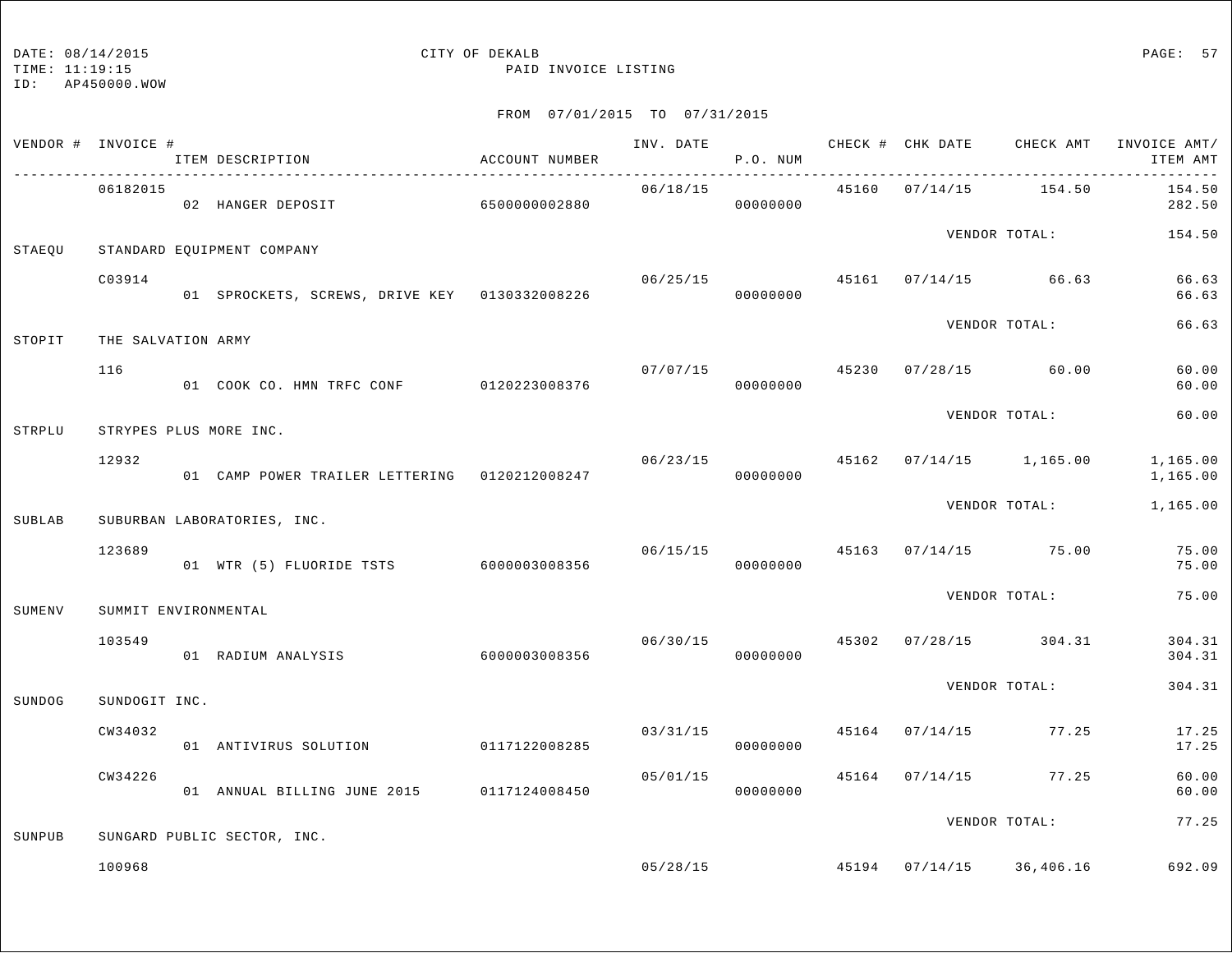TIME: 11:19:15 PAID INVOICE LISTING

ID: AP450000.WOW

|        | VENDOR # INVOICE #    | ITEM DESCRIPTION                                | ACCOUNT NUMBER | INV. DATE | P.O. NUM |       | CHECK # CHK DATE | CHECK AMT                              | INVOICE AMT/<br>ITEM AMT |
|--------|-----------------------|-------------------------------------------------|----------------|-----------|----------|-------|------------------|----------------------------------------|--------------------------|
|        | 100968                | 01 QREP MAINTENANCE AGRMNT FY16 0117124008450   |                | 05/28/15  | 00000000 |       | 45194 07/14/15   | 36,406.16                              | 692.09<br>692.09         |
|        | 101377                | 01 OSSI MAINTENANCE AGRMNT FY16 0117124008450   |                | 05/29/15  | 00000000 | 45194 | 07/14/15         | 36,406.16                              | 35,714.07<br>35,714.07   |
|        | 101377A               | 01 OSSI ANNUAL RENEWAL                          | 0117124008450  | 05/29/15  | 00000000 | 45231 | 07/28/15         | 71,325.18                              | 71,325.18<br>71,325.18   |
|        | 150474SP              | 01 INSTALL MFR P&E VOUCHER 0120212008247        |                | 06/26/15  | 00000000 |       |                  | 45165 07/14/15 1,980.00                | 1,980.00<br>1,980.00     |
| SUPDIE | SUPERIOR DIESEL, INC. |                                                 |                |           |          |       |                  |                                        | VENDOR TOTAL: 109,711.34 |
|        | W14936                | 01 OIL CHANGE/ INSPECTION                       | 0125273008315  | 06/25/15  | 00000000 | 45303 | 07/28/15         | 2,283.10                               | 593.79<br>593.79         |
|        | W14954                | 01 OIL CHANGE/ INSPECTION                       | 0125273008315  | 06/26/15  | 00000000 | 45303 | 07/28/15         | 2,283.10                               | 579.07<br>579.07         |
|        | W14961                | 01 OIL CHANGE / INSPECTION                      | 0125273008315  | 06/27/15  | 00000000 | 45303 | 07/28/15         | 2,283.10                               | 537.02<br>537.02         |
|        | W14983                | 01 REPAIR REAR SPRINGS                          | 0125273008315  | 06/30/15  | 00000000 | 45303 | 07/28/15         | 2,283.10                               | 573.22<br>573.22         |
| SWEELE |                       | SWEDBERG ELECTRIC INC.                          |                |           |          |       |                  | VENDOR TOTAL:                          | 2,283.10                 |
|        | 4620                  | 01 ALUM "BELL" BOX, STRANDED WIRE 6000003008348 |                | 06/08/15  | 00000000 | 45166 |                  | $07/14/15$ 1,324.13                    | 333.63<br>333.63         |
|        | 4655                  | 01 MOTOR/OVERLOAD                               | 6000003008328  | 06/08/15  | 00000000 | 45166 |                  | $07/14/15$ 1,324.13                    | 990.50<br>990.50         |
| TERROB | ROBERT TERRY          |                                                 |                |           |          |       |                  | VENDOR TOTAL:                          | 1,324.13                 |
|        | 06302015              | 01 WELLNESS REIMB 2014 7100004008476            |                | 06/30/15  | 00000000 |       |                  | D000854 07/14/15 269.31                | 269.31<br>269.31         |
| TERSUP | TERMINAL SUPPLY CO    |                                                 |                |           |          |       |                  | VENDOR TOTAL:                          | 269.31                   |
|        | 2504400               |                                                 |                |           |          |       |                  | $06/01/15$ $45167$ $07/14/15$ $131.94$ | 131.94                   |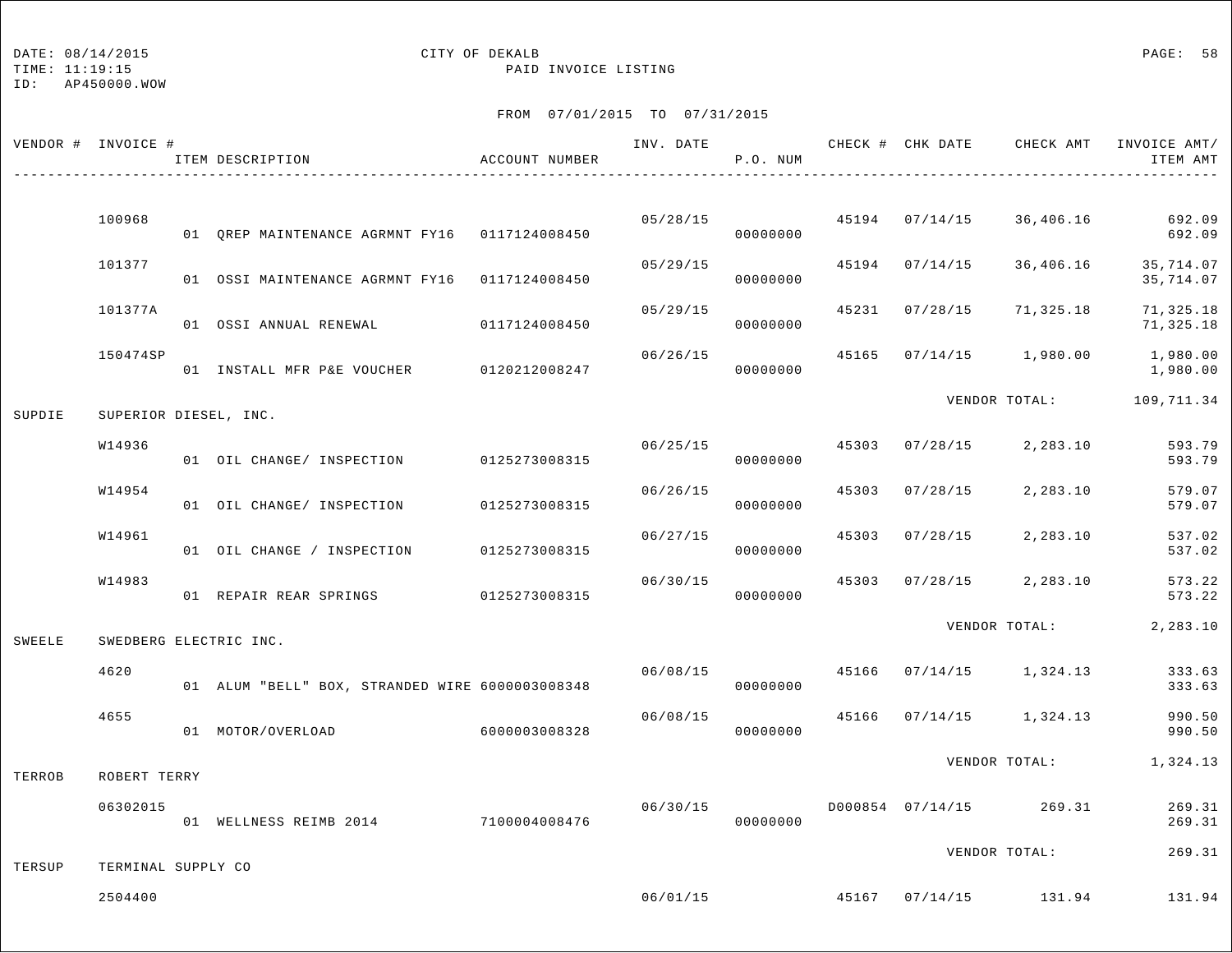## DATE:  $08/14/2015$  PAGE: 59

TIME: 11:19:15 PAID INVOICE LISTING

| VENDOR # INVOICE # |              | ITEM DESCRIPTION                                                                                                                             | ACCOUNT NUMBER | INV. DATE | P.O. NUM                         |       | CHECK # CHK DATE CHECK AMT INVOICE AMT/  | ITEM AMT                          |
|--------------------|--------------|----------------------------------------------------------------------------------------------------------------------------------------------|----------------|-----------|----------------------------------|-------|------------------------------------------|-----------------------------------|
|                    | 2504400      | 01 CABLE TIES, BUTT CONNECTORS 0130332008226<br>02 CABLE TIES, BUTT CONNECTORS 6000002008226<br>03 CABLE TIES, BUTT CONNECTORS 0120222008226 |                | 06/01/15  | 00000000<br>00000000<br>00000000 |       | 45167 07/14/15 131.94                    | 131.94<br>43.98<br>43.98<br>43.98 |
| TRAANA             |              | TRAFFIC ANALYSIS & DESIGN, INC                                                                                                               |                |           |                                  |       | VENDOR TOTAL:                            | 131.94                            |
|                    | 10884        | 01  2015 DSATS TRAFFIC COUNTS 6/15  0900003008399                                                                                            |                | 06/26/15  | 00000000                         | 45168 | $07/14/15$ 4,945.00                      | 4,945.00<br>4,945.00              |
| TRARIS             |              | TRANSUNION RISK & RISK ALTERNA                                                                                                               |                |           |                                  |       | VENDOR TOTAL:                            | 4,945.00                          |
|                    | 07012015     | 01 PD #198499 0120242008243                                                                                                                  |                | 07/01/15  | 45304<br>00000000                |       | 07/28/15 113.00                          | 113.00<br>113.00                  |
| TRUGREEN TRUGREEN  |              |                                                                                                                                              |                |           |                                  |       | VENDOR TOTAL:                            | 113.00                            |
|                    | 35081422     | 01 1316 MARKET TREATMENT 0130333008313<br>02 ANNEX/PD TREATMENT 0130323008313                                                                |                | 06/23/15  | 00000000<br>00000000             |       | 45305 07/28/15 2,045.00                  | 2,045.00<br>1,172.00<br>873.00    |
| TRUNOR             |              | TRUE NORTH CONSULTANTS, INC.                                                                                                                 |                |           |                                  |       | VENDOR TOTAL:                            | 2,045.00                          |
|                    | T15213       | 01 PRE DEMO ASBESTOS SURVEY 0132103008399                                                                                                    |                | 06/11/15  | 00000000                         |       | 45169 07/14/15 1,650.00                  | 1,650.00<br>1,650.00              |
| TRUSTE             | STEVE TRUMBO |                                                                                                                                              |                |           |                                  |       | VENDOR TOTAL:                            | 1,650.00                          |
|                    | 06252015     | 01 WATER REFUND #3803176260-00 6000000063444                                                                                                 |                |           | 06/25/15<br>00000000             | 45170 | $07/14/15$ 39.08                         | 39.08<br>39.08                    |
| TSYS               | TSYS         |                                                                                                                                              |                |           |                                  |       | VENDOR TOTAL:                            | 39.08                             |
|                    | 07032015     | 01 CITY HALL CREDIT CARD JUNE '15 6000000063444                                                                                              |                | 07/03/15  | 00000000                         |       | D000867 07/03/15 1,418.79                | 1,418.79<br>1,418.79              |
| UNIDEN             |              | UNIFORM DEN EAST, INC.                                                                                                                       |                |           |                                  |       | VENDOR TOTAL: 1,418.79                   |                                   |
|                    | $31562 - 80$ |                                                                                                                                              |                |           |                                  |       | $03/19/14$ $45171$ $07/14/15$ $4,899.95$ | $-39.75$                          |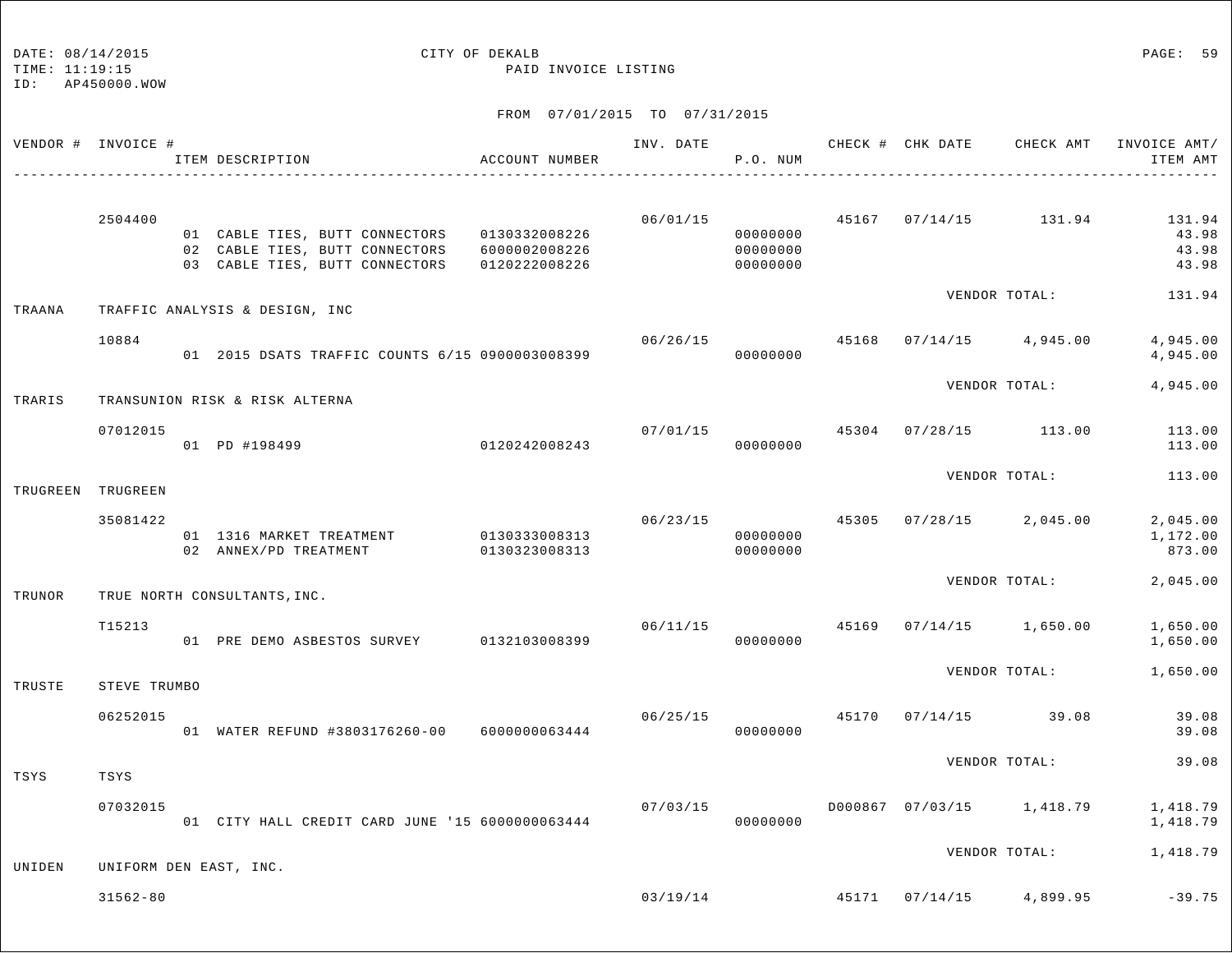## DATE:  $08/14/2015$  PAGE: 60

TIME: 11:19:15 PAID INVOICE LISTING

|         | VENDOR # INVOICE #    | ITEM DESCRIPTION                             | ACCOUNT NUMBER |          | P.O. NUM             |       |                | INV. DATE 6 1992 CHECK # CHK DATE CHECK AMT INVOICE AMT | ITEM AMT              |
|---------|-----------------------|----------------------------------------------|----------------|----------|----------------------|-------|----------------|---------------------------------------------------------|-----------------------|
|         |                       |                                              |                |          |                      |       |                |                                                         |                       |
|         | $31562 - 80$          | 01 TRI-FOLD WALLET - CICCHETTI 0120222008270 |                |          | 03/19/14<br>00000000 |       | 45171 07/14/15 | 4,899.95                                                | $-39.75$<br>$-39.75$  |
|         | $37074 - 80$          | 01 VELCRO BELT-STREIT                        | 0120222008270  | 11/04/14 | 00000000             |       | 45171 07/14/15 | 4,899.95                                                | $-57.50$<br>$-57.50$  |
|         | 37988                 | 01 COMMAND TROUSER - COSTILOW                | 0120222008270  | 02/06/15 | 00000000             |       | 45171 07/14/15 | 4,899.95                                                | 140.38<br>140.38      |
|         | 38065                 | 01 RIOT HELMETS                              | 0120212008247  | 03/09/15 | 00000000             | 45171 | 07/14/15       | 4,899.95                                                | 3, 274.75<br>3,274.75 |
|         | 40198                 | 01 UNIFORM - PARSONS                         | 0120222008270  | 06/24/15 | 00000000             |       |                | 45171 07/14/15 4,899.95                                 | 1,582.07<br>1,582.07  |
|         | 40460                 | 01 GARRISON BELT                             | 0120222008270  | 06/26/15 | 00000000             |       |                | 45306 07/28/15 27.99                                    | 27.99<br>27.99        |
| UNIREN  | UNITED RENTALS        |                                              |                |          |                      |       |                | VENDOR TOTAL:                                           | 4,927.94              |
|         |                       |                                              |                |          |                      |       |                |                                                         |                       |
|         | 129036936001          | 01 ASPHALT LUTE, GLASS 6000002008226         |                | 06/10/15 | 00000000             |       |                | 45172 07/14/15 91.62                                    | 80.76<br>80.76        |
|         | 129411623001          | 01 CAUTION TAPE                              | 0130332008295  |          | 06/24/15<br>00000000 |       |                | 45172 07/14/15 91.62                                    | 10.86<br>10.86        |
| UNISHE  |                       | UNIVERSITY SHELL, INC.                       |                |          |                      |       |                | VENDOR TOTAL:                                           | 91.62                 |
|         | 51733                 | 01 PD FUEL                                   | 0120212008245  |          | 07/01/15<br>00000000 | 45232 |                | $07/28/15$ 14.03                                        | 14.03<br>14.03        |
|         |                       |                                              |                |          |                      |       |                | VENDOR TOTAL:                                           | 14.03                 |
| UOFIEXT |                       | UNIVERSITY OF ILLINOIS                       |                |          |                      |       |                |                                                         |                       |
|         | PUBLICATIONS          | 01 (6) GEN STNDRDS MNLS/WRKBKS 0130333008376 |                | 07/01/15 | 00000000             |       |                | 45027 07/01/15 84.00                                    | 84.00<br>84.00        |
| UPS     | UNITED PARCEL SERVICE |                                              |                |          |                      |       |                | VENDOR TOTAL:                                           | 84.00                 |
|         | 00007WX103235         | 01 FREIGHT/POSTAGE                           | 0125263008305  |          | 00000000             |       |                | $06/06/15$ $45173$ $07/14/15$ $11.57$                   | 11.57<br>4.51         |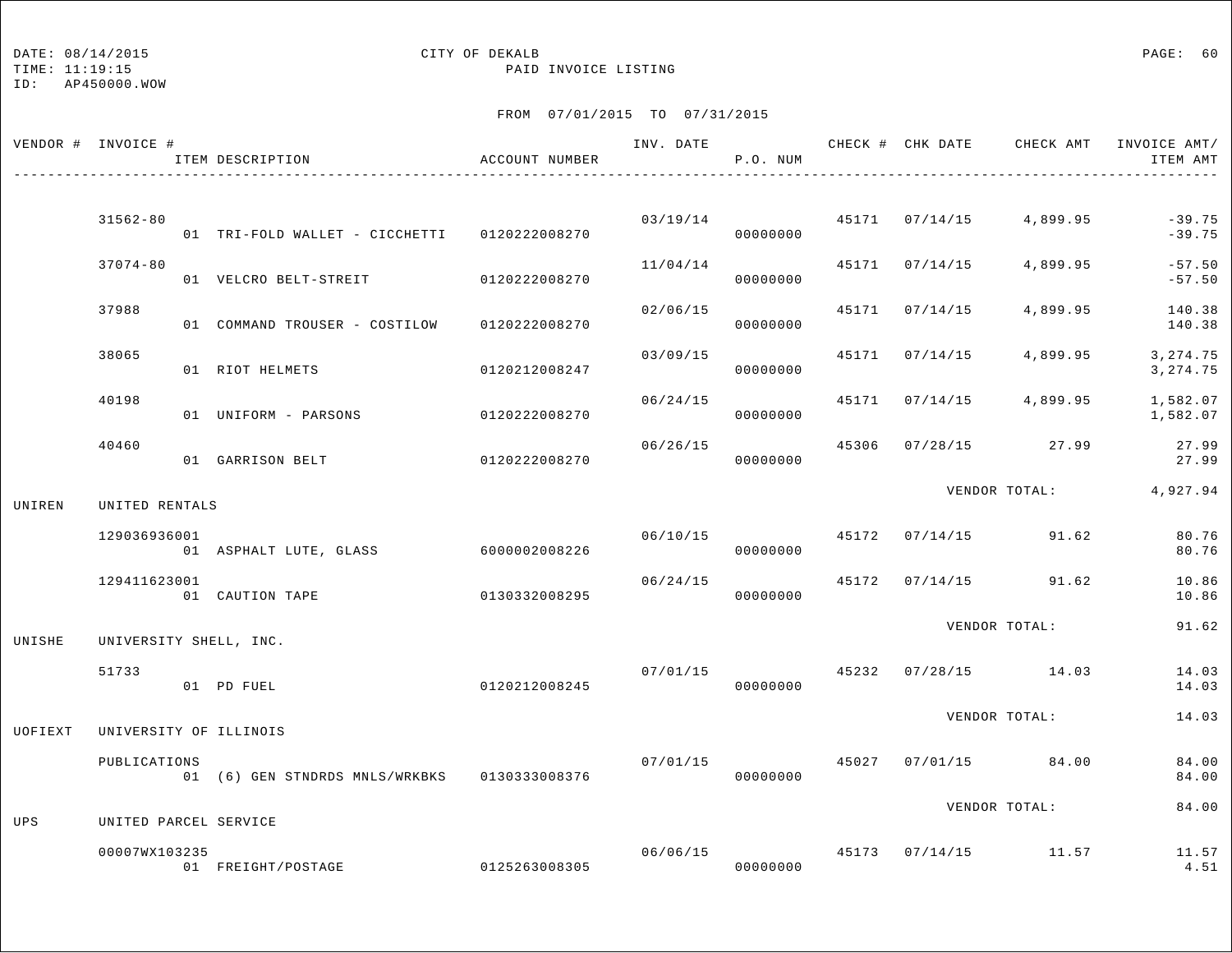ID: AP450000.WOW

## TIME: 11:19:15 PAID INVOICE LISTING

|        | VENDOR # INVOICE # | ITEM DESCRIPTION                                                                                                                                                                                                                                                           | ACCOUNT NUMBER                                                                                                                                        | INV. DATE | P.O. NUM                                                                                                 |       | -------------------------------- | CHECK # CHK DATE CHECK AMT | INVOICE AMT/<br>ITEM AMT                                                                       |
|--------|--------------------|----------------------------------------------------------------------------------------------------------------------------------------------------------------------------------------------------------------------------------------------------------------------------|-------------------------------------------------------------------------------------------------------------------------------------------------------|-----------|----------------------------------------------------------------------------------------------------------|-------|----------------------------------|----------------------------|------------------------------------------------------------------------------------------------|
|        | 00007WX103235      | 02 FREIGHT/POSTAGE                                                                                                                                                                                                                                                         | 6000003008305                                                                                                                                         | 06/06/15  | 00000000                                                                                                 |       | 45173 07/14/15                   | 11.57                      | 11.57<br>7.06                                                                                  |
|        | 00007WX103255      | 01 FREIGHT/POSTAGE                                                                                                                                                                                                                                                         | 60000003008305                                                                                                                                        | 06/20/15  | 00000000                                                                                                 |       |                                  | 45307 07/28/15 33.69       | 22.48<br>22.48                                                                                 |
|        | 00007WX103265      | 01 FREIGHT & POSTAGE<br>02 FREIGHT & POSTAGE                                                                                                                                                                                                                               | 0125263008305                                                                                                                                         | 06/27/15  | 00000000                                                                                                 |       |                                  | 45307 07/28/15 33.69       | 11.21<br>4.55<br>6.66                                                                          |
| USBANK |                    | U.S. BANK NATIONAL ASSOCIATION                                                                                                                                                                                                                                             |                                                                                                                                                       |           |                                                                                                          |       |                                  | VENDOR TOTAL:              | 45.26                                                                                          |
|        | 280212283          | 01 5000332993000 5/29-6/29/15 0135003008310                                                                                                                                                                                                                                |                                                                                                                                                       | 06/05/15  | 00000000                                                                                                 |       | 45184 07/14/15                   | 2,493.98                   | 113.76<br>113.76                                                                               |
|        | 280409996          | 01 5000326508000 5/30-6/30/15                                                                                                                                                                                                                                              | 0135003008310                                                                                                                                         | 06/06/15  | 00000000                                                                                                 |       | 45184 07/14/15                   | 2,493.98                   | 501.03<br>501.03                                                                               |
|        | 281287136          | 01 500039496900 JUNE 2015                                                                                                                                                                                                                                                  | 0120222008242                                                                                                                                         | 06/20/15  | 00000000                                                                                                 | 45184 | 07/14/15                         | 2,493.98                   | 147.75<br>147.75                                                                               |
|        | 281287276          | 01 5000338939000 JUNE 2015<br>02 5000366743000 JUNE 2015<br>03 5000366745000 JUNE 2015<br>04 5000376431000 JUNE 2015<br>05 5000384441000 JUNE 2015<br>06 5000384441000 JUNE 2015<br>07 5000384441001 JUNE 2015<br>08 5000384441001 JUNE 2015<br>09 5000389757001 JUNE 2015 | 0135003008310<br>0135003008310<br>0135003008310<br>6500006008597<br>0120222008242<br>0125263008330<br>0120222008242<br>0125263008330<br>0120222008242 | 06/20/15  | 00000000<br>00000000<br>00000000<br>00000000<br>00000000<br>00000000<br>00000000<br>00000000<br>00000000 |       | 45184 07/14/15                   | 2,493.98                   | 1,731.44<br>629.70<br>209.94<br>253.68<br>133.37<br>184.58<br>92.30<br>18.71<br>9.36<br>199.80 |
|        | 282345354          | 01 5000332993000 6/26-7/26/15                                                                                                                                                                                                                                              | 0120223008310                                                                                                                                         | 07/05/15  | 00000000                                                                                                 |       | 45318 07/30/15                   | 2,832.16                   | 113.76<br>113.76                                                                               |
|        | 282442771          | 01 5000326508000 6/30-7/30/15 0125263008330<br>02 LATE FEE                                                                                                                                                                                                                 | 0125263008330                                                                                                                                         | 07/06/15  | 00000000<br>00000000                                                                                     |       | 45318 07/30/15                   | 2,832.16                   | 651.33<br>501.03<br>150.30                                                                     |
|        | 283166229          | 01 5000394969000 7/14/15 0120223008310<br>02 LATE FEE                                                                                                                                                                                                                      | 0120223008310                                                                                                                                         | 07/21/15  | 00000000<br>00000000                                                                                     |       | 45318 07/30/15                   | 2,832.16                   | 162.53<br>147.75<br>14.78                                                                      |
|        | 283266260          | 01 COPIER MAINTENANCE 25134776 0115153008310                                                                                                                                                                                                                               |                                                                                                                                                       |           | 07/21/15<br>00000000                                                                                     |       | 45318 07/30/15                   | 2,832.16                   | 1,904.54<br>99.90                                                                              |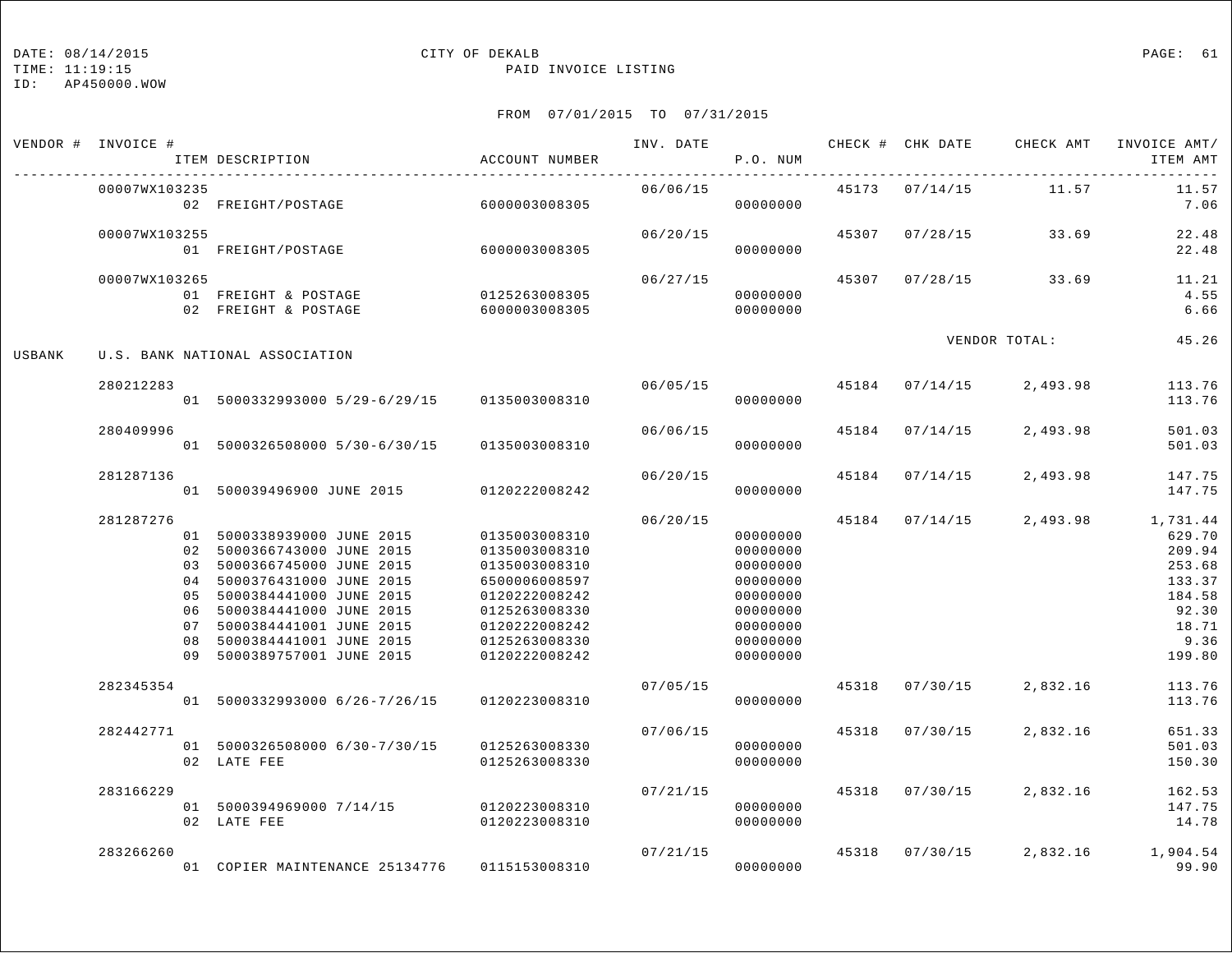### DATE:  $08/14/2015$  PAGE: 62

#### TIME: 11:19:15 PAID INVOICE LISTING

|            | VENDOR # INVOICE # |                                              |                | INV. DATE |          |       | CHECK # CHK DATE | CHECK AMT                 | INVOICE AMT/                                        |
|------------|--------------------|----------------------------------------------|----------------|-----------|----------|-------|------------------|---------------------------|-----------------------------------------------------|
|            |                    | ITEM DESCRIPTION                             | ACCOUNT NUMBER |           | P.O. NUM |       |                  |                           | ITEM AMT<br><u> - - - - - - - - - - - - - - - -</u> |
|            | 283266260          |                                              |                | 07/21/15  |          |       |                  | 45318  07/30/15  2,832.16 | 1,904.54                                            |
|            |                    | 02 LATE FEE                                  | 0115153008310  |           | 00000000 |       |                  |                           | 10.00                                               |
|            |                    | 03 COPIER MAINTENANCE 25134766 0115153008310 |                |           | 00000000 |       |                  |                           | 99.90                                               |
|            |                    | 04 LATE FEE                                  | 0115153008310  |           | 00000000 |       |                  |                           | 10.00                                               |
|            |                    | 05 COPIER MAINTENANCE 25135176               | 0130333008310  |           | 00000000 |       |                  |                           | 99.90                                               |
|            |                    | 06 LATE FEE                                  | 0130333008310  |           | 00000000 |       |                  |                           | 10.00                                               |
|            |                    | 07 COPIER MAINTENANCE 11002827               | 0120223008310  |           | 00000000 |       |                  |                           | 330.00                                              |
|            |                    | 08 LATE FEE                                  | 0120223008310  |           | 00000000 |       |                  |                           | 32.97                                               |
|            |                    | 09 COPIER MAINTENANCE 2511814Y               | 0115153008310  |           | 00000000 |       |                  |                           | 98.94                                               |
|            |                    | 10 LATE FEE                                  | 0115153008310  |           | 00000000 |       |                  |                           | 10.00                                               |
|            |                    | 11 COPIER MAINTENANCE 35037374               | 0117123008310  |           | 00000000 |       |                  |                           | 111.00                                              |
|            |                    | 12 LATE FEE                                  | 0117123008310  |           | 00000000 |       |                  |                           | 10.99                                               |
|            |                    | 13 COPIER MAINTENANCE 11001216               | 0117123008310  |           | 00000000 |       |                  |                           | 253.68                                              |
|            |                    | 14 LATE FEE                                  | 0117123008310  |           | 00000000 |       |                  |                           | 25.37                                               |
|            |                    | 15 COPIER MAINTENANCE 35018277               | 6500006008597  |           | 00000000 |       |                  |                           | 133.37                                              |
|            |                    | 16 LATE FEE                                  | 6500006008597  |           | 00000000 |       |                  |                           | 13.34                                               |
|            |                    | 17 COPIER MAINTENANCE 35186383               | 0120223008310  |           | 00000000 |       |                  |                           | 92.26                                               |
|            |                    | 18 LATE FEE                                  | 0120223008310  |           | 00000000 |       |                  |                           | 8.84                                                |
|            |                    | 19 COPIER MAINTENANCE 35130826               | 0120223008310  |           | 00000000 |       |                  |                           | 92.27                                               |
|            |                    | 20 LATE FEE                                  | 0120223008310  |           | 00000000 |       |                  |                           | 8.84                                                |
|            |                    | 21 COPIER MAINTENANCE 35131186               | 0125263008310  |           | 00000000 |       |                  |                           | 92.30                                               |
|            |                    | 22 LATE FEE                                  | 0125263008310  |           | 00000000 |       |                  |                           | 10.00                                               |
|            |                    | 23 FAX BOARD COPIER ACCESS                   | 0120223008310  |           | 00000000 |       |                  |                           | 9.38                                                |
|            |                    | 24 LATE FEE                                  | 0120223008310  |           | 00000000 |       |                  |                           | 0.90                                                |
|            |                    | 25 FAX BOARD COPIER ACCESS                   | 0120223008310  |           | 00000000 |       |                  |                           | 9.38                                                |
|            |                    | 26 LATE FEE                                  | 0120223008310  |           | 00000000 |       |                  |                           | 0.90                                                |
|            |                    | 27 FAX BOARD COPIER ACCESS                   | 0125263008310  |           | 00000000 |       |                  |                           | 9.36                                                |
|            |                    | 28 LATE FEE                                  | 0125263008310  |           | 00000000 |       |                  |                           | 1.00                                                |
|            |                    | 29 COPIER MAINTENANCE 35158758               | 0125263008310  |           | 00000000 |       |                  |                           | 99.90                                               |
|            |                    | 30 LATE FEE                                  | 0125263008310  |           | 00000000 |       |                  |                           | 9.99                                                |
|            |                    | 31 COPIER MAINTENANCE 35159288               | 0125263008310  |           | 00000000 |       |                  |                           | 99.90                                               |
|            |                    | 32 LATE FEE                                  | 0125263008310  |           | 00000000 |       |                  |                           | 9.96                                                |
| USPO       |                    | UNITED STATES POST OFFICE                    |                |           |          |       |                  | VENDOR TOTAL:             | 5,326.14                                            |
|            | 07282015           |                                              |                | 07/28/15  |          |       | 45320 07/30/15   | 5,000.00                  | 5,000.00                                            |
|            |                    | 01 RMB PERMIT #166                           | 60000003008305 |           | 00000000 |       |                  |                           | 5,000.00                                            |
|            |                    |                                              |                |           |          |       |                  | VENDOR TOTAL:             | 5,000.00                                            |
| <b>VAC</b> |                    | VOLUNTARY ACTION CENTER                      |                |           |          |       |                  |                           |                                                     |
|            | 07202015           |                                              |                | 07/20/15  | 00000000 | 45239 | 07/28/15         | 3,625.00                  | 3,625.00                                            |
|            |                    | 01 1ST QTR SOCIAL SRVCS PROG 1900003008307   |                |           |          |       |                  |                           | 3,625.00                                            |
|            | 160717             |                                              |                | 07/09/15  |          |       | 45308 07/28/15   | 301,679.30                | 301,679.30                                          |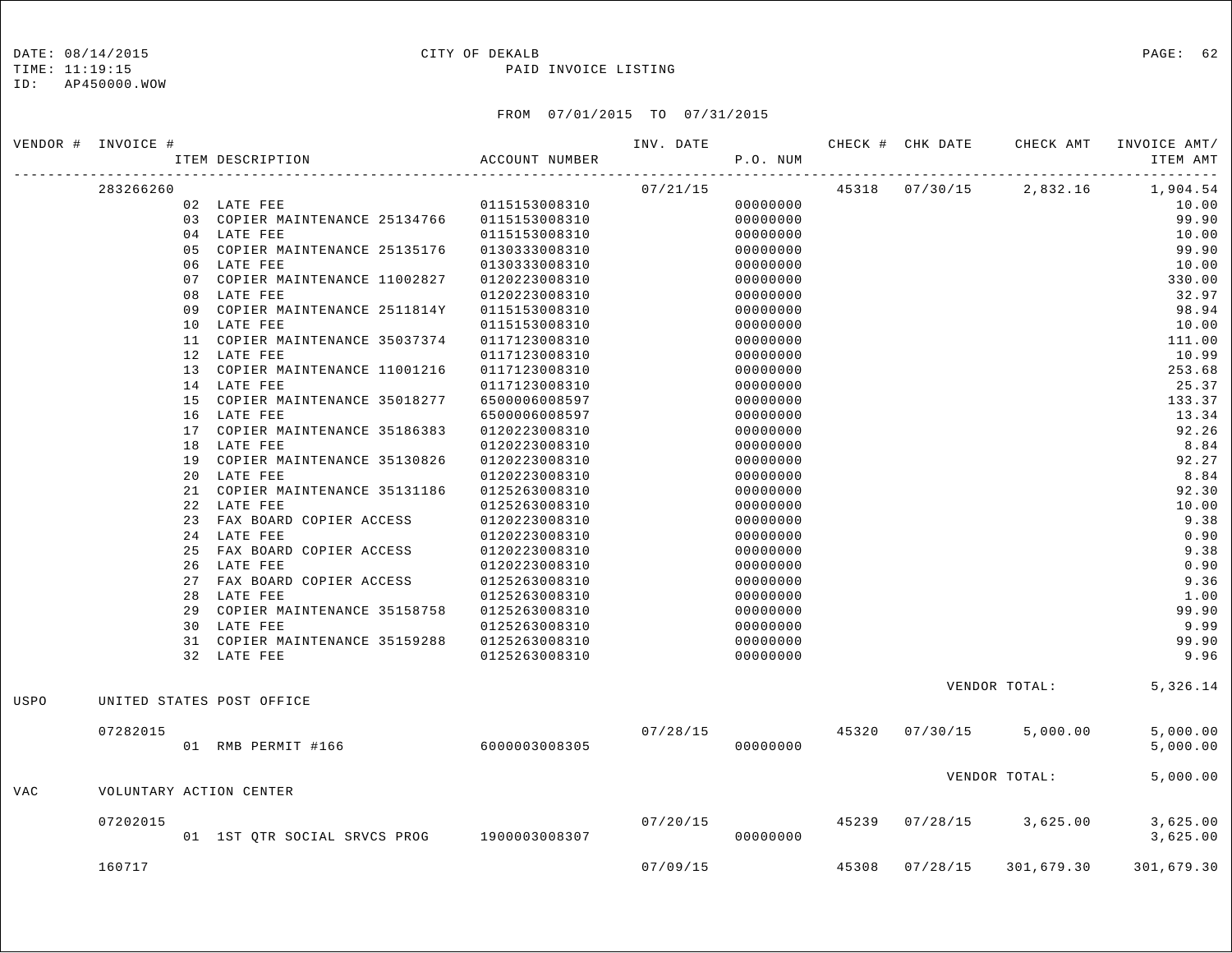## DATE: 08/14/2015 CITY OF DEKALB PAGE: 63

TIME: 11:19:15 PAID INVOICE LISTING

| 07/09/15 45308 07/28/15<br>160717<br>301,679.30<br>301,679.30<br>01 DOAP 6/1-6/30/15 0920003008399<br>00000000<br>301,679.30<br>VENDOR TOTAL:<br>305,304.30<br>VERLON<br>VERIZON LONG DISTANCE<br>06/01/15<br>06012015<br>45174 07/14/15 142.93<br>142.93<br>01 ACCT LV CHRGS JUN 2015 0135003008337<br>00000000<br>3.58<br>02 DIRECT DIAL CHRGS JUN 2015<br>00000000<br>1.64<br>0135003008337<br>03 ADMIN CHRGS JUN 2015<br>122.95<br>0135003008337<br>00000000<br>04 AIRPORT CHRGS JUN 2015<br>00000000<br>5.53<br>6500003008337<br>05 FIRE CHRGS JUN 2015<br>0.18<br>0125263008337<br>00000000<br>06 POLICE CHRGS JUN 2015<br>2.02<br>0120213008337<br>00000000<br>PW CHRGS JUN 2015<br>0130313008337<br>00000000<br>0.04<br>07<br>08 YSB CHRGS JUN 2015<br>6.99<br>0135003008337<br>00000000<br>45309 07/28/15 163.45<br>07012015<br>07/01/15<br>163.45<br>01 PHONE CHRGS - ACCT LVL<br>4.10<br>00000000<br>0135003008337<br>PHONE CHRGS - DIRECT DIAL<br>1.87<br>02<br>0135003008337<br>00000000<br>PHONE CHRGS - ADMIN SRVCS<br>140.60<br>0135003008337<br>00000000<br>0.3<br>PHONE CHRGS - AIRPORT<br>6.32<br>6500003008337<br>00000000<br>04<br>PHONE CHRGS - FIRE<br>00000000<br>0.21<br>05<br>0125263008337<br>PHONE CHRGS - POLICE<br>2.31<br>0120213008337<br>00000000<br>06<br>PHONE CHRGS - PUB WORKS<br>0130313008337<br>0.04<br>00000000<br>07<br>PHONE CHRGS - YSB<br>8.00<br>08<br>0135003008337<br>00000000<br>VENDOR TOTAL: 306.38<br>VERWIR<br>VERIZON WIRELESS<br>06/04/15<br>06042015<br>45175 07/14/15<br>8,689.31<br>8,689.31<br>01 WIRELESS CHRGS ADMIN<br>0115153008337<br>00000000<br>204.88<br>02 WIRELESS CHRGS ARPT<br>00000000<br>80.69<br>6500003008337<br>03 WIRELESS CHRGS BLDG<br>0.33<br>0132133008337<br>00000000<br>04 WIRELESS CHRGS COM DEV<br>60.12<br>0132103008337<br>00000000<br>WIRELESS CHRGS DSATS<br>76.02<br>0.5<br>0900002008285<br>00000000<br>WIRELESS CHRGS ENG<br>124.86<br>06<br>0130353008337<br>00000000<br>WIRELESS CHRGS FIN<br>00000000<br>60.12<br>0.7<br>0117123008337<br>WIRELESS CHRGS FIRE<br>1,071.10<br>08<br>0125263008337<br>00000000<br>WIRELESS CHRGS HR<br>00000000<br>60.12<br>09<br>0115173008337<br>WIRELESS CHRGS IT<br>238.37<br>10<br>0117123008337<br>00000000<br>WIRELESS CHRGS MAYOR<br>11<br>0110103008337<br>00000000<br>60.12<br>WIRELESS CHRGS PD<br>12 <sup>°</sup><br>0120213008337<br>00000000<br>3,349.63<br>WIRELESS CHRGS PLANNING<br>13<br>0132113008337<br>00000000<br>130.24<br>14 WIRELESS CHRGS PW<br>60.12<br>0130313008337<br>00000000 | VENDOR # INVOICE # |  | ITEM DESCRIPTION | ACCOUNT NUMBER | INV. DATE | P.O. NUM | CHECK # CHK DATE | CHECK AMT | INVOICE AMT/<br>ITEM AMT |
|-------------------------------------------------------------------------------------------------------------------------------------------------------------------------------------------------------------------------------------------------------------------------------------------------------------------------------------------------------------------------------------------------------------------------------------------------------------------------------------------------------------------------------------------------------------------------------------------------------------------------------------------------------------------------------------------------------------------------------------------------------------------------------------------------------------------------------------------------------------------------------------------------------------------------------------------------------------------------------------------------------------------------------------------------------------------------------------------------------------------------------------------------------------------------------------------------------------------------------------------------------------------------------------------------------------------------------------------------------------------------------------------------------------------------------------------------------------------------------------------------------------------------------------------------------------------------------------------------------------------------------------------------------------------------------------------------------------------------------------------------------------------------------------------------------------------------------------------------------------------------------------------------------------------------------------------------------------------------------------------------------------------------------------------------------------------------------------------------------------------------------------------------------------------------------------------------------------------------------------------------------------------------------------------------------------------------------------------------------------------------------------------------------------------------------------------------------------------------------------------------------------------------------------------|--------------------|--|------------------|----------------|-----------|----------|------------------|-----------|--------------------------|
|                                                                                                                                                                                                                                                                                                                                                                                                                                                                                                                                                                                                                                                                                                                                                                                                                                                                                                                                                                                                                                                                                                                                                                                                                                                                                                                                                                                                                                                                                                                                                                                                                                                                                                                                                                                                                                                                                                                                                                                                                                                                                                                                                                                                                                                                                                                                                                                                                                                                                                                                           |                    |  |                  |                |           |          |                  |           |                          |
|                                                                                                                                                                                                                                                                                                                                                                                                                                                                                                                                                                                                                                                                                                                                                                                                                                                                                                                                                                                                                                                                                                                                                                                                                                                                                                                                                                                                                                                                                                                                                                                                                                                                                                                                                                                                                                                                                                                                                                                                                                                                                                                                                                                                                                                                                                                                                                                                                                                                                                                                           |                    |  |                  |                |           |          |                  |           |                          |
|                                                                                                                                                                                                                                                                                                                                                                                                                                                                                                                                                                                                                                                                                                                                                                                                                                                                                                                                                                                                                                                                                                                                                                                                                                                                                                                                                                                                                                                                                                                                                                                                                                                                                                                                                                                                                                                                                                                                                                                                                                                                                                                                                                                                                                                                                                                                                                                                                                                                                                                                           |                    |  |                  |                |           |          |                  |           |                          |
|                                                                                                                                                                                                                                                                                                                                                                                                                                                                                                                                                                                                                                                                                                                                                                                                                                                                                                                                                                                                                                                                                                                                                                                                                                                                                                                                                                                                                                                                                                                                                                                                                                                                                                                                                                                                                                                                                                                                                                                                                                                                                                                                                                                                                                                                                                                                                                                                                                                                                                                                           |                    |  |                  |                |           |          |                  |           |                          |
|                                                                                                                                                                                                                                                                                                                                                                                                                                                                                                                                                                                                                                                                                                                                                                                                                                                                                                                                                                                                                                                                                                                                                                                                                                                                                                                                                                                                                                                                                                                                                                                                                                                                                                                                                                                                                                                                                                                                                                                                                                                                                                                                                                                                                                                                                                                                                                                                                                                                                                                                           |                    |  |                  |                |           |          |                  |           |                          |
|                                                                                                                                                                                                                                                                                                                                                                                                                                                                                                                                                                                                                                                                                                                                                                                                                                                                                                                                                                                                                                                                                                                                                                                                                                                                                                                                                                                                                                                                                                                                                                                                                                                                                                                                                                                                                                                                                                                                                                                                                                                                                                                                                                                                                                                                                                                                                                                                                                                                                                                                           |                    |  |                  |                |           |          |                  |           |                          |
|                                                                                                                                                                                                                                                                                                                                                                                                                                                                                                                                                                                                                                                                                                                                                                                                                                                                                                                                                                                                                                                                                                                                                                                                                                                                                                                                                                                                                                                                                                                                                                                                                                                                                                                                                                                                                                                                                                                                                                                                                                                                                                                                                                                                                                                                                                                                                                                                                                                                                                                                           |                    |  |                  |                |           |          |                  |           |                          |
|                                                                                                                                                                                                                                                                                                                                                                                                                                                                                                                                                                                                                                                                                                                                                                                                                                                                                                                                                                                                                                                                                                                                                                                                                                                                                                                                                                                                                                                                                                                                                                                                                                                                                                                                                                                                                                                                                                                                                                                                                                                                                                                                                                                                                                                                                                                                                                                                                                                                                                                                           |                    |  |                  |                |           |          |                  |           |                          |
|                                                                                                                                                                                                                                                                                                                                                                                                                                                                                                                                                                                                                                                                                                                                                                                                                                                                                                                                                                                                                                                                                                                                                                                                                                                                                                                                                                                                                                                                                                                                                                                                                                                                                                                                                                                                                                                                                                                                                                                                                                                                                                                                                                                                                                                                                                                                                                                                                                                                                                                                           |                    |  |                  |                |           |          |                  |           |                          |
|                                                                                                                                                                                                                                                                                                                                                                                                                                                                                                                                                                                                                                                                                                                                                                                                                                                                                                                                                                                                                                                                                                                                                                                                                                                                                                                                                                                                                                                                                                                                                                                                                                                                                                                                                                                                                                                                                                                                                                                                                                                                                                                                                                                                                                                                                                                                                                                                                                                                                                                                           |                    |  |                  |                |           |          |                  |           |                          |
|                                                                                                                                                                                                                                                                                                                                                                                                                                                                                                                                                                                                                                                                                                                                                                                                                                                                                                                                                                                                                                                                                                                                                                                                                                                                                                                                                                                                                                                                                                                                                                                                                                                                                                                                                                                                                                                                                                                                                                                                                                                                                                                                                                                                                                                                                                                                                                                                                                                                                                                                           |                    |  |                  |                |           |          |                  |           |                          |
|                                                                                                                                                                                                                                                                                                                                                                                                                                                                                                                                                                                                                                                                                                                                                                                                                                                                                                                                                                                                                                                                                                                                                                                                                                                                                                                                                                                                                                                                                                                                                                                                                                                                                                                                                                                                                                                                                                                                                                                                                                                                                                                                                                                                                                                                                                                                                                                                                                                                                                                                           |                    |  |                  |                |           |          |                  |           |                          |
|                                                                                                                                                                                                                                                                                                                                                                                                                                                                                                                                                                                                                                                                                                                                                                                                                                                                                                                                                                                                                                                                                                                                                                                                                                                                                                                                                                                                                                                                                                                                                                                                                                                                                                                                                                                                                                                                                                                                                                                                                                                                                                                                                                                                                                                                                                                                                                                                                                                                                                                                           |                    |  |                  |                |           |          |                  |           |                          |
|                                                                                                                                                                                                                                                                                                                                                                                                                                                                                                                                                                                                                                                                                                                                                                                                                                                                                                                                                                                                                                                                                                                                                                                                                                                                                                                                                                                                                                                                                                                                                                                                                                                                                                                                                                                                                                                                                                                                                                                                                                                                                                                                                                                                                                                                                                                                                                                                                                                                                                                                           |                    |  |                  |                |           |          |                  |           |                          |
|                                                                                                                                                                                                                                                                                                                                                                                                                                                                                                                                                                                                                                                                                                                                                                                                                                                                                                                                                                                                                                                                                                                                                                                                                                                                                                                                                                                                                                                                                                                                                                                                                                                                                                                                                                                                                                                                                                                                                                                                                                                                                                                                                                                                                                                                                                                                                                                                                                                                                                                                           |                    |  |                  |                |           |          |                  |           |                          |
|                                                                                                                                                                                                                                                                                                                                                                                                                                                                                                                                                                                                                                                                                                                                                                                                                                                                                                                                                                                                                                                                                                                                                                                                                                                                                                                                                                                                                                                                                                                                                                                                                                                                                                                                                                                                                                                                                                                                                                                                                                                                                                                                                                                                                                                                                                                                                                                                                                                                                                                                           |                    |  |                  |                |           |          |                  |           |                          |
|                                                                                                                                                                                                                                                                                                                                                                                                                                                                                                                                                                                                                                                                                                                                                                                                                                                                                                                                                                                                                                                                                                                                                                                                                                                                                                                                                                                                                                                                                                                                                                                                                                                                                                                                                                                                                                                                                                                                                                                                                                                                                                                                                                                                                                                                                                                                                                                                                                                                                                                                           |                    |  |                  |                |           |          |                  |           |                          |
|                                                                                                                                                                                                                                                                                                                                                                                                                                                                                                                                                                                                                                                                                                                                                                                                                                                                                                                                                                                                                                                                                                                                                                                                                                                                                                                                                                                                                                                                                                                                                                                                                                                                                                                                                                                                                                                                                                                                                                                                                                                                                                                                                                                                                                                                                                                                                                                                                                                                                                                                           |                    |  |                  |                |           |          |                  |           |                          |
|                                                                                                                                                                                                                                                                                                                                                                                                                                                                                                                                                                                                                                                                                                                                                                                                                                                                                                                                                                                                                                                                                                                                                                                                                                                                                                                                                                                                                                                                                                                                                                                                                                                                                                                                                                                                                                                                                                                                                                                                                                                                                                                                                                                                                                                                                                                                                                                                                                                                                                                                           |                    |  |                  |                |           |          |                  |           |                          |
|                                                                                                                                                                                                                                                                                                                                                                                                                                                                                                                                                                                                                                                                                                                                                                                                                                                                                                                                                                                                                                                                                                                                                                                                                                                                                                                                                                                                                                                                                                                                                                                                                                                                                                                                                                                                                                                                                                                                                                                                                                                                                                                                                                                                                                                                                                                                                                                                                                                                                                                                           |                    |  |                  |                |           |          |                  |           |                          |
|                                                                                                                                                                                                                                                                                                                                                                                                                                                                                                                                                                                                                                                                                                                                                                                                                                                                                                                                                                                                                                                                                                                                                                                                                                                                                                                                                                                                                                                                                                                                                                                                                                                                                                                                                                                                                                                                                                                                                                                                                                                                                                                                                                                                                                                                                                                                                                                                                                                                                                                                           |                    |  |                  |                |           |          |                  |           |                          |
|                                                                                                                                                                                                                                                                                                                                                                                                                                                                                                                                                                                                                                                                                                                                                                                                                                                                                                                                                                                                                                                                                                                                                                                                                                                                                                                                                                                                                                                                                                                                                                                                                                                                                                                                                                                                                                                                                                                                                                                                                                                                                                                                                                                                                                                                                                                                                                                                                                                                                                                                           |                    |  |                  |                |           |          |                  |           |                          |
|                                                                                                                                                                                                                                                                                                                                                                                                                                                                                                                                                                                                                                                                                                                                                                                                                                                                                                                                                                                                                                                                                                                                                                                                                                                                                                                                                                                                                                                                                                                                                                                                                                                                                                                                                                                                                                                                                                                                                                                                                                                                                                                                                                                                                                                                                                                                                                                                                                                                                                                                           |                    |  |                  |                |           |          |                  |           |                          |
|                                                                                                                                                                                                                                                                                                                                                                                                                                                                                                                                                                                                                                                                                                                                                                                                                                                                                                                                                                                                                                                                                                                                                                                                                                                                                                                                                                                                                                                                                                                                                                                                                                                                                                                                                                                                                                                                                                                                                                                                                                                                                                                                                                                                                                                                                                                                                                                                                                                                                                                                           |                    |  |                  |                |           |          |                  |           |                          |
|                                                                                                                                                                                                                                                                                                                                                                                                                                                                                                                                                                                                                                                                                                                                                                                                                                                                                                                                                                                                                                                                                                                                                                                                                                                                                                                                                                                                                                                                                                                                                                                                                                                                                                                                                                                                                                                                                                                                                                                                                                                                                                                                                                                                                                                                                                                                                                                                                                                                                                                                           |                    |  |                  |                |           |          |                  |           |                          |
|                                                                                                                                                                                                                                                                                                                                                                                                                                                                                                                                                                                                                                                                                                                                                                                                                                                                                                                                                                                                                                                                                                                                                                                                                                                                                                                                                                                                                                                                                                                                                                                                                                                                                                                                                                                                                                                                                                                                                                                                                                                                                                                                                                                                                                                                                                                                                                                                                                                                                                                                           |                    |  |                  |                |           |          |                  |           |                          |
|                                                                                                                                                                                                                                                                                                                                                                                                                                                                                                                                                                                                                                                                                                                                                                                                                                                                                                                                                                                                                                                                                                                                                                                                                                                                                                                                                                                                                                                                                                                                                                                                                                                                                                                                                                                                                                                                                                                                                                                                                                                                                                                                                                                                                                                                                                                                                                                                                                                                                                                                           |                    |  |                  |                |           |          |                  |           |                          |
|                                                                                                                                                                                                                                                                                                                                                                                                                                                                                                                                                                                                                                                                                                                                                                                                                                                                                                                                                                                                                                                                                                                                                                                                                                                                                                                                                                                                                                                                                                                                                                                                                                                                                                                                                                                                                                                                                                                                                                                                                                                                                                                                                                                                                                                                                                                                                                                                                                                                                                                                           |                    |  |                  |                |           |          |                  |           |                          |
|                                                                                                                                                                                                                                                                                                                                                                                                                                                                                                                                                                                                                                                                                                                                                                                                                                                                                                                                                                                                                                                                                                                                                                                                                                                                                                                                                                                                                                                                                                                                                                                                                                                                                                                                                                                                                                                                                                                                                                                                                                                                                                                                                                                                                                                                                                                                                                                                                                                                                                                                           |                    |  |                  |                |           |          |                  |           |                          |
|                                                                                                                                                                                                                                                                                                                                                                                                                                                                                                                                                                                                                                                                                                                                                                                                                                                                                                                                                                                                                                                                                                                                                                                                                                                                                                                                                                                                                                                                                                                                                                                                                                                                                                                                                                                                                                                                                                                                                                                                                                                                                                                                                                                                                                                                                                                                                                                                                                                                                                                                           |                    |  |                  |                |           |          |                  |           |                          |
|                                                                                                                                                                                                                                                                                                                                                                                                                                                                                                                                                                                                                                                                                                                                                                                                                                                                                                                                                                                                                                                                                                                                                                                                                                                                                                                                                                                                                                                                                                                                                                                                                                                                                                                                                                                                                                                                                                                                                                                                                                                                                                                                                                                                                                                                                                                                                                                                                                                                                                                                           |                    |  |                  |                |           |          |                  |           |                          |
|                                                                                                                                                                                                                                                                                                                                                                                                                                                                                                                                                                                                                                                                                                                                                                                                                                                                                                                                                                                                                                                                                                                                                                                                                                                                                                                                                                                                                                                                                                                                                                                                                                                                                                                                                                                                                                                                                                                                                                                                                                                                                                                                                                                                                                                                                                                                                                                                                                                                                                                                           |                    |  |                  |                |           |          |                  |           |                          |
|                                                                                                                                                                                                                                                                                                                                                                                                                                                                                                                                                                                                                                                                                                                                                                                                                                                                                                                                                                                                                                                                                                                                                                                                                                                                                                                                                                                                                                                                                                                                                                                                                                                                                                                                                                                                                                                                                                                                                                                                                                                                                                                                                                                                                                                                                                                                                                                                                                                                                                                                           |                    |  |                  |                |           |          |                  |           |                          |
|                                                                                                                                                                                                                                                                                                                                                                                                                                                                                                                                                                                                                                                                                                                                                                                                                                                                                                                                                                                                                                                                                                                                                                                                                                                                                                                                                                                                                                                                                                                                                                                                                                                                                                                                                                                                                                                                                                                                                                                                                                                                                                                                                                                                                                                                                                                                                                                                                                                                                                                                           |                    |  |                  |                |           |          |                  |           |                          |
|                                                                                                                                                                                                                                                                                                                                                                                                                                                                                                                                                                                                                                                                                                                                                                                                                                                                                                                                                                                                                                                                                                                                                                                                                                                                                                                                                                                                                                                                                                                                                                                                                                                                                                                                                                                                                                                                                                                                                                                                                                                                                                                                                                                                                                                                                                                                                                                                                                                                                                                                           |                    |  |                  |                |           |          |                  |           |                          |
|                                                                                                                                                                                                                                                                                                                                                                                                                                                                                                                                                                                                                                                                                                                                                                                                                                                                                                                                                                                                                                                                                                                                                                                                                                                                                                                                                                                                                                                                                                                                                                                                                                                                                                                                                                                                                                                                                                                                                                                                                                                                                                                                                                                                                                                                                                                                                                                                                                                                                                                                           |                    |  |                  |                |           |          |                  |           |                          |
|                                                                                                                                                                                                                                                                                                                                                                                                                                                                                                                                                                                                                                                                                                                                                                                                                                                                                                                                                                                                                                                                                                                                                                                                                                                                                                                                                                                                                                                                                                                                                                                                                                                                                                                                                                                                                                                                                                                                                                                                                                                                                                                                                                                                                                                                                                                                                                                                                                                                                                                                           |                    |  |                  |                |           |          |                  |           |                          |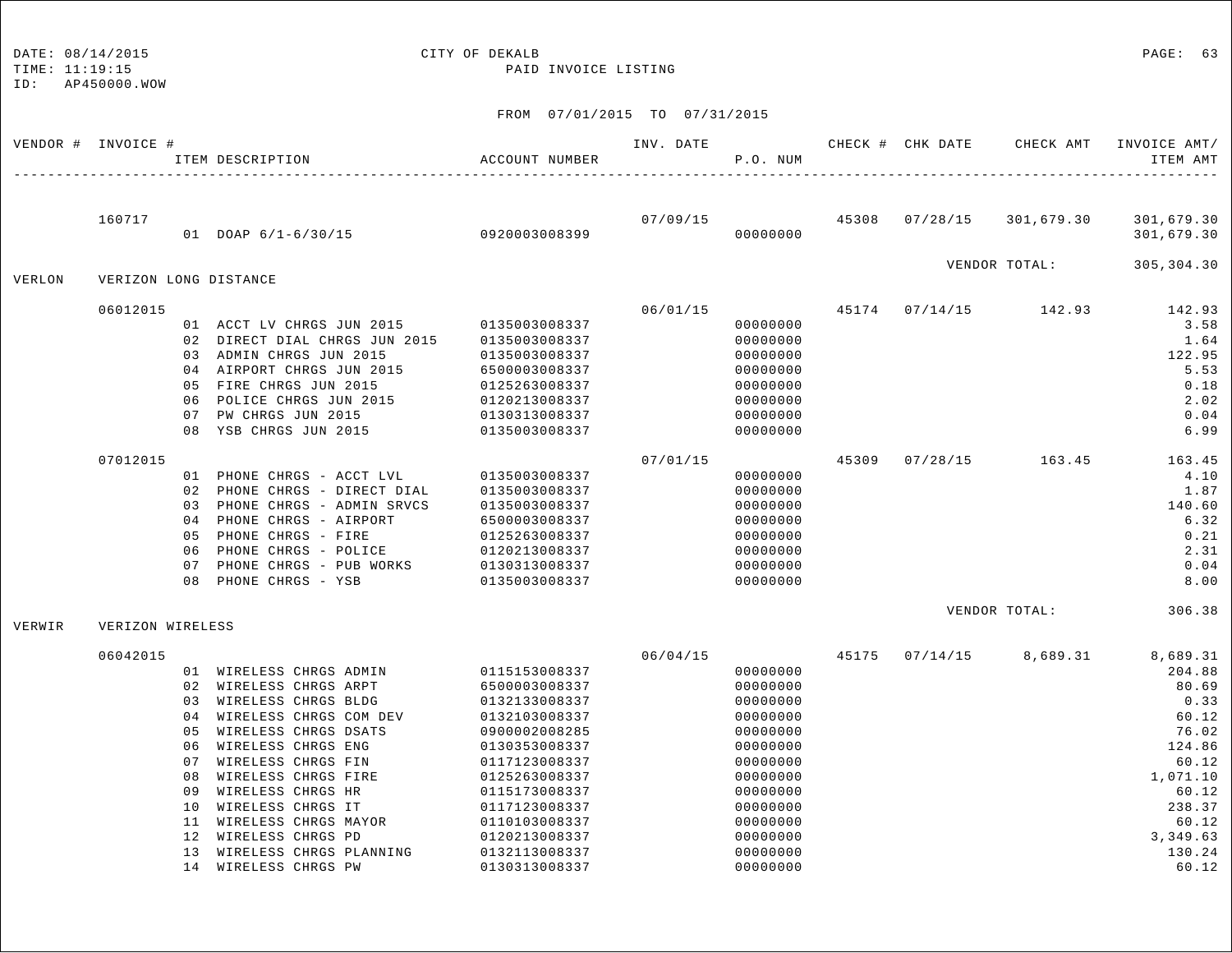TIME: 11:19:15 PAID INVOICE LISTING

ID: AP450000.WOW

|         | VENDOR # INVOICE #      | ITEM DESCRIPTION                                                                                                                                                                     | ACCOUNT NUMBER                 | INV. DATE | P.O. NUM                                                 |       | CHECK # CHK DATE | CHECK AMT                 | INVOICE AMT/<br>ITEM AMT                                    |
|---------|-------------------------|--------------------------------------------------------------------------------------------------------------------------------------------------------------------------------------|--------------------------------|-----------|----------------------------------------------------------|-------|------------------|---------------------------|-------------------------------------------------------------|
|         | 06042015                | 15 WIRELESS CHRGS SPARE 0117123008337<br>16 WIRELESS CHRGS STREET 0130313008337<br>17 WIRELESS CHRGS EQUIPMENT 0117126008580<br>18 WIRELESS CHRGS EQUIPMENT<br>19 WIRELESS CHRGS WTR | 0120212008248<br>6000003008337 | 06/04/15  | 00000000<br>00000000<br>00000000<br>00000000<br>00000000 |       |                  | 45175 07/14/15 8,689.31   | 8,689.31<br>7.99<br>488.57<br>299.97<br>1,919.96<br>396.10  |
| VIKCHE  | VIKING CHEMICAL COMPANY |                                                                                                                                                                                      |                                |           |                                                          |       |                  | VENDOR TOTAL:             | 8,689.31                                                    |
|         | 18574                   | 01 CHLORINE                                                                                                                                                                          | 6000002008250                  |           | 06/22/15<br>00000000                                     |       |                  | 45310 07/28/15 1,507.50   | 1,507.50<br>1,507.50                                        |
| WALMART | WALMART COMMUNITY/GEMB  |                                                                                                                                                                                      |                                |           |                                                          |       |                  | VENDOR TOTAL:             | 1,507.50                                                    |
|         | 515900033524            | 01 SHOP SUPPLIES                                                                                                                                                                     | 0125272008226                  | 06/08/15  | 00000000                                                 | 45176 |                  | $07/14/15$ 120.42         | 79.99<br>79.99                                              |
|         | 516100125834            | 01 WEED CONTROL                                                                                                                                                                      | 0130333008313                  | 06/10/15  | 00000000                                                 | 45176 | 07/14/15         | 120.42                    | 24.48<br>24.48                                              |
|         | 516900105360            | 01 PADLOCKS                                                                                                                                                                          | 0120242008242                  | 06/18/15  | 00000000                                                 | 45176 |                  | $07/14/15$ 120.42         | 15.95<br>15.95                                              |
| WARDIR  | WAREHOUSE DIRECT INC    |                                                                                                                                                                                      |                                |           |                                                          |       |                  | VENDOR TOTAL:             | 120.42                                                      |
|         | 27395450                | 01 LABELS                                                                                                                                                                            | 0115152008204                  | 06/25/15  | 00000000                                                 |       |                  | 45311 07/28/15 20.75      | 20.75<br>20.75                                              |
| WASMAN  | WASTE MANAGEMENT        |                                                                                                                                                                                      |                                |           |                                                          |       |                  | VENDOR TOTAL:             | 20.75                                                       |
|         | 06182015                | 01 MAY 2015 REFUSE SRVCS 0700003008346                                                                                                                                               |                                |           | 00000000                                                 |       |                  |                           | 06/18/15 45177 07/14/15 155,037.68 155,037.68<br>155,037.68 |
| WASTE   | WASTE MANAGEMENT        |                                                                                                                                                                                      |                                |           |                                                          |       |                  | VENDOR TOTAL:             | 155,037.68                                                  |
|         | 331051020112            | 01 ROLL OFF JUNE 2015 0700003008346                                                                                                                                                  |                                | 07/01/15  | 00000000                                                 |       |                  | 45312 07/28/15 2,567.05   | 2,567.05<br>2,567.05                                        |
| WATPRO  | WATER PRODUCTS CO       |                                                                                                                                                                                      |                                |           |                                                          |       |                  | VENDOR TOTAL:             | 2,567.05                                                    |
|         | 0258172                 |                                                                                                                                                                                      |                                |           | 06/09/15                                                 |       |                  | 45178  07/14/15  3,654.00 | 3,654.00                                                    |